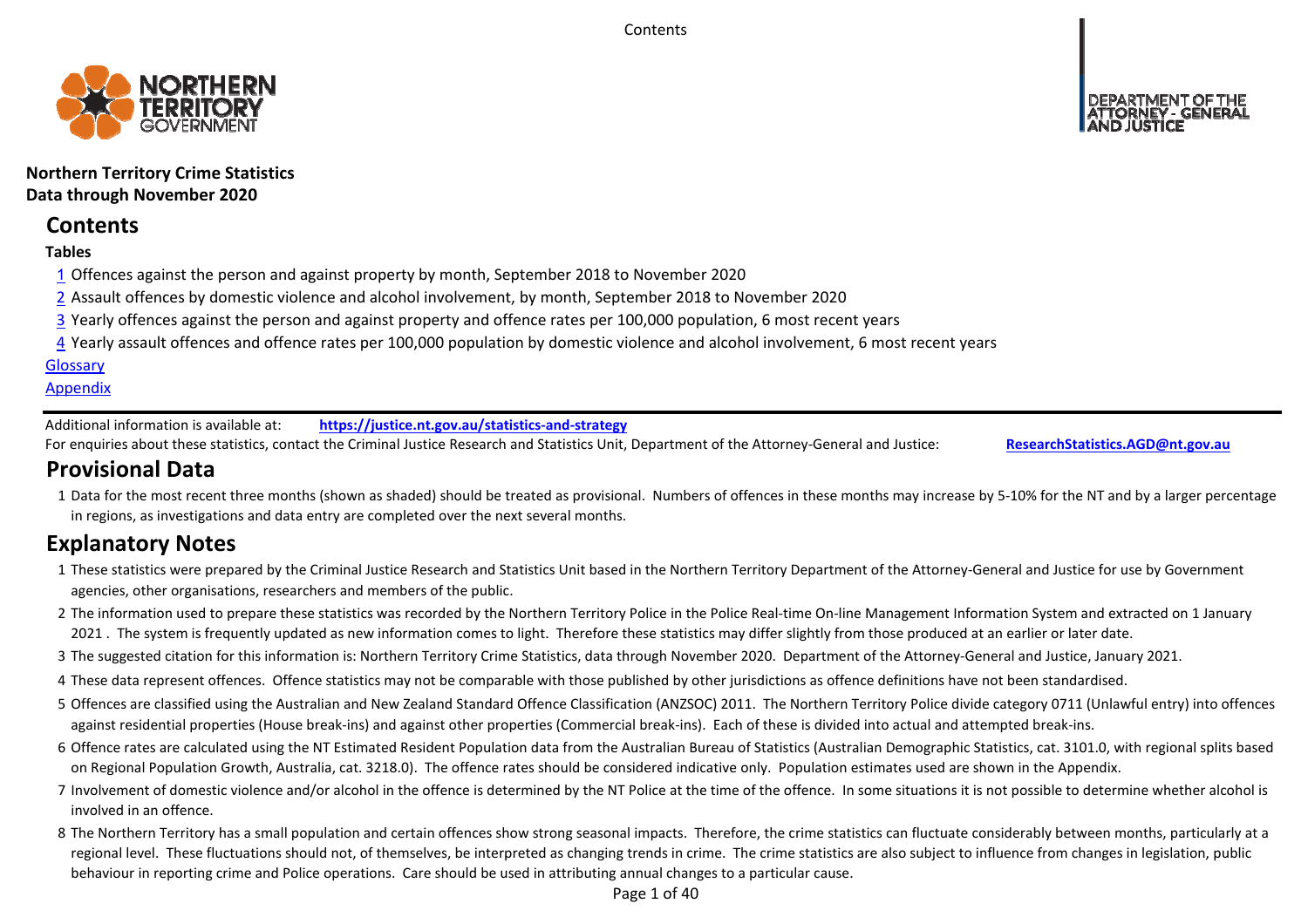

### **Northern Territory Crime Statistics**

**Data through November 2020**

| Number of offences                                        | Sep-18        | <b>Oct-18</b>  | <b>Nov-18</b>  | <b>Dec-18</b>  | Jan-19   | <b>Feb-19</b> | <b>Mar-19</b> | Apr-19   | $May-19$    | <b>Jun-19</b>            | <b>Jul-19</b>  | Aug-19      |
|-----------------------------------------------------------|---------------|----------------|----------------|----------------|----------|---------------|---------------|----------|-------------|--------------------------|----------------|-------------|
| 0111 Murder                                               | 0             | $\mathbf{1}$   | 0              | $\mathbf{1}$   | $\Omega$ | $\Omega$      | <sup>0</sup>  | $\Omega$ | $\Omega$    | $\overline{2}$           | $\Omega$       |             |
| 0121 Attempted murder                                     | $\Omega$      | $\Omega$       | $\overline{2}$ | $\Omega$       |          | 1             | 0             | ŋ        | $\Omega$    |                          | O              |             |
| 0131 Manslaughter                                         | $\Omega$      | 0              | 0              | $\mathbf{1}$   |          | $\Omega$      | 0             | 0        | 0           | $\Omega$                 | 0              | 0           |
| 0132 Driving causing death                                | $\Omega$      | 1              | 0              | $\Omega$       |          | 0             | 0             | O        | $\Omega$    | $\Omega$                 | $\Omega$       | 0           |
| 01 Homicide and related offences                          | 0             | $\overline{2}$ | $\overline{2}$ | $\overline{2}$ | 0        | 1             | 0             | 0        | $\mathbf 0$ | $\mathbf{2}$             | $\mathbf{0}$   | $\mathbf 0$ |
| 021 Assault                                               | 578           | 604            | 572            | 640            | 527      | 492           | 586           | 508      | 507         | 438                      | 531            | 543         |
| 029 Acts intended to cause injury - other                 | $\mathcal{P}$ | $\overline{2}$ | 3              | $\overline{2}$ | $\Omega$ | $\Omega$      | 2             | $\Omega$ | 1           | $\Omega$                 | $\overline{2}$ | 0           |
| 02 Acts intended to cause injury                          | 580           | 606            | 575            | 642            | 527      | 492           | 588           | 508      | 508         | 438                      | 533            | 543         |
| 031 Sexual assault                                        | 26            | 35             | 37             | 15             | 34       | 29            | 34            | 28       | 23          | 33                       | 28             | 30          |
| 032 Non-assaultive sexual offences                        | 3             | 4              | 6              | $\mathbf 0$    | 6        | 3             | 5             | 3        | 6           | 3                        | 6              | 14          |
| 03 Sexual assault and related offences                    | 29            | 39             | 43             | 15             | 40       | 32            | 39            | 31       | 29          | 36                       | 34             | 44          |
| 049 Other dangerous or negligent acts endangering persons | 14            | 13             | 17             | 9              | 11       | 8             | 16            | 12       | 10          | 11                       | 12             | 11          |
| 0511 Abduction and kidnapping                             | $\Omega$      | $\Omega$       | $\mathbf 0$    | $\Omega$       | $\Omega$ | $\Omega$      | 0             | $\Omega$ | $\Omega$    | $\Omega$                 | $\Omega$       | $\Omega$    |
| 0521 Deprivation of liberty/false imprisonment            | 1             | $\overline{2}$ | 2              | 5              |          | ŋ             | 2             | 3        |             | n                        | 5              |             |
| 0531 Harassment and private nuisance                      | 8             | 10             | 2              | 5              | 3        | 6             | 5             | 8        | 5           | $\overline{7}$           | 3              | 3           |
| 0532 Threatening behaviour                                | 24            | 18             | 25             | 23             | 17       | 15            | 17            | 20       | 19          | 18                       | 18             | 18          |
| 05 Abduction, harassment and other offences               | 33            | 30             | 29             | 33             | 24       | 21            | 24            | 31       | 28          | 25                       | 26             | 24          |
| 061 Robbery                                               | 8             | 8              | 10             | 17             | 12       | 8             | 15            | 19       | 11          | $\overline{\phantom{a}}$ | 13             | 10          |
| 0621 Blackmail and extortion                              | 0             | 0              | 0              | 0              | $\Omega$ | 0             | 0             | 0        | 0           | 0                        | 0              | 0           |
| 06 Robbery, extortion and related offences                | 8             | 8              | 10             | 17             | 12       | 8             | 15            | 19       | 11          | $\overline{z}$           | 13             | 10          |
| Total offences against the person                         | 664           | 698            | 676            | 718            | 614      | 562           | 682           | 601      | 586         | 519                      | 618            | 632         |
| House break-ins, actual                                   | 211           | 184            | 190            | 188            | 260      | 196           | 182           | 166      | 182         | 146                      | 138            | 134         |
| House break-ins, attempted                                | 15            | 18             | 18             | 22             | 40       | 11            | 20            | 17       | 19          | 17                       | 12             | 9           |
| 0711 House break-ins                                      | 226           | 202            | 208            | 210            | 300      | 207           | 202           | 183      | 201         | 163                      | 150            | 143         |
| Commercial break-ins, actual                              | 166           | 154            | 158            | 212            | 286      | 196           | 251           | 207      | 200         | 114                      | 125            | 121         |
| Commercial break-ins, attempted                           | 22            | 18             | 26             | 23             | 30       | 23            | 16            | 17       | 19          | 8                        | 10             | 11          |
| 0711 Commercial break-ins                                 | 188           | 172            | 184            | 235            | 316      | 219           | 267           | 224      | 219         | 122                      | 135            | 132         |
| 0812 Illegal use of a motor vehicle                       | 66            | 83             | 68             | 67             | 112      | 72            | 89            | 65       | 66          | 53                       | 36             | 54          |
| 0813 Theft of motor vehicle parts or contents             | 88            | 94             | 72             | 58             | 77       | 71            | 87            | 74       | 79          | 85                       | 60             | 85          |
| 081 Motor vehicle theft and related offences              | 154           | 177            | 140            | 125            | 189      | 143           | 176           | 139      | 145         | 138                      | 96             | 139         |
| 08* Theft and related offences (other than MV)            | 630           | 631            | 634            | 668            | 723      | 597           | 650           | 615      | 659         | 518                      | 549            | 649         |
| 12 Property damage offences                               | 651           | 652            | 635            | 613            | 735      | 489           | 638           | 563      | 654         | 529                      | 513            | 570         |
| <b>Total property offences</b>                            | 1.849         | 1,834          | 1.801          | 1.851          | 2,263    | 1,655         | 1,933         | 1,724    | 1,878       | 1,470                    | 1,443          | 1,633       |

Data extracted from PROMIS on 01/01/2021

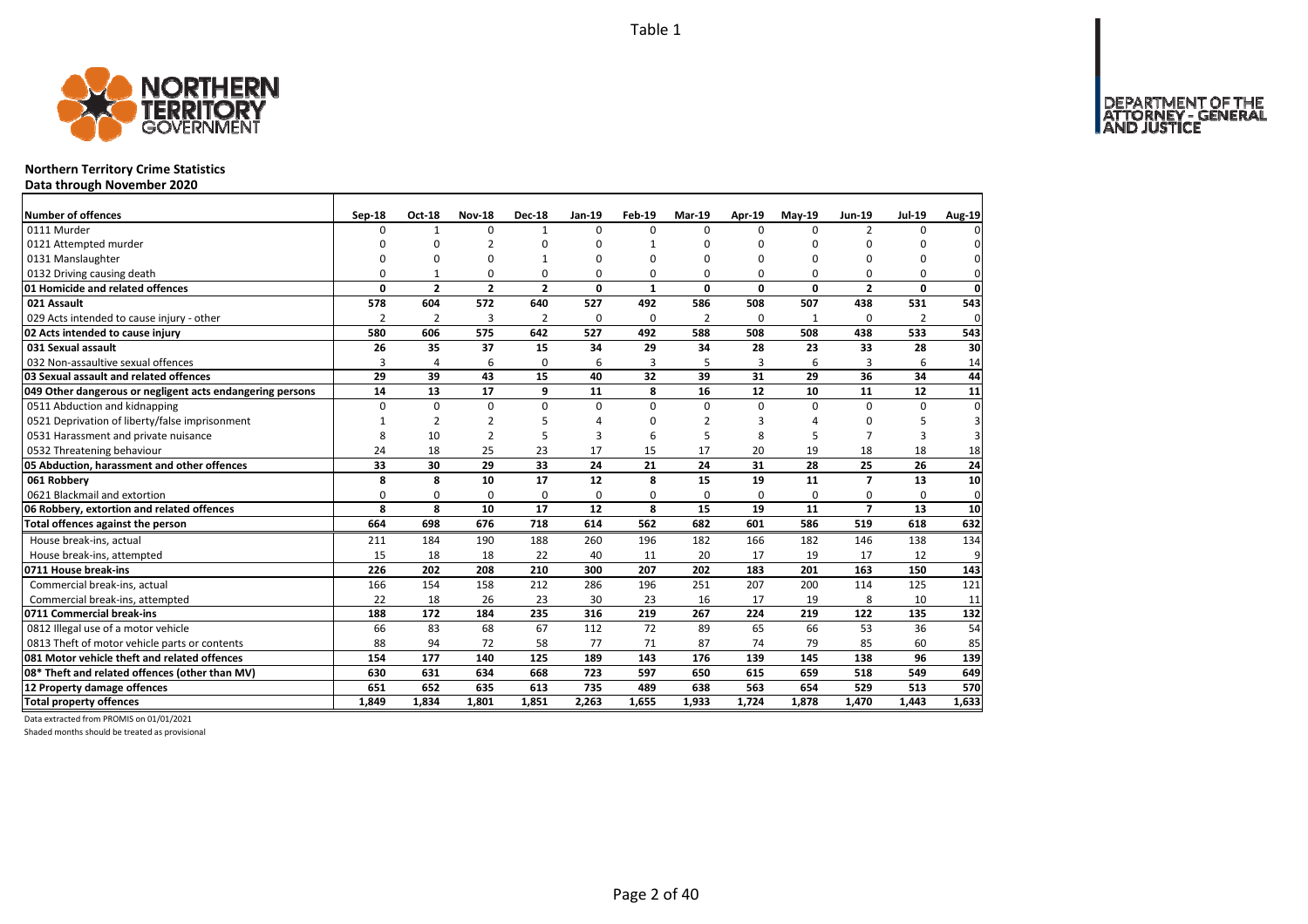

### **Northern Territory Crime Statistics**

**Data through November 2020**

| <b>Number of offences</b>                                 | Sep-19         | Oct-19       | <b>Nov-19</b> | <b>Dec-19</b>  | <b>Jan-20</b>  | Feb-20   | <b>Mar-20</b> | Apr-20         | $May-20$                | <b>Jun-20</b>  | <b>Jul-20</b>  | <b>Aug-20</b>  | Sep-20                | <b>Oct-20</b>  | <b>Nov-20</b>   |
|-----------------------------------------------------------|----------------|--------------|---------------|----------------|----------------|----------|---------------|----------------|-------------------------|----------------|----------------|----------------|-----------------------|----------------|-----------------|
| 0111 Murder                                               | n              | <sup>0</sup> |               | $\overline{2}$ | $\Omega$       | n        | $\Omega$      | $\mathbf 1$    | $\mathbf{1}$            | $\overline{1}$ | $\Omega$       | $\Omega$       | $\Omega$              | $\Omega$       |                 |
| 0121 Attempted murder                                     |                |              | $\Omega$      | $\Omega$       | $\mathbf{1}$   |          |               | n              |                         | -1             |                |                |                       |                |                 |
| 0131 Manslaughter                                         |                |              |               | O              | O              |          |               |                | n                       |                |                |                |                       |                |                 |
| 0132 Driving causing death                                |                |              | $\Omega$      | $\Omega$       | $\mathbf{1}$   |          |               | O              | $\Omega$                | 0              |                |                | $\Omega$              |                |                 |
| 01 Homicide and related offences                          | n              | 1            | $\mathbf{1}$  | $\overline{2}$ | $\overline{2}$ | $\Omega$ | 0             | $\overline{2}$ | $\mathbf{1}$            | $\overline{2}$ | $\mathbf{1}$   | $\mathbf{0}$   |                       | $\Omega$       | $\Omega$        |
| 021 Assault                                               | 536            | 584          | 599           | 647            | 589            | 623      | 652           | 480            | 493                     | 558            | 634            | 699            | 774                   | 747            | 821             |
| 029 Acts intended to cause injury - other                 | $\overline{2}$ | 3            | $\mathbf{1}$  | -3             | 2              | 3        | 0             | 4              | $\overline{2}$          | $\overline{2}$ | 3              | $\overline{4}$ | $\boldsymbol{\Delta}$ | $\overline{2}$ | 5               |
| 02 Acts intended to cause injury                          | 538            | 587          | 600           | 650            | 591            | 626      | 652           | 484            | 495                     | 560            | 637            | 703            | 778                   | 749            | 826             |
| 031 Sexual assault                                        | 32             | 31           | 35            | 27             | 40             | 25       | 24            | 22             | 33                      | 34             | 34             | 31             | 30                    | 29             | 26              |
| 032 Non-assaultive sexual offences                        | 5              | 8            | 5             | $\overline{7}$ | 5              |          | 3             | $\overline{7}$ | $\overline{3}$          | 15             | $\overline{7}$ | $\overline{7}$ | $\overline{7}$        | 12             | 8               |
| 03 Sexual assault and related offences                    | 37             | 39           | 40            | 34             | 45             | 30       | 27            | 29             | 36                      | 49             | 41             | 38             | 37                    | 41             | 34              |
| 049 Other dangerous or negligent acts endangering persons | a              | 13           | 6             | 9              | 5              | 8        | 10            | 8              | $\overline{\mathbf{a}}$ | 8              | $\overline{ }$ | 10             | 4                     | 19             | 15              |
| 0511 Abduction and kidnapping                             | $\Omega$       | <sup>n</sup> | $\Omega$      | $\Omega$       | $\Omega$       | $\Omega$ | $\Omega$      | $\Omega$       | $\Omega$                | $\Omega$       |                | $\Omega$       | $\Omega$              | $\Omega$       | $\Omega$        |
| 0521 Deprivation of liberty/false imprisonment            |                |              |               | ∍              | $\mathbf{1}$   |          |               |                |                         |                |                |                |                       | -6             |                 |
| 0531 Harassment and private nuisance                      |                |              | $\mathcal{D}$ | $\overline{ }$ | $\overline{7}$ |          |               | 11             |                         | 8              |                | 12             | $\overline{ }$        | 10             |                 |
| 0532 Threatening behaviour                                | 12             | 18           | 19            | 15             | 12             | 26       | 29            | 16             | 13                      | 27             | 17             | 17             | 26                    | 14             | 24              |
| 05 Abduction, harassment and other offences               | 17             | 29           | 23            | 25             | 20             | 41       | 39            | 31             | 17                      | 39             | 25             | 31             | 38                    | 30             | 29              |
| 061 Robbery                                               | 13             | 14           | 20            | 14             | 20             | 22       | 24            | 8              | $\overline{a}$          | 10             | 14             | 9              | 9                     | 18             | $\overline{13}$ |
| 0621 Blackmail and extortion                              | $\Omega$       | <sup>0</sup> |               | $\overline{2}$ | 1              |          |               | $\Omega$       | $\Omega$                | 1              |                |                | $\Omega$              | $\Omega$       | $\mathbf{0}$    |
| 06 Robbery, extortion and related offences                | 13             | 14           | 21            | 16             | 21             | 22       | 25            | 8              | $\overline{a}$          | 11             | 14             | $\mathbf{q}$   | 9                     | 18             | 13              |
| Total offences against the person                         | 614            | 683          | 691           | 736            | 684            | 727      | 753           | 562            | 557                     | 669            | 725            | 791            | 867                   | 857            | 917             |
| House break-ins, actual                                   | 142            | 241          | 206           | 233            | 295            | 242      | 240           | 121            | 80                      | 60             | 63             | 52             | 120                   | 166            | 160             |
| House break-ins, attempted                                | 10             | 19           | 28            | 23             | 53             | 38       | 44            | 24             | 18                      | 10             | 10             | 18             | 23                    | 28             | 30              |
| 0711 House break-ins                                      | 152            | 260          | 234           | 256            | 348            | 280      | 284           | 145            | 98                      | 70             | 73             | 70             | 143                   | 194            | 190             |
| Commercial break-ins, actual                              | 110            | 146          | 163           | 143            | 223            | 211      | 196           | 98             | 65                      | 51             | 38             | 81             | 104                   | 122            | 141             |
| Commercial break-ins, attempted                           | 15             | 11           | 23            | 16             | 37             | 19       | 23            | 12             | 11                      | 12             |                | 10             | 10                    | 23             | 20              |
| 0711 Commercial break-ins                                 | 125            | 157          | 186           | 159            | 260            | 230      | 219           | 110            | 76                      | 63             | 43             | 91             | 114                   | 145            | 161             |
| 0812 Illegal use of a motor vehicle                       | 60             | 77           | 82            | 65             | 75             | 69       | 56            | 36             | 43                      | 27             | 18             | 26             | 59                    | 77             | 60              |
| 0813 Theft of motor vehicle parts or contents             | 67             | 102          | 82            | 60             | 72             | 107      | 124           | 65             | 41                      | 26             | 29             | 30             | 45                    | 69             | 56              |
| 081 Motor vehicle theft and related offences              | 127            | 179          | 164           | 125            | 147            | 176      | 180           | 101            | 84                      | 53             | 47             | 56             | 104                   | 146            | 116             |
| 08* Theft and related offences (other than MV)            | 601            | 704          | 697           | 637            | 735            | 747      | 752           | 403            | 331                     | 315            | 296            | 344            | 410                   | 611            | 576             |
| 12 Property damage offences                               | 533            | 662          | 634           | 710            | 743            | 777      | 795           | 455            | 420                     | 448            | 487            | 521            | 620                   | 806            | 739             |
| <b>Total property offences</b>                            | 1.538          | 1,962        | 1,915         | 1.887          | 2,233          | 2.210    | 2.230         | 1,214          | 1.009                   | 949            | 946            | 1.082          | 1,391                 | 1.902          | 1,782           |

Data extracted from PROMIS on 01/01/2021

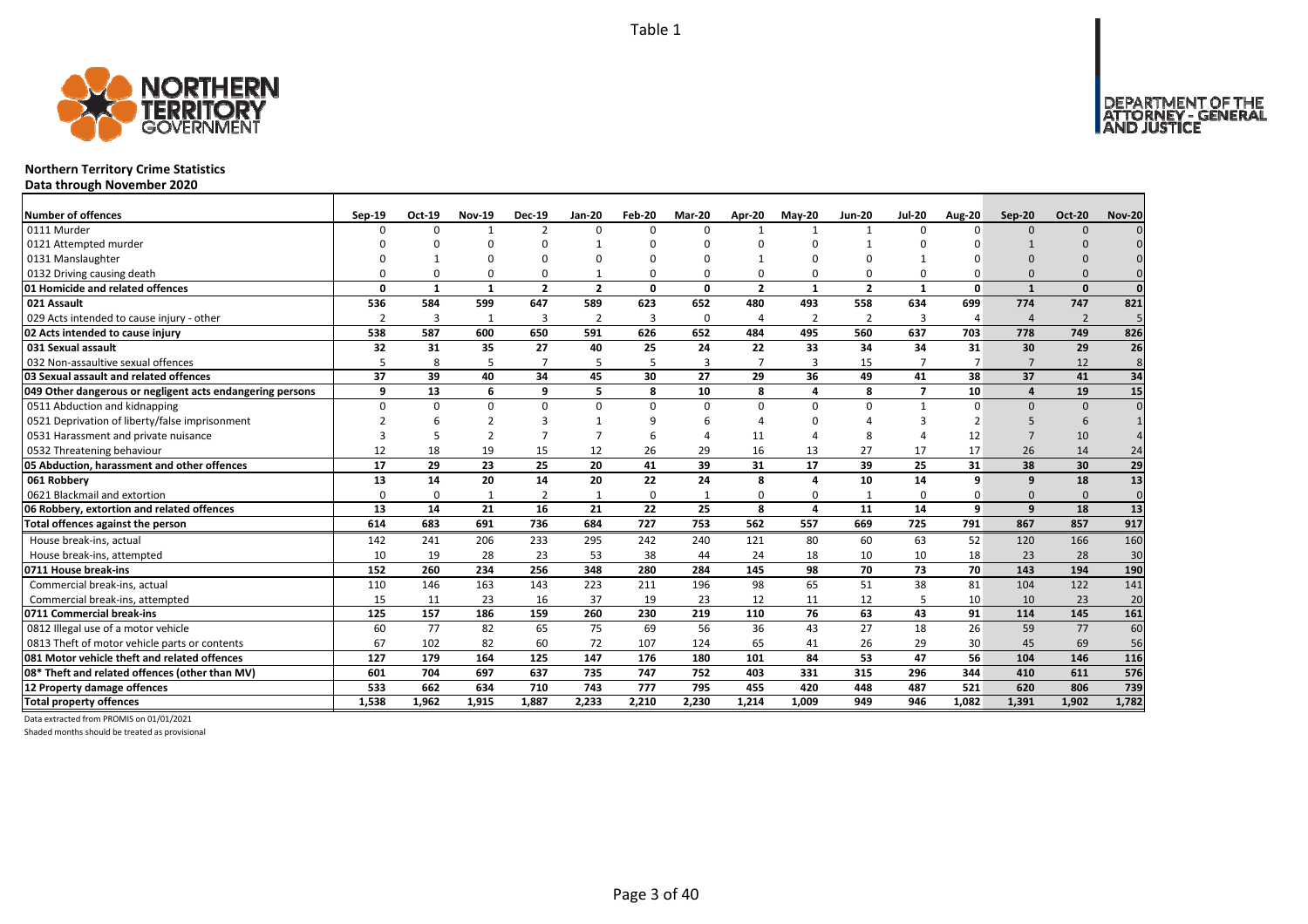

### **Darwin Crime Statistics**

**Data through November 2020**

| Number of offences                                        | Sep-18         | <b>Oct-18</b>  | <b>Nov-18</b>  | <b>Dec-18</b>  | Jan-19                   | Feb-19         | Mar-19         | Apr-19         | $May-19$       | <b>Jun-19</b> | <b>Jul-19</b>  | Aug-19                  |
|-----------------------------------------------------------|----------------|----------------|----------------|----------------|--------------------------|----------------|----------------|----------------|----------------|---------------|----------------|-------------------------|
| 0111 Murder                                               | <sup>0</sup>   | 0              | $\Omega$       | $\Omega$       | $\Omega$                 | $\Omega$       | <sup>0</sup>   | $\Omega$       | $\Omega$       | $\mathbf{1}$  | $\Omega$       |                         |
| 0121 Attempted murder                                     | ŋ              | <sup>0</sup>   |                | $\Omega$       |                          | $\Omega$       | ŋ              | n              | $\Omega$       |               | n              |                         |
| 0131 Manslaughter                                         | $\Omega$       | 0              | O              | $\Omega$       |                          | $\Omega$       | $\Omega$       | O              | $\Omega$       |               | 0              | 0                       |
| 0132 Driving causing death                                | $\Omega$       | 0              | 0              | $\Omega$       | $\Omega$                 | $\Omega$       | 0              | O              | $\Omega$       |               | $\Omega$       | 0                       |
| 01 Homicide and related offences                          | 0              | 0              | $\mathbf{1}$   | $\mathbf 0$    | $\Omega$                 | 0              | 0              | 0              | $\mathbf 0$    | 1             | $\mathbf{0}$   | $\mathbf 0$             |
| 021 Assault                                               | 141            | 158            | 145            | 155            | 144                      | 133            | 151            | 149            | 162            | 116           | 132            | 166                     |
| 029 Acts intended to cause injury - other                 | 1              | 0              | $\Omega$       | $\mathbf{1}$   | $\Omega$                 | $\Omega$       | 0              | $\Omega$       | $\mathbf{1}$   | $\Omega$      | 2              | 0                       |
| 02 Acts intended to cause injury                          | 142            | 158            | 145            | 156            | 144                      | 133            | 151            | 149            | 163            | 116           | 134            | 166                     |
| 031 Sexual assault                                        | 9              | 8              | 13             | 6              | $\overline{\phantom{a}}$ | 16             | 8              | 12             | 10             | 14            | 15             | 13                      |
| 032 Non-assaultive sexual offences                        | $\overline{2}$ | 4              | 1              | 0              | $\mathbf{1}$             | $\Omega$       | 3              | $\overline{2}$ | $\mathbf{1}$   | $\mathbf{1}$  | 1              | $\boldsymbol{\Delta}$   |
| 03 Sexual assault and related offences                    | 11             | 12             | 14             | 6              | 8                        | 16             | 11             | 14             | 11             | 15            | 16             | 17                      |
| 049 Other dangerous or negligent acts endangering persons | $\overline{2}$ | 4              | 3              | $\overline{2}$ | 0                        | $\mathbf{1}$   | 3              | 4              | $\mathbf{1}$   | 4             | $\mathbf{1}$   | $\overline{\mathbf{3}}$ |
| 0511 Abduction and kidnapping                             | $\Omega$       | $\Omega$       | $\Omega$       | $\Omega$       | $\Omega$                 | $\Omega$       | $\Omega$       | $\Omega$       | $\Omega$       | $\Omega$      | $\Omega$       | $\Omega$                |
| 0521 Deprivation of liberty/false imprisonment            | 1              | 0              | $\Omega$       | $\Omega$       |                          | $\Omega$       | $\mathbf{1}$   | 3              | $\mathbf{1}$   | n             | $\overline{2}$ | 0                       |
| 0531 Harassment and private nuisance                      | $\overline{2}$ | $\mathcal{P}$  | $\overline{2}$ | 3              |                          | $\mathcal{P}$  | з              | O              | $\mathbf{1}$   |               | $\Omega$       |                         |
| 0532 Threatening behaviour                                | 8              | 5              | 6              | 5              | 3                        | 6              | $\mathbf{1}$   | 3              | 5              | 4             | 5              |                         |
| 05 Abduction, harassment and other offences               | 11             | $\overline{7}$ | 8              | 8              | 5                        | 8              | 5              | 6              | $\overline{7}$ | 8             | $\overline{7}$ | 4                       |
| 061 Robbery                                               | $\overline{2}$ | 5              | 4              | 6              | 6                        | 4              | 9              | 13             | 5              | 4             | 6              |                         |
| 0621 Blackmail and extortion                              | 0              | 0              | 0              | 0              | 0                        | 0              | 0              | 0              | 0              | 0             | 0              | 0                       |
| 06 Robbery, extortion and related offences                | $\overline{2}$ | 5              | 4              | 6              | 6                        | 4              | 9              | 13             | 5              | 4             | 6              | Δ                       |
| Total offences against the person                         | 168            | 186            | 175            | 178            | 163                      | 162            | 179            | 186            | 187            | 148           | 164            | 194                     |
| House break-ins, actual                                   | 62             | 52             | 39             | 38             | 57                       | 66             | 73             | 64             | 70             | 45            | 38             | 39                      |
| House break-ins, attempted                                | 3              | 4              | $\mathbf{1}$   | $\overline{2}$ | 9                        | $\overline{a}$ | 6              | 6              | 5              | 6             |                | $\overline{2}$          |
| 0711 House break-ins                                      | 65             | 56             | 40             | 40             | 66                       | 70             | 79             | 70             | 75             | 51            | 39             | 41                      |
| Commercial break-ins, actual                              | 33             | 33             | 41             | 51             | 60                       | 36             | 54             | 31             | 44             | 28            | 31             | 27                      |
| Commercial break-ins, attempted                           | 3              | $\mathbf{1}$   | 0              | $\overline{2}$ | 2                        | $\Omega$       | $\overline{2}$ | 0              | 0              | 3             | 1              | 3                       |
| 0711 Commercial break-ins                                 | 36             | 34             | 41             | 53             | 62                       | 36             | 56             | 31             | 44             | 31            | 32             | 30                      |
| 0812 Illegal use of a motor vehicle                       | 26             | 29             | 5              | 12             | 42                       | 34             | 38             | 29             | 20             | 16            | 16             | 24                      |
| 0813 Theft of motor vehicle parts or contents             | 30             | 43             | 31             | 22             | 48                       | 44             | 38             | 27             | 40             | 43            | 27             | 40                      |
| 081 Motor vehicle theft and related offences              | 56             | 72             | 36             | 34             | 90                       | 78             | 76             | 56             | 60             | 59            | 43             | 64                      |
| 08* Theft and related offences (other than MV)            | 282            | 252            | 259            | 267            | 300                      | 271            | 287            | 243            | 278            | 221           | 223            | 258                     |
| 12 Property damage offences                               | 155            | 184            | 161            | 143            | 223                      | 154            | 188            | 153            | 176            | 143           | 174            | 163                     |
| <b>Total property offences</b>                            | 594            | 598            | 537            | 537            | 741                      | 609            | 686            | 553            | 633            | 505           | 511            | 556                     |

Data extracted from PROMIS on 01/01/2021

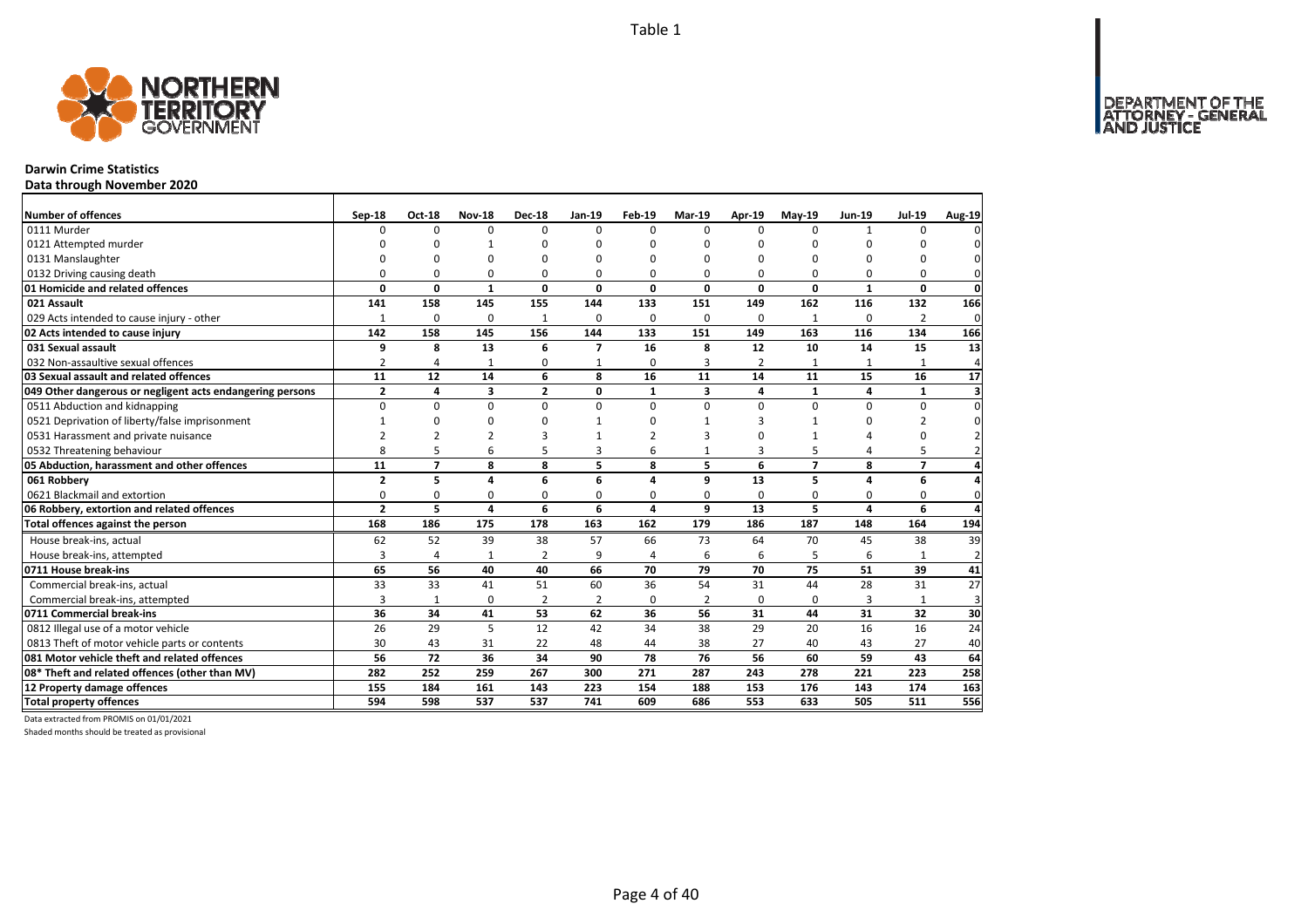

### **Darwin Crime Statistics**

**Data through November 2020**

| <b>Number of offences</b>                                 | Sep-19        | Oct-19         | <b>Nov-19</b>  | <b>Dec-19</b>           | <b>Jan-20</b>  | Feb-20       | <b>Mar-20</b>           | <b>Apr-20</b>            | <b>Mav-20</b>           | <b>Jun-20</b>  | <b>Jul-20</b>           | <b>Aug-20</b>  | Sep-20       | <b>Oct-20</b>           | <b>Nov-20</b>  |
|-----------------------------------------------------------|---------------|----------------|----------------|-------------------------|----------------|--------------|-------------------------|--------------------------|-------------------------|----------------|-------------------------|----------------|--------------|-------------------------|----------------|
| 0111 Murder                                               | n             | $\Omega$       | $\Omega$       | $\mathbf{1}$            | $\Omega$       | n            | $\Omega$                | $\Omega$                 | $\mathbf{1}$            | $\Omega$       | $\Omega$                | n              | $\Omega$     | $\Omega$                |                |
| 0121 Attempted murder                                     |               |                | n              |                         | ŋ              |              |                         | ∩                        |                         |                |                         |                |              |                         |                |
| 0131 Manslaughter                                         |               |                |                |                         |                |              |                         |                          |                         |                |                         |                |              |                         |                |
| 0132 Driving causing death                                |               |                | $\Omega$       | $\Omega$                | $\Omega$       |              |                         | O                        | $\Omega$                | 0              |                         |                |              |                         |                |
| 01 Homicide and related offences                          | O             | n              | $\Omega$       | $\mathbf{1}$            | $\mathbf{0}$   | $\Omega$     | 0                       | 1                        | $\mathbf{1}$            | $\mathbf{1}$   | $\Omega$                | $\Omega$       | $\Omega$     | $\Omega$                |                |
| 021 Assault                                               | 127           | 153            | 136            | 173                     | 177            | 140          | 166                     | 144                      | 118                     | 165            | 177                     | 163            | 202          | 214                     | 216            |
| 029 Acts intended to cause injury - other                 | $\mathbf{1}$  | $\Omega$       | $\Omega$       | $\mathbf 0$             | $\mathbf{1}$   | 1            | $\Omega$                | $\mathbf{1}$             | 1                       | $\mathbf{1}$   | $\overline{2}$          | 2              | $\Omega$     | 1                       |                |
| 02 Acts intended to cause injury                          | 128           | 153            | 136            | 173                     | 178            | 141          | 166                     | 145                      | 119                     | 166            | 179                     | 165            | 202          | 215                     | 217            |
| 031 Sexual assault                                        | 10            | 8              | 11             | 9                       | 14             | q            | 10                      | 5                        | 15                      | 10             | 16                      | 5              | 5            | 8                       | 7              |
| 032 Non-assaultive sexual offences                        |               | 5              |                | $\overline{3}$          | $\mathbf{1}$   |              |                         | $\overline{2}$           | $\overline{3}$          | 6              |                         |                |              | 3                       |                |
| 03 Sexual assault and related offences                    | 14            | 13             | 12             | 12                      | 15             | 13           | 11                      | $\overline{\phantom{a}}$ | 18                      | 16             | 21                      | 5 <sup>1</sup> | 6            | 11                      |                |
| 049 Other dangerous or negligent acts endangering persons | $\mathbf{1}$  |                | $\mathbf{1}$   | $\overline{\mathbf{3}}$ | 0              | $\mathbf{1}$ | $\overline{\mathbf{3}}$ | $\mathbf{1}$             | $\mathbf 0$             | 3              | $\overline{\mathbf{z}}$ | $\mathbf{0}$   |              | $\overline{\mathbf{3}}$ |                |
| 0511 Abduction and kidnapping                             | $\Omega$      | n              | $\Omega$       | $\Omega$                | $\Omega$       | U            | $\Omega$                | $\Omega$                 | $\Omega$                | $\Omega$       | $\Omega$                | $\Omega$       | $\Omega$     | $\Omega$                |                |
| 0521 Deprivation of liberty/false imprisonment            |               |                | $\Omega$       |                         | O              |              |                         |                          | ∩                       | O              |                         |                |              |                         |                |
| 0531 Harassment and private nuisance                      |               |                |                |                         |                |              |                         |                          |                         |                |                         |                |              |                         |                |
| 0532 Threatening behaviour                                |               |                |                |                         | $\overline{2}$ |              |                         |                          |                         | 10             |                         |                |              |                         |                |
| 05 Abduction, harassment and other offences               |               | 5              | $\overline{2}$ | 6                       | 5              | 5            | 8                       | 5                        | $\overline{7}$          | 11             | $\overline{7}$          |                | $\mathbf{q}$ | 8                       |                |
| 061 Robbery                                               |               | 7              | 10             | $\overline{\mathbf{3}}$ | 8              | 12           | 10                      | 3                        | $\overline{\mathbf{3}}$ | 9              | 11                      | $\overline{ }$ |              | 6                       |                |
| 0621 Blackmail and extortion                              |               |                | $\Omega$       | $\Omega$                | $\mathbf{1}$   |              |                         | O                        | $\Omega$                | 0              |                         |                | $\Omega$     |                         |                |
| 06 Robbery, extortion and related offences                | 5             | $\overline{7}$ | 10             | $\overline{\mathbf{3}}$ | 9              | 12           | 11                      | 3                        | $\overline{\mathbf{3}}$ | 9              | 11                      | $\overline{7}$ | $\Delta$     | 6                       |                |
| Total offences against the person                         | 152           | 179            | 161            | 198                     | 207            | 172          | 199                     | 162                      | 148                     | 206            | 221                     | 181            | 222          | 243                     | 244            |
| House break-ins, actual                                   | 48            | 90             | 65             | 70                      | 76             | 76           | 77                      | 34                       | 27                      | 14             | 20                      | 11             | 25           | 21                      | 38             |
| House break-ins, attempted                                | $\mathcal{P}$ | 3              | 8              | $\overline{7}$          | 17             | 16           | 14                      | 11                       | 8                       | $\overline{2}$ |                         | 5              | $\mathbf{3}$ |                         | $\overline{3}$ |
| 0711 House break-ins                                      | 50            | 93             | 73             | 77                      | 93             | 92           | 91                      | 45                       | 35                      | 16             | 21                      | 16             | 28           | 25                      | 41             |
| Commercial break-ins, actual                              | 18            | 19             | 29             | 30                      | 35             | 28           | 23                      | 25                       | 17                      | 10             | 3                       | 5              | 20           | 19                      | 24             |
| Commercial break-ins, attempted                           |               | -1             | -1             | $\mathbf{1}$            | 2              |              | 3                       | 4                        | $\overline{4}$          | $\overline{2}$ |                         |                |              | $\overline{3}$          | $\overline{4}$ |
| 0711 Commercial break-ins                                 | 20            | 20             | 30             | 31                      | 37             | 33           | 26                      | 29                       | 21                      | 12             | 4                       | 5              | 21           | 22                      | 28             |
| 0812 Illegal use of a motor vehicle                       | 25            | 32             | 27             | 15                      | 22             | 18           | 12                      | 10                       | 15                      | 6              | 5                       | 6              | 14           | 15                      | 16             |
| 0813 Theft of motor vehicle parts or contents             | 38            | 47             | 38             | 29                      | 23             | 66           | 61                      | 36                       | 27                      | 15             | 11                      | 11             | 16           | 23                      | 25             |
| 081 Motor vehicle theft and related offences              | 63            | 79             | 65             | 44                      | 45             | 84           | 73                      | 46                       | 42                      | 21             | 16                      | 17             | 30           | 38                      | 41             |
| 08* Theft and related offences (other than MV)            | 257           | 304            | 294            | 278                     | 253            | 286          | 298                     | 183                      | 135                     | 164            | 133                     | 149            | 138          | 235                     | 232            |
| 12 Property damage offences                               | 143           | 191            | 168            | 224                     | 183            | 199          | 208                     | 131                      | 137                     | 155            | 163                     | 135            | 146          | 223                     | 245            |
| <b>Total property offences</b>                            | 533           | 687            | 630            | 654                     | 611            | 694          | 696                     | 434                      | 370                     | 368            | 337                     | 322            | 363          | 543                     | 587            |

Data extracted from PROMIS on 01/01/2021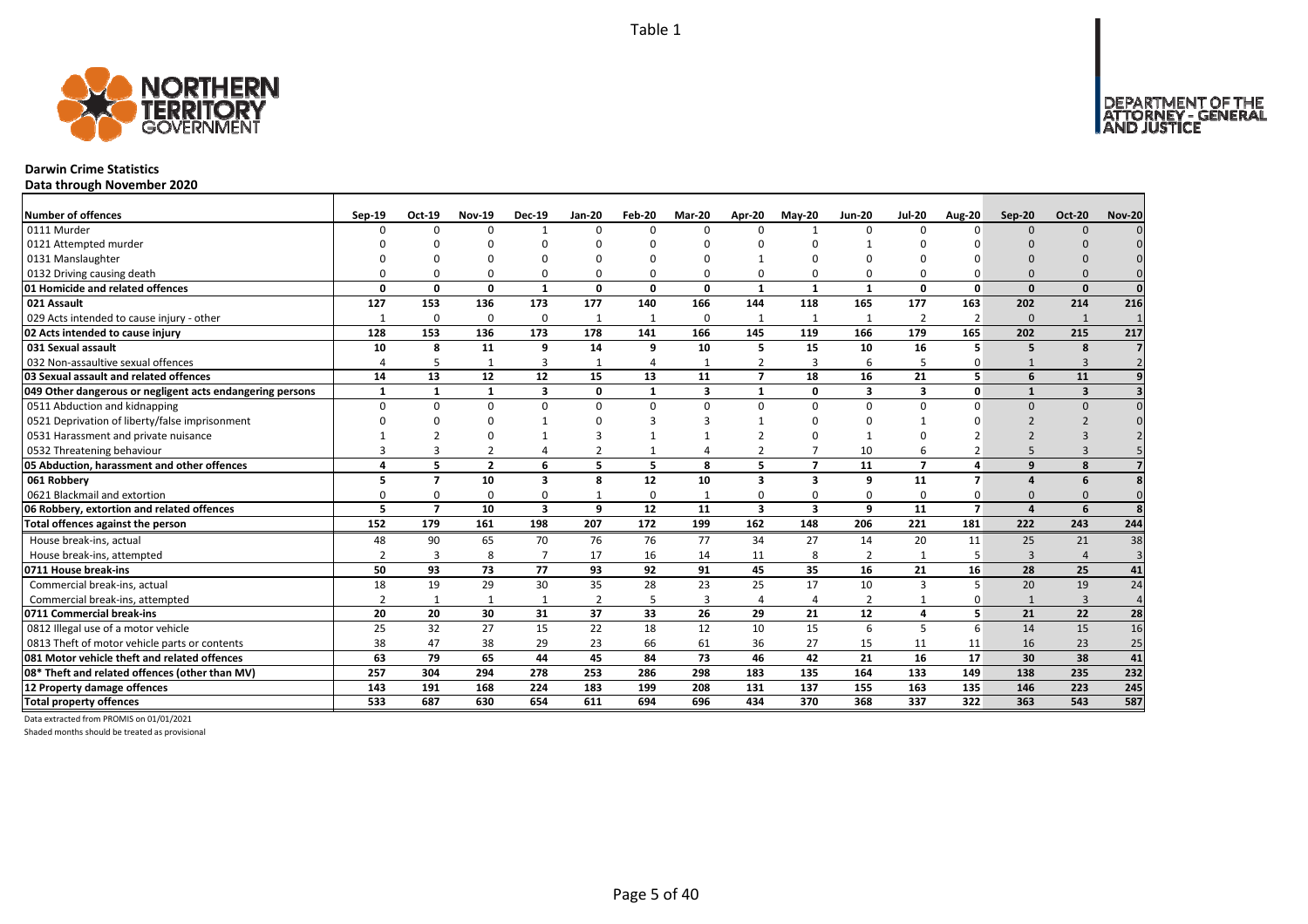

### **Palmerston Crime Statistics**

**Data through November 2020**

| <b>Number of offences</b>                                 | Sep-18         | Oct-18         | <b>Nov-18</b>           | <b>Dec-18</b>  | Jan-19                  | Feb-19       | Mar-19         | Apr-19                  | <b>Mav-19</b>  | <b>Jun-19</b>  | <b>Jul-19</b>            | Aug-19                   |
|-----------------------------------------------------------|----------------|----------------|-------------------------|----------------|-------------------------|--------------|----------------|-------------------------|----------------|----------------|--------------------------|--------------------------|
| 0111 Murder                                               | $\Omega$       | $\mathbf{1}$   | $\Omega$                | $\Omega$       | $\Omega$                | $\Omega$     | $\Omega$       | $\Omega$                | $\Omega$       | $\Omega$       | $\Omega$                 |                          |
| 0121 Attempted murder                                     | ŋ              | <sup>0</sup>   | n                       | n              |                         |              | ŋ              | n                       | n              |                | n                        |                          |
| 0131 Manslaughter                                         | $\Omega$       | O              | O                       | $\Omega$       |                         | $\Omega$     | n              | O                       | n              |                | 0                        |                          |
| 0132 Driving causing death                                | $\Omega$       | 0              | $\Omega$                | $\Omega$       | 0                       | $\Omega$     | 0              | 0                       | $\Omega$       | 0              | $\Omega$                 | 0                        |
| 01 Homicide and related offences                          | 0              | $\mathbf{1}$   | $\mathbf 0$             | $\mathbf 0$    | 0                       | $\mathbf{1}$ | $\Omega$       | $\mathbf{0}$            | $\mathbf 0$    | 0              | $\mathbf{0}$             | $\mathbf 0$              |
| 021 Assault                                               | 34             | 51             | 41                      | 44             | 53                      | 58           | 64             | 54                      | 37             | 34             | 50                       | 55                       |
| 029 Acts intended to cause injury - other                 | $\Omega$       | $\mathbf 0$    | 0                       | 1              | 0                       | $\Omega$     | 0              | $\Omega$                | $\Omega$       | 0              | $\Omega$                 | $\mathbf{0}$             |
| 02 Acts intended to cause injury                          | 34             | 51             | 41                      | 45             | 53                      | 58           | 64             | 54                      | 37             | 34             | 50                       | 55                       |
| 031 Sexual assault                                        | 3              | 5              | 6                       | $\overline{2}$ | $\overline{ }$          | 4            | 5.             | 4                       | 4              | 5              | 0                        | $\overline{\phantom{a}}$ |
| 032 Non-assaultive sexual offences                        | $\mathbf{1}$   | 0              | $\mathbf{1}$            | 0              | $\mathbf{1}$            | $\mathbf{1}$ | 0              | 0                       | 0              | 0              | 0                        | 3                        |
| 03 Sexual assault and related offences                    | 4              | 5.             | $\overline{7}$          | $\overline{2}$ | 8                       | 5            | 5              | 4                       | 4              | 5              | 0                        | 5                        |
| 049 Other dangerous or negligent acts endangering persons | $\overline{2}$ | $\mathbf{1}$   | $\mathbf{1}$            | $\mathbf 0$    | $\overline{\mathbf{3}}$ | $\mathbf{1}$ | $\overline{2}$ | $\mathbf{0}$            | $\mathbf{1}$   | $\mathbf{1}$   | $\mathbf{1}$             | $\mathbf 0$              |
| 0511 Abduction and kidnapping                             | $\Omega$       | $\Omega$       | $\mathbf 0$             | $\Omega$       | $\Omega$                | $\Omega$     | $\Omega$       | $\Omega$                | $\Omega$       | $\Omega$       | $\Omega$                 | $\Omega$                 |
| 0521 Deprivation of liberty/false imprisonment            | $\Omega$       | 0              | 0                       | $\Omega$       |                         | ŋ            | ŋ              | ŋ                       | $\Omega$       | 0              | 1                        |                          |
| 0531 Harassment and private nuisance                      | U              | 0              | O                       | $\Omega$       |                         | $\Omega$     |                |                         | $\mathbf{1}$   | $\overline{2}$ | 3                        |                          |
| 0532 Threatening behaviour                                | $\mathbf{1}$   | 3              | 3                       | $\overline{2}$ | $\mathbf{1}$            | $\mathbf{1}$ | $\overline{2}$ | 3                       | $\overline{2}$ | 2              | $\mathbf{1}$             |                          |
| 05 Abduction, harassment and other offences               | $\mathbf{1}$   | 3              | 3                       | $\overline{2}$ | $\mathbf{1}$            | $\mathbf{1}$ | 3              | 4                       | 3              | 4              | 5                        |                          |
| 061 Robbery                                               | $\overline{2}$ | $\mathbf{1}$   | $\overline{\mathbf{3}}$ | $\overline{a}$ | 3                       | 1            | $\Omega$       | 3                       | $\overline{2}$ | $\Omega$       | $\overline{2}$           | $\overline{2}$           |
| 0621 Blackmail and extortion                              | 0              | 0              | 0                       | 0              | $\Omega$                | 0            | 0              | 0                       | 0              | 0              | 0                        | $\Omega$                 |
| 06 Robbery, extortion and related offences                | $\overline{2}$ | $\mathbf{1}$   | $\overline{\mathbf{3}}$ | $\overline{a}$ | $\overline{\mathbf{3}}$ | $\mathbf{1}$ | $\mathbf{0}$   | $\overline{\mathbf{3}}$ | $\overline{2}$ | $\mathbf{0}$   | $\overline{2}$           | $\overline{2}$           |
| Total offences against the person                         | 43             | 62             | 55                      | 53             | 68                      | 67           | 74             | 65                      | 47             | 44             | 58                       | 65                       |
| House break-ins, actual                                   | 38             | 31             | 33                      | 26             | 30                      | 30           | 24             | 24                      | 14             | 12             | 23                       | 21                       |
| House break-ins, attempted                                | $\mathbf{1}$   | $\overline{2}$ | $\mathbf{1}$            | $\overline{3}$ | 3                       | $\Omega$     | 0              | 0                       | $\mathbf{1}$   | $\overline{2}$ | 1                        | $\mathbf{1}$             |
| 0711 House break-ins                                      | 39             | 33             | 34                      | 29             | 33                      | 30           | 24             | 24                      | 15             | 14             | 24                       | 22                       |
| Commercial break-ins, actual                              | 8              | 5              | 11                      | 11             | 16                      | 6            | 25             | 28                      | 12             | $\overline{2}$ | 9                        |                          |
| Commercial break-ins, attempted                           | $\overline{2}$ | 0              | 0                       | $\mathbf{1}$   | $\mathbf{1}$            | $\Omega$     | 1              | $\overline{2}$          | $\mathbf{1}$   | 0              | $\mathbf{1}$             | 0                        |
| 0711 Commercial break-ins                                 | 10             | 5              | 11                      | 12             | 17                      | 6            | 26             | 30                      | 13             | $\mathbf{2}$   | 10                       | 4                        |
| 0812 Illegal use of a motor vehicle                       | 8              | 9              | 12                      | 10             | 8                       | 6            | 19             | 13                      | 11             | 4              | 5                        | 12                       |
| 0813 Theft of motor vehicle parts or contents             | 10             | 13             | 5                       | 13             | 6                       | 5            | 10             | 8                       | 11             | $\overline{7}$ | 2                        | 10                       |
| 081 Motor vehicle theft and related offences              | 18             | 22             | 17                      | 23             | 14                      | 11           | 29             | 21                      | 22             | 11             | $\overline{\phantom{a}}$ | 22                       |
| 08* Theft and related offences (other than MV)            | 68             | 87             | 90                      | 78             | 76                      | 54           | 76             | 68                      | 52             | 48             | 55                       | 74                       |
| 12 Property damage offences                               | 78             | 106            | 101                     | 75             | 85                      | 50           | 84             | 87                      | 81             | 70             | 67                       | 67                       |
| <b>Total property offences</b>                            | 213            | 253            | 253                     | 217            | 225                     | 151          | 239            | 230                     | 183            | 145            | 163                      | 189                      |

Data extracted from PROMIS on 01/01/2021

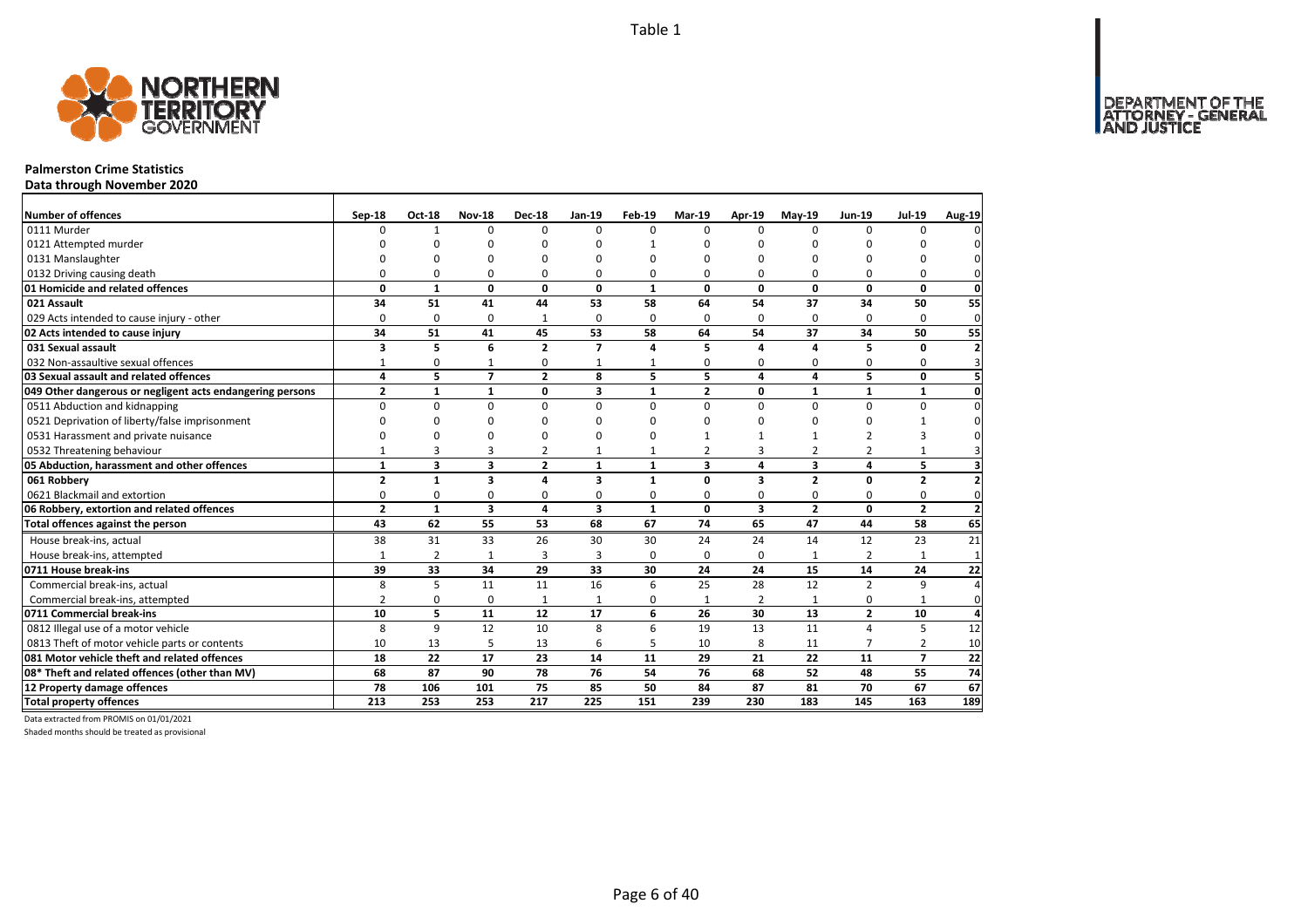

### **Palmerston Crime Statistics**

**Data through November 2020**

| <b>Number of offences</b>                                 | Sep-19                   | Oct-19                  | <b>Nov-19</b>  | <b>Dec-19</b>  | <b>Jan-20</b>  | Feb-20                  | Mar-20         | <b>Apr-20</b>  | <b>Mav-20</b>  | <b>Jun-20</b>   | <b>Jul-20</b>           | <b>Aug-20</b> | Sep-20                  | <b>Oct-20</b>            | <b>Nov-20</b> |
|-----------------------------------------------------------|--------------------------|-------------------------|----------------|----------------|----------------|-------------------------|----------------|----------------|----------------|-----------------|-------------------------|---------------|-------------------------|--------------------------|---------------|
| 0111 Murder                                               |                          | $\Omega$                | $\Omega$       | $\overline{1}$ | $\Omega$       | n                       | $\Omega$       | $\Omega$       | $\Omega$       | $\Omega$        | $\Omega$                | $\Omega$      | $\Omega$                | $\Omega$                 |               |
| 0121 Attempted murder                                     |                          |                         |                |                | n              |                         |                |                |                |                 |                         |               |                         |                          |               |
| 0131 Manslaughter                                         |                          |                         |                |                |                |                         |                |                |                |                 |                         |               |                         |                          |               |
| 0132 Driving causing death                                |                          |                         | $\Omega$       | $\Omega$       | $\Omega$       |                         |                | O              | $\Omega$       | 0               |                         |               |                         |                          |               |
| 01 Homicide and related offences                          | O                        | O                       | $\Omega$       | $\mathbf{1}$   | $\mathbf{0}$   | $\Omega$                | $\Omega$       | $\Omega$       | $\mathbf{0}$   | $\mathbf{0}$    | $\Omega$                | $\Omega$      | $\Omega$                | $\Omega$                 |               |
| 021 Assault                                               | 46                       | 51                      | 38             | 39             | 42             | 42                      | 60             | 45             | 62             | 60              | 66                      | 51            | 58                      | 58                       | 66            |
| 029 Acts intended to cause injury - other                 | O                        | -1                      | 1              | $\Omega$       | 1              | $\Omega$                | $\Omega$       | 2              | $\Omega$       | 0               | $\Omega$                | -1            | $\Omega$                | $\Omega$                 |               |
| 02 Acts intended to cause injury                          | 46                       | 52                      | 39             | 39             | 43             | 42                      | 60             | 47             | 62             | 60              | 66                      | 52            | 58                      | 58                       | 67            |
| 031 Sexual assault                                        |                          | 3                       | 5              | $\overline{a}$ | 8              | $\overline{2}$          | $\overline{2}$ | $\overline{ }$ | 5              | 5               | 5                       | 3             | $\mathbf{A}$            | $\overline{\mathbf{3}}$  |               |
| 032 Non-assaultive sexual offences                        | n                        |                         | 3              | $\mathbf{1}$   | $\mathbf{1}$   |                         | $\overline{2}$ | $\overline{2}$ | $\Omega$       | $\mathbf{1}$    |                         |               | $\Omega$                |                          |               |
| 03 Sexual assault and related offences                    | 5                        | 3                       | 8              | 5              | 9              | $\overline{\mathbf{3}}$ | Δ              | 9              | 5              | 6               | 6                       | 6             | $\Delta$                | 5                        |               |
| 049 Other dangerous or negligent acts endangering persons | $\mathbf{1}$             |                         | 0              | $\mathbf 0$    | $\mathbf{1}$   | $\mathbf{1}$            | $\overline{2}$ | $\mathbf{1}$   | $\overline{2}$ | $\mathbf{1}$    | $\Omega$                | 0             | $\Omega$                | $\overline{\mathbf{3}}$  |               |
| 0511 Abduction and kidnapping                             |                          |                         | $\Omega$       | $\Omega$       | $\Omega$       | U                       | $\Omega$       | $\Omega$       | $\Omega$       | $\Omega$        | $\Omega$                | $\Omega$      | $\Omega$                | $\Omega$                 |               |
| 0521 Deprivation of liberty/false imprisonment            |                          |                         | $\Omega$       |                | ŋ              |                         |                | n              |                |                 |                         |               |                         |                          |               |
| 0531 Harassment and private nuisance                      |                          |                         |                |                |                |                         |                | $\Omega$       |                |                 |                         |               |                         |                          |               |
| 0532 Threatening behaviour                                |                          |                         |                |                | $\mathbf{1}$   |                         |                |                |                | 3               |                         |               |                         |                          |               |
| 05 Abduction, harassment and other offences               |                          | $\overline{\mathbf{z}}$ | 5              | $\overline{2}$ | $\overline{2}$ | Δ                       | $\mathbf{3}$   | $\overline{2}$ | $\mathbf{1}$   | 4               | $\overline{2}$          |               | $\overline{\mathbf{3}}$ | $\Omega$                 |               |
| 061 Robbery                                               | $\overline{\phantom{a}}$ | $\overline{2}$          |                | 5              | 4              | 3                       |                | 3              | 0              | 1               | $\overline{2}$          | $\Omega$      | $\overline{\mathbf{3}}$ | 6                        |               |
| 0621 Blackmail and extortion                              |                          |                         | $\Omega$       | $\Omega$       | 0              |                         |                | O              | $\Omega$       | 0               |                         |               | $\Omega$                |                          |               |
| 06 Robbery, extortion and related offences                | $\overline{2}$           | $\overline{2}$          | 4              | 5              | 4              | $\overline{\mathbf{3}}$ | 4              | 3              | $\mathbf{0}$   | $\mathbf{1}$    | $\overline{2}$          | $\mathbf{0}$  | $\overline{\mathbf{3}}$ | 6                        |               |
| Total offences against the person                         | 58                       | 60                      | 56             | 52             | 59             | 53                      | 73             | 62             | 70             | $\overline{72}$ | $\overline{76}$         | 59            | 68                      | 72                       | 79            |
| House break-ins, actual                                   | 24                       | 30                      | 37             | 36             | 42             | 27                      | 49             | 23             | 18             | 19              | 13                      | 5             | 5                       | 12                       | 40            |
| House break-ins, attempted                                |                          | $\overline{2}$          | $\overline{3}$ | $\overline{2}$ | $\overline{7}$ | $\overline{2}$          | 11             | Δ              | $\overline{3}$ | 5               |                         |               | $\Omega$                | $\Omega$                 | 10            |
| 0711 House break-ins                                      | 25                       | 32                      | 40             | 38             | 49             | 29                      | 60             | 27             | 21             | 24              | 14                      | 6             |                         | 12                       | 50            |
| Commercial break-ins, actual                              |                          | 10                      | 5              | 11             | 13             | 15                      | 16             | 12             | 5              | 3               | 3                       |               | 5                       | 8                        | 18            |
| Commercial break-ins, attempted                           |                          |                         |                | 0              | $\overline{2}$ | $\overline{2}$          | $\overline{2}$ | 1              |                | $\mathbf{1}$    | $\Omega$                |               | $\Omega$                |                          |               |
| 0711 Commercial break-ins                                 | $\overline{\mathbf{3}}$  | 11                      | 6              | 11             | 15             | 17                      | 18             | 13             | 6              | 4               | $\overline{\mathbf{3}}$ | 3             | 5                       | $\mathbf{q}$             | 19            |
| 0812 Illegal use of a motor vehicle                       | 8                        | 8                       | 14             | 9              | 8              | 11                      | 9              | 8              | $\overline{3}$ | 5               |                         | 3             | $\mathbf{3}$            | $\overline{\phantom{0}}$ | 13            |
| 0813 Theft of motor vehicle parts or contents             | 10                       | 17                      | 14             | 11             | 19             |                         | 27             | 11             | $\overline{7}$ | $\overline{2}$  | $\overline{4}$          |               |                         | 6                        | 10            |
| 081 Motor vehicle theft and related offences              | 18                       | 25                      | 28             | 20             | 27             | 16                      | 36             | 19             | 10             | $\overline{7}$  | 5                       | 8             | 10                      | 8                        | 23            |
| 08* Theft and related offences (other than MV)            | 65                       | 86                      | 93             | 61             | 120            | 89                      | 108            | 63             | 55             | 37              | 31                      | 32            | 31                      | 51                       | 72            |
| 12 Property damage offences                               | 73                       | 82                      | 62             | 82             | 102            | 88                      | 144            | 77             | 65             | 59              | 64                      | 39            | 59                      | 61                       | 93            |
| <b>Total property offences</b>                            | 184                      | 236                     | 229            | 212            | 313            | 239                     | 366            | 199            | 157            | 131             | 117                     | 88            | 110                     | 141                      | 257           |

Data extracted from PROMIS on 01/01/2021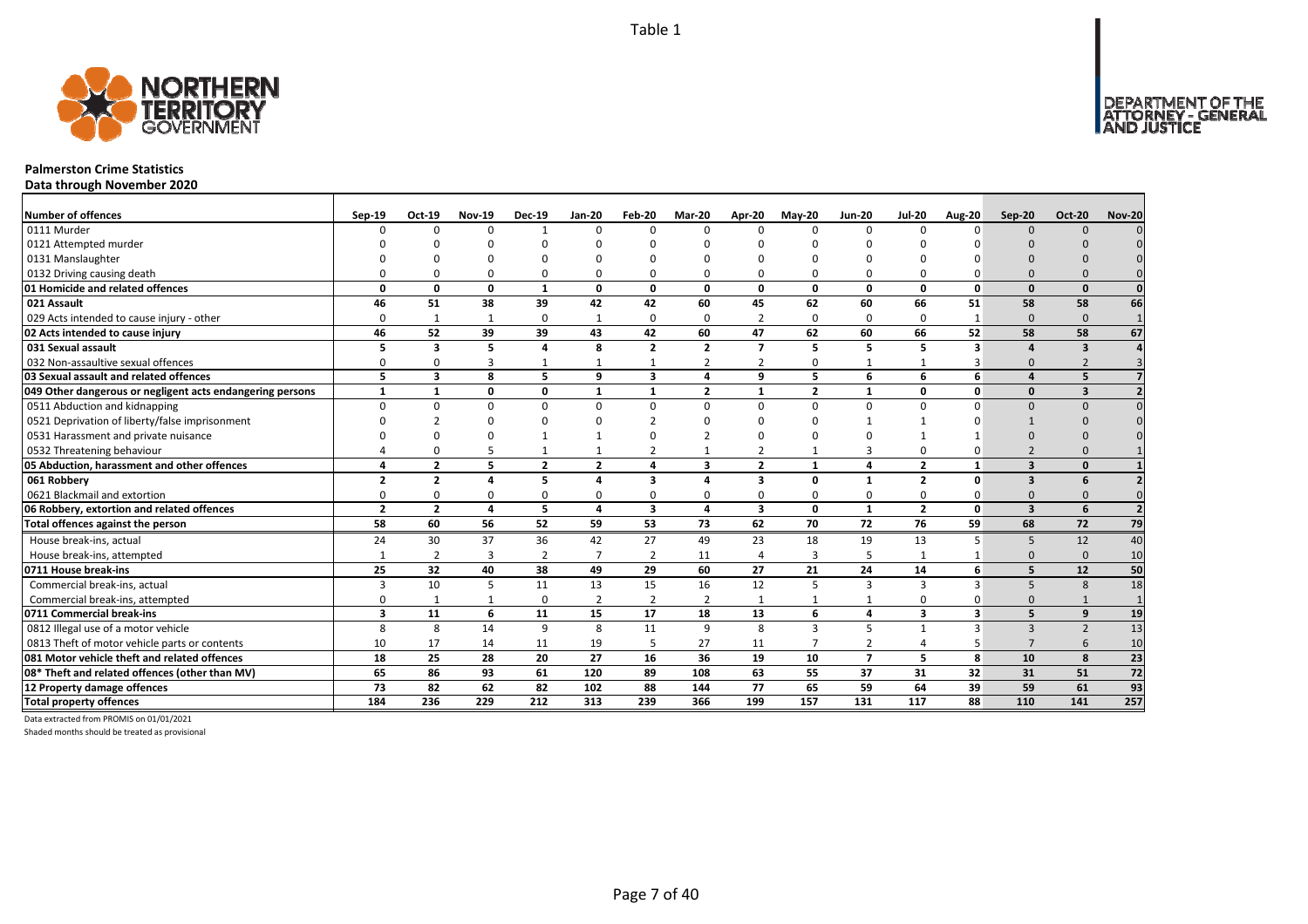

### **Alice Springs Crime Statistics**

**Data through November 2020**

| Number of offences                                        | Sep-18         | <b>Oct-18</b>  | <b>Nov-18</b>  | <b>Dec-18</b>   | Jan-19                   | <b>Feb-19</b>  | Mar-19         | Apr-19                  | $May-19$       | <b>Jun-19</b>  | <b>Jul-19</b> | Aug-19                  |
|-----------------------------------------------------------|----------------|----------------|----------------|-----------------|--------------------------|----------------|----------------|-------------------------|----------------|----------------|---------------|-------------------------|
| 0111 Murder                                               | $\Omega$       | 0              | $\Omega$       | $\Omega$        | 0                        | $\Omega$       | $\Omega$       | <sup>0</sup>            | $\Omega$       | $\Omega$       | 0             | 0                       |
| 0121 Attempted murder                                     |                | O              | 0              | O               |                          | n              | O              | O                       | O              |                |               | 0                       |
| 0131 Manslaughter                                         |                | O              | 0              | O               |                          | $\Omega$       | O              | O                       | $\Omega$       | $\Omega$       | O             | $\Omega$                |
| 0132 Driving causing death                                | 0              | $\mathbf{1}$   | 0              | $\Omega$        | 0                        | 0              | 0              | 0                       | $\Omega$       | 0              | 0             | 0l                      |
| 01 Homicide and related offences                          | $\Omega$       | $\mathbf{1}$   | $\mathbf{0}$   | $\mathbf 0$     | $\Omega$                 | $\Omega$       | $\Omega$       | $\Omega$                | $\mathbf 0$    | 0              | $\mathbf 0$   | $\mathbf{0}$            |
| 021 Assault                                               | 128            | 108            | 121            | 154             | 109                      | 103            | 128            | 101                     | 107            | 100            | 143           | 105                     |
| 029 Acts intended to cause injury - other                 | $\Omega$       | 0              | 1              | 0               | $\Omega$                 | $\Omega$       | $\overline{2}$ | 0                       | 0              | $\Omega$       | 0             | $\mathbf 0$             |
| 02 Acts intended to cause injury                          | 128            | 108            | 122            | 154             | 109                      | 103            | 130            | 101                     | 107            | 100            | 143           | 105                     |
| 031 Sexual assault                                        | 3              | 6              | 6              | 4               | $\overline{\phantom{a}}$ | 3              | Δ              | 6                       | 5              |                | 3             | 8                       |
| 032 Non-assaultive sexual offences                        | 0              | 0              |                | $\Omega$        | O                        |                | $\overline{2}$ | O                       |                | $\Omega$       | 0             | $\overline{4}$          |
| 03 Sexual assault and related offences                    | 3              | 6              | $\overline{7}$ | $\overline{4}$  | $\overline{\phantom{a}}$ | 4              | 6              | 6                       | 9              | 4              | 3             | 12                      |
| 049 Other dangerous or negligent acts endangering persons | 6              | 0              | 4              | $\mathbf{1}$    | $\mathbf{1}$             | 5              | $\mathbf{1}$   | 5                       | $\overline{2}$ | 5              | 5             | $\overline{\mathbf{3}}$ |
| 0511 Abduction and kidnapping                             | $\Omega$       | $\Omega$       | $\Omega$       | $\Omega$        | $\Omega$                 | $\Omega$       | $\Omega$       | $\Omega$                | $\Omega$       | $\Omega$       | 0             | $\mathbf{0}$            |
| 0521 Deprivation of liberty/false imprisonment            | $\Omega$       | $\Omega$       | 0              |                 |                          | n              | $\Omega$       | 0                       |                | $\Omega$       | $\Omega$      | $\mathbf{1}$            |
| 0531 Harassment and private nuisance                      | $\Omega$       |                | 0              |                 |                          |                |                | O                       | $\Omega$       | $\Omega$       | $\Omega$      | 1                       |
| 0532 Threatening behaviour                                | $\overline{4}$ | $\overline{2}$ | 6              | 5               | $\overline{ }$           | $\mathbf 0$    | 5              | 3                       | $\overline{ }$ | 8              | 6             |                         |
| 05 Abduction, harassment and other offences               | 4              | 4              | 6              | $\overline{7}$  | 8                        | $\overline{2}$ | 6              | 3                       | 8              | 8              | 6             | $6 \mid$                |
| 061 Robbery                                               | 3              | $\mathbf{1}$   | $\overline{2}$ | 5               | $\overline{2}$           | 1              | $\overline{2}$ | 3                       | $\overline{a}$ | $\overline{2}$ | 3             | $\mathbf{1}$            |
| 0621 Blackmail and extortion                              | 0              | 0              | 0              | 0               | 0                        | $\Omega$       | 0              | 0                       | 0              | 0              | 0             | $\mathbf{0}$            |
| 06 Robbery, extortion and related offences                | 3              | $\mathbf{1}$   | $\overline{2}$ | 5               | $\overline{2}$           | $\mathbf{1}$   | $\overline{2}$ | $\overline{\mathbf{3}}$ | 4              | $\overline{2}$ | 3             | $\mathbf{1}$            |
| Total offences against the person                         | 144            | 120            | 141            | 171             | 127                      | 115            | 145            | 118                     | 130            | 119            | 160           | 127                     |
| House break-ins, actual                                   | 55             | 43             | 81             | 58              | 53                       | 39             | 47             | 21                      | 27             | 35             | 26            | 26                      |
| House break-ins, attempted                                | $\overline{a}$ | 3              | 11             | 6               | $\overline{7}$           | 5              | 8              | 1                       | 7              |                | 5             | 5                       |
| 0711 House break-ins                                      | 59             | 46             | 92             | 64              | 60                       | 44             | 55             | 22                      | 34             | 40             | 31            | 31                      |
| Commercial break-ins, actual                              | 37             | 22             | 29             | 31              | 21                       | 17             | 19             | 20                      | 41             | 19             | 6             | 10                      |
| Commercial break-ins, attempted                           | 6              | 0              | 13             | 6               | 5                        | 8              | 5              | 3                       | $\overline{2}$ | $\Omega$       | 4             | $\mathbf{1}$            |
| 0711 Commercial break-ins                                 | 43             | 22             | 42             | $\overline{37}$ | 26                       | 25             | 24             | 23                      | 43             | 19             | 10            | 11                      |
| 0812 Illegal use of a motor vehicle                       | 13             | 21             | 34             | 24              | 15                       | 14             | 14             | 4                       | 13             | 12             | 6             | $\overline{7}$          |
| 0813 Theft of motor vehicle parts or contents             | 26             | 25             | 23             | 16              | 10                       | 13             | 19             | 26                      | 21             | 26             | 19            | 24                      |
| 081 Motor vehicle theft and related offences              | 39             | 46             | 57             | 40              | 25                       | 27             | 33             | 30                      | 34             | 38             | 25            | 31                      |
| 08* Theft and related offences (other than MV)            | 128            | 120            | 155            | 152             | 107                      | 123            | 108            | 141                     | 146            | 101            | 123           | 145                     |
| 12 Property damage offences                               | 188            | 137            | 163            | 166             | 113                      | 91             | 126            | 118                     | 181            | 167            | 116           | 176                     |
| <b>Total property offences</b>                            | 457            | 371            | 509            | 459             | 331                      | 310            | 346            | 334                     | 438            | 365            | 305           | 394                     |

Data extracted from PROMIS on 01/01/2021

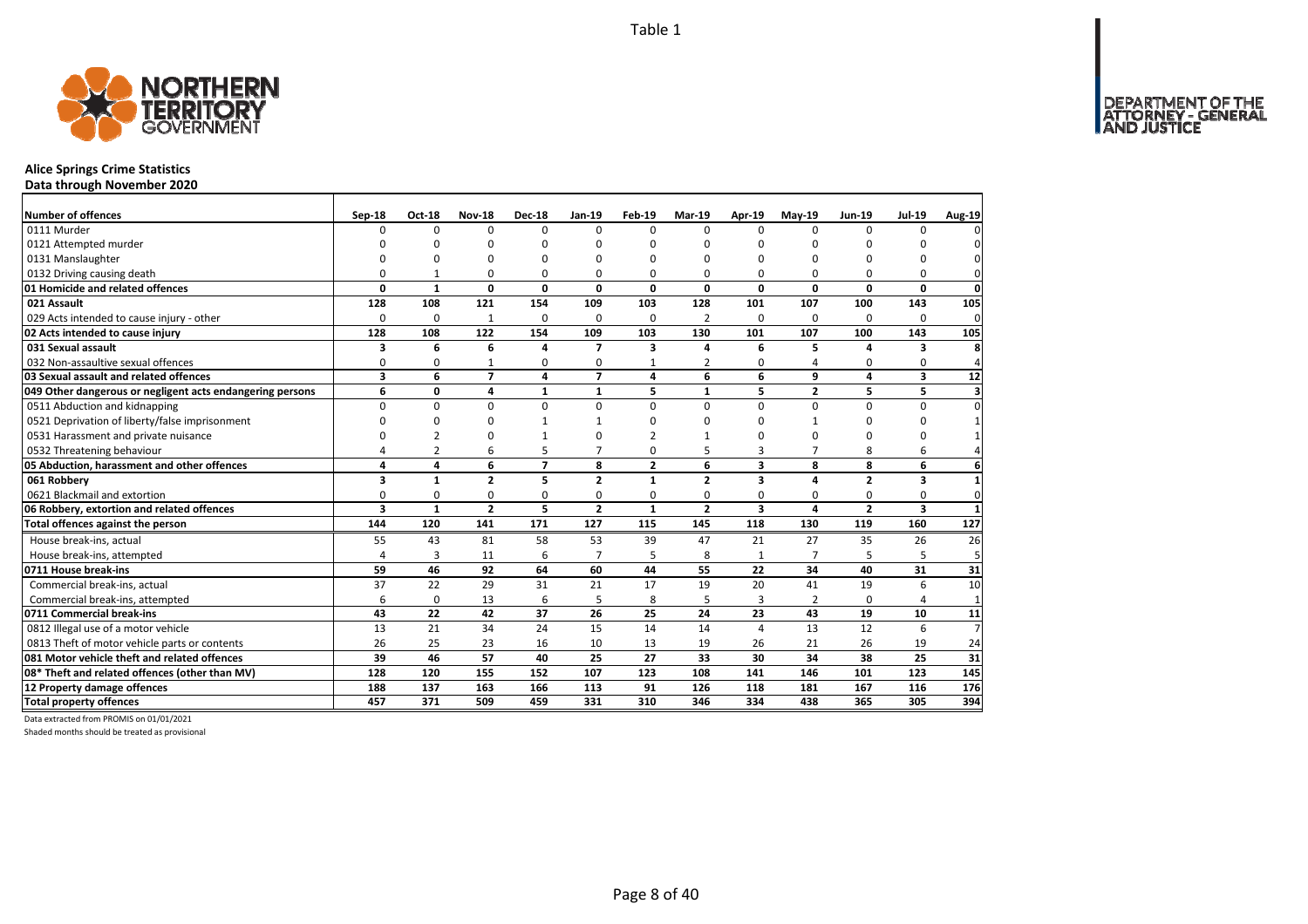

### **Alice Springs Crime Statistics**

**Data through November 2020**

| <b>Number of offences</b>                                 | Sep-19                   | Oct-19                  | <b>Nov-19</b>           | <b>Dec-19</b>           | <b>Jan-20</b>  | Feb-20                   | Mar-20         | <b>Apr-20</b>           | <b>Mav-20</b>           | <b>Jun-20</b> | <b>Jul-20</b> | <b>Aug-20</b>  | $Sep-20$     | <b>Oct-20</b>           | <b>Nov-20</b>  |
|-----------------------------------------------------------|--------------------------|-------------------------|-------------------------|-------------------------|----------------|--------------------------|----------------|-------------------------|-------------------------|---------------|---------------|----------------|--------------|-------------------------|----------------|
| 0111 Murder                                               |                          | $\Omega$                | $\Omega$                | $\Omega$                | $\Omega$       |                          | $\Omega$       |                         | $\Omega$                |               | $\Omega$      | n              | $\Omega$     | $\Omega$                |                |
| 0121 Attempted murder                                     |                          |                         |                         |                         | n              |                          |                |                         |                         |               |               |                |              |                         |                |
| 0131 Manslaughter                                         |                          |                         |                         |                         | O              |                          |                |                         |                         |               |               |                |              |                         |                |
| 0132 Driving causing death                                |                          |                         |                         | 0                       | $\Omega$       |                          |                | $\Omega$                | $\Omega$                | 0             |               |                |              |                         |                |
| 01 Homicide and related offences                          | O                        | 0                       | $\Omega$                | $\mathbf{0}$            | 0              | $\mathbf{0}$             | 0              | $\mathbf{1}$            | $\mathbf{0}$            | $\mathbf{1}$  | 0             | $\mathbf 0$    | $\mathbf{1}$ | $\Omega$                | $\Omega$       |
| 021 Assault                                               | 125                      | 148                     | 150                     | 161                     | 137            | 163                      | 154            | 101                     | 115                     | 105           | 130           | 163            | 193          | 159                     | 193            |
| 029 Acts intended to cause injury - other                 | $\Omega$                 | -1                      | $\Omega$                | $\overline{2}$          | 0              | 0                        | $\Omega$       | $\mathbf{1}$            | $\mathbf 0$             | 0             |               | -1             | $\mathbf{1}$ | $\mathbf{1}$            |                |
| 02 Acts intended to cause injury                          | 125                      | 149                     | 150                     | 163                     | 137            | 163                      | 154            | 102                     | 115                     | 105           | 131           | 164            | 194          | 160                     | 194            |
| 031 Sexual assault                                        | 6                        | 6                       | 9                       | $\overline{\mathbf{3}}$ | 11             | $\overline{7}$           | 3              | 3                       | $\overline{\mathbf{3}}$ | 3             | 3             | 10             | 8            | 8                       |                |
| 032 Non-assaultive sexual offences                        |                          | $\overline{2}$          | $\Omega$                |                         | $\mathbf{1}$   | $\Omega$                 | 0              |                         | $\Omega$                | $\mathbf{1}$  | $\Omega$      | $\overline{2}$ |              | $\overline{2}$          | $\Omega$       |
| 03 Sexual assault and related offences                    | $\overline{\phantom{a}}$ | 8                       | q                       | $\overline{a}$          | 12             | $\overline{\phantom{a}}$ | $\mathbf{3}$   | 4                       | $\overline{\mathbf{3}}$ | 4             | 3             | 12             | 9            | 10                      |                |
| 049 Other dangerous or negligent acts endangering persons | $\overline{2}$           | Δ                       | 3                       | $\overline{a}$          | $\overline{2}$ | 3                        | $\overline{2}$ | $\overline{\mathbf{z}}$ | $\mathbf{1}$            | 0             | 0             | 1              | $\Omega$     | $\overline{\mathbf{z}}$ |                |
| 0511 Abduction and kidnapping                             | $\Omega$                 | O                       | n                       | $\Omega$                | $\Omega$       | $\Omega$                 | $\Omega$       | $\Omega$                | $\Omega$                | $\Omega$      | $\Omega$      | $\Omega$       | $\Omega$     | $\Omega$                |                |
| 0521 Deprivation of liberty/false imprisonment            |                          |                         |                         |                         | ŋ              |                          |                | n                       |                         |               |               |                |              |                         |                |
| 0531 Harassment and private nuisance                      |                          |                         |                         |                         | n              |                          |                |                         |                         |               |               |                |              |                         |                |
| 0532 Threatening behaviour                                |                          |                         |                         |                         | 5              |                          | 12             |                         | 3                       | 8             |               | 10             |              |                         |                |
| 05 Abduction, harassment and other offences               | 5                        | 6                       | $\overline{\mathbf{3}}$ | $\overline{ }$          | 5              | 10                       | 14             | 6                       | 5                       | 11            | 5             | 13             | 12           | $\overline{7}$          |                |
| 061 Robbery                                               | ર                        | 3                       | 3                       | Δ                       | 6              | 3                        | q              | $\overline{\mathbf{z}}$ | $\Omega$                | 0             | $\Omega$      | $\mathbf 1$    | <sup>0</sup> | 3                       |                |
| 0621 Blackmail and extortion                              |                          | O                       |                         |                         | 0              |                          | ŋ              | O                       | $\Omega$                | 0             |               |                | $\Omega$     |                         |                |
| 06 Robbery, extortion and related offences                | $\overline{\mathbf{3}}$  | $\overline{\mathbf{3}}$ | $\overline{\mathbf{3}}$ | 6                       | 6              | $\overline{\mathbf{3}}$  | 9              | $\overline{2}$          | $\mathbf{0}$            | 0             | 0             | $\mathbf{1}$   | $\Omega$     | $\overline{\mathbf{3}}$ |                |
| Total offences against the person                         | 142                      | 170                     | 168                     | 184                     | 162            | 186                      | 182            | 117                     | 124                     | 121           | 139           | 191            | 216          | 182                     | 215            |
| House break-ins, actual                                   | 18                       | 61                      | 36                      | 44                      | 66             | 59                       | 50             | 37                      | 20                      | 14            | 12            | 18             | 59           | 88                      | 42             |
| House break-ins, attempted                                | $\mathcal{I}$            | $\overline{7}$          | 3                       | 8                       | 13             | 12                       | 11             | 4                       | 5                       | $\mathbf{1}$  |               | 8              | 17           | 23                      | 10             |
| 0711 House break-ins                                      | 20                       | 68                      | 39                      | 52                      | 79             | 71                       | 61             | 41                      | 25                      | 15            | 17            | 26             | 76           | 111                     | 52             |
| Commercial break-ins, actual                              | 23                       | 35                      | 38                      | 27                      | 38             | 28                       | 26             | 16                      | 8                       | 15            | 9             | 26             | 19           | 34                      | 24             |
| Commercial break-ins, attempted                           |                          | 3                       | 8                       | $\Delta$                | 14             | 3                        | 5              | 3                       | $\Delta$                | 3             | $\Omega$      |                | 3            | 6                       | $\overline{4}$ |
| 0711 Commercial break-ins                                 | 27                       | 38                      | 46                      | 31                      | 52             | 31                       | 31             | 19                      | 12                      | 18            | 9             | 29             | 22           | 40                      | 28             |
| 0812 Illegal use of a motor vehicle                       | 11                       | 23                      | 15                      | 20                      | 26             | 15                       | $\overline{7}$ | 5                       | 10                      | 12            | Δ             | 3              | 30           | 42                      | 9              |
| 0813 Theft of motor vehicle parts or contents             | q                        | 21                      | $\mathbf{q}$            | 13                      | 21             | 20                       | 15             | Δ                       | $\overline{2}$          | 6             |               | 8              | 9            | 23                      | $\overline{7}$ |
| 081 Motor vehicle theft and related offences              | 20                       | 44                      | 24                      | 33                      | 47             | 35                       | 22             | 9                       | 12                      | 18            | 9             | 11             | 39           | 65                      | 16             |
| 08* Theft and related offences (other than MV)            | 124                      | 168                     | 139                     | 170                     | 160            | 157                      | 140            | 70                      | 56                      | 58            | 55            | 82             | 143          | 208                     | 136            |
| 12 Property damage offences                               | 124                      | 198                     | 157                     | 177                     | 217            | 216                      | 175            | 100                     | 79                      | 91            | 87            | 141            | 201          | 288                     | 161            |
| <b>Total property offences</b>                            | 315                      | 516                     | 405                     | 463                     | 555            | 510                      | 429            | 239                     | 184                     | 200           | 177           | 289            | 481          | 712                     | 393            |

Data extracted from PROMIS on 01/01/2021

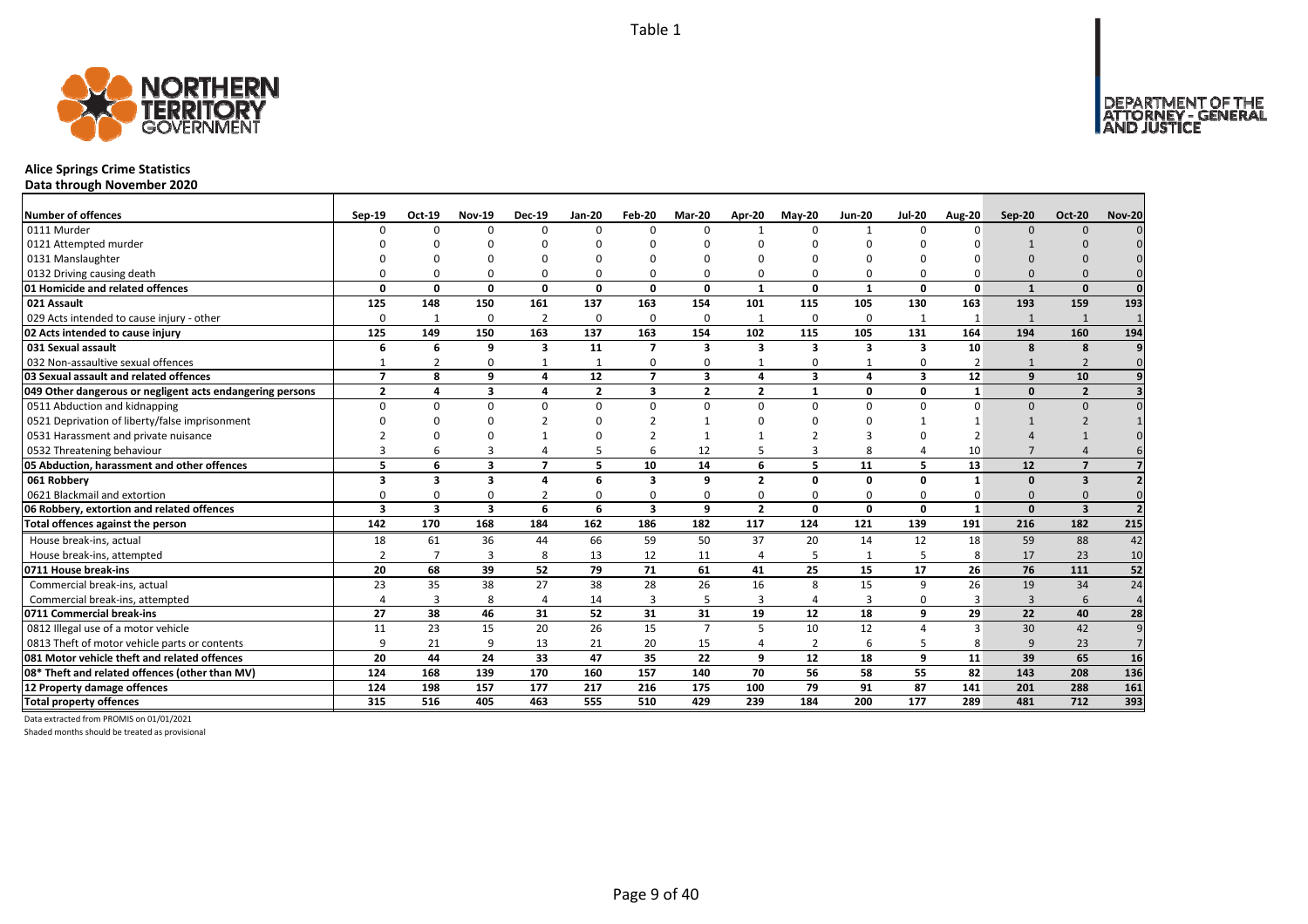DEPARTMENT OF THE<br>ATTORNEY - GENERAL



### **Katherine Crime Statistics**

**Data through November 2020**

| Number of offences                                        | Sep-18                  | <b>Oct-18</b>  | <b>Nov-18</b>  | <b>Dec-18</b>  | Jan-19                  | Feb-19         | Mar-19                  | Apr-19         | $May-19$       | <b>Jun-19</b>  | <b>Jul-19</b>  | Aug-19         |
|-----------------------------------------------------------|-------------------------|----------------|----------------|----------------|-------------------------|----------------|-------------------------|----------------|----------------|----------------|----------------|----------------|
| 0111 Murder                                               | $\Omega$                | 0              | $\Omega$       | $\Omega$       | $\Omega$                | $\Omega$       | $\Omega$                | $\Omega$       | $\Omega$       | $\mathbf{1}$   | $\Omega$       |                |
| 0121 Attempted murder                                     |                         | n              | n              | n              |                         | n              | n                       | n              | n              |                |                |                |
| 0131 Manslaughter                                         |                         | O              | O              | $\Omega$       |                         | $\Omega$       | O                       | O              | $\Omega$       |                | O              |                |
| 0132 Driving causing death                                | $\Omega$                | 0              | 0              | $\Omega$       | $\Omega$                | $\Omega$       | 0                       | O              | $\Omega$       |                | $\Omega$       |                |
| 01 Homicide and related offences                          | 0                       | 0              | 0              | $\mathbf{0}$   | 0                       | 0              | 0                       | 0              | $\mathbf 0$    | $\mathbf{1}$   | 0              | $\mathbf{0}$   |
| 021 Assault                                               | 51                      | 66             | 47             | 50             | 44                      | 28             | 49                      | 37             | 35             | 39             | 36             | 33             |
| 029 Acts intended to cause injury - other                 | $\Omega$                | $\mathbf{1}$   | 0              | $\Omega$       | $\Omega$                | $\Omega$       | 0                       | $\Omega$       | $\Omega$       | $\Omega$       | $\Omega$       | $\mathbf{0}$   |
| 02 Acts intended to cause injury                          | 51                      | 67             | 47             | 50             | 44                      | 28             | 49                      | 37             | 35             | 39             | 36             | 33             |
| 031 Sexual assault                                        | 3                       | 4              | 3              | $\mathbf 0$    | $\overline{2}$          | $\overline{2}$ | 6                       | 0              | 0              | 3              | $\overline{2}$ | $\mathbf{0}$   |
| 032 Non-assaultive sexual offences                        | 0                       | 0              | $\mathbf{1}$   | 0              |                         | 0              | 0                       | 0              | 0              | 2              | 3              | $\mathbf{0}$   |
| 03 Sexual assault and related offences                    | $\overline{\mathbf{3}}$ | 4              | 4              | $\Omega$       | $\overline{\mathbf{3}}$ | $\overline{2}$ | 6                       | $\mathbf{0}$   | $\Omega$       | 5              | 5              | $\mathbf{0}$   |
| 049 Other dangerous or negligent acts endangering persons | 0                       | 0              | 0              | $\mathbf 0$    | $\mathbf{2}$            | 0              | $\overline{2}$          | 0              | 0              | 0              | 0              | $\mathbf 0$    |
| 0511 Abduction and kidnapping                             | $\Omega$                | 0              | 0              | $\mathbf 0$    | $\Omega$                | $\Omega$       | $\Omega$                | $\Omega$       | $\Omega$       | $\Omega$       | $\Omega$       | $\Omega$       |
| 0521 Deprivation of liberty/false imprisonment            | O                       | <sup>0</sup>   | 0              | 1              |                         | O              | <sup>0</sup>            | ŋ              | $\Omega$       | O              | O              | $\Omega$       |
| 0531 Harassment and private nuisance                      | O                       | 0              | O              | $\Omega$       |                         | $\Omega$       | ŋ                       |                | $\Omega$       |                | O              | <sup>0</sup>   |
| 0532 Threatening behaviour                                | $\mathbf{1}$            | $\mathbf{1}$   | $\mathbf{1}$   | $\mathbf{1}$   |                         | $\Omega$       | 2                       | 0              | $\mathbf{1}$   | 0              | $\mathbf{1}$   | 0              |
| 05 Abduction, harassment and other offences               | $\mathbf{1}$            | $\mathbf{1}$   | $\mathbf{1}$   | $\overline{2}$ | $\mathbf{1}$            | $\mathbf{0}$   | $\overline{2}$          | $\mathbf{1}$   | $\mathbf{1}$   | $\mathbf{1}$   | $\mathbf{1}$   | 0              |
| 061 Robbery                                               | 0                       | $\mathbf{0}$   | $\mathbf{0}$   | $\overline{2}$ | $\Omega$                | 1              | 3                       | $\mathbf{0}$   | $\mathbf{0}$   | $\mathbf{1}$   | $\mathbf{1}$   | $\mathbf{0}$   |
| 0621 Blackmail and extortion                              | 0                       | 0              | 0              | 0              | 0                       | 0              | 0                       | 0              | 0              | 0              | 0              | $\mathbf{0}$   |
| 06 Robbery, extortion and related offences                | $\mathbf{0}$            | $\mathbf 0$    | $\mathbf 0$    | $\overline{2}$ | 0                       | $\mathbf{1}$   | $\overline{\mathbf{3}}$ | $\mathbf{0}$   | $\mathbf 0$    | $\mathbf{1}$   | $\mathbf{1}$   | $\mathbf 0$    |
| Total offences against the person                         | 55                      | 72             | 52             | 54             | 50                      | 31             | 62                      | 38             | 36             | 47             | 43             | 33             |
| House break-ins, actual                                   | 13                      | 12             | 10             | 12             | 25                      | 6              | 6                       | 3              | $\overline{7}$ | 3              | $\Omega$       |                |
| House break-ins, attempted                                | $\mathbf{1}$            | $\mathbf{1}$   | 1              | $\overline{2}$ | 3                       | 0              | $\mathbf{1}$            |                | $\mathbf{1}$   |                | $\Omega$       | $\Omega$       |
| 0711 House break-ins                                      | 14                      | 13             | 11             | 14             | 28                      | 6              | $\overline{7}$          | 4              | 8              | 4              | $\mathbf{0}$   |                |
| Commercial break-ins, actual                              | 40                      | 33             | 22             | 38             | 40                      | 27             | 35                      | 13             | 10             | $\overline{7}$ | 10             | 11             |
| Commercial break-ins, attempted                           | 3                       | $\overline{2}$ | $\overline{2}$ | 3              | 2                       | $\Omega$       | 3                       | 3              | 4              | $\Omega$       | $\overline{2}$ | $\mathbf{0}$   |
| 0711 Commercial break-ins                                 | 43                      | 35             | 24             | 41             | 42                      | 27             | 38                      | 16             | 14             | $\overline{ }$ | 12             | 11             |
| 0812 Illegal use of a motor vehicle                       | 5                       | $\overline{2}$ | 3              | 5              | 13                      | 6              | $\overline{2}$          | $\overline{2}$ | 6              | $\overline{4}$ | $\mathbf{1}$   | $\overline{1}$ |
| 0813 Theft of motor vehicle parts or contents             | 0                       | $\mathbf{1}$   | $\overline{7}$ | $\overline{3}$ | 4                       | $\overline{2}$ | 6                       | 0              | 0              | 2              | 0              | $\mathbf{0}$   |
| 081 Motor vehicle theft and related offences              | 5                       | 3              | 10             | 8              | 17                      | 8              | 8                       | $\overline{2}$ | 6              | 6              | $\mathbf{1}$   | $\mathbf{1}$   |
| 08* Theft and related offences (other than MV)            | 45                      | 45             | 30             | 47             | 56                      | 27             | 37                      | 23             | 34             | 28             | 28             | 41             |
| 12 Property damage offences                               | 38                      | 35             | 31             | 35             | 60                      | 28             | 47                      | 28             | 28             | 24             | 22             | 16             |
| <b>Total property offences</b>                            | 145                     | 131            | 106            | 145            | 203                     | 96             | 137                     | 73             | 90             | 69             | 63             | 74             |

Data extracted from PROMIS on 01/01/2021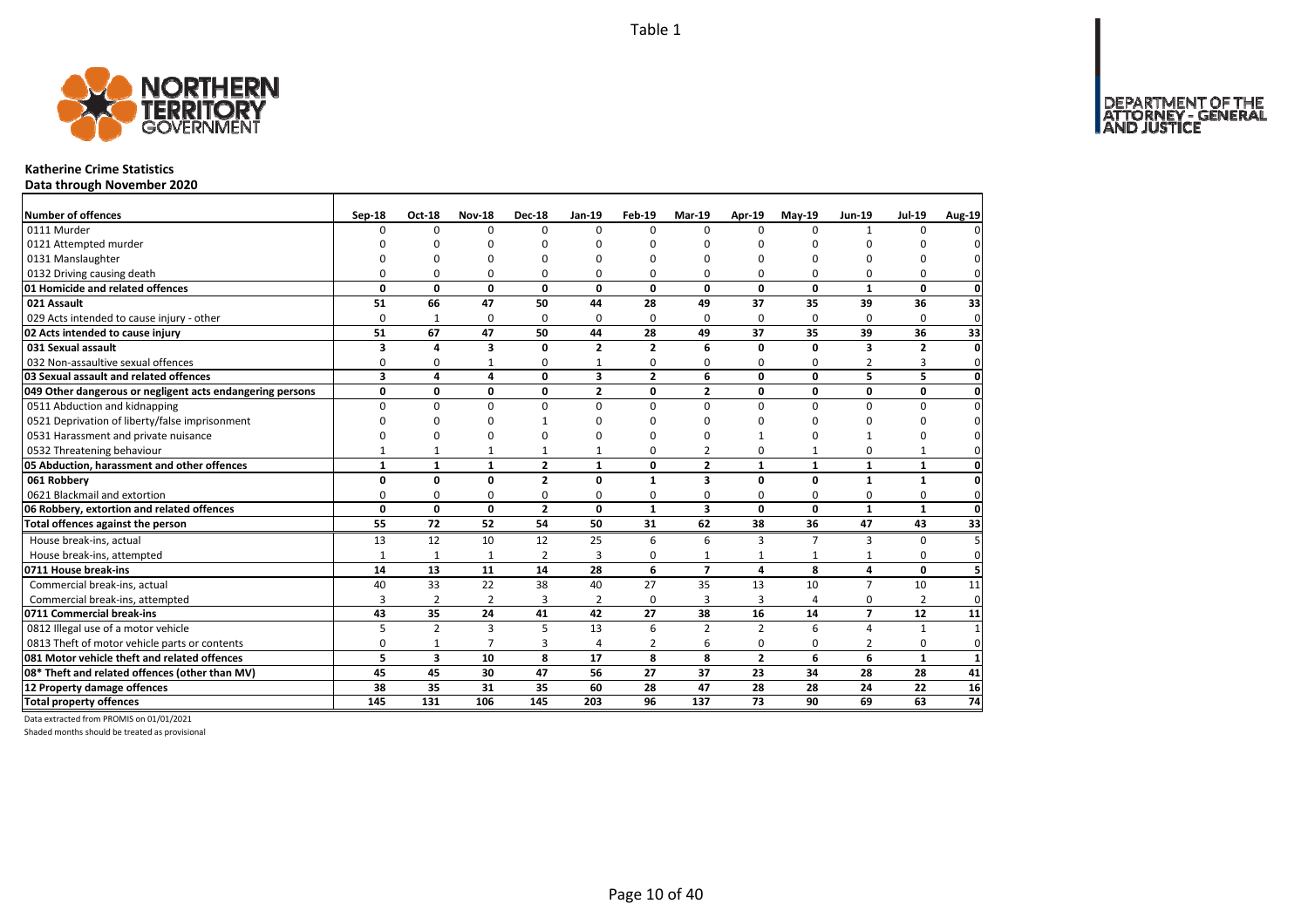

### **Katherine Crime Statistics**

**Data through November 2020**

| <b>Number of offences</b>                                 | $Sep-19$                | Oct-19         | <b>Nov-19</b>  | <b>Dec-19</b>  | <b>Jan-20</b>  | Feb-20                   | Mar-20         | Apr-20         | $May-20$                | <b>Jun-20</b>  | <b>Jul-20</b>           | <b>Aug-20</b>  | Sep-20                   | <b>Oct-20</b>            | <b>Nov-20</b> |
|-----------------------------------------------------------|-------------------------|----------------|----------------|----------------|----------------|--------------------------|----------------|----------------|-------------------------|----------------|-------------------------|----------------|--------------------------|--------------------------|---------------|
| 0111 Murder                                               |                         | <sup>n</sup>   | $\Omega$       | $\Omega$       | $\Omega$       | n                        | $\Omega$       | $\Omega$       | $\Omega$                | $\Omega$       | $\Omega$                | n              | $\Omega$                 | $\Omega$                 |               |
| 0121 Attempted murder                                     |                         |                |                |                |                |                          |                |                |                         |                |                         |                |                          |                          |               |
| 0131 Manslaughter                                         |                         |                |                |                |                |                          |                |                |                         |                |                         |                |                          |                          |               |
| 0132 Driving causing death                                |                         |                | $\Omega$       | 0              | 0              |                          |                | O              | $\Omega$                | 0              |                         |                |                          |                          |               |
| 01 Homicide and related offences                          | $\Omega$                | n              | $\Omega$       | $\mathbf{0}$   | $\mathbf{0}$   | $\Omega$                 | $\Omega$       | $\Omega$       | $\Omega$                | $\mathbf{0}$   | -1                      | $\Omega$       | $\Omega$                 | $\Omega$                 |               |
| 021 Assault                                               | 32                      | 39             | 55             | 53             | 36             | 58                       | 41             | 37             | 45                      | 63             | 54                      | 54             | 66                       | 59                       | 63            |
| 029 Acts intended to cause injury - other                 | $\Omega$                | $\Omega$       | $\Omega$       | $\mathbf 0$    | 0              | n                        | $\Omega$       | $\Omega$       | $\Omega$                | 0              | $\Omega$                | 0              | $\Omega$                 | $\Omega$                 |               |
| 02 Acts intended to cause injury                          | 32                      | 39             | 55             | 53             | 36             | 58                       | 41             | 37             | 45                      | 63             | 54                      | 54             | 66                       | 59                       | 64            |
| 031 Sexual assault                                        | 3                       | $\overline{2}$ | $\overline{2}$ | $\overline{a}$ | $\mathbf{1}$   | $\mathbf{1}$             | $\overline{2}$ | $\overline{2}$ | $\overline{2}$          | 4              | $\Omega$                |                | $\overline{2}$           |                          |               |
| 032 Non-assaultive sexual offences                        | $\Omega$                | O              | $\Omega$       | $\Omega$       | 0              | O                        | 0              | $\Omega$       | $\Omega$                | 0              | $\Omega$                |                | $\Omega$                 |                          |               |
| 03 Sexual assault and related offences                    | $\overline{\mathbf{3}}$ | $\mathbf{2}$   | $\overline{2}$ | $\overline{4}$ | $\mathbf{1}$   | $\mathbf{1}$             | $\overline{2}$ | $\overline{2}$ | $\overline{2}$          | 4              | 0                       | 4              | $\overline{2}$           | 5                        |               |
| 049 Other dangerous or negligent acts endangering persons | $\overline{2}$          | $\overline{2}$ | 1              | $\mathbf{0}$   | 1              | $\Omega$                 | 0              | 0              | $\mathbf{0}$            | 0              | $\overline{2}$          | $\mathbf{0}$   | $\Omega$                 | $\mathbf{0}$             |               |
| 0511 Abduction and kidnapping                             | $\Omega$                | U              | $\Omega$       | $\Omega$       | $\Omega$       | U                        | $\Omega$       | $\Omega$       | $\Omega$                | $\Omega$       | $\Omega$                |                | $\Omega$                 | $\Omega$                 |               |
| 0521 Deprivation of liberty/false imprisonment            |                         |                |                |                |                |                          |                |                |                         |                |                         |                |                          |                          |               |
| 0531 Harassment and private nuisance                      |                         |                |                |                |                |                          |                |                |                         |                |                         |                |                          |                          |               |
| 0532 Threatening behaviour                                |                         |                | $\Omega$       |                | 0              |                          |                |                |                         | 0              |                         |                |                          |                          |               |
| 05 Abduction, harassment and other offences               | $\mathbf{1}$            | 1              | 0              | $\mathbf{1}$   | $\mathbf{1}$   | $\mathbf{1}$             | $\Omega$       | $\overline{2}$ | $\mathbf{1}$            | 0              | $\Omega$                |                | $\Omega$                 | $\Omega$                 |               |
| 061 Robbery                                               |                         | O              | $\Omega$       | $\Omega$       | 0              |                          | O              | O              | $\mathbf{1}$            | 0              | $\Omega$                |                | $\Omega$                 |                          |               |
| 0621 Blackmail and extortion                              |                         |                | $\Omega$       | 0              | 0              |                          | 0              | $\Omega$       | $\Omega$                | 0              |                         |                | $\Omega$                 |                          |               |
| 06 Robbery, extortion and related offences                | $\mathbf{1}$            | 0              | 0              | $\mathbf 0$    | 0              | $\mathbf{1}$             | 0              | 0              | $\mathbf{1}$            | 0              | 0                       | $\mathbf{1}$   | $\Omega$                 | $\mathbf{1}$             |               |
| Total offences against the person                         | 39                      | 44             | 58             | 58             | 39             | 61                       | 43             | 41             | 49                      | 67             | 57                      | 60             | 68                       | 65                       | 67            |
| House break-ins, actual                                   |                         | 10             | 18             | 14             | 18             | 13                       | 13             | 10             | 3                       | 5              |                         |                | $\overline{\phantom{0}}$ | 6                        |               |
| House break-ins, attempted                                |                         | $\Omega$       | $\overline{2}$ | 1              | $\overline{2}$ | $\overline{2}$           | $\overline{2}$ | $\Omega$       | 0                       | 0              | $\Omega$                |                | $\Omega$                 |                          |               |
| 0711 House break-ins                                      | q                       | 10             | 20             | 15             | 20             | 15                       | 15             | 10             | $\overline{\mathbf{3}}$ | 5              |                         | 5              | $\overline{2}$           | 6                        |               |
| Commercial break-ins, actual                              |                         | $\overline{7}$ | 11             | 8              | 20             | 25                       | $\overline{7}$ | 3              | $\Omega$                | $\overline{2}$ | 3                       |                | 12                       | q                        |               |
| Commercial break-ins, attempted                           |                         | 0              | 2              | $\mathbf{1}$   | 1              | 2                        | 0              | 0              | $\Omega$                | $\mathbf{1}$   |                         |                | $\Omega$                 | 6                        |               |
| 0711 Commercial break-ins                                 | 8                       | $\overline{ }$ | 13             | 9              | 21             | 27                       | $\overline{7}$ | 3              | $\mathbf{0}$            | 3              | 4                       | 5 <sup>1</sup> | 12                       | 15                       |               |
| 0812 Illegal use of a motor vehicle                       |                         | $\mathfrak z$  | 3              | $\mathbf{3}$   | 3              | $\mathbf{3}$             | $\mathcal{P}$  | $\Omega$       | $\overline{2}$          | $\overline{1}$ | $\overline{2}$          | $\Omega$       | $\Omega$                 | $\overline{\phantom{0}}$ |               |
| 0813 Theft of motor vehicle parts or contents             | ۵                       |                | 3              | $\overline{2}$ | 0              | 4                        |                |                | 1                       | 0              |                         |                | $\overline{3}$           |                          |               |
| 081 Motor vehicle theft and related offences              | $\mathbf{1}$            | 4              | 6              | 5              | 3              | $\overline{\phantom{a}}$ | Δ              | $\mathbf{1}$   | $\overline{\mathbf{3}}$ | $\mathbf{1}$   | $\overline{\mathbf{3}}$ | $\mathbf{1}$   | $\overline{3}$           |                          |               |
| 08* Theft and related offences (other than MV)            | 21                      | 30             | 50             | 28             | 50             | 44                       | 49             | 19             | 13                      | 9              | 18                      | 16             | 16                       | 22                       | 27            |
| 12 Property damage offences                               | 34                      | 31             | 45             | 33             | 44             | 35                       | 35             | 13             | 23                      | 25             | 23                      | 28             | 42                       | 39                       | 29            |
| <b>Total property offences</b>                            | 73                      | 82             | 134            | 90             | 138            | 128                      | 110            | 46             | 42                      | 43             | 49                      | 55             | 75                       | 86                       | 67            |

Data extracted from PROMIS on 01/01/2021

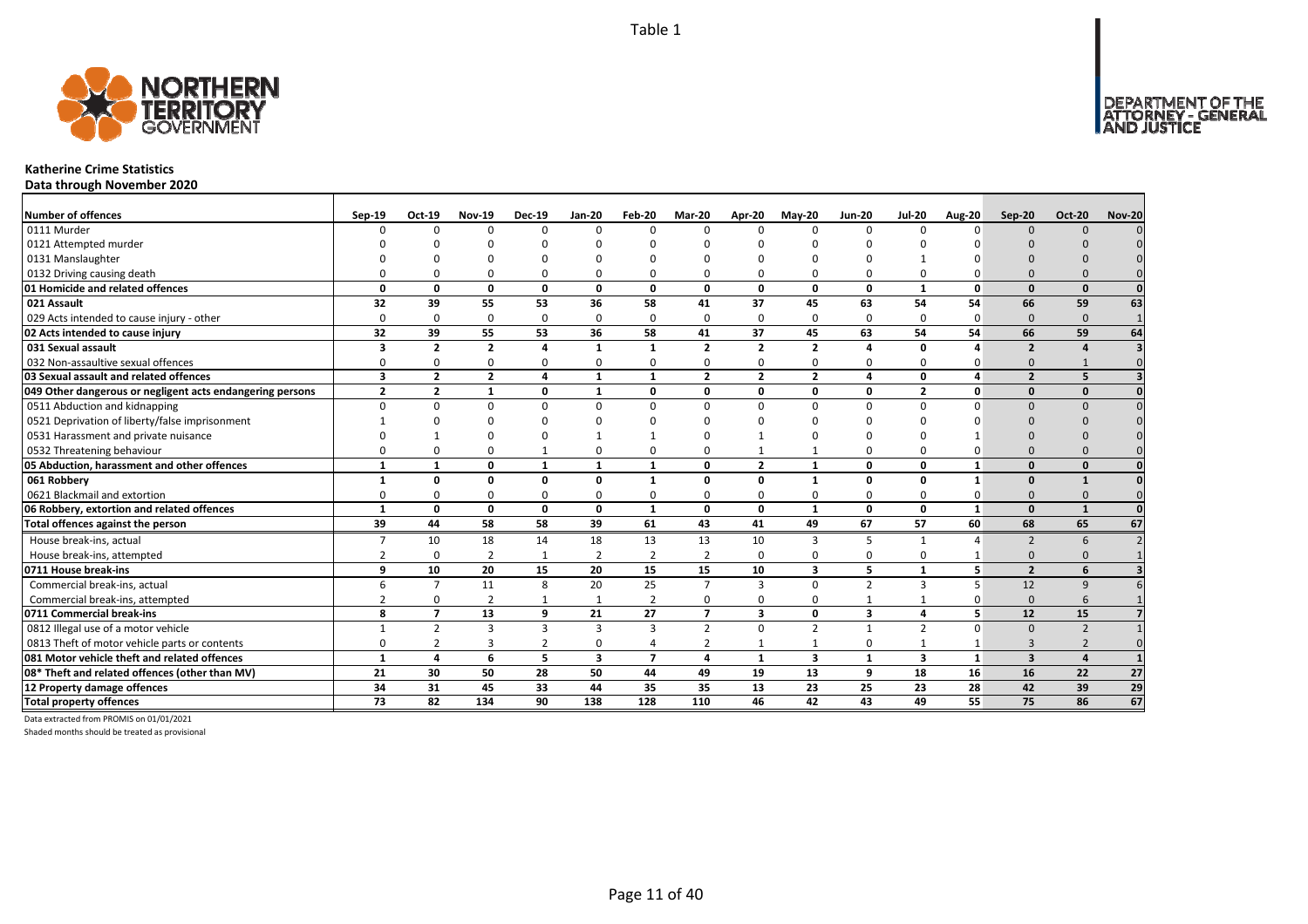

### **Tennant Creek Crime Statistics**

**Data through November 2020**

| Number of offences                                        | Sep-18       | <b>Oct-18</b>  | <b>Nov-18</b>  | <b>Dec-18</b>  | Jan-19         | Feb-19       | Mar-19                  | Apr-19         | $Mav-19$       | Jun-19         | <b>Jul-19</b>  | <b>Aug-19</b>           |
|-----------------------------------------------------------|--------------|----------------|----------------|----------------|----------------|--------------|-------------------------|----------------|----------------|----------------|----------------|-------------------------|
| 0111 Murder                                               | $\Omega$     | 0              | $\Omega$       | $\Omega$       | $\Omega$       | $\Omega$     | $\Omega$                | $\Omega$       | $\Omega$       | $\Omega$       | 0              |                         |
| 0121 Attempted murder                                     | ŋ            | n              | ŋ              | ∩              | ŋ              | ŋ            | O                       |                | ŋ              | U              | n              |                         |
| 0131 Manslaughter                                         |              |                | n              | C              |                | U            | $\Omega$                | n              | $\Omega$       | U              | O              |                         |
| 0132 Driving causing death                                | $\Omega$     | 0              | 0              | $\Omega$       | 0              | 0            | $\Omega$                | 0              | $\Omega$       | $\Omega$       | 0              |                         |
| 01 Homicide and related offences                          | 0            | $\mathbf 0$    | $\mathbf 0$    | $\mathbf 0$    | 0              | 0            | $\mathbf{0}$            | $\mathbf 0$    | $\mathbf{0}$   | $\mathbf{0}$   | $\mathbf{0}$   | $\mathbf 0$             |
| 021 Assault                                               | 14           | 25             | 33             | 27             | 27             | 21           | 16                      | 19             | 16             | 18             | 20             | 29                      |
| 029 Acts intended to cause injury - other                 | $\Omega$     | 0              | 1              | $\mathbf 0$    | $\Omega$       | 0            | $\Omega$                | $\Omega$       | $\Omega$       | $\Omega$       | 0              | $\mathbf 0$             |
| 02 Acts intended to cause injury                          | 14           | 25             | 34             | 27             | 27             | 21           | 16                      | 19             | 16             | 18             | 20             | 29                      |
| 031 Sexual assault                                        | 0            | $\mathbf{1}$   | $\overline{2}$ | $\mathbf 0$    | $\overline{2}$ | $\Omega$     | $\overline{\mathbf{z}}$ | $\Omega$       | $\Omega$       | $\Omega$       | 0              | $\overline{\mathbf{3}}$ |
| 032 Non-assaultive sexual offences                        | 0            | 0              | 0              | $\mathbf 0$    | 0              | 0            | $\mathbf 0$             | 0              | $\Omega$       | $\Omega$       | 0              | $\Omega$                |
| 03 Sexual assault and related offences                    | 0            | $\mathbf{1}$   | $\overline{2}$ | $\mathbf 0$    | $\overline{2}$ | 0            | $\overline{2}$          | 0              | 0              | 0              | 0              |                         |
| 049 Other dangerous or negligent acts endangering persons | 0            | $\mathbf{1}$   | 0              | $\mathbf 0$    | 0              | 0            | $\mathbf{1}$            | $\mathbf 0$    | $\overline{2}$ | 0              | 0              | $\mathbf 0$             |
| 0511 Abduction and kidnapping                             | $\Omega$     | $\Omega$       | $\Omega$       | $\Omega$       | $\Omega$       | $\Omega$     | $\Omega$                | $\Omega$       | $\Omega$       | $\Omega$       | $\Omega$       | $\Omega$                |
| 0521 Deprivation of liberty/false imprisonment            | U            | ŋ              | ŋ              | n              | n              | n            | n                       | n              | ŋ              | O              | ŋ              |                         |
| 0531 Harassment and private nuisance                      |              | $\Omega$       | $\Omega$       | $\Omega$       | ŋ              | ŋ            | $\Omega$                | n              | $\Omega$       | $\Omega$       | O              |                         |
| 0532 Threatening behaviour                                | 0            | 0              | 0              | $\Omega$       | 0              |              | $\mathbf{1}$            | $\Omega$       | $\Omega$       | $\mathbf{1}$   | 0              |                         |
| 05 Abduction, harassment and other offences               | $\mathbf{1}$ | 0              | 0              | $\mathbf 0$    | 0              | $\mathbf{1}$ | $\mathbf{1}$            | 0              | $\mathbf 0$    | $\mathbf{1}$   | 0              | 0                       |
| 061 Robbery                                               | 0            | 0              | $\mathbf{1}$   | $\mathbf 0$    | 1              | 0            | $\mathbf{1}$            | 0              | 0              | 0              | 0              | 0                       |
| 0621 Blackmail and extortion                              | 0            | 0              | 0              | $\Omega$       | $\Omega$       | 0            | 0                       | $\Omega$       | $\Omega$       | $\Omega$       | 0              | $\mathbf 0$             |
| 06 Robbery, extortion and related offences                | $\mathbf{0}$ | 0              | $\mathbf{1}$   | $\mathbf 0$    | $\mathbf{1}$   | 0            | $\mathbf{1}$            | 0              | 0              | 0              | 0              | $\mathbf 0$             |
| Total offences against the person                         | 15           | 27             | 37             | 27             | 30             | 22           | 21                      | 19             | 18             | 19             | 20             | 32                      |
| House break-ins, actual                                   | 14           | 21             | 13             | 5              | 12             | 13           | 4                       | 8              | 10             | 13             | 15             | 19                      |
| House break-ins, attempted                                | $\mathbf{1}$ | $\mathbf{1}$   | $\overline{2}$ | 0              | $\overline{2}$ | 0            | $\mathbf{1}$            | 1              | $\mathbf{1}$   | $\mathbf{1}$   | 3              | $\mathbf{1}$            |
| 0711 House break-ins                                      | 15           | 22             | 15             | 5              | 14             | 13           | 5                       | 9              | 11             | 14             | 18             | 20                      |
| Commercial break-ins, actual                              | 10           | $\overline{7}$ | $\overline{2}$ | 5              | 10             | 9            | 15                      | 24             | $\overline{7}$ | 6              | 8              | $\overline{12}$         |
| Commercial break-ins, attempted                           | 0            | 4              | $\mathbf{1}$   | 0              | 3              | $\mathbf{1}$ | 1                       | 1              | 1              | 0              | 0              | $\mathbf 0$             |
| 0711 Commercial break-ins                                 | 10           | 11             | 3              | 5              | 13             | 10           | 16                      | 25             | 8              | 6              | 8              | 12                      |
| 0812 Illegal use of a motor vehicle                       | $\mathbf{1}$ | $\overline{2}$ | 0              | $\overline{3}$ | 5              | $\Omega$     | $\overline{\mathbf{a}}$ | $\overline{2}$ | $\mathbf{1}$   | $\Omega$       | 0              | $\Omega$                |
| 0813 Theft of motor vehicle parts or contents             | 8            | 0              | 0              | $\mathbf{1}$   | 3              | 1            | 3                       | 2              | 0              | 2              | $\overline{2}$ | $\mathbf{1}$            |
| 081 Motor vehicle theft and related offences              | 9            | $\overline{2}$ | $\mathbf{0}$   | 4              | 8              | $\mathbf{1}$ | 6                       | 4              | $\mathbf{1}$   | $\overline{2}$ | $\overline{2}$ | 1                       |
| 08* Theft and related offences (other than MV)            | 22           | 19             | 19             | 13             | 18             | 15           | 17                      | 23             | 24             | 21             | 18             | 27                      |
| 12 Property damage offences                               | 28           | 20             | 23             | 27             | 26             | 24           | 38                      | 43             | 26             | 17             | 35             | $\overline{29}$         |
| <b>Total property offences</b>                            | 84           | 74             | 60             | 54             | 79             | 63           | 82                      | 104            | 70             | 60             | 81             | 89                      |

Data extracted from PROMIS on 01/01/2021

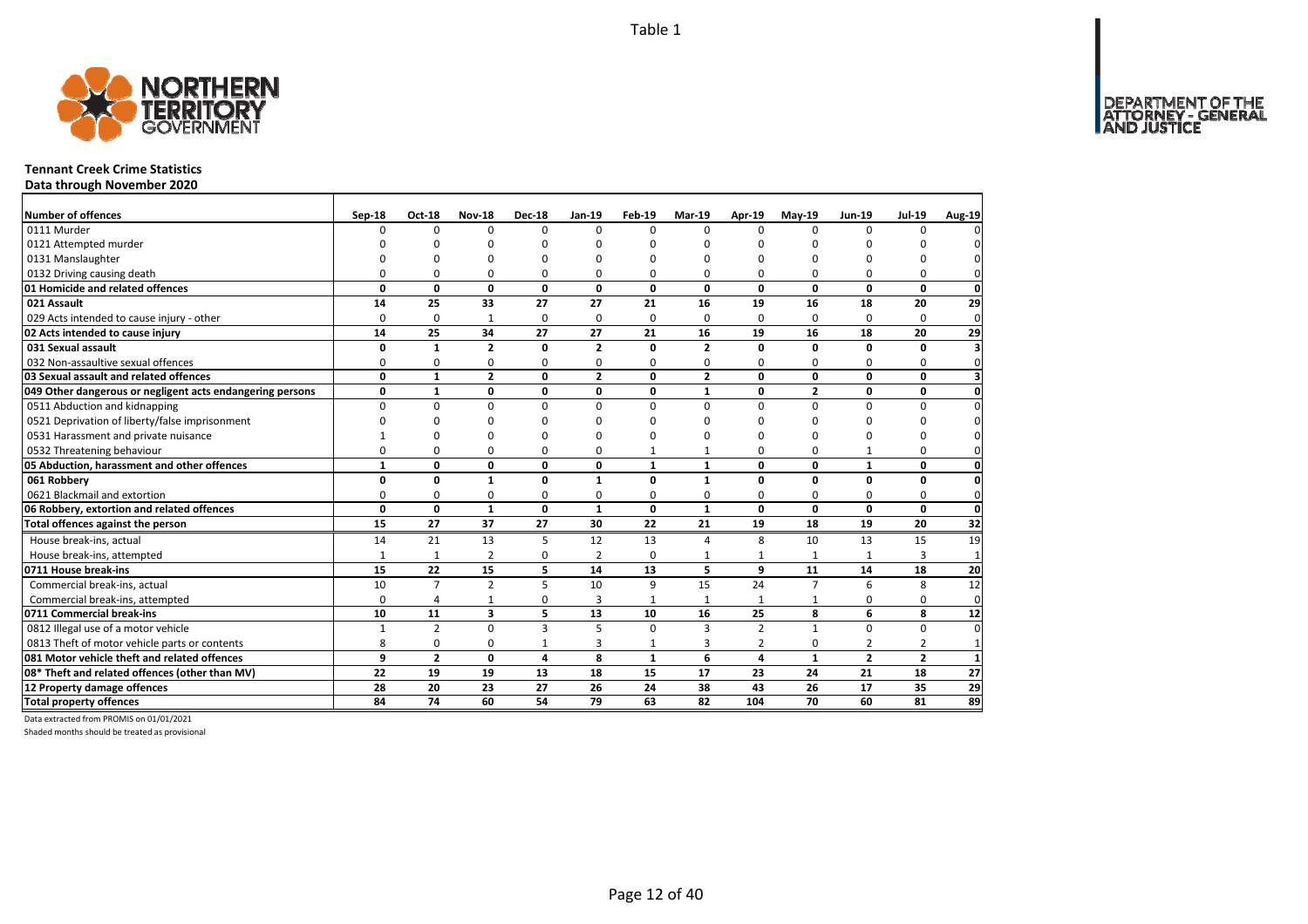

### **Tennant Creek Crime Statistics**

**Data through November 2020**

| <b>Number of offences</b>                                 | $Sep-19$       | Oct-19                   | <b>Nov-19</b>           | <b>Dec-19</b> | $Jan-20$        | Feb-20                  | Mar-20         | Apr-20         | $May-20$       | <b>Jun-20</b>   | <b>Jul-20</b>  | <b>Aug-20</b>           | <b>Sep-20</b>            | <b>Oct-20</b>           | <b>Nov-20</b>   |
|-----------------------------------------------------------|----------------|--------------------------|-------------------------|---------------|-----------------|-------------------------|----------------|----------------|----------------|-----------------|----------------|-------------------------|--------------------------|-------------------------|-----------------|
| 0111 Murder                                               |                | ŋ                        | 0                       | $\Omega$      | 0               | $\Omega$                | $\Omega$       | $\Omega$       | $\Omega$       | $\Omega$        | <sup>0</sup>   | $\Omega$                | $\Omega$                 | $\Omega$                |                 |
| 0121 Attempted murder                                     |                |                          |                         |               |                 |                         |                |                |                |                 |                |                         |                          |                         |                 |
| 0131 Manslaughter                                         |                |                          |                         |               |                 |                         |                |                |                |                 |                |                         |                          |                         |                 |
| 0132 Driving causing death                                |                |                          | $\Omega$                | 0             | 0               |                         |                | <sup>n</sup>   |                | $\Omega$        |                |                         |                          |                         |                 |
| 01 Homicide and related offences                          | $\Omega$       | U                        | 0                       | $\mathbf{0}$  | $\mathbf{0}$    | $\Omega$                | $\Omega$       | <sup>0</sup>   | $\Omega$       | 0               | $\Omega$       | $\Omega$                | $\Omega$                 | $\Omega$                |                 |
| 021 Assault                                               | 37             | 26                       | 27                      | 22            | 17              | 29                      | 28             | 21             | 34             | 18              | 28             | 40                      | 35                       | 39                      | 40              |
| 029 Acts intended to cause injury - other                 |                | $\Omega$                 | 0                       | $\mathbf 0$   | 0               |                         | $\Omega$       | $\Omega$       | $\Omega$       | $\mathbf 0$     | $\Omega$       | $\Omega$                | $\Omega$                 | $\Omega$                | $\Omega$        |
| 02 Acts intended to cause injury                          | 37             | 26                       | 27                      | 22            | 17              | 30                      | 28             | 21             | 34             | 18              | 28             | 40                      | 35                       | 39                      | 40              |
| 031 Sexual assault                                        | $\Omega$       | $\overline{2}$           | 0                       | $\mathbf{0}$  | 0               | $\Omega$                | $\mathbf{1}$   | $\mathbf{1}$   | $\mathbf{1}$   | $\overline{2}$  | $\mathbf{1}$   | $\Omega$                |                          | $\mathbf{1}$            |                 |
| 032 Non-assaultive sexual offences                        |                | ŋ                        | $\Omega$                | $\Omega$      | 0               | $\Omega$                | 0              | $\Omega$       | $\Omega$       | 5               | $\Omega$       |                         | $\Omega$                 |                         |                 |
| 03 Sexual assault and related offences                    | $\Omega$       | $\overline{2}$           | 0                       | $\mathbf 0$   | 0               | 0                       | 1              | $\mathbf{1}$   | $\mathbf{1}$   | $\overline{7}$  | $\mathbf{1}$   | 1                       | $\mathbf{1}$             | $\mathbf{1}$            |                 |
| 049 Other dangerous or negligent acts endangering persons | 0              | $\mathbf{1}$             | 0                       | $\mathbf{0}$  | 0               | $\Omega$                | 0              | 0              | 0              | 0               | 0              | $\overline{2}$          |                          | $\overline{\mathbf{z}}$ |                 |
| 0511 Abduction and kidnapping                             |                | O                        | $\Omega$                | $\Omega$      | $\Omega$        | $\Omega$                | $\Omega$       | $\Omega$       | $\Omega$       | $\Omega$        | -1             | $\Omega$                | $\Omega$                 | $\Omega$                |                 |
| 0521 Deprivation of liberty/false imprisonment            |                |                          | U                       |               |                 |                         |                |                |                |                 |                |                         |                          |                         |                 |
| 0531 Harassment and private nuisance                      |                |                          | n                       |               |                 |                         |                |                |                |                 |                |                         |                          |                         |                 |
| 0532 Threatening behaviour                                |                |                          | U                       | 0             | 0               |                         |                | n              |                | -1              |                |                         |                          |                         |                 |
| 05 Abduction, harassment and other offences               | $\Omega$       |                          | 0                       | 0             | 0               | $\mathbf{1}$            | O              | $\mathbf{1}$   | 0              | $\mathbf{1}$    | $\overline{2}$ | O                       | $\mathbf{1}$             | $\overline{\mathbf{z}}$ |                 |
| 061 Robbery                                               |                |                          | $\overline{\mathbf{z}}$ | 0             | 0               | $\overline{\mathbf{z}}$ | O              | O              | $\Omega$       | 0               | $\Omega$       | O                       |                          | $\mathbf{1}$            |                 |
| 0621 Blackmail and extortion                              |                |                          | $\Omega$                | $\Omega$      | 0               |                         | 0              | $\Omega$       | $\Omega$       | 0               |                |                         |                          |                         |                 |
| 06 Robbery, extortion and related offences                | $\mathbf{1}$   | $\mathbf{1}$             | $\mathbf{2}$            | $\mathbf 0$   | 0               | $\overline{2}$          | 0              | 0              | 0              | 0               | 0              | $\Omega$                |                          | $\mathbf{1}$            |                 |
| Total offences against the person                         | 38             | 34                       | 29                      | 22            | 17              | 33                      | 29             | 23             | 35             | 26              | 31             | 43                      | 39                       | 45                      | 42              |
| House break-ins, actual                                   | 18             | 16                       | 18                      | 11            | 15              | 21                      | 17             | $\mathcal{P}$  | $\overline{3}$ | $\mathbf{1}$    | $\mathcal{P}$  | $\mathbf{1}$            | $\overline{7}$           | $\mathbf{3}$            |                 |
| House break-ins, attempted                                |                |                          | $\overline{2}$          | $\mathbf{1}$  | $\mathbf{1}$    | $\Omega$                | $\mathbf 0$    | $\Omega$       | $\Omega$       | 0               | $\Omega$       | $\Omega$                | $\overline{\phantom{0}}$ |                         |                 |
| 0711 House break-ins                                      | 18             | 20                       | 20                      | 12            | 16              | 21                      | 17             | $\overline{2}$ | 3              | $\mathbf{1}$    | $\mathbf{2}$   | $\mathbf{1}$            | 9                        | 3                       |                 |
| Commercial break-ins, actual                              |                | 15                       | 23                      | 10            | 8               | 10                      | 9              | $\Lambda$      | $\mathcal{P}$  | $\mathbf{1}$    | 6              | 19                      | 6                        | 5                       |                 |
| Commercial break-ins, attempted                           |                | 0                        | $\Omega$                | $\mathbf{1}$  | 1               |                         |                |                | $\Omega$       | 0               | 0              |                         |                          |                         |                 |
| 0711 Commercial break-ins                                 | 8              | 15                       | 23                      | 11            | 9               | 11                      | 10             | 5              | $\overline{2}$ | $\mathbf{1}$    | 6              | 21                      | $\overline{7}$           | 6                       |                 |
| 0812 Illegal use of a motor vehicle                       |                | $\overline{\phantom{a}}$ | $\overline{\mathbf{3}}$ | $\Omega$      | 3               | $\mathbf{3}$            | $\overline{z}$ | $\Omega$       | $\Omega$       | $\Omega$        | $\Omega$       | $\mathbf{1}$            |                          | $\Omega$                |                 |
| 0813 Theft of motor vehicle parts or contents             |                | 3                        |                         | 1             | 0               | $\Omega$                |                | $\overline{2}$ | $\mathbf{1}$   | 1               | 1              |                         |                          | 3                       |                 |
| 081 Motor vehicle theft and related offences              | $\overline{2}$ | 5                        | 4                       | $\mathbf{1}$  | 3               | $\overline{\mathbf{3}}$ | $\overline{a}$ | $\overline{2}$ | $\mathbf{1}$   | $\mathbf{1}$    | $\mathbf{1}$   | $\overline{\mathbf{3}}$ | 5                        | $\overline{\mathbf{3}}$ |                 |
| 08* Theft and related offences (other than MV)            | 24             | 30                       | 31                      | 18            | 23              | 53                      | 34             | 10             | 10             | 11              | 11             | 17                      | 21                       | 19                      | 19              |
| 12 Property damage offences                               | 35             | 44                       | 51                      | 39            | 31              | 44                      | 47             | 26             | 22             | 12              | 37             | 44                      | 36                       | 23                      | 41              |
| <b>Total property offences</b>                            | 87             | 114                      | 129                     | 81            | $\overline{82}$ | 132                     | 112            | 45             | 38             | $\overline{26}$ | 57             | 86                      | $\overline{78}$          | 54                      | $\overline{78}$ |

Data extracted from PROMIS on 01/01/2021

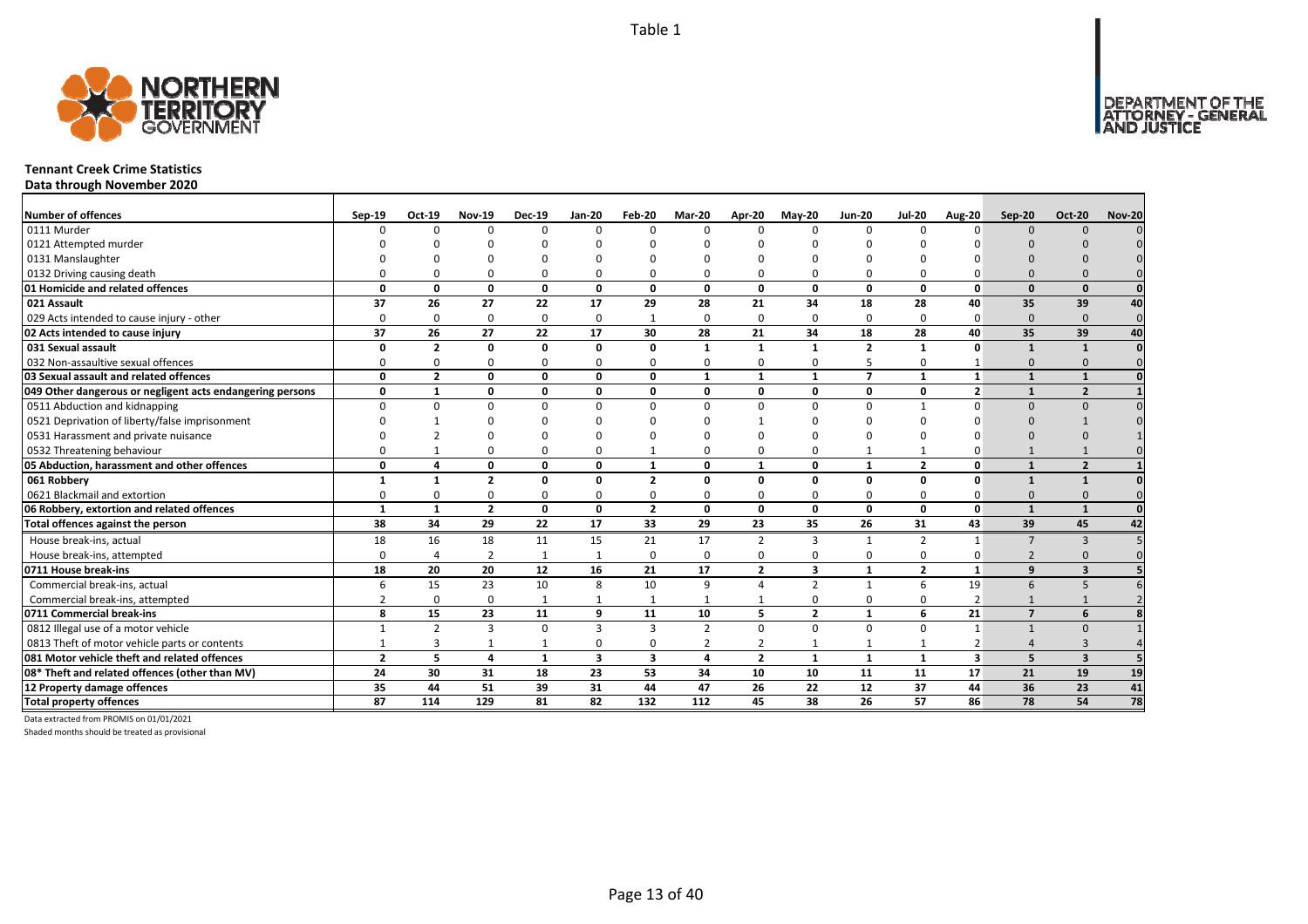

### **Nhulunbuy Crime Statistics**

**Data through November 2020**

| Number of offences                                        | Sep-18         | <b>Oct-18</b> | <b>Nov-18</b>  | <b>Dec-18</b>  | $Jan-19$       | Feb-19       | Mar-19         | Apr-19         | $May-19$       | <b>Jun-19</b>  | <b>Jul-19</b>  | Aug-19       |
|-----------------------------------------------------------|----------------|---------------|----------------|----------------|----------------|--------------|----------------|----------------|----------------|----------------|----------------|--------------|
| 0111 Murder                                               | <sup>0</sup>   | $\Omega$      | $\Omega$       | $\Omega$       | $\Omega$       | $\Omega$     | $\Omega$       | $\Omega$       | $\Omega$       | $\Omega$       | $\Omega$       |              |
| 0121 Attempted murder                                     |                | n             | n              | n              |                | n            |                | n              |                |                |                |              |
| 0131 Manslaughter                                         |                |               | n              | $\Omega$       |                | ŋ            |                | n              | O              |                |                |              |
| 0132 Driving causing death                                | $\Omega$       | 0             | 0              | $\Omega$       | $\Omega$       | $\Omega$     | 0              | O              | $\Omega$       |                | O              |              |
| 01 Homicide and related offences                          | 0              | 0             | $\mathbf 0$    | $\mathbf{0}$   | 0              | 0            | 0              | 0              | $\mathbf 0$    | 0              | 0              | $\mathbf{0}$ |
| 021 Assault                                               | $\overline{ }$ | 10            | $\overline{7}$ | 5              | 3              | 5            | 8              | 4              | 5              | 4              | 5              |              |
| 029 Acts intended to cause injury - other                 | 0              | 0             | 0              | 0              | $\Omega$       | 0            | 0              | O              | $\Omega$       | $\Omega$       | 0              | $\Omega$     |
| 02 Acts intended to cause injury                          | $\overline{ }$ | 10            | $\overline{7}$ | 5              | 3              | 5            | 8              | 4              | 5              | 4              | 5              |              |
| 031 Sexual assault                                        | O              | 0             | $\overline{2}$ | $\mathbf 0$    | n              | O            | $\mathbf{1}$   | 0              | $\mathbf 0$    | 1              | $\mathbf{0}$   |              |
| 032 Non-assaultive sexual offences                        | 0              | 0             | 0              | 0              | $\Omega$       | 0            | 0              | 0              | $\mathbf 0$    | 0              | 0              |              |
| 03 Sexual assault and related offences                    | $\mathbf{0}$   | $\mathbf{0}$  | $\overline{2}$ | $\Omega$       | $\Omega$       | $\Omega$     | $\mathbf{1}$   | $\mathbf{0}$   | $\Omega$       | $\mathbf{1}$   | $\mathbf 0$    |              |
| 049 Other dangerous or negligent acts endangering persons | 0              | 0             | $\mathbf 0$    | $\mathbf 0$    | 0              | 0            | 0              | 0              | 0              | 0              | 0              | 0            |
| 0511 Abduction and kidnapping                             | $\Omega$       | 0             | 0              | $\Omega$       | $\Omega$       | $\Omega$     | $\Omega$       | $\Omega$       | $\Omega$       | $\Omega$       | $\Omega$       | $\Omega$     |
| 0521 Deprivation of liberty/false imprisonment            | U              | ŋ             | n              |                |                | n            | n              | ŋ              | n              |                | n              |              |
| 0531 Harassment and private nuisance                      |                | ŋ             | ŋ              | n              |                | n            | n              | ŋ              | n              |                | ŋ              |              |
| 0532 Threatening behaviour                                | $\Omega$       | 0             | 0              | 0              | $\Omega$       | $\Omega$     | 0              | 0              | $\Omega$       | $\Omega$       | $\Omega$       | $\Omega$     |
| 05 Abduction, harassment and other offences               | 0              | 0             | 0              | $\mathbf 0$    | $\Omega$       | $\Omega$     | $\Omega$       | $\mathbf{0}$   | $\mathbf{0}$   | 0              | 0              | 0            |
| 061 Robbery                                               | 0              | $\mathbf{0}$  | $\mathbf{0}$   | $\mathbf 0$    | $\Omega$       | $\Omega$     | $\Omega$       | $\mathbf{0}$   | $\mathbf{0}$   | O              | 0              |              |
| 0621 Blackmail and extortion                              | 0              | 0             | 0              | 0              | 0              | 0            | 0              | 0              | $\Omega$       | 0              | $\Omega$       | O            |
| 06 Robbery, extortion and related offences                | $\mathbf{0}$   | $\mathbf{0}$  | $\mathbf{0}$   | $\mathbf 0$    | 0              | 0            | 0              | $\mathbf{0}$   | $\mathbf{0}$   | 0              | 0              |              |
| Total offences against the person                         | $\overline{7}$ | 10            | 9              | 5              | 3              | 5            | 9              | 4              | 5              | 5              | 5              | 6            |
| House break-ins, actual                                   | $\mathbf{1}$   | $\mathbf{1}$  | $\Omega$       | $\mathbf{1}$   | $\mathbf{1}$   | $\mathbf{1}$ | $\mathbf{1}$   | $\Omega$       | 6              | $\overline{2}$ | $\mathbf{1}$   |              |
| House break-ins, attempted                                | 0              | 0             | 0              | 0              |                | $\Omega$     | 0              |                | $\Omega$       | $\Omega$       | $\Omega$       |              |
| 0711 House break-ins                                      | $\mathbf{1}$   | $\mathbf{1}$  | $\mathbf 0$    | $\mathbf{1}$   | $\overline{2}$ | $\mathbf{1}$ | $\mathbf{1}$   | $\mathbf{1}$   | 6              | $\overline{2}$ | $\mathbf{1}$   |              |
| Commercial break-ins, actual                              | $\mathbf{1}$   | $\Omega$      | $\Omega$       | $\mathbf{1}$   | 6              | 3            | $\mathbf{1}$   | $\overline{2}$ | $\overline{3}$ | $\mathbf{1}$   | $\Omega$       |              |
| Commercial break-ins, attempted                           | $\Omega$       | 0             | 0              | 0              | 0              | 1            | 0              | $\Omega$       | $\mathbf 0$    | 1              | 0              | 0            |
| 0711 Commercial break-ins                                 | $\mathbf{1}$   | 0             | 0              | 1              | 6              | 4            | $\mathbf{1}$   | $\overline{2}$ | 3              | $\mathbf{2}$   | 0              |              |
| 0812 Illegal use of a motor vehicle                       | $\mathbf{1}$   | 0             | 3              | $\mathbf{1}$   | 3              | $\Omega$     | $\Omega$       | $\overline{2}$ | $\Omega$       | $\Omega$       | 1              |              |
| 0813 Theft of motor vehicle parts or contents             | 0              | 0             | $\mathbf{1}$   | $\mathbf 0$    | 3              | 0            | 0              | 0              | $\mathbf 0$    | 1              | 0              |              |
| 081 Motor vehicle theft and related offences              | $\mathbf{1}$   | 0             | 4              | $\mathbf{1}$   | 6              | $\Omega$     | 0              | $\overline{2}$ | $\mathbf{0}$   | $\mathbf{1}$   | $\mathbf{1}$   |              |
| 08* Theft and related offences (other than MV)            | 3              | $\mathbf{1}$  | 0              | 5              | 12             | 10           | 6              | 11             | $\overline{7}$ | 3              | 6              |              |
| 12 Property damage offences                               | 9              | 4             | $\overline{7}$ | $\overline{a}$ | 19             | 5            | $\overline{7}$ | $\overline{7}$ | 9              | 4              | $\overline{2}$ | з            |
| <b>Total property offences</b>                            | 15             | 6             | 11             | 12             | 45             | 20           | 15             | 23             | 25             | 12             | 10             | 11           |

Data extracted from PROMIS on 01/01/2021

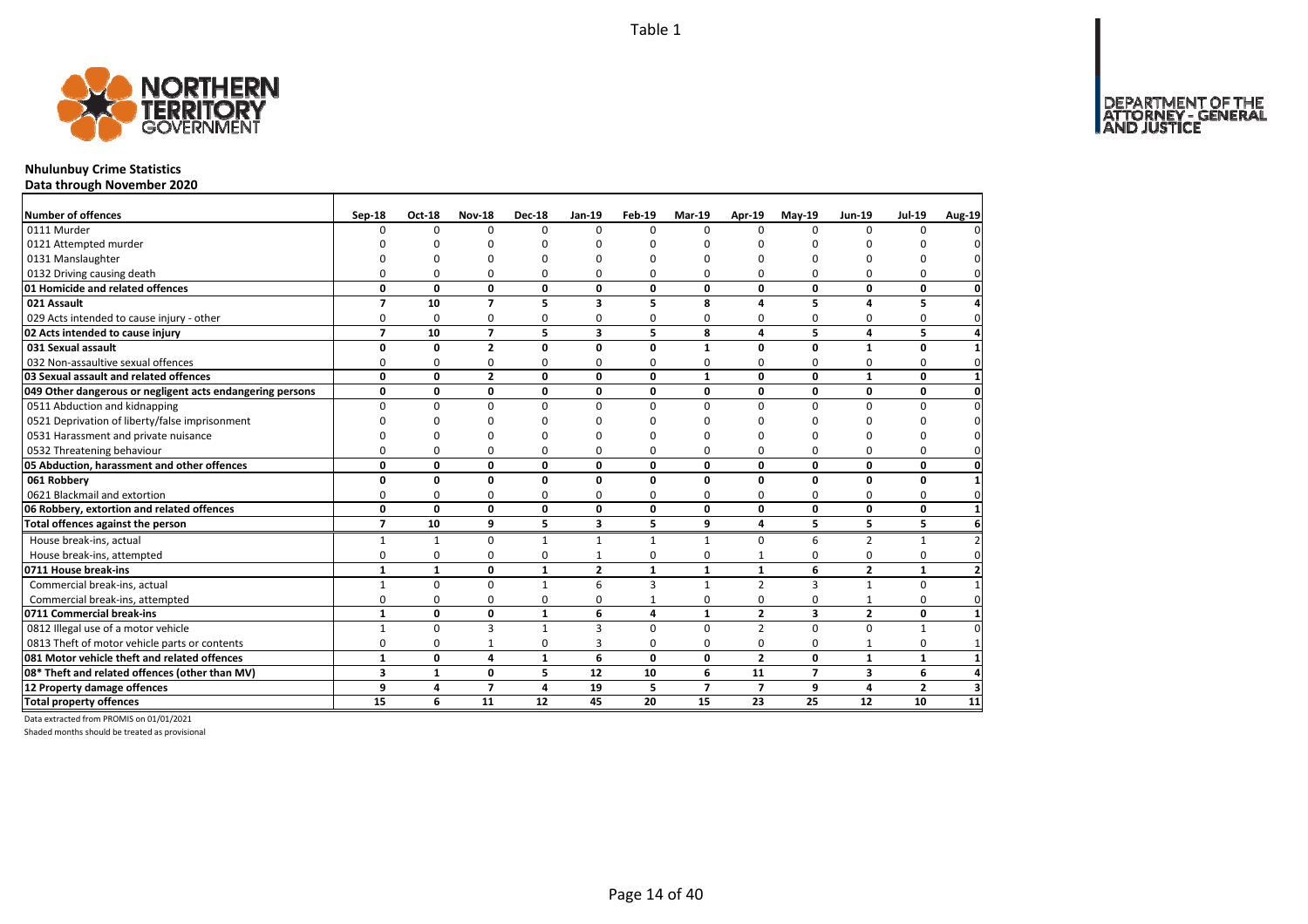

### **Nhulunbuy Crime Statistics**

**Data through November 2020**

| <b>Number of offences</b>                                 | Sep-19                  | Oct-19         | <b>Nov-19</b>           | <b>Dec-19</b>  | <b>Jan-20</b>  | Feb-20                   | Mar-20         | Apr-20         | $Mav-20$                | <b>Jun-20</b>   | <b>Jul-20</b>  | Aug-20         | Sep-20                  | <b>Oct-20</b>           | <b>Nov-20</b> |
|-----------------------------------------------------------|-------------------------|----------------|-------------------------|----------------|----------------|--------------------------|----------------|----------------|-------------------------|-----------------|----------------|----------------|-------------------------|-------------------------|---------------|
| 0111 Murder                                               |                         | n              | $\Omega$                | $\Omega$       | $\Omega$       | $\Omega$                 | <sup>n</sup>   | $\Omega$       | $\Omega$                | $\Omega$        | n              | n              | $\Omega$                | $\Omega$                |               |
| 0121 Attempted murder                                     |                         |                |                         |                |                |                          |                |                |                         |                 |                |                |                         |                         |               |
| 0131 Manslaughter                                         |                         |                |                         |                |                |                          |                |                |                         |                 |                |                |                         |                         |               |
| 0132 Driving causing death                                |                         |                |                         |                | $\Omega$       |                          |                |                | 0                       | $\Omega$        |                |                |                         |                         |               |
| 01 Homicide and related offences                          | $\Omega$                | 0              | $\Omega$                | $\mathbf{0}$   | 0              | $\Omega$                 | O              | $\Omega$       | $\mathbf{0}$            | 0               | $\Omega$       | O              |                         | $\Omega$                |               |
| 021 Assault                                               |                         | 8              | $\overline{7}$          | $\Delta$       | $\overline{2}$ | $\overline{\mathbf{3}}$  | 11             | $\overline{2}$ | $\mathbf{1}$            | 6               | 6              | 8              | 5                       | 3                       | 10            |
| 029 Acts intended to cause injury - other                 |                         |                | n                       | 0              | $\Omega$       | O                        | <sup>0</sup>   | $\Omega$       | $\Omega$                | $\Omega$        |                |                |                         |                         |               |
| 02 Acts intended to cause injury                          | 5                       | 8              | $\overline{ }$          | $\overline{4}$ | $\overline{2}$ | $\overline{\mathbf{3}}$  | 11             | $\overline{2}$ | $\mathbf{1}$            | 6               | 6              | 8              |                         | $\mathbf{3}$            | 10            |
| 031 Sexual assault                                        | n                       | O              | <sup>0</sup>            | $\mathbf{1}$   | 0              | $\mathbf{1}$             | O              | $\Omega$       | $\overline{\mathbf{3}}$ | $\mathbf{1}$    | $\overline{2}$ | n              |                         | $\Omega$                | $\Omega$      |
| 032 Non-assaultive sexual offences                        |                         |                | $\Omega$                | $\Omega$       | $\mathbf 0$    | $\Omega$                 | O              | $\Omega$       | $\Omega$                | 0               | 0              |                | $\Omega$                |                         |               |
| 03 Sexual assault and related offences                    | $\Omega$                | 0              | 0                       | 1              | 0              | $\mathbf{1}$             | 0              | 0              | $\overline{\mathbf{3}}$ | $\mathbf{1}$    | $\overline{2}$ | O              | $\mathbf{1}$            | $\Omega$                |               |
| 049 Other dangerous or negligent acts endangering persons | 0                       | 0              | 0                       | 0              | 0              | 0                        | 0              | 0              | $\mathbf{0}$            | 0               | $\Omega$       | O              | $\Omega$                | $\Omega$                |               |
| 0511 Abduction and kidnapping                             | $\Omega$                |                | $\Omega$                | $\Omega$       | $\Omega$       | $\Omega$                 |                | $\Omega$       | $\Omega$                | $\Omega$        | U              |                | $\Omega$                |                         |               |
| 0521 Deprivation of liberty/false imprisonment            |                         |                |                         |                |                |                          |                |                |                         |                 |                |                |                         |                         |               |
| 0531 Harassment and private nuisance                      |                         |                |                         |                |                |                          |                |                |                         |                 |                |                |                         |                         |               |
| 0532 Threatening behaviour                                |                         |                |                         | 0              | 0              |                          |                |                | 0                       | 0               |                |                |                         |                         |               |
| 05 Abduction, harassment and other offences               | $\Omega$                | 0              | $\Omega$                | $\mathbf{0}$   | 0              | 0                        | n              | $\Omega$       | $\mathbf{0}$            | $\mathbf{1}$    | $\Omega$       | O              |                         |                         |               |
| 061 Robbery                                               |                         |                | n                       | $\Omega$       | $\mathbf{1}$   | O                        | O              | $\Omega$       | $\Omega$                | 0               |                | O              | $\Omega$                |                         |               |
| 0621 Blackmail and extortion                              |                         |                | <sup>0</sup>            | 0              | 0              | 0                        |                | $\Omega$       | $\Omega$                | 0               |                |                |                         |                         |               |
| 06 Robbery, extortion and related offences                | 0                       | $\mathbf{1}$   | 0                       | $\mathbf 0$    | $\mathbf{1}$   | $\mathbf{0}$             | 0              | $\Omega$       | $\mathbf 0$             | 0               | $\mathbf{1}$   | O              | $\Omega$                | $\Omega$                |               |
| Total offences against the person                         | 5                       | 9              | $\overline{7}$          | 5              | 3              | 4                        | 11             | $\overline{2}$ | $\overline{4}$          | 8               | 9              | 8              | $\overline{7}$          | $\overline{\mathbf{3}}$ | 10            |
| House break-ins, actual                                   |                         | Δ              |                         | 3              | $\Omega$       |                          | <sup>0</sup>   | $\Omega$       | $\mathbf{1}$            | $\mathcal{P}$   |                |                |                         | -8                      |               |
| House break-ins, attempted                                | O                       | O              | $\Omega$                | 0              | $\mathbf 0$    | $\Omega$                 | O              | $\Omega$       | $\Omega$                | 0               | $\Omega$       |                | $\Omega$                |                         |               |
| 0711 House break-ins                                      |                         | Δ              |                         | $\mathbf{3}$   | 0              | 4                        | O              | 0              | $\mathbf{1}$            | $\overline{2}$  | 4              |                |                         | 8                       |               |
| Commercial break-ins, actual                              |                         |                |                         |                | $\Omega$       | з                        | 3              | $\Omega$       | $\Omega$                | $\mathbf{1}$    | $\overline{2}$ |                | $\mathbf{3}$            |                         |               |
| Commercial break-ins, attempted                           |                         |                |                         | $\Omega$       | 0              | 0                        |                |                | $\Omega$                | 1               | 0              |                | $\Omega$                |                         |               |
| 0711 Commercial break-ins                                 | $\Omega$                |                | 1                       | $\mathbf{1}$   | 0              | $\overline{\mathbf{3}}$  | 3              | 0              | $\mathbf{0}$            | $\mathbf{2}$    | $\overline{2}$ | Δ              | $\overline{\mathbf{3}}$ | $\alpha$                |               |
| 0812 Illegal use of a motor vehicle                       | $\Omega$                |                |                         | $\Omega$       | $\Omega$       | $\mathbf{1}$             |                | $\Omega$       | $\Omega$                | $\Omega$        | $\Omega$       |                | $\Omega$                |                         |               |
| 0813 Theft of motor vehicle parts or contents             |                         |                | $\Omega$                | $\Omega$       | 0              | $\Omega$                 | 0              | $\Omega$       | $\Omega$                | 0               | 0              |                | $\Omega$                |                         |               |
| 081 Motor vehicle theft and related offences              | $\overline{2}$          | $\mathbf{1}$   | 1                       | 0              | 0              | $\mathbf{1}$             | 1              | $\Omega$       | $\mathbf{0}$            | 0               | $\mathbf{0}$   |                | $\Omega$                | 5                       |               |
| 08* Theft and related offences (other than MV)            | $\overline{\mathbf{3}}$ | 6              | $\overline{\mathbf{3}}$ | $\overline{7}$ | 5              | $\overline{\phantom{a}}$ | $\overline{2}$ | 0              | 6                       | 5               | 6              | Δ              | $\overline{3}$          | 13                      |               |
| 12 Property damage offences                               | Δ                       | $\overline{7}$ | $\overline{\mathbf{3}}$ | $\overline{7}$ | 4              | 5                        | 6              | $\overline{2}$ | $\overline{2}$          | 5               | 12             | $\overline{7}$ | 6                       | 16                      |               |
| <b>Total property offences</b>                            | 10                      | 19             | 9                       | 18             | 9              | 20                       | 12             | $\overline{2}$ | 9                       | $\overline{14}$ | 24             | 20             | 13                      | 51                      | 15            |

Data extracted from PROMIS on 01/01/2021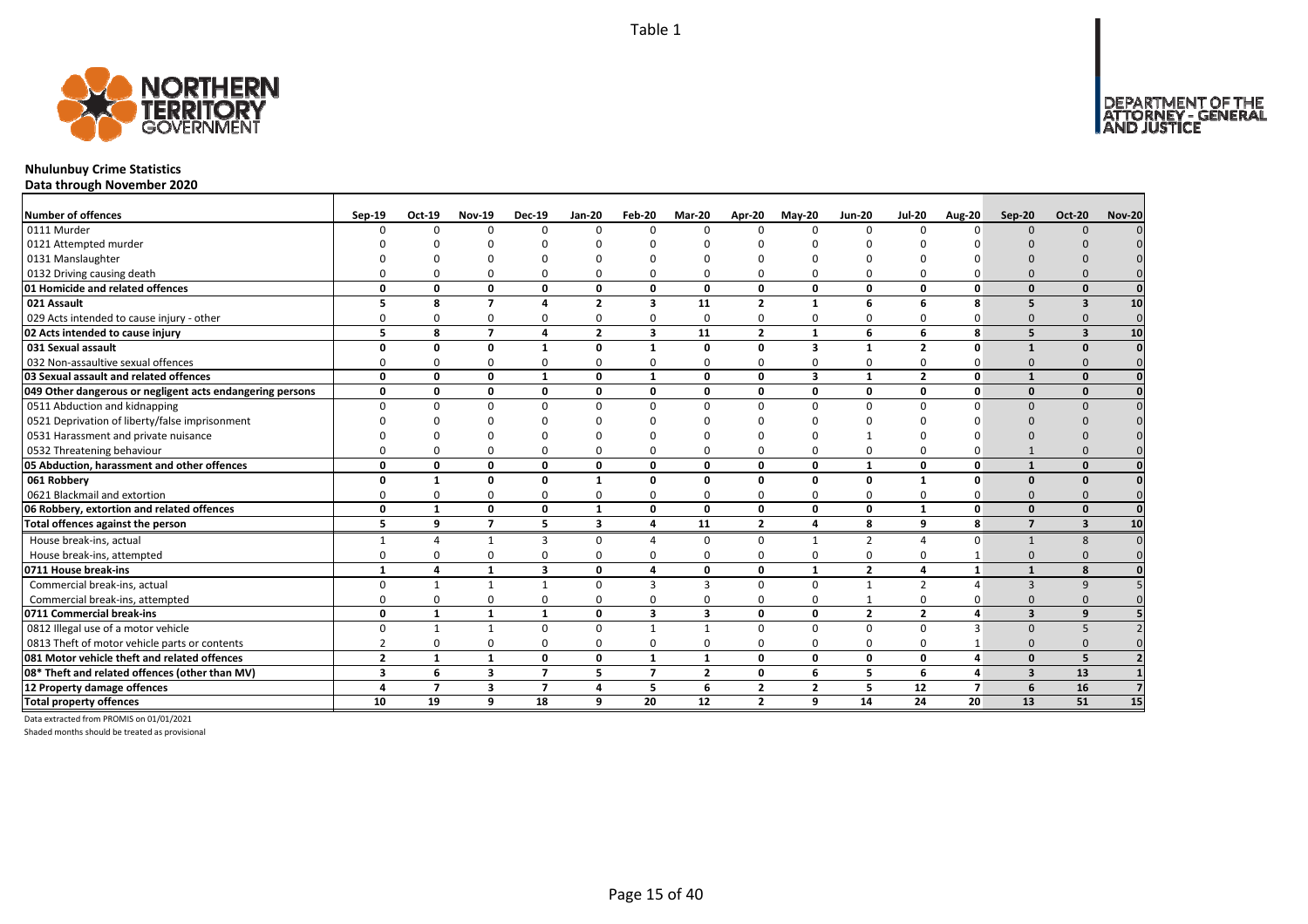DEPARTMENT OF THE<br>ATTORNEY - GENERAL



### **NT Balance Crime Statistics**

**Data through November 2020**

| <b>Number of offences</b>                                 | Sep-18       | <b>Oct-18</b>  | <b>Nov-18</b>  | <b>Dec-18</b>  | Jan-19        | Feb-19         | <b>Mar-19</b>  | Apr-19                   | <b>Mav-19</b>  | Jun-19                  | <b>Jul-19</b>  | <b>Aug-19</b>            |
|-----------------------------------------------------------|--------------|----------------|----------------|----------------|---------------|----------------|----------------|--------------------------|----------------|-------------------------|----------------|--------------------------|
| 0111 Murder                                               | $\Omega$     | $\Omega$       | $\Omega$       | $\mathbf{1}$   | $\Omega$      | 0              | $\Omega$       | $\Omega$                 | $\Omega$       | $\Omega$                | 0              | n                        |
| 0121 Attempted murder                                     | ŋ            | O              | 1              | $\Omega$       | 0             | 0              | $\Omega$       |                          | $\Omega$       | $\Omega$                | O              |                          |
| 0131 Manslaughter                                         | n            | C              | $\Omega$       | 1              | ŋ             | U              | ∩              | ŋ                        | $\Omega$       | U                       | O              | $\Omega$                 |
| 0132 Driving causing death                                | 0            | $\Omega$       | 0              | $\Omega$       | 0             | 0              | $\Omega$       | 0                        | $\Omega$       | $\Omega$                | 0              | $\Omega$                 |
| 01 Homicide and related offences                          | $\Omega$     | $\Omega$       | $\mathbf{1}$   | $\overline{2}$ | $\Omega$      | O              | $\Omega$       | $\Omega$                 | 0              | $\Omega$                | $\mathbf{0}$   | $\mathbf 0$              |
| 021 Assault                                               | 203          | 186            | 178            | 205            | 147           | 144            | 170            | 144                      | 145            | 127                     | 145            | 151                      |
| 029 Acts intended to cause injury - other                 | $\mathbf{1}$ | $\mathbf{1}$   | $\mathbf{1}$   | $\Omega$       | $\Omega$      | 0              | $\Omega$       | $\Omega$                 | $\Omega$       | $\Omega$                | 0              | $\mathbf 0$              |
| 02 Acts intended to cause injury                          | 204          | 187            | 179            | 205            | 147           | 144            | 170            | 144                      | 145            | 127                     | 145            | 151                      |
| 031 Sexual assault                                        | 8            | 11             | 5              | 3              | 9             | 4              | 8              | 6                        | 4              | 6                       | 8              | 3                        |
| 032 Non-assaultive sexual offences                        | 0            | 0              | $\overline{2}$ | 0              | 3             | $\mathbf{1}$   | $\mathbf 0$    | 1                        | $\mathbf{1}$   | 0                       | $\overline{2}$ | $\overline{3}$           |
| 03 Sexual assault and related offences                    | 8            | 11             | $\overline{7}$ | 3              | 12            | 5              | 8              | $\overline{\phantom{a}}$ | 5              | 6                       | 10             | 6                        |
| 049 Other dangerous or negligent acts endangering persons | 4            | $\overline{7}$ | 9              | 6              | 5             | $\mathbf{1}$   | $\overline{7}$ | 3                        | 4              | $\mathbf{1}$            | 5              | 5                        |
| 0511 Abduction and kidnapping                             | 0            | $\mathbf 0$    | $\mathbf 0$    | $\Omega$       | $\Omega$      | 0              | $\Omega$       | $\Omega$                 | 0              | 0                       | 0              | $\Omega$                 |
| 0521 Deprivation of liberty/false imprisonment            | $\Omega$     | $\overline{2}$ | 2              | 3              | $\mathfrak z$ | U              | $\mathbf{1}$   | ŋ                        | $\overline{2}$ | $\Omega$                | $\overline{2}$ |                          |
| 0531 Harassment and private nuisance                      | 5            | 6              | 0              | $\mathbf{1}$   | $\mathfrak z$ | 2              | $\Omega$       | 6                        | 3              | $\Omega$                | $\Omega$       | $\Omega$                 |
| 0532 Threatening behaviour                                | 10           | $\overline{7}$ | 9              | 10             | 5             | 7              | 6              | 11                       | $\overline{a}$ | 3                       | 5              | g                        |
| 05 Abduction, harassment and other offences               | 15           | 15             | 11             | 14             | 9             | 9              | $\overline{z}$ | 17                       | 9              | $\overline{\mathbf{3}}$ | $\overline{7}$ | 11                       |
| 061 Robbery                                               | $\mathbf{1}$ | $\mathbf{1}$   | $\mathbf{0}$   | 0              | 0             | $\mathbf{1}$   | 0              | $\mathbf 0$              | $\mathbf 0$    | 0                       | $\mathbf{1}$   | $\overline{2}$           |
| 0621 Blackmail and extortion                              | O            | 0              | 0              | 0              | 0             | 0              | 0              | $\Omega$                 | $\Omega$       | O                       | 0              | $\mathbf 0$              |
| 06 Robbery, extortion and related offences                | $\mathbf{1}$ | $\mathbf{1}$   | $\mathbf{0}$   | $\mathbf{0}$   | 0             | $\mathbf{1}$   | $\mathbf{0}$   | 0                        | 0              | 0                       | $\mathbf{1}$   | $\overline{\phantom{a}}$ |
| Total offences against the person                         | 232          | 221            | 207            | 230            | 173           | 160            | 192            | 171                      | 163            | 137                     | 168            | $\frac{175}{2}$          |
| House break-ins, actual                                   | 28           | 24             | 14             | 48             | 82            | 41             | 27             | 46                       | 48             | 36                      | 35             | 22                       |
| House break-ins, attempted                                | 5            | $\overline{7}$ | $\overline{2}$ | 9              | 15            | $\overline{2}$ | $\overline{4}$ | $\overline{7}$           | $\overline{a}$ | 2                       | $\overline{2}$ | $\mathbf 0$              |
| 0711 House break-ins                                      | 33           | 31             | 16             | 57             | 97            | 43             | 31             | 53                       | 52             | 38                      | 37             | 22                       |
| Commercial break-ins, actual                              | 37           | 54             | 53             | 75             | 133           | 98             | 102            | 89                       | 83             | 51                      | 61             | 56                       |
| Commercial break-ins, attempted                           | 8            | 11             | 10             | 11             | 17            | 13             | $\overline{4}$ | 8                        | 11             | 4                       | 2              | $\overline{7}$           |
| 0711 Commercial break-ins                                 | 45           | 65             | 63             | 86             | 150           | 111            | 106            | 97                       | 94             | 55                      | 63             | 63                       |
| 0812 Illegal use of a motor vehicle                       | 12           | 20             | 11             | 12             | 26            | 12             | 13             | 13                       | 15             | 17                      | $\overline{7}$ | 10                       |
| 0813 Theft of motor vehicle parts or contents             | 14           | 12             | 5              | 3              | 3             | 6              | 11             | 11                       | $\overline{7}$ | 4                       | 10             | 9                        |
| 081 Motor vehicle theft and related offences              | 26           | 32             | 16             | 15             | 29            | 18             | 24             | 24                       | 22             | 21                      | 17             | 19                       |
| 08* Theft and related offences (other than MV)            | 82           | 107            | 81             | 106            | 154           | 97             | 119            | 106                      | 118            | 96                      | 96             | 100                      |
| 12 Property damage offences                               | 155          | 166            | 149            | 163            | 209           | 137            | 148            | 127                      | 153            | 104                     | 97             | 116                      |
| <b>Total property offences</b>                            | 341          | 401            | 325            | 427            | 639           | 406            | 428            | 407                      | 439            | 314                     | 310            | $\overline{320}$         |

Data extracted from PROMIS on 01/01/2021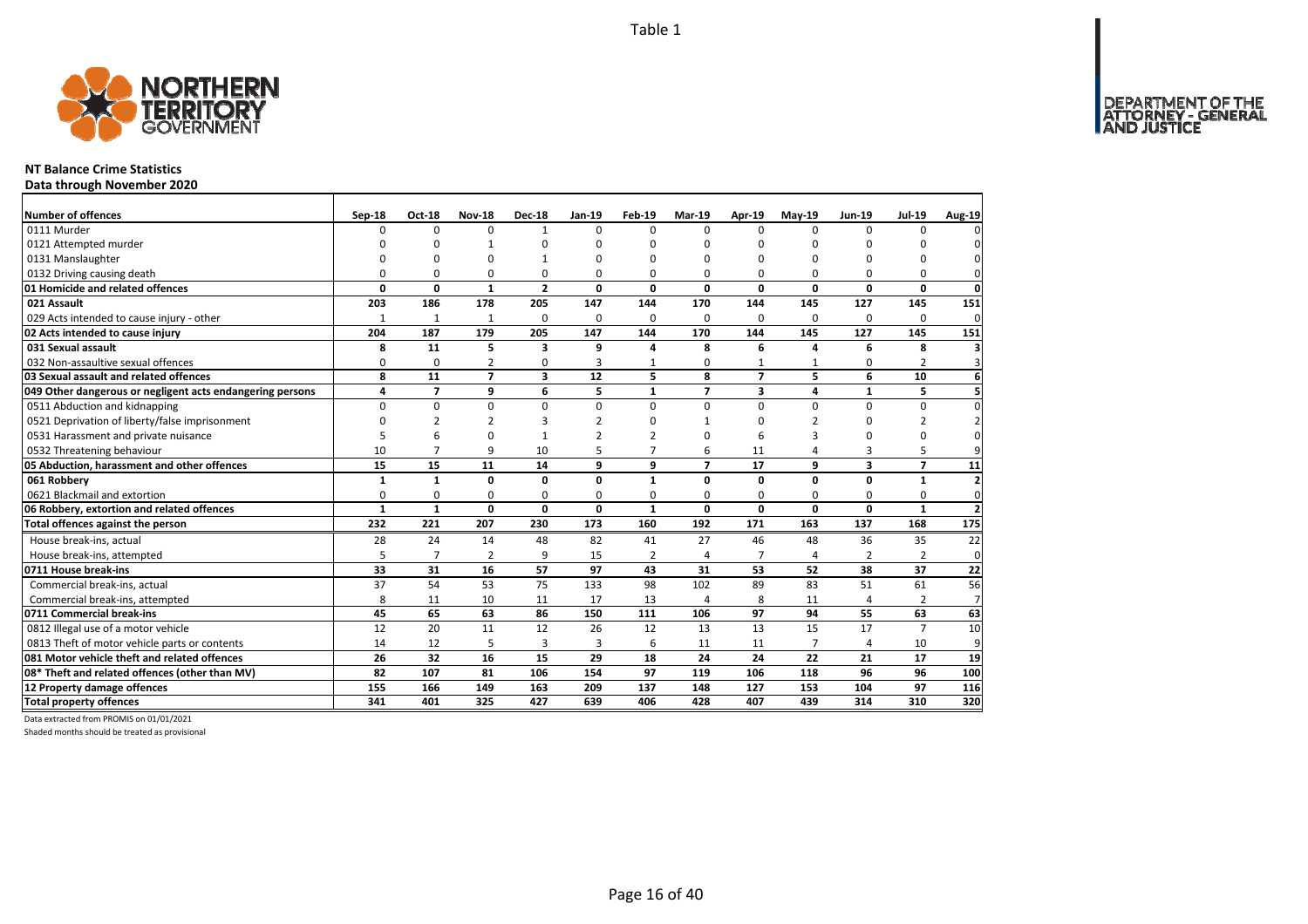

### **NT Balance Crime Statistics**

**Data through November 2020**

| <b>Number of offences</b>                                 | Sep-19                  | Oct-19      | <b>Nov-19</b>  | <b>Dec-19</b>  | <b>Jan-20</b>  | Feb-20       | <b>Mar-20</b> | <b>Apr-20</b>  | <b>Mav-20</b>           | <b>Jun-20</b>  | <b>Jul-20</b>            | <b>Aug-20</b>  | Sep-20                   | <b>Oct-20</b>  | <b>Nov-20</b> |
|-----------------------------------------------------------|-------------------------|-------------|----------------|----------------|----------------|--------------|---------------|----------------|-------------------------|----------------|--------------------------|----------------|--------------------------|----------------|---------------|
| 0111 Murder                                               | ∩                       | $\Omega$    |                | $\Omega$       | $\Omega$       | n            | $\Omega$      | $\Omega$       | $\Omega$                | $\Omega$       | $\Omega$                 | n              | $\Omega$                 | $\Omega$       |               |
| 0121 Attempted murder                                     |                         |             | ∩              |                | 1              |              |               | n              |                         | U              |                          |                |                          |                |               |
| 0131 Manslaughter                                         |                         |             |                |                |                |              |               |                |                         |                |                          |                |                          |                |               |
| 0132 Driving causing death                                |                         |             | $\Omega$       | $\Omega$       | $\mathbf 1$    |              |               | O              | $\Omega$                | 0              |                          |                |                          |                |               |
| 01 Homicide and related offences                          | n                       | $\mathbf 1$ | $\mathbf{1}$   | $\mathbf{0}$   | $\overline{2}$ | $\Omega$     | $\Omega$      | $\Omega$       | $\mathbf{0}$            | $\mathbf{0}$   | $\Omega$                 | $\Omega$       | $\Omega$                 | $\Omega$       | $\Omega$      |
| 021 Assault                                               | 164                     | 159         | 186            | 195            | 178            | 188          | 192           | 130            | 118                     | 141            | 173                      | 220            | 215                      | 215            | 233           |
| 029 Acts intended to cause injury - other                 | -1                      | -1          | $\Omega$       | 1              | 0              | -1           | $\Omega$      | $\Omega$       | $\mathbf{1}$            | $\mathbf{1}$   | $\Omega$                 | $\Omega$       | 3                        | $\Omega$       |               |
| 02 Acts intended to cause injury                          | 165                     | 160         | 186            | 196            | 178            | 189          | 192           | 130            | 119                     | 142            | 173                      | 220            | 218                      | 215            | 234           |
| 031 Sexual assault                                        | 8                       | 10          | 8              | 6              | 6              | 5            | 6             | 4              | $\Delta$                | 9              | $\overline{ }$           | q              | $\mathbf{q}$             | 5              |               |
| 032 Non-assaultive sexual offences                        | n                       |             |                | $\overline{2}$ | $\overline{2}$ | O            | O             | $\overline{2}$ | 0                       | $\overline{2}$ |                          |                | 5                        |                |               |
| 03 Sexual assault and related offences                    | 8                       | 11          | 9              | 8              | 8              | 5            | 6             | 6              | $\overline{\mathbf{a}}$ | 11             | 8                        | 10             | 14                       | q              |               |
| 049 Other dangerous or negligent acts endangering persons | 3                       | 4           | $\mathbf{1}$   | $\overline{2}$ | $\mathbf{1}$   | $\mathbf{3}$ | 3             | 4              | $\mathbf{1}$            | 4              | $\overline{\phantom{a}}$ | $\overline{ }$ | $\overline{\phantom{a}}$ | q              |               |
| 0511 Abduction and kidnapping                             | $\Omega$                |             | $\Omega$       | $\Omega$       | $\Omega$       | U            | $\Omega$      | $\Omega$       | $\Omega$                | $\Omega$       | $\Omega$                 | $\Omega$       | $\Omega$                 | $\Omega$       |               |
| 0521 Deprivation of liberty/false imprisonment            |                         |             |                |                |                |              |               |                |                         | З              |                          |                |                          |                |               |
| 0531 Harassment and private nuisance                      |                         |             |                |                |                |              |               |                |                         |                |                          |                |                          |                |               |
| 0532 Threatening behaviour                                |                         |             | q              | 5              | 4              | 16           | 12            | 6              |                         | 5              |                          |                | 10                       |                | 12            |
| 05 Abduction, harassment and other offences               | $\overline{\mathbf{3}}$ | 11          | 13             | 9              | $\overline{ }$ | 20           | 14            | 15             | $\overline{\mathbf{3}}$ | 11             | 9                        | 12             | 12                       | 13             | 13            |
| 061 Robbery                                               |                         | O           | $\mathbf{1}$   | $\overline{2}$ | $\mathbf{1}$   |              | 1             | O              | 0                       | 0              | $\Omega$                 | $\Omega$       | $\mathbf{1}$             | $\mathbf{1}$   |               |
| 0621 Blackmail and extortion                              |                         |             |                | $\Omega$       | $\Omega$       |              |               | O              | $\Omega$                | $\mathbf{1}$   |                          |                | $\Omega$                 |                |               |
| 06 Robbery, extortion and related offences                | $\mathbf{1}$            | 0           | $\overline{2}$ | $\overline{2}$ | $\mathbf{1}$   | $\mathbf{1}$ | $\mathbf{1}$  | 0              | $\mathbf{0}$            | $\mathbf{1}$   | 0                        | $\mathbf{0}$   | $\mathbf{1}$             | $\mathbf{1}$   |               |
| Total offences against the person                         | 180                     | 187         | 212            | 217            | 197            | 218          | 216           | 155            | 127                     | 169            | 192                      | 249            | 247                      | 247            | 260           |
| House break-ins, actual                                   | 26                      | 30          | 31             | 55             | 78             | 42           | 34            | 15             | 8                       | 5              | 11                       | 13             | 21                       | 28             | 33            |
| House break-ins, attempted                                | ₹                       | 3           | 10             | $\overline{4}$ | 13             | 6            | 6             | 5              | $\overline{2}$          | $\overline{2}$ | 3                        | $\overline{2}$ |                          | $\overline{1}$ | 6             |
| 0711 House break-ins                                      | 29                      | 33          | 41             | 59             | 91             | 48           | 40            | 20             | 10                      | $\overline{ }$ | 14                       | 15             | 22                       | 29             | 39            |
| Commercial break-ins, actual                              | 54                      | 59          | 56             | 56             | 109            | 102          | 112           | 38             | 33                      | 19             | 12                       | 19             | 39                       | 38             | 58            |
| Commercial break-ins, attempted                           |                         | 6           | 11             | 9              | 17             | 6            | 12            | 3              | $\overline{2}$          | $\overline{4}$ | 3                        |                | 5                        | 6              | 8             |
| 0711 Commercial break-ins                                 | 59                      | 65          | 67             | 65             | 126            | 108          | 124           | 41             | 35                      | 23             | 15                       | 24             | 44                       | 44             | 66            |
| 0812 Illegal use of a motor vehicle                       | 14                      | 9           | 19             | 18             | 13             | 18           | 23            | 13             | 13                      | 3              | 6                        | 10             | 11                       | 11             | 18            |
| 0813 Theft of motor vehicle parts or contents             |                         | 12          | 17             | $\overline{4}$ | 9              | 12           | 17            | 11             | $\overline{3}$          | 2              |                          | 2              | 6                        | 12             | 10            |
| 081 Motor vehicle theft and related offences              | 21                      | 21          | 36             | 22             | 22             | 30           | 40            | 24             | 16                      | 5              | 13                       | 12             | 17                       | 23             | 28            |
| 08* Theft and related offences (other than MV)            | 107                     | 80          | 87             | 75             | 124            | 111          | 121           | 58             | 56                      | 31             | 42                       | 44             | 58                       | 63             | 89            |
| 12 Property damage offences                               | 120                     | 109         | 148            | 148            | 162            | 190          | 180           | 106            | 92                      | 101            | 101                      | 127            | 130                      | 156            | 163           |
| <b>Total property offences</b>                            | 336                     | 308         | 379            | 369            | 525            | 487          | 505           | 249            | 209                     | 167            | 185                      | 222            | 271                      | 315            | 385           |

Data extracted from PROMIS on 01/01/2021

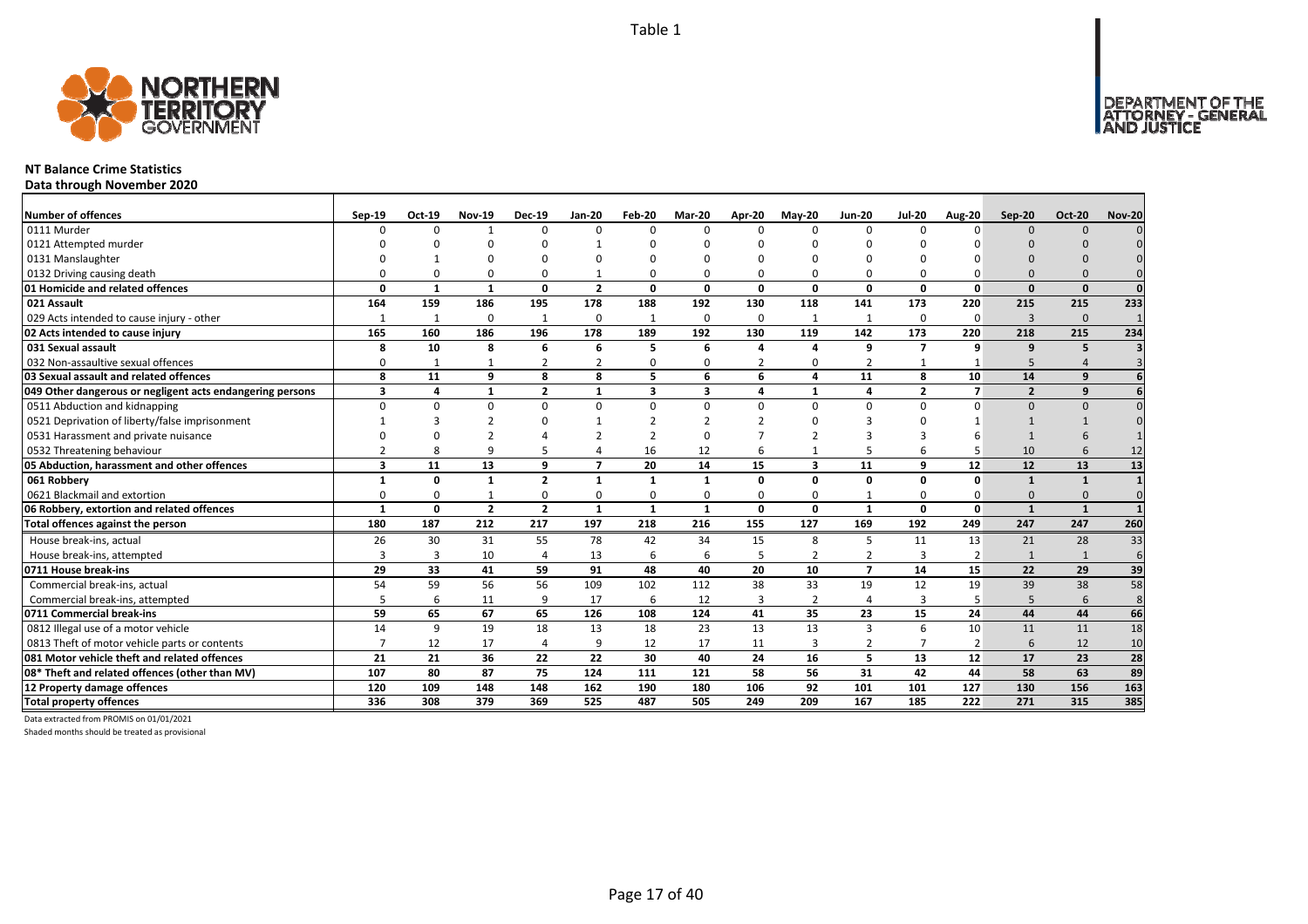

### **Northern Territory Assault Statistics Data through November 2020**

| <b>IDomestic violence</b>             | <b>Alcohol involvement</b>                       | $Sep-18$ | Oct-18 | <b>Nov-18</b> | <b>Dec-18</b> | Jan-19 | Feb-19 | <b>Mar-19</b> | Apr-19 | $Mav-19$ | Jun-19 | <b>Jul-19</b> | <b>Aug-19</b> | Sep-19 |
|---------------------------------------|--------------------------------------------------|----------|--------|---------------|---------------|--------|--------|---------------|--------|----------|--------|---------------|---------------|--------|
| DV involved                           | Alcohol involved                                 | 226      | 200    | 197           | 233           | 175    | 133    | 179           | 160    | 179      | 147    | 177           | 174           | 178    |
|                                       | No alcohol involved                              | 88       | 104    | 97            | 111           | 85     | 112    | 101           | 99     | 89       | 74     | 102           | 90            | 100    |
|                                       | Not known                                        | 49       | 62     | 65            | 65            | 45     | 40     | 53            | 45     | 42       | 38     | 45            | 50            | 46     |
| DV involved Total                     |                                                  | 363      | 366    | 359           | 409           | 305    | 285    | 333           | 304    | 310      | 259    | 324           | 314           | 324    |
| DV not involved                       | Alcohol involved                                 | 89       | 95     | 77            | 110           | 87     | 80     | 98            | 90     | 75       | 60     | 76            | 78            | 68     |
|                                       | No alcohol involved                              | 61       | 78     | 70            | 64            | 73     | 58     | 94            | 64     | 68       | 73     | 58            | 80            | 71     |
|                                       | Not known                                        | 65       | 65     | 66            | 57            | 62     | 69     | 61            | 50     | 54       | 46     | 73            | 71            | 73     |
| DV not involved Total                 |                                                  | 215      | 238    | 213           | 231           | 222    | 207    | 253           | 204    | 197      | 179    | 207           | 229           | 212    |
| Total assaults                        |                                                  | 578      | 604    | 572           | 640           | 527    | 492    | 586           | 508    | 507      | 438    | 531           | 543           | 536    |
| Assaults with alcohol involved        |                                                  | 315      | 295    | 274           | 343           | 262    | 213    | 277           | 250    | 254      | 207    | 253           | 252           | 246    |
| Assaults with no alcohol involved     |                                                  | 149      | 182    | 167           | 175           | 158    | 170    | 195           | 163    | 157      | 147    | 160           | 170           | 171    |
|                                       | Assaults with alcohol involvement unknown        | 114      | 127    | 131           | 122           | 107    | 109    | 114           | 95     | 96       | 84     | 118           | 121           | 119    |
|                                       | 1% of assaults associated with domestic violence | 62.8%    | 60.6%  | 62.8%         | 63.9%         | 57.9%  | 57.9%  | 56.8%         | 59.8%  | 61.1%    | 59.1%  | 61.0%         | 57.8%         | 60.4%  |
| % of assaults associated with alcohol |                                                  | 54.5%    | 48.8%  | 47.9%         | 53.6%         | 49.7%  | 43.3%  | 47.3%         | 49.2%  | 50.1%    | 47.3%  | 47.6%         | 46.4%         | 45.9%  |

Data extracted from PROMIS on 01/01/2021

Shaded months should be treated as provisional

### **Darwin Assault Statistics Data through November 2020**

| <b>IDomestic violence</b>              | <b>Alcohol involvement</b>                       | $Sep-18$ | Oct-18 | <b>Nov-18</b> | <b>Dec-18</b> | <b>Jan-19</b> | Feb-19 | <b>Mar-19</b> | Apr-19 | $Mav-19$ | <b>Jun-19</b> | <b>Jul-19</b> | <b>Aug-19</b> | Sep-19 |
|----------------------------------------|--------------------------------------------------|----------|--------|---------------|---------------|---------------|--------|---------------|--------|----------|---------------|---------------|---------------|--------|
| DV involved                            | Alcohol involved                                 | 45       | 46     | 39            | 44            | 43            | 30     | 46            | 37     | 50       | 33            | 51            | 56            | 39     |
|                                        | No alcohol involved                              | 14       | 16     | 11            | 17            | 9             | 12     | 8             | 12     | 17       |               |               | 13            | 14     |
|                                        | Not known                                        |          | 12     | 14            | 13            |               |        | 11            | 13     |          |               | 8             | 6             | 81     |
| DV involved Total                      |                                                  | 64       | 74     | 64            | 74            | 59            | 49     | 65            | 62     | 74       | 47            | 66            | 75            | 61     |
| DV not involved                        | Alcohol involved                                 | 31       | 34     | 35            | 51            | 34            | 36     | 43            | 42     | 40       | 32            | 28            | 40            | 22     |
|                                        | No alcohol involved                              | 26       | 24     | 24            | 13            | 21            | 18     | 16            | 25     | 19       | 17            | 10            | 21            | 18     |
|                                        | Not known                                        | 20       | 26     | 22            | 17            | 30            | 30     | 27            | 20     | 29       | 20            | 28            | 30            | 26     |
| DV not involved Total                  |                                                  | 77       | 84     | 81            | 81            | 85            | 84     | 86            | 87     | 88       | 69            | 66            | 91            | 66     |
| <b>Total assaults</b>                  |                                                  | 141      | 158    | 145           | 155           | 144           | 133    | 151           | 149    | 162      | 116           | 132           | 166           | 127    |
| Assaults with alcohol involved         |                                                  | 76       | 80     | 74            | 95            | 77            | 66     | 89            | 79     | 90       | 65            | 79            | 96            | 61     |
| Assaults with no alcohol involved      |                                                  | 40       | 40     | 35            | 30            | 30            | 30     | 24            | 37     | 36       | 24            | 17            | 34            | 32     |
|                                        | Assaults with alcohol involvement unknown        | 25       | 38     | 36            | 30            | 37            | 37     | 38            | 33     | 36       | 27            | 36            | 36            | 34     |
|                                        | I% of assaults associated with domestic violence | 45.4%    | 46.8%  | 44.1%         | 47.7%         | 41.0%         | 36.8%  | 43.0%         | 41.6%  | 45.7%    | 40.5%         | 50.0%         | 45.2%         | 48.0%  |
| I% of assaults associated with alcohol |                                                  | 53.9%    | 50.6%  | 51.0%         | 61.3%         | 53.5%         | 49.6%  | 58.9%         | 53.0%  | 55.6%    | 56.0%         | 59.8%         | 57.8%         | 48.0%  |

Data extracted from PROMIS on 01/01/2021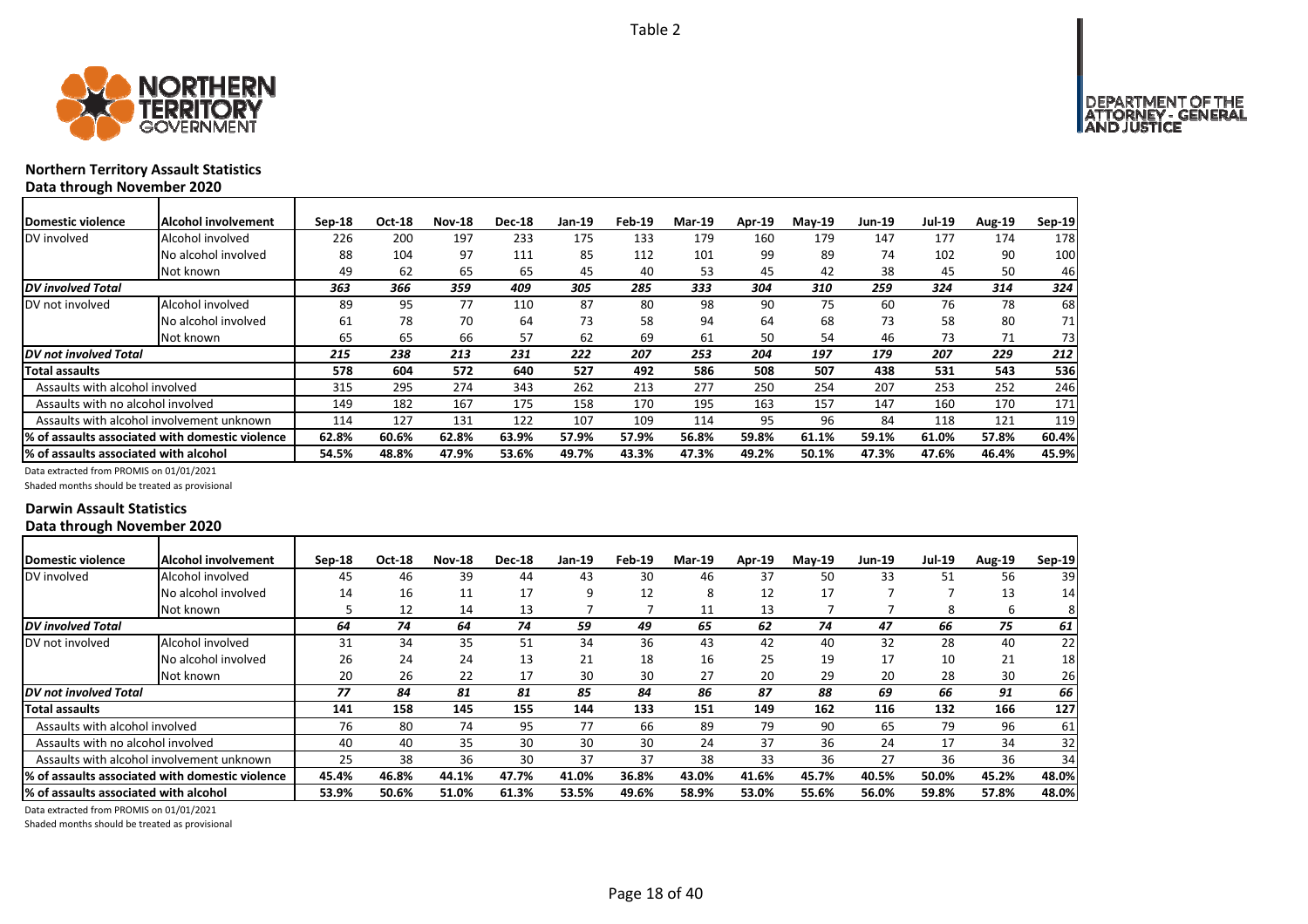



### **Northern Territory Assault Statistics Data through November 2020**

| <b>Domestic violence</b>                  | Alcohol involvement                             | Oct-19 | <b>Nov-19</b> | <b>Dec-19</b> | Jan-20 | Feb-20 | Mar-20 | Apr-20 | $M$ ay-20 | <b>Jun-20</b> | <b>Jul-20</b> | <b>Aug-20</b> | Sep-20 | <b>Oct-20</b> | <b>Nov-20</b> |
|-------------------------------------------|-------------------------------------------------|--------|---------------|---------------|--------|--------|--------|--------|-----------|---------------|---------------|---------------|--------|---------------|---------------|
| DV involved                               | Alcohol involved                                | 188    | 210           | 232           | 179    | 188    | 199    | 165    | 177       | 209           | 273           | 276           | 288    | 256           | 258           |
|                                           | No alcohol involved                             | 85     | 112           | 109           | 131    | 125    | 138    | 98     | 76        | 84            | 78            | 106           | 130    | 138           | 176           |
|                                           | Not known                                       | 60     | 54            | 58            | 55     | 59     | 48     | 33     | 36        | 32            | 34            | 70            | 88     | 86            | 84            |
| <b>DV</b> involved Total                  |                                                 | 333    | 376           | 399           | 365    | 372    | 385    | 296    | 289       | 325           | 385           | 452           | 506    | 480           | 518           |
| DV not involved                           | Alcohol involved                                | 104    | 99            | 102           | 87     | 93     | 93     | 63     | 98        | 114           | 111           | 110           | 109    | 112           | 126           |
|                                           | No alcohol involved                             | 85     | 71            | 65            | 69     | 82     | 103    | 67     | 64        | 60            | 58            | 79            | 70     | 63            | 81            |
|                                           | Not known                                       | 62     | 53            | 81            | 68     | 76     | 71     | 54     | 42        | 59            | 80            | 58            | 89     | 92            | 96            |
| DV not involved Total                     |                                                 | 251    | 223           | 248           | 224    | 251    | 267    | 184    | 204       | 233           | 249           | 247           | 268    | 267           | 303           |
| Total assaults                            |                                                 | 584    | 599           | 647           | 589    | 623    | 652    | 480    | 493       | 558           | 634           | 699           | 774    | 747           | 821           |
| Assaults with alcohol involved            |                                                 | 292    | 309           | 334           | 266    | 281    | 292    | 228    | 275       | 323           | 384           | 386           | 397    | 368           | 384           |
| Assaults with no alcohol involved         |                                                 | 170    | 183           | 174           | 200    | 207    | 241    | 165    | 140       | 144           | 136           | 185           | 200    | 201           | 257           |
| Assaults with alcohol involvement unknown |                                                 | 122    | 107           | 139           | 123    | 135    | 119    | 87     | 78        | 91            | 114           | 128           | 177    | 178           | 180           |
|                                           | % of assaults associated with domestic violence | 57.0%  | 62.8%         | 61.7%         | 62.0%  | 59.7%  | 59.0%  | 61.7%  | 58.6%     | 58.2%         | 60.7%         | 64.7%         | 65.4%  | 64.3%         | 63.1%         |
| % of assaults associated with alcohol     |                                                 | 50.0%  | 51.6%         | 51.6%         | 45.2%  | 45.1%  | 44.8%  | 47.5%  | 55.8%     | 57.9%         | 60.6%         | 55.2%         | 51.3%  | 49.3%         | 46.8%         |

Data extracted from PROMIS on 01/01/2021

Shaded months should be treated as provisional

### **Darwin Assault Statistics Data through November 2020**

| Domestic violence                      | Alcohol involvement                              | Oct-19 | <b>Nov-19</b> | <b>Dec-19</b> | Jan-20 | Feb-20 | <b>Mar-20</b> | Apr-20 | <b>May-20</b> | <b>Jun-20</b> | <b>Jul-20</b> | <b>Aug-20</b> | $Sep-20$ | <b>Oct-20</b> | <b>Nov-20</b> |
|----------------------------------------|--------------------------------------------------|--------|---------------|---------------|--------|--------|---------------|--------|---------------|---------------|---------------|---------------|----------|---------------|---------------|
| DV involved                            | Alcohol involved                                 | 44     | 46            | 59            | 59     | 37     | 41            | 48     | 32            | 45            | 53            | 48            | 65       | 57            | 64            |
|                                        | No alcohol involved                              | ᅭ      |               | 14            | 18     | 13     | 11            | 14     |               | ь             |               | 15            | 28       | 20            | 23            |
|                                        | Not known                                        | 12     |               | 15            |        | 12     | 12            |        | 8             | q             | 13            |               | 15       | 21            |               |
| <b>DV</b> involved Total               |                                                  | 67     | 60            | 88            | 84     | 62     | 64            | 67     | 44            | 60            | 73            | 68            | 108      | 98            | 106           |
| DV not involved                        | Alcohol involved                                 | 41     | 38            | 46            | 45     | 38     | 35            | 30     | 45            | 58            | 52            | 46            | 40       | 68            | 62            |
|                                        | No alcohol involved                              | 23     | 17            | 10            | 23     | 12     | 28            | 19     | 15            | 15            | 24            | 27            | 29       | 18            | 20            |
|                                        | Not known                                        | 22     | 21            | 29            | 25     | 28     | 39            | 28     | 14            | 32            | 28            | 22            | 25       | 30            | 28            |
| DV not involved Total                  |                                                  | 86     | 76            | 85            | 93     | 78     | 102           | 77     | 74            | 105           | 104           | 95            | 94       | 116           | 110           |
| <b>Total assaults</b>                  |                                                  | 153    | 136           | 173           | 177    | 140    | 166           | 144    | 118           | 165           | 177           | 163           | 202      | 214           | 216           |
| Assaults with alcohol involved         |                                                  | 85     | 84            | 105           | 104    | 75     | 76            | 78     | 77            | 103           | 105           | 94            | 105      | 125           | 126           |
| Assaults with no alcohol involved      |                                                  | 34     | 26            | 24            | 41     | 25     | 39            | 33     | 19            | 21            | 31            | 42            | 57       | 38            | 43            |
|                                        | Assaults with alcohol involvement unknown        | 34     | 26            | 44            | 32     | 40     | 51            | 33     | 22            | 41            | 41            | 27            | 40       | 51            | 47            |
|                                        | I% of assaults associated with domestic violence | 43.8%  | 44.1%         | 50.9%         | 47.5%  | 44.3%  | 38.6%         | 46.5%  | 37.3%         | 36.4%         | 41.2%         | 41.7%         | 53.5%    | 45.8%         | 49.1%         |
| I% of assaults associated with alcohol |                                                  | 55.6%  | 61.8%         | 60.7%         | 58.8%  | 53.6%  | 45.8%         | 54.2%  | 65.3%         | 62.4%         | 59.3%         | 57.7%         | 52.0%    | 58.4%         | 58.3%         |

Data extracted from PROMIS on 01/01/2021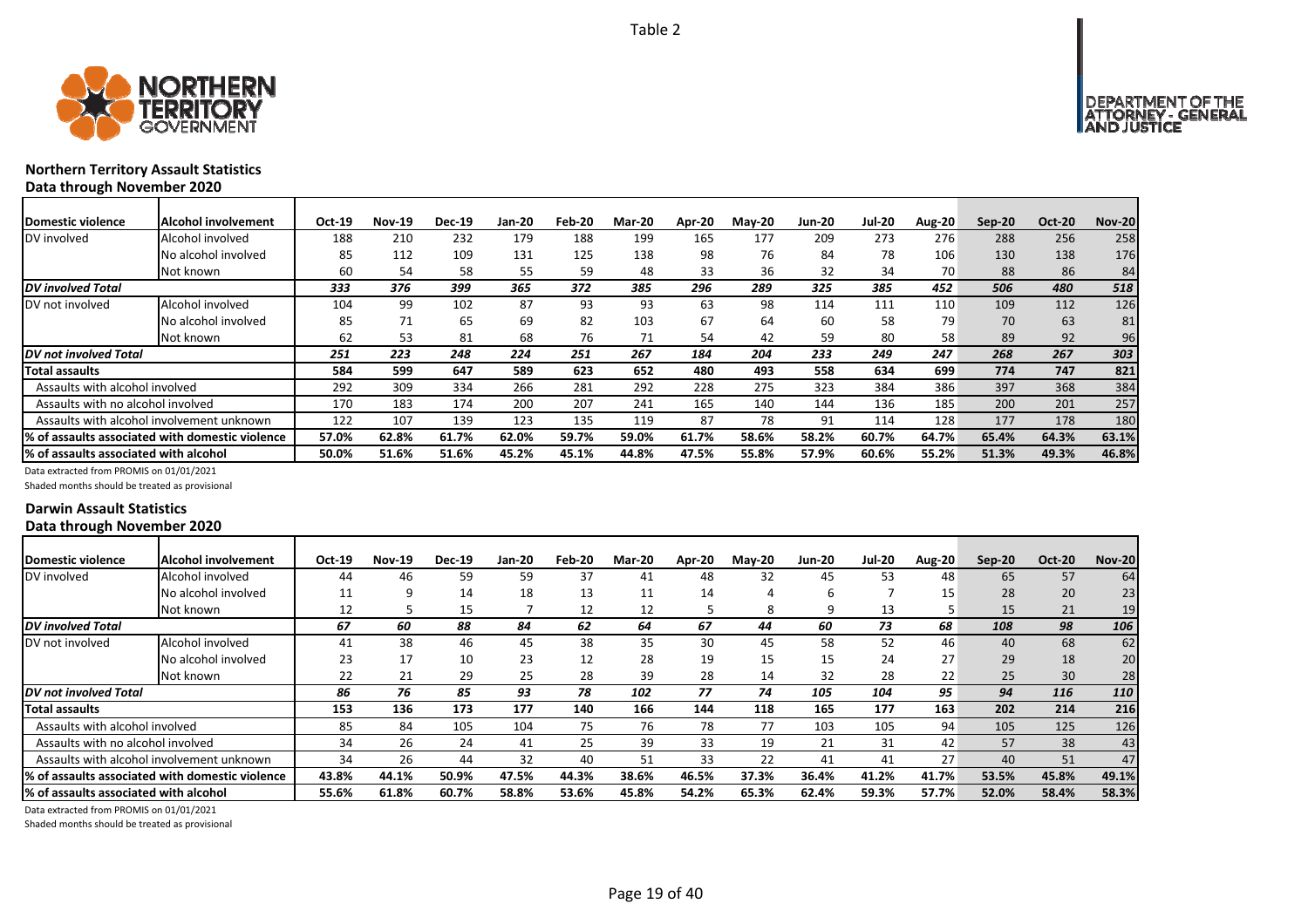

### **Palmerston Assault Statistics Data through November 2020**

| <b>Domestic violence</b>              | Alcohol involvement                             | $Sep-18$ | Oct-18 | <b>Nov-18</b> | <b>Dec-18</b> | Jan-19 | Feb-19 | Mar-19 | <b>Apr-19</b> | $Mav-19$ | <b>Jun-19</b> | <b>Jul-19</b> | <b>Aug-19</b> | Sep-19 |
|---------------------------------------|-------------------------------------------------|----------|--------|---------------|---------------|--------|--------|--------|---------------|----------|---------------|---------------|---------------|--------|
| DV involved                           | Alcohol involved                                | 15       | 16     | 16            | 18            | 12     | 9      | 20     | 16            | 12       | 10            | 14            | 11            | 15     |
|                                       | No alcohol involved                             |          | ь      | 3             |               | 9      | 9      | 12     | 14            | h        |               | 10            | 12            |        |
|                                       | Not known                                       |          |        |               |               | 3      |        |        |               |          |               |               |               |        |
| <b>DV</b> involved Total              |                                                 | 23       | 29     | 21            | 24            | 24     | 25     | 38     | 33            | 21       | 14            | 25            | 28            | 25     |
| DV not involved                       | Alcohol involved                                |          |        | 10            | 3             | 14     | 12     | q      |               |          | Р             | 8             | 10            |        |
|                                       | No alcohol involved                             |          | 10     |               | b             | 9      |        | 12     |               |          | 11            | 10            | 12            |        |
|                                       | Not known                                       |          |        |               | 11            | 6      | 14     |        |               |          | 6             |               |               |        |
| DV not involved Total                 |                                                 | 11       | 22     | 20            | 20            | 29     | 33     | 26     | 21            | 16       | 20            | 25            | 27            | 21     |
| <b>Total assaults</b>                 |                                                 | 34       | 51     | 41            | 44            | 53     | 58     | 64     | 54            | 37       | 34            | 50            | 55            | 46     |
| Assaults with alcohol involved        |                                                 | 18       | 23     | 26            | 21            | 26     | 21     | 29     | 21            | 17       | 13            | 22            | 21            | 18     |
| Assaults with no alcohol involved     |                                                 | 8        | 16     | 8             | 11            | 18     | 16     | 24     | 23            | 15       | 12            | 20            | 24            | 15     |
|                                       | Assaults with alcohol involvement unknown       |          | 12     |               | 12            | 9      | 21     | 11     | 10            |          | q             | 8             | 10            | 13     |
|                                       | % of assaults associated with domestic violence | 67.6%    | 56.9%  | 51.2%         | 54.5%         | 45.3%  | 43.1%  | 59.4%  | 61.1%         | 56.8%    | 41.2%         | 50.0%         | 50.9%         | 54.3%  |
| % of assaults associated with alcohol |                                                 | 52.9%    | 45.1%  | 63.4%         | 47.7%         | 49.1%  | 36.2%  | 45.3%  | 38.9%         | 45.9%    | 38.2%         | 44.0%         | 38.2%         | 39.1%  |

Data extracted from PROMIS on 01/01/2021

Shaded months should be treated as provisional

### **Alice Springs Assault Statistics Data through November 2020**

| <b>IDomestic violence</b>                        | Alcohol involvement | $Sep-18$ | <b>Oct-18</b> | <b>Nov-18</b> | <b>Dec-18</b> | Jan-19 | Feb-19 | Mar-19 | Apr-19 | $Mav-19$ | <b>Jun-19</b> | <b>Jul-19</b> | <b>Aug-19</b> | Sep-19 |
|--------------------------------------------------|---------------------|----------|---------------|---------------|---------------|--------|--------|--------|--------|----------|---------------|---------------|---------------|--------|
| DV involved                                      | Alcohol involved    | 43       | 41            | 47            | 49            | 37     | 37     | 44     | 38     | 42       | 41            | 52            | 35            | 52     |
|                                                  | No alcohol involved |          | 12            | 10            | 11            | 10     | 14     | 11     | 10     |          | 10            | 19            | 10            | 8      |
|                                                  | Not known           | 14       | b             | 15            | 20            | 11     | 12     | 19     | 10     | q        | 12            | 17            | 10            | 12     |
| DV involved Total                                |                     | 62       | 59            | 72            | 80            | 58     | 63     | 74     | 58     | 58       | 63            | 88            | 55            | 72     |
| DV not involved                                  | Alcohol involved    | 34       | 16            | 18            | 30            | 15     | 15     | 21     | 23     | 17       | 11            | 20            |               | 24     |
|                                                  | No alcohol involved | 11       | 16            | 12            | 23            | 23     | 12     | 17     | 6      | 16       | 17            | 14            | 20            | 11     |
|                                                  | Not known           | 21       | 17            | 19            | 21            | 13     | 13     | 16     | 14     | 16       |               | 21            | 23            | 18     |
| DV not involved Total                            |                     | 66       | 49            | 49            | 74            | 51     | 40     | 54     | 43     | 49       | 37            | 55            | 50            | 53     |
| Total assaults                                   |                     | 128      | 108           | 121           | 154           | 109    | 103    | 128    | 101    | 107      | 100           | 143           | 105           | 125    |
| Assaults with alcohol involved                   |                     | 77       | 57            | 65            | 79            | 52     | 52     | 65     | 61     | 59       | 52            | 72            | 42            | 76     |
| Assaults with no alcohol involved                |                     | 16       | 28            | 22            | 34            | 33     | 26     | 28     | 16     | 23       | 27            | 33            | 30            | 19     |
| Assaults with alcohol involvement unknown        |                     | 35       | 23            | 34            | 41            | 24     | 25     | 35     | 24     | 25       | 21            | 38            | 33            | 30     |
| 1% of assaults associated with domestic violence |                     | 48.4%    | 54.6%         | 59.5%         | 51.9%         | 53.2%  | 61.2%  | 57.8%  | 57.4%  | 54.2%    | 63.0%         | 61.5%         | 52.4%         | 57.6%  |
| l% of assaults associated with alcohol           |                     | 60.2%    | 52.8%         | 53.7%         | 51.3%         | 47.7%  | 50.5%  | 50.8%  | 60.4%  | 55.1%    | 52.0%         | 50.3%         | 40.0%         | 60.8%  |

Data extracted from PROMIS on 01/01/2021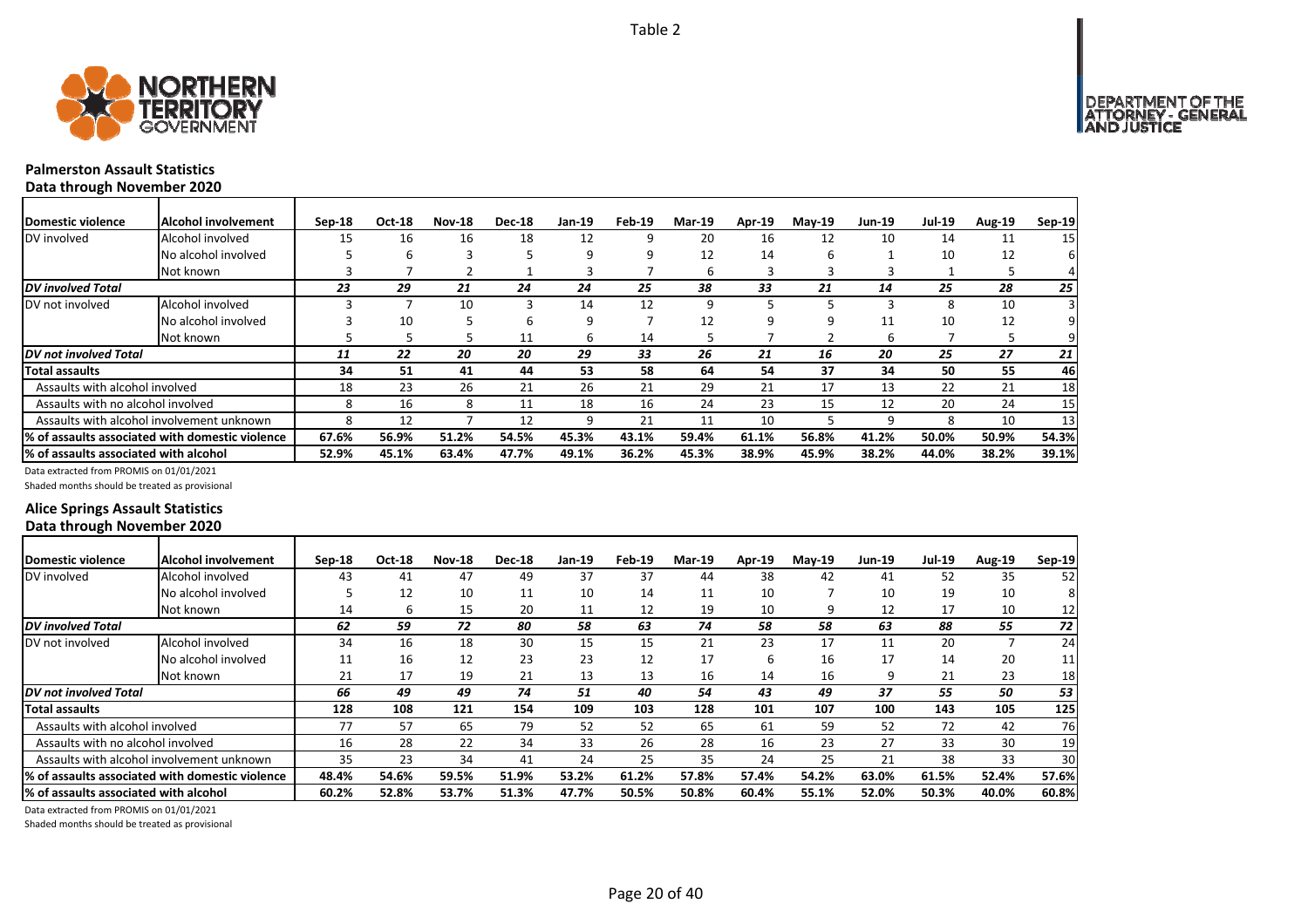



### **Palmerston Assault Statistics Data through November 2020**

| Domestic violence                     | Alcohol involvement                             | Oct-19 | <b>Nov-19</b> | <b>Dec-19</b> | <b>Jan-20</b> | Feb-20 | <b>Mar-20</b> | Apr-20 | $M$ ay-20 | <b>Jun-20</b> | <b>Jul-20</b> | Aug-20 | Sep-20 | <b>Oct-20</b> | <b>Nov-20</b> |
|---------------------------------------|-------------------------------------------------|--------|---------------|---------------|---------------|--------|---------------|--------|-----------|---------------|---------------|--------|--------|---------------|---------------|
| DV involved                           | Alcohol involved                                | 14     | 15            | 12            | 18            | 10     | 17            | 24     | 23        | 18            | 26            | 20     | 13     | 22            | 18            |
|                                       | No alcohol involved                             |        | h             |               | 4             | h      | 10            |        |           | 9             | 4             | 13     | 8      | 8             | 11            |
|                                       | Not known                                       |        |               |               |               |        |               |        |           |               |               |        |        |               |               |
| DV involved Total                     |                                                 | 26     | 26            | 24            | 24            | 19     | 28            | 32     | 33        | 32            | 33            | 35     | 24     | 39            | 36            |
| DV not involved                       | Alcohol involved                                |        | Ջ             |               |               |        | 10            |        | 11        | 13            | 17            |        | 14     |               | 13            |
|                                       | No alcohol involved                             |        |               |               |               | ŏ      | 14            | h      | 13        | 9             | b             |        | 11     |               |               |
|                                       | Not known                                       | 10     |               |               |               | 8      | 8             |        |           | 6             | 10            |        | 9      | 8             | 10            |
| DV not involved Total                 |                                                 | 25     | 12            | 15            | 18            | 23     | 32            | 13     | 29        | 28            | 33            | 16     | 34     | 19            | 30            |
| Total assaults                        |                                                 | 51     | 38            | 39            | 42            | 42     | 60            | 45     | 62        | 60            | 66            | 51     | 58     | 58            | 66            |
| Assaults with alcohol involved        |                                                 | 20     | 23            | 17            | 26            | 17     | 27            | 29     | 34        | 31            | 43            | 27     | 27     | 26            | 31            |
| Assaults with no alcohol involved     |                                                 | 16     | 8             | 13            | 10            | 14     | 24            | 11     | 20        | 18            | 10            | 21     | 19     | 15            | 18            |
|                                       | Assaults with alcohol involvement unknown       | 15     |               |               |               | 11     | q             |        | 8         | 11            | 13            |        | 12     | 17            | 17            |
|                                       | % of assaults associated with domestic violence | 51.0%  | 68.4%         | 61.5%         | 57.1%         | 45.2%  | 46.7%         | 71.1%  | 53.2%     | 53.3%         | 50.0%         | 68.6%  | 41.4%  | 67.2%         | 54.5%         |
| % of assaults associated with alcohol |                                                 | 39.2%  | 60.5%         | 43.6%         | 61.9%         | 40.5%  | 45.0%         | 64.4%  | 54.8%     | 51.7%         | 65.2%         | 52.9%  | 46.6%  | 44.8%         | 47.0%         |

Data extracted from PROMIS on 01/01/2021

Shaded months should be treated as provisional

### **Alice Springs Assault Statistics Data through November 2020**

| Domestic violence                     | Alcohol involvement                              | Oct-19 | <b>Nov-19</b> | <b>Dec-19</b> | Jan-20 | Feb-20 | <b>Mar-20</b> | Apr-20 | <b>Mav-20</b> | <b>Jun-20</b> | <b>Jul-20</b> | Aug-20           | Sep-20 | <b>Oct-20</b> | <b>Nov-20</b> |
|---------------------------------------|--------------------------------------------------|--------|---------------|---------------|--------|--------|---------------|--------|---------------|---------------|---------------|------------------|--------|---------------|---------------|
| DV involved                           | Alcohol involved                                 | 49     | 62            | 52            | 45     | 60     | 60            | 44     | 50            | 37            | 60            | 60               | 71     | 55            | 57            |
|                                       | No alcohol involved                              | 14     | 12            | 18            | 17     | 16     | 28            | 14     | 12            | 12            | 11            | 11               | 20     | 17            | 25            |
|                                       | Not known                                        | 15     | 14            | 20            | 18     | 19     | 10            | 9      | 12            | 11            | 8             | 37               | 32     | 25            | 30            |
| <b>DV</b> involved Total              |                                                  | 78     | 88            | 90            | 80     | 95     | 98            | 67     | 74            | 60            | 79            | 108              | 123    | 97            | 112           |
| DV not involved                       | Alcohol involved                                 | 30     | 27            | 21            | 16     | 28     | 23            | 12     | 17            | 24            | 12            | 23               | 23     | 18            | 22            |
|                                       | No alcohol involved                              | 17     | 24            | 15            | 19     | 23     | 22            | 9      | 12            | 13            | 16            | 11               | 14     | 19            | 26            |
|                                       | Not known                                        | 23     | 11            | 35            | 22     | 17     | 11            | 13     | 12            | 8             | 23            | 21               | 33     | 25            | 33            |
| <b>DV</b> not involved Total          |                                                  | 70     | 62            | 71            | 57     | 68     | 56            | 34     | 41            | 45            | 51            | 55               | 70     | 62            | 81            |
| Total assaults                        |                                                  | 148    | 150           | 161           | 137    | 163    | 154           | 101    | 115           | 105           | 130           | 163 <sub>1</sub> | 193    | 159           | 193           |
| Assaults with alcohol involved        |                                                  | 79     | 89            | 73            | 61     | 88     | 83            | 56     | 67            | 61            | 72            | 83               | 94     | 73            | 79            |
| Assaults with no alcohol involved     |                                                  | 31     | 36            | 33            | 36     | 39     | 50            | 23     | 24            | 25            | 27            | 22               | 34     | 36            | 51            |
|                                       | Assaults with alcohol involvement unknown        | 38     | 25            | 55            | 40     | 36     | 21            | 22     | 24            | 19            | 31            | 58               | 65     | 50            | 63            |
|                                       | l% of assaults associated with domestic violence | 52.7%  | 58.7%         | 55.9%         | 58.4%  | 58.3%  | 63.6%         | 66.3%  | 64.3%         | 57.1%         | 60.8%         | 66.3%            | 63.7%  | 61.0%         | 58.0%         |
| % of assaults associated with alcohol |                                                  | 53.4%  | 59.3%         | 45.3%         | 44.5%  | 54.0%  | 53.9%         | 55.4%  | 58.3%         | 58.1%         | 55.4%         | 50.9%            | 48.7%  | 45.9%         | 40.9%         |

Data extracted from PROMIS on 01/01/2021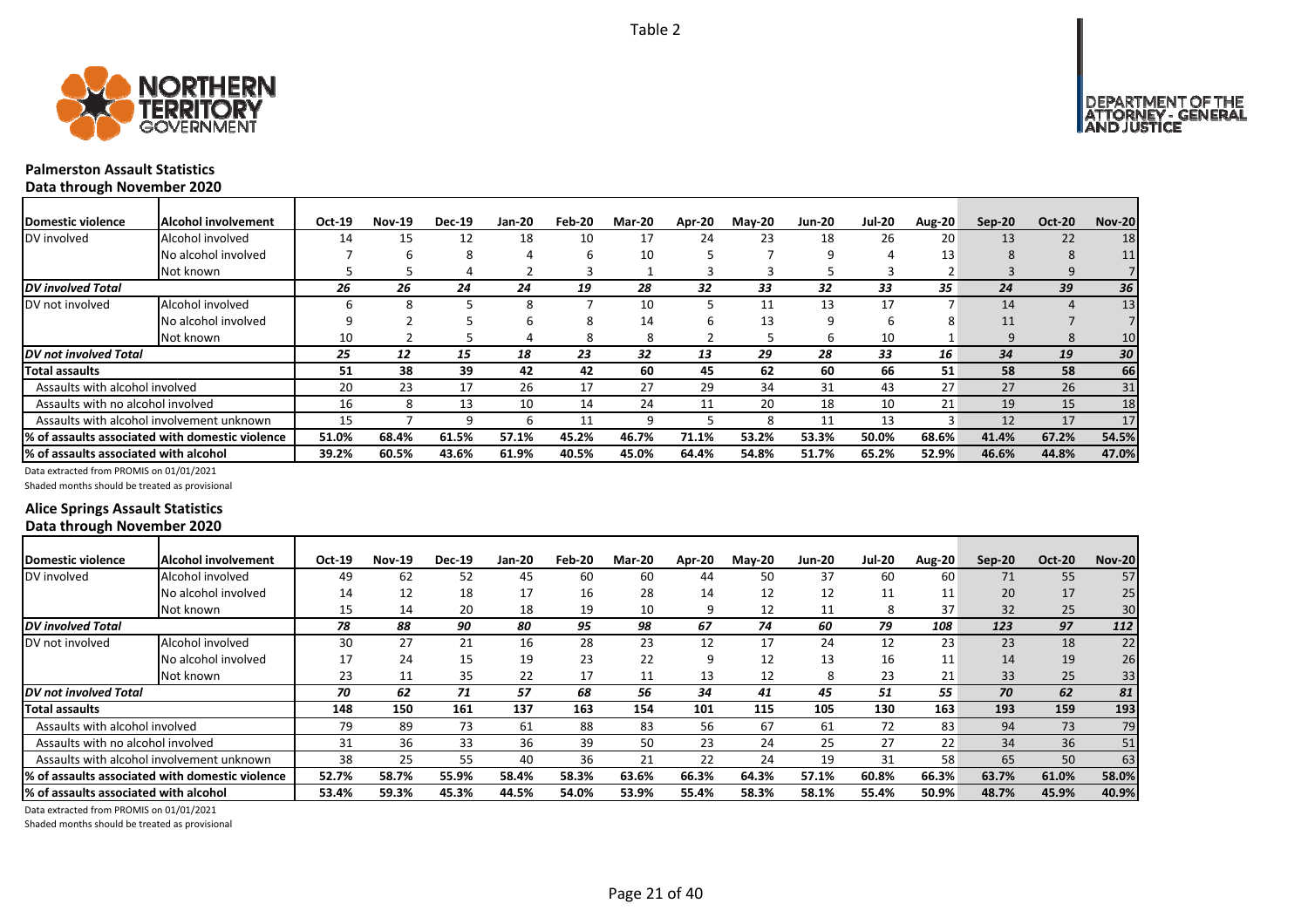

### **Katherine Assault Statistics Data through November 2020**

| Domestic violence                     | <b>Alcohol involvement</b>                      | $Sep-18$ | Oct-18 | <b>Nov-18</b> | <b>Dec-18</b> | Jan-19 | Feb-19 | <b>Mar-19</b> | Apr-19 | $Mav-19$ | Jun-19 | <b>Jul-19</b> | <b>Aug-19</b> | Sep-19 |
|---------------------------------------|-------------------------------------------------|----------|--------|---------------|---------------|--------|--------|---------------|--------|----------|--------|---------------|---------------|--------|
| DV involved                           | Alcohol involved                                | 34       | 31     | 29            | 32            | 28     | 15     | 22            | 18     | 21       | 18     | 16            | 17            | 17     |
|                                       | No alcohol involved                             |          |        |               |               |        | 4      |               |        |          |        | 9             |               |        |
|                                       | Not known                                       |          | 8      |               |               |        | 3      |               |        | ь        |        |               |               |        |
| <b>DV</b> involved Total              |                                                 | 40       | 44     | 35            | 40            | 33     | 22     | 32            | 27     | 30       | 28     | 26            | 25            | 19     |
| DV not involved                       | Alcohol involved                                |          | 10     | 6             |               | 6      | Δ      |               |        |          | 6      |               |               |        |
|                                       | No alcohol involved                             |          |        | 4             |               |        |        |               |        |          |        |               |               |        |
|                                       | Not known                                       |          | 8      |               |               |        | O      |               |        |          |        | 0             |               |        |
| DV not involved Total                 |                                                 | 11       | 22     | 12            | 10            | 11     | 6      | 17            | 10     |          | 11     | 10            | 8             | 13     |
| <b>Total assaults</b>                 |                                                 | 51       | 66     | 47            | 50            | 44     | 28     | 49            | 37     | 35       | 39     | 36            | 33            | 32     |
| Assaults with alcohol involved        |                                                 | 38       | 41     | 35            | 36            | 34     | 19     | 31            | 23     | 23       | 24     | 23            | 20            | 21     |
| Assaults with no alcohol involved     |                                                 |          | q      | q             | b             |        | 6      | 13            | 10     |          | 10     | 12            |               | 10     |
|                                       | Assaults with alcohol involvement unknown       | ь        | 16     |               | 8             |        |        |               |        |          |        |               | 8             |        |
|                                       | % of assaults associated with domestic violence | 78.4%    | 66.7%  | 74.5%         | 80.0%         | 75.0%  | 78.6%  | 65.3%         | 73.0%  | 85.7%    | 71.8%  | 72.2%         | 75.8%         | 59.4%  |
| % of assaults associated with alcohol |                                                 | 74.5%    | 62.1%  | 74.5%         | 72.0%         | 77.3%  | 67.9%  | 63.3%         | 62.2%  | 65.7%    | 61.5%  | 63.9%         | 60.6%         | 65.6%  |

Data extracted from PROMIS on 01/01/2021

Shaded months should be treated as provisional

### **Tennant Creek Assault Statistics Data through November 2020**

| <b>IDomestic violence</b>             | <b>Alcohol involvement</b>                       | $Sep-18$ | Oct-18 | <b>Nov-18</b> | <b>Dec-18</b> | Jan-19 | Feb-19 | <b>Mar-19</b> | Apr-19 | $May-19$ | <b>Jun-19</b> | <b>Jul-19</b> | <b>Aug-19</b> | $Sep-19$        |
|---------------------------------------|--------------------------------------------------|----------|--------|---------------|---------------|--------|--------|---------------|--------|----------|---------------|---------------|---------------|-----------------|
| DV involved                           | Alcohol involved                                 |          |        | 15            | 15            | 15     | 8      | q             | 11     |          | 10            | 10            | 18            | 17 <sup>1</sup> |
|                                       | No alcohol involved                              |          |        |               |               |        |        |               |        |          |               |               |               |                 |
|                                       | Not known                                        |          | b      |               |               |        |        | 0             |        |          |               |               |               |                 |
| <b>DV</b> involved Total              |                                                  | 10       | 13     | 21            | 19            | 18     | 14     | 10            | 13     | 13       | 15            | 14            | 23            | 26              |
| DV not involved                       | Alcohol involved                                 |          |        |               |               |        |        |               |        |          |               |               |               |                 |
|                                       | No alcohol involved                              |          |        |               |               |        |        |               |        |          |               |               |               |                 |
|                                       | Not known                                        |          |        |               |               |        |        |               |        | 0        |               |               |               |                 |
| <b>DV</b> not involved Total          |                                                  |          | 12     | 12            | 8             | 9      |        | 6             | b      |          |               | 6             | h             | 11              |
| Total assaults                        |                                                  | 14       | 25     | 33            | 27            | 27     | 21     | 16            | 19     | 16       | 18            | 20            | 29            | 37              |
| Assaults with alcohol involved        |                                                  |          |        | 18            | 21            | 18     | 13     | 11            | 13     | 11       | 10            | 11            | 22            | 20              |
| Assaults with no alcohol involved     |                                                  |          | 10     | b             | 4             |        |        |               |        |          |               |               |               | 12              |
|                                       | Assaults with alcohol involvement unknown        |          | h      | q             |               | h      |        |               |        |          |               | h             | h             |                 |
|                                       | I% of assaults associated with domestic violence | 71.4%    | 52.0%  | 63.6%         | 70.4%         | 66.7%  | 66.7%  | 62.5%         | 68.4%  | 81.3%    | 83.3%         | 70.0%         | 79.3%         | 70.3%           |
| % of assaults associated with alcohol |                                                  | 57.1%    | 36.0%  | 54.5%         | 77.8%         | 66.7%  | 61.9%  | 68.8%         | 68.4%  | 68.8%    | 55.6%         | 55.0%         | 75.9%         | 54.1%           |

Data extracted from PROMIS on 01/01/2021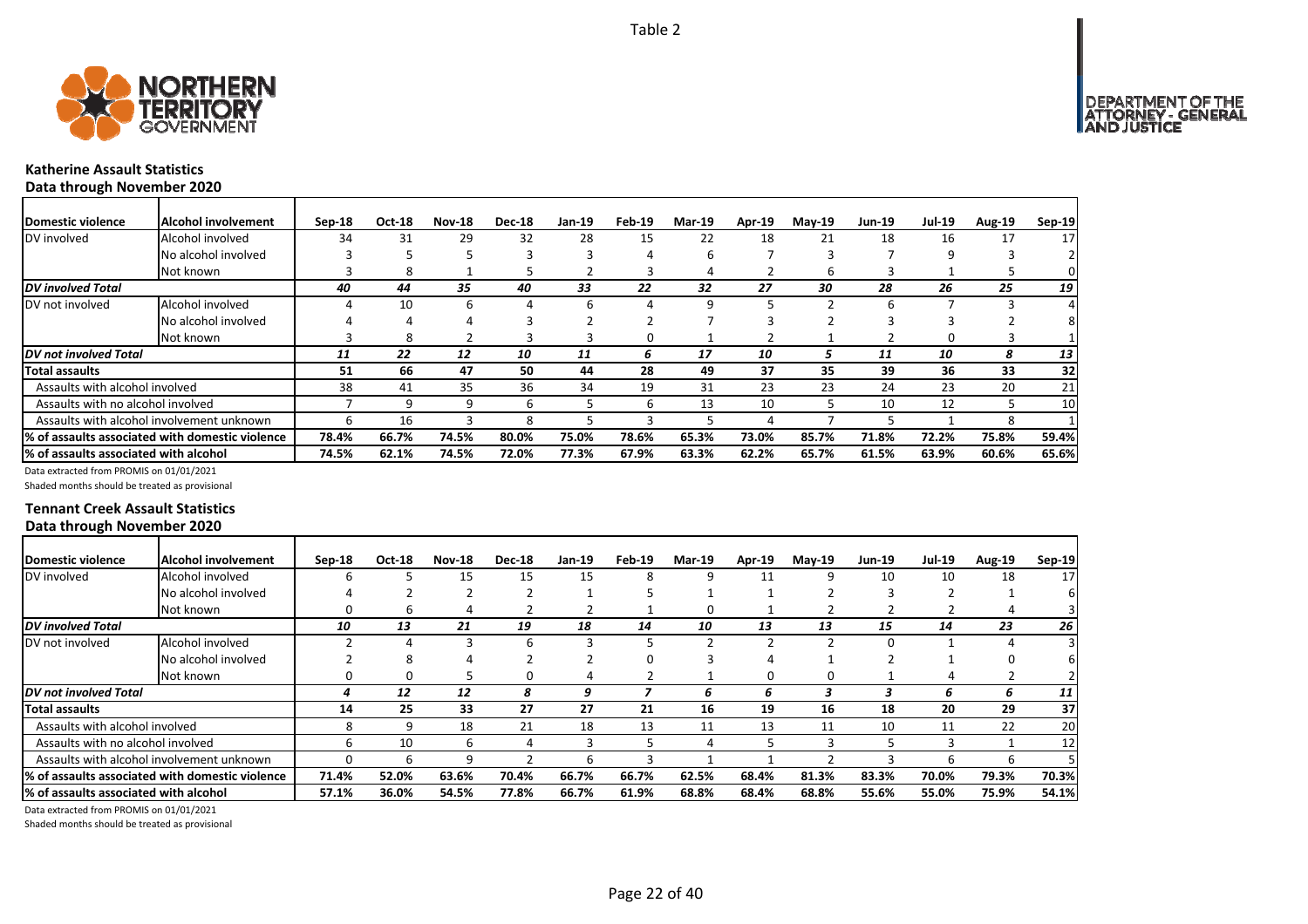



### **Katherine Assault Statistics Data through November 2020**

| Domestic violence                     | Alcohol involvement                                          | Oct-19 | <b>Nov-19</b> | <b>Dec-19</b> | Jan-20 | Feb-20 | <b>Mar-20</b> | Apr-20 | <b>May-20</b> | <b>Jun-20</b> | <b>Jul-20</b> | Aug-20 | $Sep-20$ | <b>Oct-20</b> | <b>Nov-20</b> |
|---------------------------------------|--------------------------------------------------------------|--------|---------------|---------------|--------|--------|---------------|--------|---------------|---------------|---------------|--------|----------|---------------|---------------|
| DV involved                           | Alcohol involved                                             | 15     | 27            | 30            | 18     | 24     | 17            | 17     | 30            | 37            | 33            | 26     | 33       | 32            | 32            |
|                                       | No alcohol involved                                          |        |               |               |        | 8      |               |        | 4             |               |               |        | я        |               |               |
|                                       | Not known                                                    |        |               |               | 4      |        |               |        | 4             | b             |               |        | $\sigma$ |               |               |
| <b>DV</b> involved Total              |                                                              | 22     | 36            | 41            | 27     | 36     | 28            | 23     | 38            | 47            | 39            | 37     | 47       | 44            | 42            |
| DV not involved                       | Alcohol involved                                             | 10     |               |               |        |        |               |        |               | h             | q             | 10     | 12       |               | 10            |
|                                       | No alcohol involved                                          |        |               |               |        |        |               |        |               |               |               |        |          |               |               |
|                                       | Not known                                                    |        |               |               |        |        |               |        |               |               |               |        | 6        | 13            |               |
| DV not involved Total                 |                                                              | 17     | 19            | 12            | 9      | 22     | 13            | 14     |               | 16            | 15            | 17     | 19       | 15            | 21            |
| <b>Total assaults</b>                 |                                                              | 39     | 55            | 53            | 36     | 58     | 41            | 37     | 45            | 63            | 54            | 54     | 66       | 59            | 63            |
| Assaults with alcohol involved        |                                                              | 25     | 33            | 37            | 22     | 32     | 24            | 26     | 35            | 43            | 42            | 36     | 45       | 34            | 42            |
| Assaults with no alcohol involved     |                                                              | 11     | 11            | 10            | ь      | 15     | 13            | 9      | b             |               |               | q      | 9        | 9             |               |
|                                       | Assaults with alcohol involvement unknown                    |        | 11            |               |        | 11     |               |        |               | 13            |               | q      | 12       | 16            | 12            |
|                                       | <sup>1</sup> % of assaults associated with domestic violence | 56.4%  | 65.5%         | 77.4%         | 75.0%  | 62.1%  | 68.3%         | 62.2%  | 84.4%         | 74.6%         | 72.2%         | 68.5%  | 71.2%    | 74.6%         | 66.7%         |
| % of assaults associated with alcohol |                                                              | 64.1%  | 60.0%         | 69.8%         | 61.1%  | 55.2%  | 58.5%         | 70.3%  | 77.8%         | 68.3%         | 77.8%         | 66.7%  | 68.2%    | 57.6%         | 66.7%         |

Data extracted from PROMIS on 01/01/2021

Shaded months should be treated as provisional

### **Tennant Creek Assault Statistics Data through November 2020**

| Domestic violence                     | <b>Alcohol involvement</b>                       | Oct-19 | <b>Nov-19</b> | <b>Dec-19</b> | Jan-20 | Feb-20 | <b>Mar-20</b> | Apr-20 | <b>May-20</b> | Jun-20 | <b>Jul-20</b> | <b>Aug-20</b> | $Sep-20$ | <b>Oct-20</b> | <b>Nov-20</b> |
|---------------------------------------|--------------------------------------------------|--------|---------------|---------------|--------|--------|---------------|--------|---------------|--------|---------------|---------------|----------|---------------|---------------|
| DV involved                           | Alcohol involved                                 | 14     | 14            | 14            | 8      | 18     | 22            | 15     | 19            | 12     | 22            | 23            | 25       | 25            | 29            |
|                                       | No alcohol involved                              |        |               |               |        |        |               | ი      |               |        |               |               |          |               |               |
|                                       | Not known                                        |        |               |               |        |        |               | 0      | 0             |        |               |               |          |               |               |
| <b>DV</b> involved Total              |                                                  | 21     | 21            | 14            | 13     | 24     | 26            | 15     | 21            | 13     | 22            | 31            | 27       | 33            | 34            |
| DV not involved                       | Alcohol involved                                 |        |               |               |        |        |               |        | Ο             |        |               |               |          |               |               |
|                                       | No alcohol involved                              |        |               |               |        |        |               |        |               |        |               |               |          |               |               |
|                                       | Not known                                        |        |               |               |        |        |               | O      |               |        |               |               |          |               |               |
| <b>DV</b> not involved Total          |                                                  |        | n             | 8             |        |        |               | h      | 13            |        |               | 9             |          |               |               |
| Total assaults                        |                                                  | 26     | 27            | 22            | 17     | 29     | 28            | 21     | 34            | 18     | 28            | 40            | 35       | 39            | 40            |
| Assaults with alcohol involved        |                                                  | 15     | 18            | 20            | 10     | 21     | 24            | 18     | 27            | 15     | 24            | 28            | 30       | 29            | 34            |
| Assaults with no alcohol involved     |                                                  |        |               |               | 6      | 6      |               |        |               |        |               | 11            |          |               |               |
|                                       | Assaults with alcohol involvement unknown        |        |               |               |        |        |               | n      |               |        |               |               |          |               |               |
|                                       | 1% of assaults associated with domestic violence | 80.8%  | 77.8%         | 63.6%         | 76.5%  | 82.8%  | 92.9%         | 71.4%  | 61.8%         | 72.2%  | 78.6%         | 77.5%         | 77.1%    | 84.6%         | 85.0%         |
| % of assaults associated with alcohol |                                                  | 57.7%  | 66.7%         | 90.9%         | 58.8%  | 72.4%  | 85.7%         | 85.7%  | 79.4%         | 83.3%  | 85.7%         | 70.0%         | 85.7%    | 74.4%         | 85.0%         |

Data extracted from PROMIS on 01/01/2021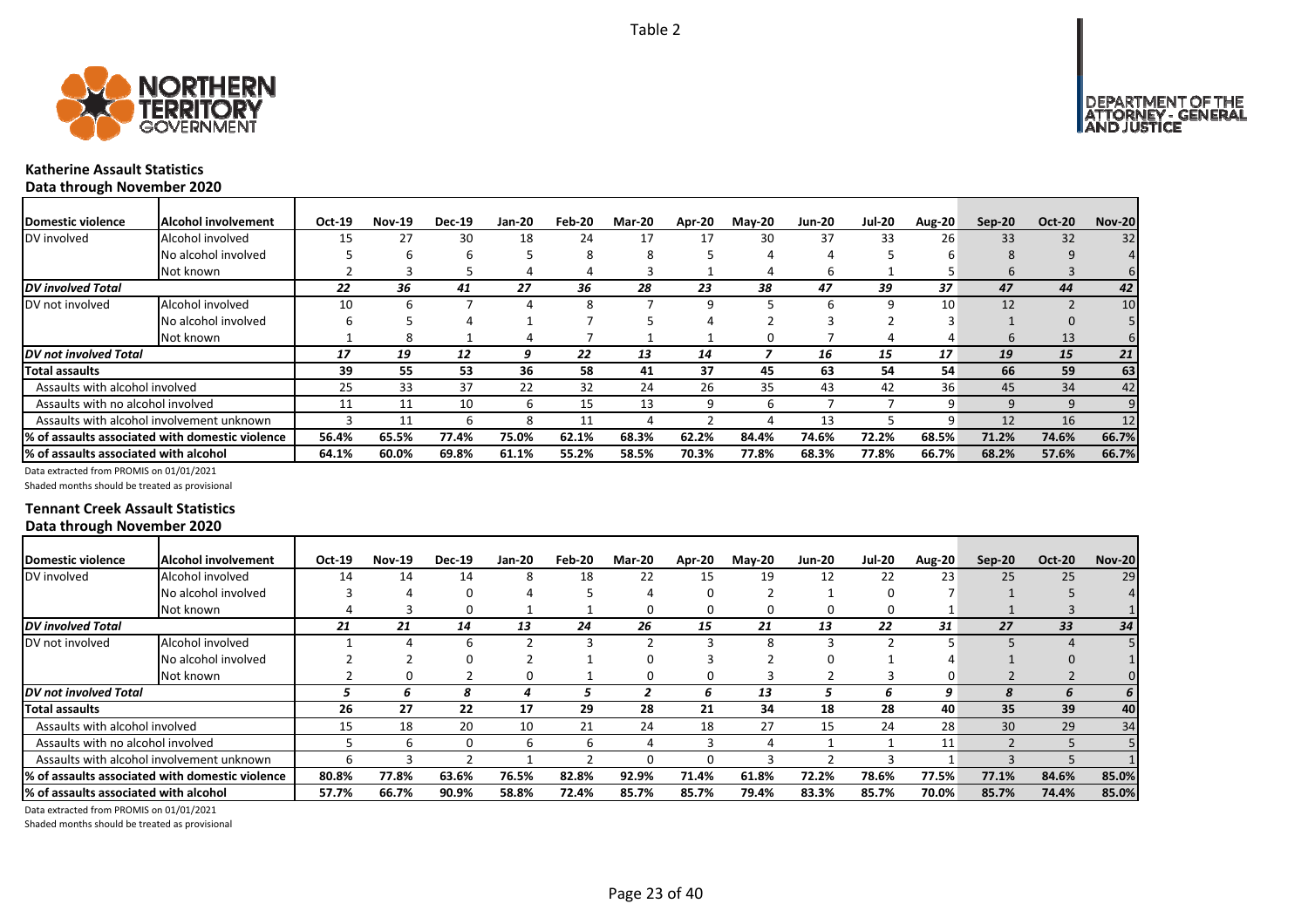

### **Nhulunbuy Assault Statistics Data through November 2020**

| Domestic violence                     | Alcohol involvement                             | $Sep-18$ | Oct-18 | <b>Nov-18</b> | <b>Dec-18</b> | Jan-19 | Feb-19 | <b>Mar-19</b> | Apr-19 | $May-19$ | <b>Jun-19</b> | <b>Jul-19</b> | <b>Aug-19</b> | Sep-19 |
|---------------------------------------|-------------------------------------------------|----------|--------|---------------|---------------|--------|--------|---------------|--------|----------|---------------|---------------|---------------|--------|
| DV involved                           | Alcohol involved                                |          |        | h             |               |        |        |               |        |          |               | o             |               |        |
|                                       | No alcohol involved                             |          |        | <sup>0</sup>  | 0             |        |        |               |        |          |               | n             |               |        |
|                                       | Not known                                       |          |        |               |               | 0      | 0      |               |        |          | 0             |               |               |        |
| <b>DV</b> involved Total              |                                                 |          | 4      |               |               |        | 5      | 3             |        |          |               |               |               |        |
| DV not involved                       | Alcohol involved                                |          |        |               |               |        | O      |               |        |          |               |               |               |        |
|                                       | No alcohol involved                             |          |        | 0             |               |        | O      |               |        |          |               | Ω             |               |        |
|                                       | Not known                                       |          |        | 0             | 0             | 0      | 0      |               |        |          |               | 0             | 0             |        |
| DV not involved Total                 |                                                 | n        | n      | 0             | 0             |        | 0      |               |        |          |               | 4             |               |        |
| <b>Total assaults</b>                 |                                                 |          | 10     |               |               |        | 5      |               |        |          |               | 5             |               |        |
| Assaults with alcohol involved        |                                                 |          |        | h             |               |        |        |               |        |          |               |               |               |        |
| Assaults with no alcohol involved     |                                                 |          |        |               |               |        |        |               |        |          |               | 0             |               |        |
|                                       | Assaults with alcohol involvement unknown       |          |        |               | 0             | 0      | O      |               |        |          |               |               |               |        |
|                                       | % of assaults associated with domestic violence | 14.3%    | 40.0%  | 100.0%        | 100.0%        | 33.3%  | 100.0% | 37.5%         | 50.0%  | 40.0%    | 25.0%         | 20.0%         | 25.0%         | 60.0%  |
| % of assaults associated with alcohol |                                                 | 57.1%    | 90.0%  | 85.7%         | 100.0%        | 66.7%  | 40.0%  | 50.0%         | 75.0%  | 100.0%   | 50.0%         | 80.0%         | 75.0%         | 60.0%  |

Data extracted from PROMIS on 01/01/2021

Shaded months should be treated as provisional

### **NT Balance Assault Statistics Data through November 2020**

| <b>IDomestic violence</b>              | <b>Alcohol involvement</b>                       | $Sep-18$ | Oct-18 | <b>Nov-18</b> | <b>Dec-18</b> | Jan-19 | Feb-19 | <b>Mar-19</b> | Apr-19 | $M$ ay-19 | <b>Jun-19</b> | <b>Jul-19</b> | <b>Aug-19</b> | Sep-19 |
|----------------------------------------|--------------------------------------------------|----------|--------|---------------|---------------|--------|--------|---------------|--------|-----------|---------------|---------------|---------------|--------|
| DV involved                            | Alcohol involved                                 | 82       | 58     | 45            | 70            | 39     | 32     | 35            | 39     | 43        | 34            | 34            | 36            | 36     |
|                                        | No alcohol involved                              | 57       | 62     | 66            | 73            | 53     | 65     | 63            | 54     | 54        | 46            | 55            | 51            | 63     |
|                                        | Not known                                        | 24       | 23     | 28            | 24            | 20     | 10     | 13            | 16     | 15        | 11            | 15            | 20            | 19     |
| DV involved Total                      |                                                  | 163      | 143    | 139           | 167           | 112    | 107    | 111           | 109    | 112       | 91            | 104           | 107           | 118    |
| DV not involved                        | Alcohol involved                                 | 12       | 18     |               | 16            | 14     | 8      | 13            | 11     | b         |               | 8             | 12            | 11     |
|                                        | No alcohol involved                              | 14       | 16     | 21            | 17            | 15     | 19     | 36            | 17     | 21        | 22            | 20            | 24            | 18     |
|                                        | Not known                                        | 14       |        | 13            |               | 6      | 10     | 10            |        | 6         |               | 13            | 8             | 17     |
| DV not involved Total                  |                                                  | 40       | 43     | 39            | 38            | 35     | 37     | 59            | 35     | 33        | 36            | 41            | 44            | 46     |
| Total assaults                         |                                                  | 203      | 186    | 178           | 205           | 147    | 144    | 170           | 144    | 145       | 127           | 145           | 151           | 164    |
| Assaults with alcohol involved         |                                                  | 94       | 76     | 50            | 86            | 53     | 40     | 48            | 50     | 49        | 41            | 42            | 48            | 47     |
| Assaults with no alcohol involved      |                                                  | 71       | 78     | 87            | 90            | 68     | 84     | 99            | 71     | 75        | 68            | 75            | 75            | 81     |
|                                        | Assaults with alcohol involvement unknown        | 38       | 32     | 41            | 29            | 26     | 20     | 23            | 23     | 21        | 18            | 28            | 28            | 36     |
|                                        | 1% of assaults associated with domestic violence | 80.3%    | 76.9%  | 78.1%         | 81.5%         | 76.2%  | 74.3%  | 65.3%         | 75.7%  | 77.2%     | 71.7%         | 71.7%         | 70.9%         | 72.0%  |
| 1% of assaults associated with alcohol |                                                  | 46.3%    | 40.9%  | 28.1%         | 42.0%         | 36.1%  | 27.8%  | 28.2%         | 34.7%  | 33.8%     | 32.3%         | 29.0%         | 31.8%         | 28.7%  |

Data extracted from PROMIS on 01/01/2021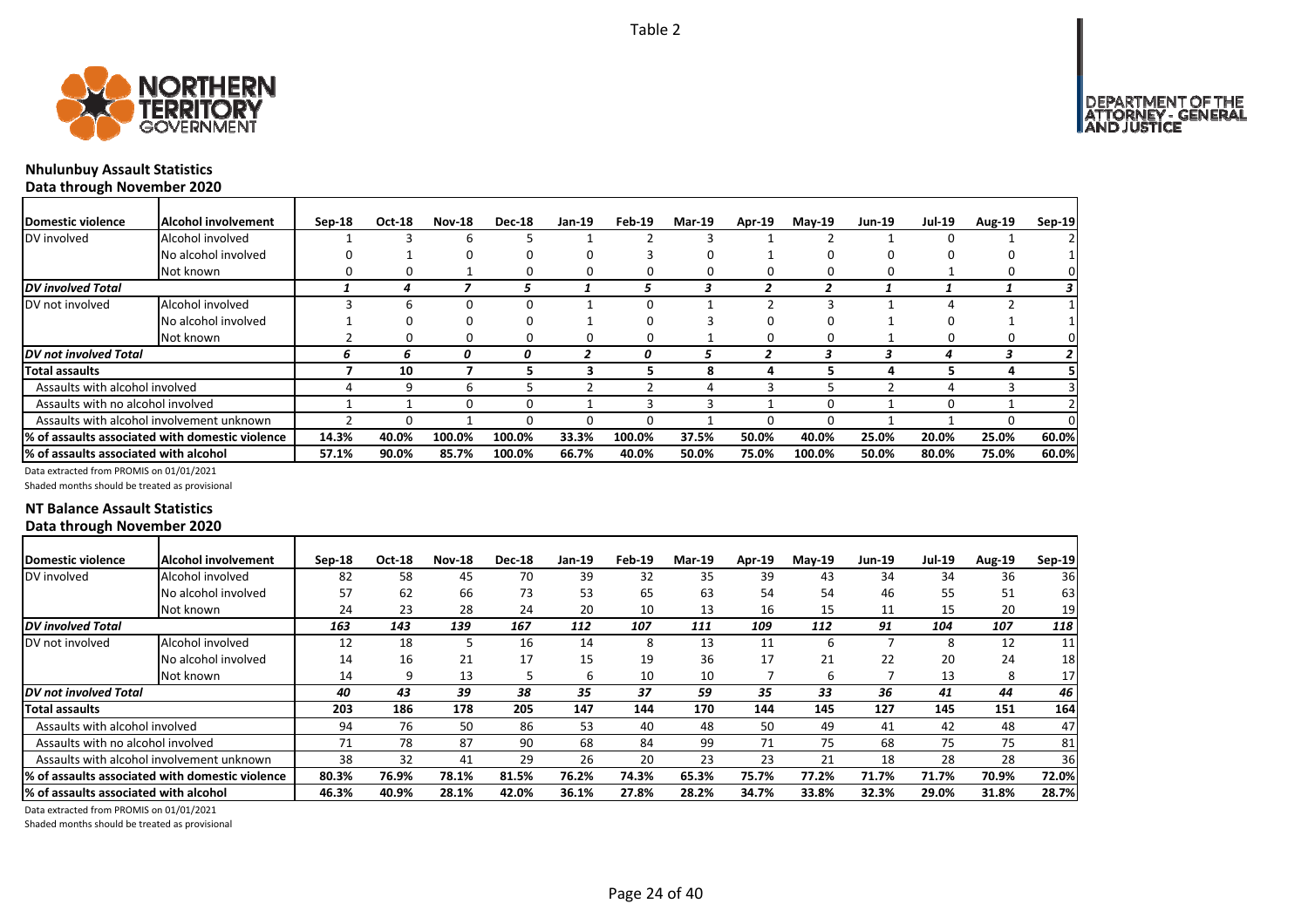

### **Nhulunbuy Assault Statistics Data through November 2020**

| Domestic violence                     | Alcohol involvement                             | Oct-19 | <b>Nov-19</b> | <b>Dec-19</b> | Jan-20 | Feb-20 | <b>Mar-20</b> | Apr-20 | $M$ ay-20 | <b>Jun-20</b> | <b>Jul-20</b> | Aug-20 | $Sep-20$ | <b>Oct-20</b> | <b>Nov-20</b> |
|---------------------------------------|-------------------------------------------------|--------|---------------|---------------|--------|--------|---------------|--------|-----------|---------------|---------------|--------|----------|---------------|---------------|
| DV involved                           | Alcohol involved                                |        |               |               |        |        |               |        | 0         |               |               |        |          |               |               |
|                                       | No alcohol involved                             |        |               | 0             |        |        |               |        |           |               |               |        |          |               |               |
|                                       | Not known                                       |        |               |               |        |        |               |        |           |               |               |        |          |               |               |
| DV involved Total                     |                                                 |        | h             |               | 0      |        |               |        | 0         |               |               | 4      |          | n             | 4             |
| DV not involved                       | Alcohol involved                                |        |               |               |        |        |               |        | ŋ         |               |               |        |          |               |               |
|                                       | No alcohol involved                             |        |               |               |        |        |               |        |           |               |               |        |          |               |               |
|                                       | Not known                                       |        |               | 0             |        |        |               |        |           |               | 0             |        |          |               |               |
| DV not involved Total                 |                                                 |        |               | 0             |        | 0      | 8             |        |           |               |               | 4      |          |               | 6             |
| Total assaults                        |                                                 |        |               |               |        |        | 11            |        |           | h             | h             | 8      |          |               | 10            |
| Assaults with alcohol involved        |                                                 |        |               |               |        |        | 10            |        |           |               |               |        |          |               |               |
| Assaults with no alcohol involved     |                                                 |        |               | O.            |        |        |               |        |           |               |               |        |          |               |               |
|                                       | Assaults with alcohol involvement unknown       |        |               |               |        |        |               |        |           |               | n             |        |          |               |               |
|                                       | % of assaults associated with domestic violence | 37.5%  | 85.7%         | 100.0%        | 0.0%   | 100.0% | 27.3%         | 50.0%  | 0.0%      | 33.3%         | 16.7%         | 50.0%  | 40.0%    | 0.0%          | 40.0%         |
| % of assaults associated with alcohol |                                                 | 87.5%  | 100.0%        | 100.0%        | 50.0%  | 66.7%  | 90.9%         | 50.0%  | 0.0%      | 100.0%        | 83.3%         | 62.5%  | 80.0%    | 100.0%        | 60.0%         |

Data extracted from PROMIS on 01/01/2021

Shaded months should be treated as provisional

### **NT Balance Assault Statistics Data through November 2020**

| Domestic violence                     | <b>Alcohol involvement</b>                       | Oct-19 | <b>Nov-19</b> | <b>Dec-19</b> | <b>Jan-20</b> | Feb-20 | <b>Mar-20</b> | Apr-20 | <b>May-20</b> | <b>Jun-20</b> | <b>Jul-20</b> | Aug-20 | $Sep-20$ | <b>Oct-20</b> | <b>Nov-20</b> |
|---------------------------------------|--------------------------------------------------|--------|---------------|---------------|---------------|--------|---------------|--------|---------------|---------------|---------------|--------|----------|---------------|---------------|
| DV involved                           | Alcohol involved                                 | 49     | 40            | 61            | 31            | 37     | 39            | 16     | 23            | 58            | 79            | 98     | 79       | 65            | 56            |
|                                       | No alcohol involved                              | 45     | 75            | 63            | 83            | 76     | 77            | 60     | 47            | 52            | 50            | 53     | 65       | 79            | 108           |
|                                       | Not known                                        | 22     | 24            | 14            | 23            | 20     | 22            | 15     | 9             |               | q             | 18     | 31       | 25            | 20            |
| <b>DV</b> involved Total              |                                                  | 116    | 139           | 138           | 137           | 133    | 138           | 91     | 79            | 111           | 138           | 169    | 175      | 169           | 184           |
| DV not involved                       | Alcohol involved                                 | 12     | 15            | 17            | 11            | q      | 9             |        | 12            | b             | 14            | 15     | 13       | 13            | 10            |
|                                       | No alcohol involved                              | 28     | 21            | 31            | 18            | 31     | 34            | 26     | 19            | 20            | 9             | 26     | 14       | 19            | 21            |
|                                       | Not known                                        |        | 11            |               | 12            | 15     | 11            | 9      |               |               | 12            | 10     | 13       | 14            | 18            |
| DV not involved Total                 |                                                  | 43     | 47            | 57            | 41            | 55     | 54            | 39     | 39            | 30            | 35            | 51     | 40       | 46            | 49            |
| <b>Total assaults</b>                 |                                                  | 159    | 186           | 195           | 178           | 188    | 192           | 130    | 118           | 141           | 173           | 220    | 215      | 215           | 233           |
| Assaults with alcohol involved        |                                                  | 61     | 55            | 78            | 42            | 46     | 48            | 20     | 35            | 64            | 93            | 113    | 92       | 78            | 66            |
| Assaults with no alcohol involved     |                                                  | 73     | 96            | 94            | 101           | 107    | 111           | 86     | 66            | 72            | 59            | 79     | 79       | 98            | 129           |
|                                       | Assaults with alcohol involvement unknown        | 25     | 35            | 23            | 35            | 35     | 33            | 24     | 17            |               | 21            | 28     | 44       | 39            | 38            |
|                                       | I% of assaults associated with domestic violence | 73.0%  | 74.7%         | 70.8%         | 77.0%         | 70.7%  | 71.9%         | 70.0%  | 66.9%         | 78.7%         | 79.8%         | 76.8%  | 81.4%    | 78.6%         | 79.0%         |
| % of assaults associated with alcohol |                                                  | 38.4%  | 29.6%         | 40.0%         | 23.6%         | 24.5%  | 25.0%         | 15.4%  | 29.7%         | 45.4%         | 53.8%         | 51.4%  | 42.8%    | 36.3%         | 28.3%         |

Data extracted from PROMIS on 01/01/2021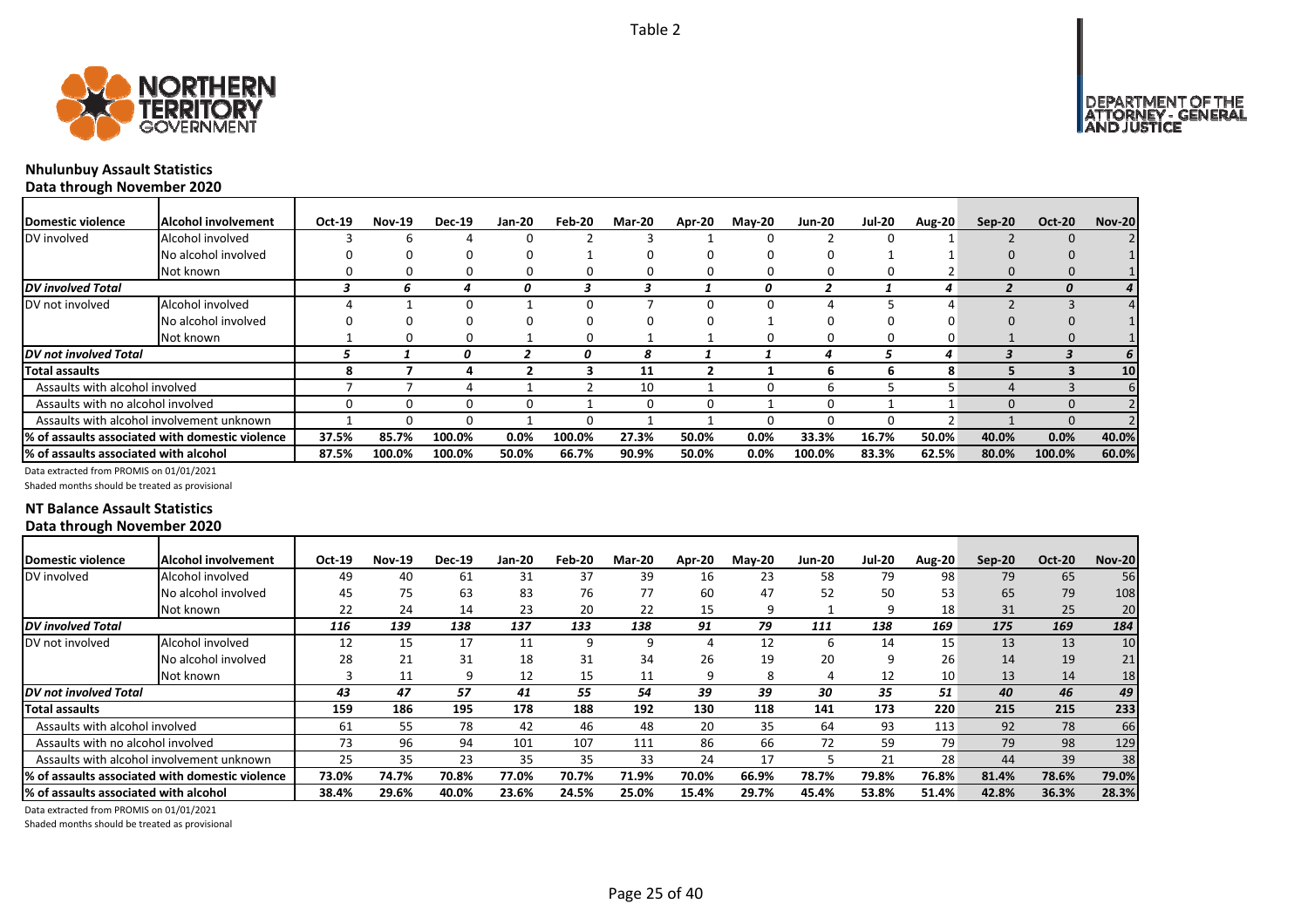

## **Northern Territory Yearly Crime Statistics**

### Data for the 12 months ending in November, 2015 to 2020<br>
Data for the 12 months ending in November, 2015 to 2020

| Number of offences                                            | 2015           | 2016         | 2017           | 2018           | 2019           | 2020  | 2015    | 2016    | 2017    | 2018    | 2019    | 2020    |
|---------------------------------------------------------------|----------------|--------------|----------------|----------------|----------------|-------|---------|---------|---------|---------|---------|---------|
| 0111 Murder                                                   | 10             | 3            | 5              | 3              | 4              |       | 4.1     | 1.2     | 2.0     | 1.2     | 1.6     | 2.0     |
| 0121 Attempted murder                                         |                |              | $\overline{2}$ | 2              |                |       | 1.6     | 0.4     | 0.8     | 0.8     | 0.4     | 1.2     |
| 0131 Manslaughter                                             |                |              | 2              | $\overline{2}$ | 2              |       | 2.5     | 0.4     | 0.8     | 0.8     | 0.8     | 0.8     |
| 0132 Driving causing death                                    | 6              |              | 3              |                | $\Omega$       |       | 2.5     | 0.4     | 1.2     | 2.8     | 0.0     | 0.4     |
| 01 Homicide and related offences                              | 26             | 6            | 12             | 14             | $\overline{7}$ | 11    | 10.6    | 2.4     | 4.8     | 5.7     | 2.8     | 4.5     |
| 021 Assault                                                   | 6,954          | 6,651        | 7,332          | 7,349          | 6,491          | 7,717 | 2,841.9 | 2,707.2 | 2,962.2 | 2,974.6 | 2,637.1 | 3,137.2 |
| 029 Acts intended to cause injury - other                     | 17             | 26           | 28             | 30             | 13             | 34    | 6.9     | 10.6    | 11.3    | 12.1    | 5.3     | 13.8    |
| 02 Acts intended to cause injury                              | 6,971          | 6,677        | 7,360          | 7,379          | 6,504          | 7,751 | 2,848.9 | 2,717.8 | 2,973.5 | 2,986.7 | 2,642.4 | 3,151.1 |
| 031 Sexual assault                                            | 389            | 394          | 420            | 399            | 352            | 355   | 159.0   | 160.4   | 169.7   | 161.5   | 143.0   | 144.3   |
| 032 Non-assaultive sexual offences                            | 56             | 52           | 58             | 55             | 64             | 86    | 22.9    | 21.2    | 23.4    | 22.3    | 26.0    | 35.0    |
| 03 Sexual assault and related offences                        | 445            | 446          | 478            | 454            | 416            | 441   | 181.9   | 181.5   | 193.1   | 183.8   | 169.0   | 179.3   |
| 049 Other dangerous or negligent acts endangering persons     | 117            | 148          | 163            | 182            | 128            | 107   | 47.8    | 60.2    | 65.9    | 73.7    | 52.0    | 43.5    |
| 0511 Abduction and kidnapping                                 | $\mathbf 0$    | $\Omega$     | $\mathbf{1}$   | $\mathbf 0$    | $\mathbf 0$    |       | 0.0     | 0.0     | 0.4     | 0.0     | 0.0     | 0.4     |
| 0521 Deprivation of liberty/false imprisonment                | 37             | 34           | 37             | 25             | 36             | 44    | 15.1    | 13.8    | 14.9    | 10.1    | 14.6    | 17.9    |
| 0531 Harassment and private nuisance                          | 149            | 113          | 82             | 59             | 55             | 84    | 60.9    | 46.0    | 33.1    | 23.9    | 22.3    | 34.1    |
| 0532 Threatening behaviour                                    | 207            | 226          | 208            | 242            | 214            | 236   | 84.6    | 92.0    | 84.0    | 98.0    | 86.9    | 95.9    |
| 05 Abduction, harassment and other offences                   | 393            | 373          | 328            | 326            | 305            | 365   | 160.6   | 151.8   | 132.5   | 132.0   | 123.9   | 148.4   |
|                                                               |                |              |                |                |                |       |         |         |         |         |         |         |
| 061 Robberv                                                   | 106            | 102          | 98             | 119            | 159            | 165   | 43.3    | 41.5    | 39.6    | 48.2    | 64.6    | 67.1    |
| 0621 Blackmail and extortion                                  | $\overline{2}$ | $\mathbf{1}$ | 1              | $\Omega$       | $\mathbf{1}$   |       | 0.8     | 0.4     | 0.4     | 0.0     | 0.4     | 2.0     |
| 06 Robbery, extortion and related offences                    | 108            | 103          | 99             | 119            | 160            | 170   | 44.1    | 41.9    | 40.0    | 48.2    | 65.0    | 69.1    |
| Total offences against the person                             | 8,060          | 7,753        | 8,440          | 8,474          | 7,520          | 8,845 | 3,293.9 | 3,155.8 | 3,409.9 | 3,430.0 | 3,055.1 | 3,595.8 |
| House break-ins, actual                                       | 1,658          | 1,580        | 1,814          | 2,145          | 2,181          | 1,832 | 677.6   | 643.1   | 732.9   | 868.2   | 886.1   | 744.8   |
| House break-ins, attempted                                    | 98             | 211          | 269            | 249            | 224            | 319   | 40.1    | 85.9    | 108.7   | 100.8   | 91.0    | 129.7   |
| 0711 House break-ins                                          | 1,756          | 1,791        | 2,083          | 2,394          | 2,405          | 2,151 | 717.6   | 729.0   | 841.6   | 969.0   | 977.1   | 874.5   |
| Commercial break-ins, actual                                  | 1,494          | 1,746        | 2,011          | 2,344          | 2,131          | 1,473 | 610.6   | 710.7   | 812.5   | 948.8   | 865.8   | 598.8   |
| Commercial break-ins, attempted                               | 133            | 180          | 244            | 274            | 206            | 198   | 54.4    | 73.3    | 98.6    | 110.9   | 83.7    | 80.5    |
| 0711 Commercial break-ins                                     | 1,627          | 1,926        | 2,255          | 2,618          | 2,337          | 1,671 | 664.9   | 784.0   | 911.0   | 1,059.7 | 949.4   | 679.3   |
| 0812 Illegal use of a motor vehicle                           | 1,065          | 963          | 869            | 951            | 833            | 611   | 435.2   | 392.0   | 351.1   | 384.9   | 338.4   | 248.4   |
| 0813 Theft of motor vehicle parts or contents                 | 1.226          | 1.145        | 901            | 964            | 927            | 724   | 501.0   | 466.1   | 364.0   | 390.2   | 376.6   | 294.3   |
| 081 Motor vehicle theft and related offences                  | 2,291          | 2,108        | 1,770          | 1,915          | 1,760          | 1,335 | 936.3   | 858.0   | 715.1   | 775.1   | 715.0   | 542.7   |
| 08* Theft and related offences (other than MV)                | 7,301          | 7,556        | 7,525          | 7,912          | 7,630          | 6,157 | 2,983.8 | 3,075.6 | 3,040.2 | 3,202.5 | 3,099.8 | 2,503.0 |
| 12 Property damage offences<br><b>Total property offences</b> | 6,546          | 6,993        | 7,642          | 7,562          | 7,133          | 7,521 | 2,675.2 | 2,846.4 | 3,087.5 | 3,060.8 | 2,897.9 | 3,057.6 |

DEPARTMENT OF THE<br>ATTORNEY - GENERAL ÜSTICE

| 2015    | 2016    | 2017    | 2018    | 2019    | 2020    |
|---------|---------|---------|---------|---------|---------|
| 4.1     | 1.2     | 2.0     | 1.2     | 1.6     | 2.0     |
| 1.6     | 0.4     | 0.8     | 0.8     | 0.4     | 1.2     |
| 2.5     | 0.4     | 0.8     | 0.8     | 0.8     | 0.8     |
| 2.5     | 0.4     | 1.2     | 2.8     | 0.0     | 0.4     |
| 10.6    | 2.4     | 4.8     | 5.7     | 2.8     | 4.5     |
| 2,841.9 | 2,707.2 | 2,962.2 | 2,974.6 | 2,637.1 | 3,137.2 |
| 6.9     | 10.6    | 11.3    | 12.1    | 5.3     | 13.8    |
| 2,848.9 | 2,717.8 | 2,973.5 | 2,986.7 | 2,642.4 | 3,151.1 |
| 159.0   | 160.4   | 169.7   | 161.5   | 143.0   | 144.3   |
| 22.9    | 21.2    | 23.4    | 22.3    | 26.0    | 35.0    |
| 181.9   | 181.5   | 193.1   | 183.8   | 169.0   | 179.3   |
| 47.8    | 60.2    | 65.9    | 73.7    | 52.0    | 43.5    |
| 0.0     | 0.0     | 0.4     | 0.0     | 0.0     | 0.4     |
| 15.1    | 13.8    | 14.9    | 10.1    | 14.6    | 17.9    |
| 60.9    | 46.0    | 33.1    | 23.9    | 22.3    | 34.1    |
| 84.6    | 92.0    | 84.0    | 98.0    | 86.9    | 95.9    |
| 160.6   | 151.8   | 132.5   | 132.0   | 123.9   | 148.4   |
| 43.3    | 41.5    | 39.6    | 48.2    | 64.6    | 67.1    |
| 0.8     | 0.4     | 0.4     | 0.0     | 0.4     | 2.0     |
| 44.1    | 41.9    | 40.0    | 48.2    | 65.0    | 69.1    |
| 3,293.9 | 3,155.8 | 3,409.9 | 3,430.0 | 3,055.1 | 3,595.8 |
| 677.6   | 643.1   | 732.9   | 868.2   | 886.1   | 744.8   |
| 40.1    | 85.9    | 108.7   | 100.8   | 91.0    | 129.7   |
| 717.6   | 729.0   | 841.6   | 969.0   | 977.1   | 874.5   |
| 610.6   | 710.7   | 812.5   | 948.8   | 865.8   | 598.8   |
| 54.4    | 73.3    | 98.6    | 110.9   | 83.7    | 80.5    |
| 664.9   | 784.0   | 911.0   | 1,059.7 | 949.4   | 679.3   |
| 435.2   | 392.0   | 351.1   | 384.9   | 338.4   | 248.4   |
| 501.0   | 466.1   | 364.0   | 390.2   | 376.6   | 294.3   |
| 936.3   | 858.0   | 715.1   | 775.1   | 715.0   | 542.7   |
| 2,983.8 | 3,075.6 | 3,040.2 | 3,202.5 | 3,099.8 | 2,503.0 |
| 2,675.2 | 2,846.4 | 3,087.5 | 3,060.8 | 2,897.9 | 3,057.6 |
| 7,977.8 | 8,293.0 | 8,595.4 | 9,067.1 | 8,639.3 | 7,657.1 |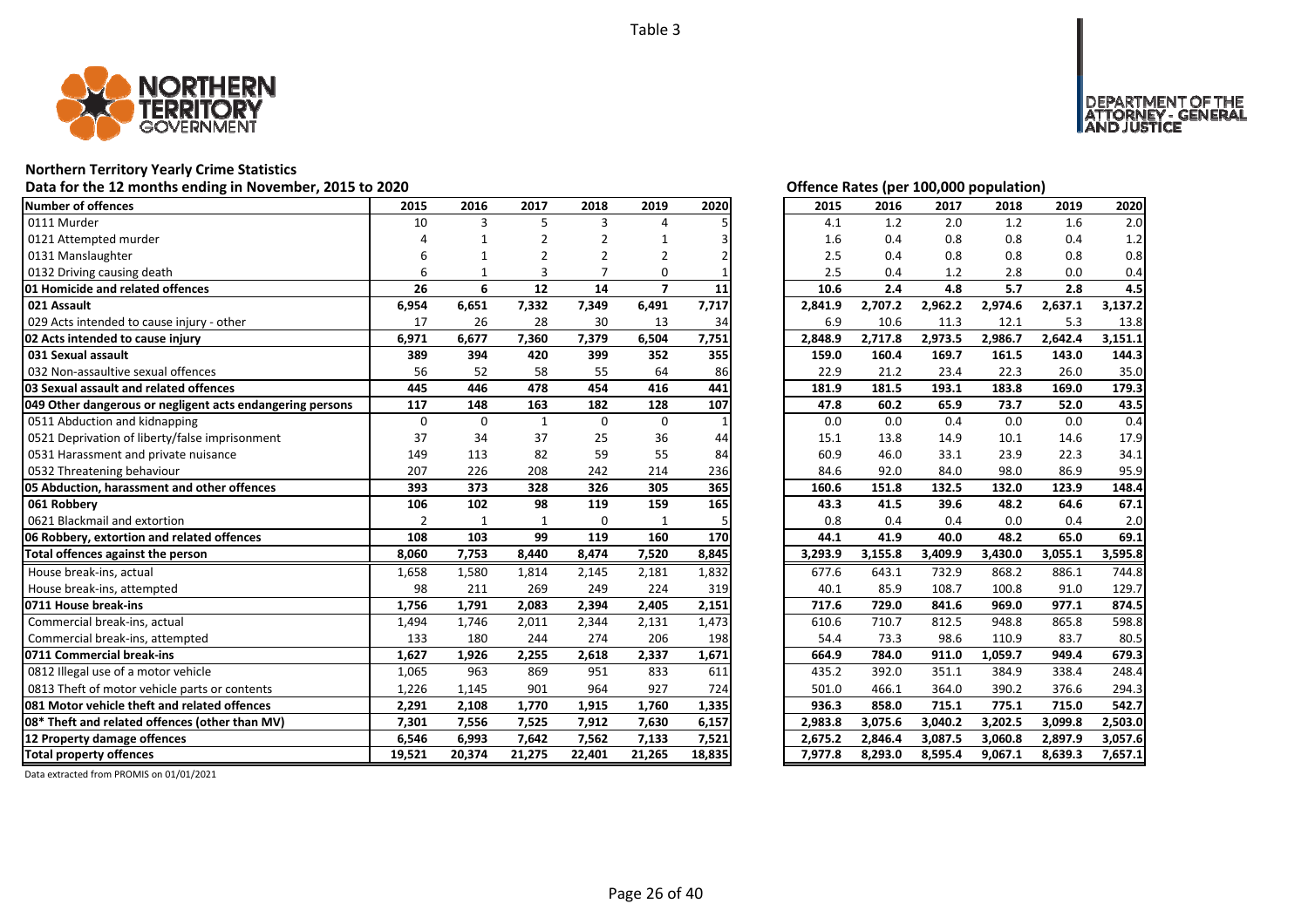

### **Darwin Yearly Crime Statistics**

### Data for the 12 months ending in November, 2015 to 2020<br> **Data for the 12 months ending in November, 2015 to 2020**

| <b>Number of offences</b>                                 | 2015         | 2016           | 2017           | 2018           | 2019  | 2020  | 2015    | 2016    | 2017    | 2018    | 2019    | 2020    |
|-----------------------------------------------------------|--------------|----------------|----------------|----------------|-------|-------|---------|---------|---------|---------|---------|---------|
| 0111 Murder                                               | 3            | $\mathbf{1}$   | $\Omega$       | 0              | 1     |       | 3.5     | 1.2     | 0.0     | 0.0     | 1.2     | 2.4     |
| 0121 Attempted murder                                     |              | 0              | 1              |                | 0     |       | 3.5     | 0.0     | 1.2     | 1.2     | 0.0     | 1.2     |
| 0131 Manslaughter                                         |              | 0              |                |                | 0     |       | 3.5     | 0.0     | 0.0     | 0.0     | 0.0     | 1.2     |
| 0132 Driving causing death                                |              | 1              |                |                | 0     |       | 1.2     | 1.2     | 1.2     | 1.2     | 0.0     | 0.0     |
| 01 Homicide and related offences                          | 10           | $\overline{2}$ | $\overline{2}$ | $\overline{2}$ | 1     |       | 11.8    | 2.3     | 2.3     | 2.3     | 1.2     | 4.8     |
| 021 Assault                                               | 1,832        | 1,743          | 1,875          | 1,907          | 1,724 | 2,055 | 2,153.4 | 2,032.6 | 2,158.5 | 2,200.0 | 2,026.0 | 2,445.8 |
| 029 Acts intended to cause injury - other                 | 6            | 9              | 13             | $\overline{7}$ | 5     | 11    | 7.1     | 10.5    | 15.0    | 8.1     | 5.9     | 13.1    |
| 02 Acts intended to cause injury                          | 1,838        | 1,752          | 1,888          | 1,914          | 1,729 | 2,066 | 2,160.5 | 2,043.1 | 2,173.5 | 2,208.1 | 2,031.9 | 2,458.9 |
| 031 Sexual assault                                        | 137          | 119            | 146            | 139            | 130   | 113   | 161.0   | 138.8   | 168.1   | 160.4   | 152.8   | 134.5   |
| 032 Non-assaultive sexual offences                        | 31           | 15             | 25             | 25             | 23    | 31    | 36.4    | 17.5    | 28.8    | 28.8    | 27.0    | 36.9    |
| 03 Sexual assault and related offences                    | 168          | 134            | 171            | 164            | 153   | 144   | 197.5   | 156.3   | 196.9   | 189.2   | 179.8   | 171.4   |
| 049 Other dangerous or negligent acts endangering persons | 41           | 32             | 35             | 46             | 22    | 21    | 48.2    | 37.3    | 40.3    | 53.1    | 25.9    | 25.0    |
| 0511 Abduction and kidnapping                             | $\Omega$     | $\Omega$       | $\Omega$       | $\Omega$       | 0     |       | 0.0     | 0.0     | 0.0     | 0.0     | 0.0     | 0.0     |
| 0521 Deprivation of liberty/false imprisonment            | 13           | 11             | 8              |                | 8     | 13    | 15.3    | 12.8    | 9.2     | 4.6     | 9.4     | 15.5    |
| 0531 Harassment and private nuisance                      | 86           | 49             | 20             | 20             | 19    | 18    | 101.1   | 57.1    | 23.0    | 23.1    | 22.3    | 21.4    |
| 0532 Threatening behaviour                                | 67           | 69             | 43             | 49             | 42    | 51    | 78.8    | 80.5    | 49.5    | 56.5    | 49.4    | 60.7    |
| 05 Abduction, harassment and other offences               | 166          | 129            | 71             | 73             | 69    | 82    | 195.1   | 150.4   | 81.7    | 84.2    | 81.1    | 97.6    |
| 061 Robbery                                               | 44           | 59             | 49             | 60             | 79    | 84    | 51.7    | 68.8    | 56.4    | 69.2    | 92.8    | 100.0   |
| 0621 Blackmail and extortion                              | $\mathbf{1}$ | $\mathbf{1}$   | $\mathbf{1}$   | $\Omega$       | 0     |       | 1.2     | 1.2     | 1.2     | 0.0     | 0.0     | 2.4     |
| 06 Robbery, extortion and related offences                | 45           | 60             | 50             | 60             | 79    | 86    | 52.9    | 70.0    | 57.6    | 69.2    | 92.8    | 102.4   |
| Total offences against the person                         | 2,268        | 2,109          | 2,217          | 2,259          | 2,053 | 2,403 | 2,665.9 | 2,459.4 | 2,552.3 | 2,606.1 | 2,412.6 | 2,860.0 |
| House break-ins, actual                                   | 628          | 619            | 563            | 621            | 693   | 489   | 738.2   | 721.8   | 648.1   | 716.4   | 814.4   | 582.0   |
| House break-ins, attempted                                | 15           | 75             | 92             | 52             | 54    | 91    | 17.6    | 87.5    | 105.9   | 60.0    | 63.5    | 108.3   |
| 0711 House break-ins                                      | 643          | 694            | 655            | 673            | 747   | 580   | 755.8   | 809.3   | 754.1   | 776.4   | 877.9   | 690.3   |
| Commercial break-ins, actual                              | 329          | 533            | 620            | 533            | 428   | 239   | 386.7   | 621.6   | 713.8   | 614.9   | 503.0   | 284.5   |
| Commercial break-ins, attempted                           | 28           | 52             | 67             | 37             | 17    | 30    | 32.9    | 60.6    | 77.1    | 42.7    | 20.0    | 35.7    |
| 0711 Commercial break-ins                                 | 357          | 585            | 687            | 570            | 445   | 269   | 419.6   | 682.2   | 790.9   | 657.6   | 523.0   | 320.2   |
| 0812 Illegal use of a motor vehicle                       | 437          | 380            | 353            | 309            | 315   | 154   | 513.7   | 443.1   | 406.4   | 356.5   | 370.2   | 183.3   |
| 0813 Theft of motor vehicle parts or contents             | 635          | 508            | 362            | 349            | 452   | 343   | 746.4   | 592.4   | 416.7   | 402.6   | 531.2   | 408.2   |
| 081 Motor vehicle theft and related offences              | 1,072        | 888            | 715            | 658            | 767   | 497   | 1,260.1 | 1,035.5 | 823.1   | 759.1   | 901.4   | 591.5   |
| 08* Theft and related offences (other than MV)            | 3,206        | 3,137          | 3,015          | 3,174          | 3,203 | 2,484 | 3,768.5 | 3,658.2 | 3,470.9 | 3,661.7 | 3,764.1 | 2,956.4 |
| 12 Property damage offences                               | 2,415        | 2,427          | 2,612          | 2,054          | 2,019 | 2,149 | 2,838.7 | 2,830.2 | 3,007.0 | 2,369.6 | 2,372.7 | 2,557.7 |
| <b>Total property offences</b>                            | 7,693        | 7,731          | 7,684          | 7,129          | 7,181 | 5,979 | 9,042.7 | 9,015.4 | 8,846.0 | 8,224.3 | 8,438.9 | 7,116.1 |

DEPARTMENT OF THE<br>ATTORNEY - GENERAL<br>AND JUSTICE

| 2015    | 2016    | 2017    | 2018    | 2019    | 2020    |
|---------|---------|---------|---------|---------|---------|
| 3.5     | 1.2     | 0.0     | 0.0     | 1.2     | 2.4     |
| 3.5     | 0.0     | 1.2     | 1.2     | 0.0     | 1.2     |
| 3.5     | 0.0     | 0.0     | 0.0     | 0.0     | $1.2\,$ |
| 1.2     | 1.2     | 1.2     | 1.2     | 0.0     | 0.0     |
| 11.8    | 2.3     | 2.3     | 2.3     | 1.2     | 4.8     |
| 2,153.4 | 2,032.6 | 2,158.5 | 2,200.0 | 2,026.0 | 2,445.8 |
| 7.1     | 10.5    | 15.0    | 8.1     | 5.9     | 13.1    |
| 2,160.5 | 2,043.1 | 2,173.5 | 2,208.1 | 2,031.9 | 2,458.9 |
| 161.0   | 138.8   | 168.1   | 160.4   | 152.8   | 134.5   |
| 36.4    | 17.5    | 28.8    | 28.8    | 27.0    | 36.9    |
| 197.5   | 156.3   | 196.9   | 189.2   | 179.8   | 171.4   |
| 48.2    | 37.3    | 40.3    | 53.1    | 25.9    | 25.0    |
| 0.0     | 0.0     | 0.0     | 0.0     | 0.0     | 0.0     |
| 15.3    | 12.8    | 9.2     | 4.6     | 9.4     | 15.5    |
| 101.1   | 57.1    | 23.0    | 23.1    | 22.3    | 21.4    |
| 78.8    | 80.5    | 49.5    | 56.5    | 49.4    | 60.7    |
|         |         |         |         |         |         |
| 195.1   | 150.4   | 81.7    | 84.2    | 81.1    | 97.6    |
| 51.7    | 68.8    | 56.4    | 69.2    | 92.8    | 100.0   |
| 1.2     | 1.2     | 1.2     | 0.0     | 0.0     | 2.4     |
| 52.9    | 70.0    | 57.6    | 69.2    | 92.8    | 102.4   |
| 2,665.9 | 2,459.4 | 2,552.3 | 2,606.1 | 2,412.6 | 2,860.0 |
| 738.2   | 721.8   | 648.1   | 716.4   | 814.4   | 582.0   |
| 17.6    | 87.5    | 105.9   | 60.0    | 63.5    | 108.3   |
| 755.8   | 809.3   | 754.1   | 776.4   | 877.9   | 690.3   |
| 386.7   | 621.6   | 713.8   | 614.9   | 503.0   | 284.5   |
| 32.9    | 60.6    | 77.1    | 42.7    | 20.0    | 35.7    |
| 419.6   | 682.2   | 790.9   | 657.6   | 523.0   | 320.2   |
| 513.7   | 443.1   | 406.4   | 356.5   | 370.2   | 183.3   |
| 746.4   | 592.4   | 416.7   | 402.6   | 531.2   | 408.2   |
| 1,260.1 | 1,035.5 | 823.1   | 759.1   | 901.4   | 591.5   |
| 3,768.5 | 3,658.2 | 3,470.9 | 3,661.7 | 3,764.1 | 2,956.4 |
| 2,838.7 | 2,830.2 | 3,007.0 | 2,369.6 | 2,372.7 | 2,557.7 |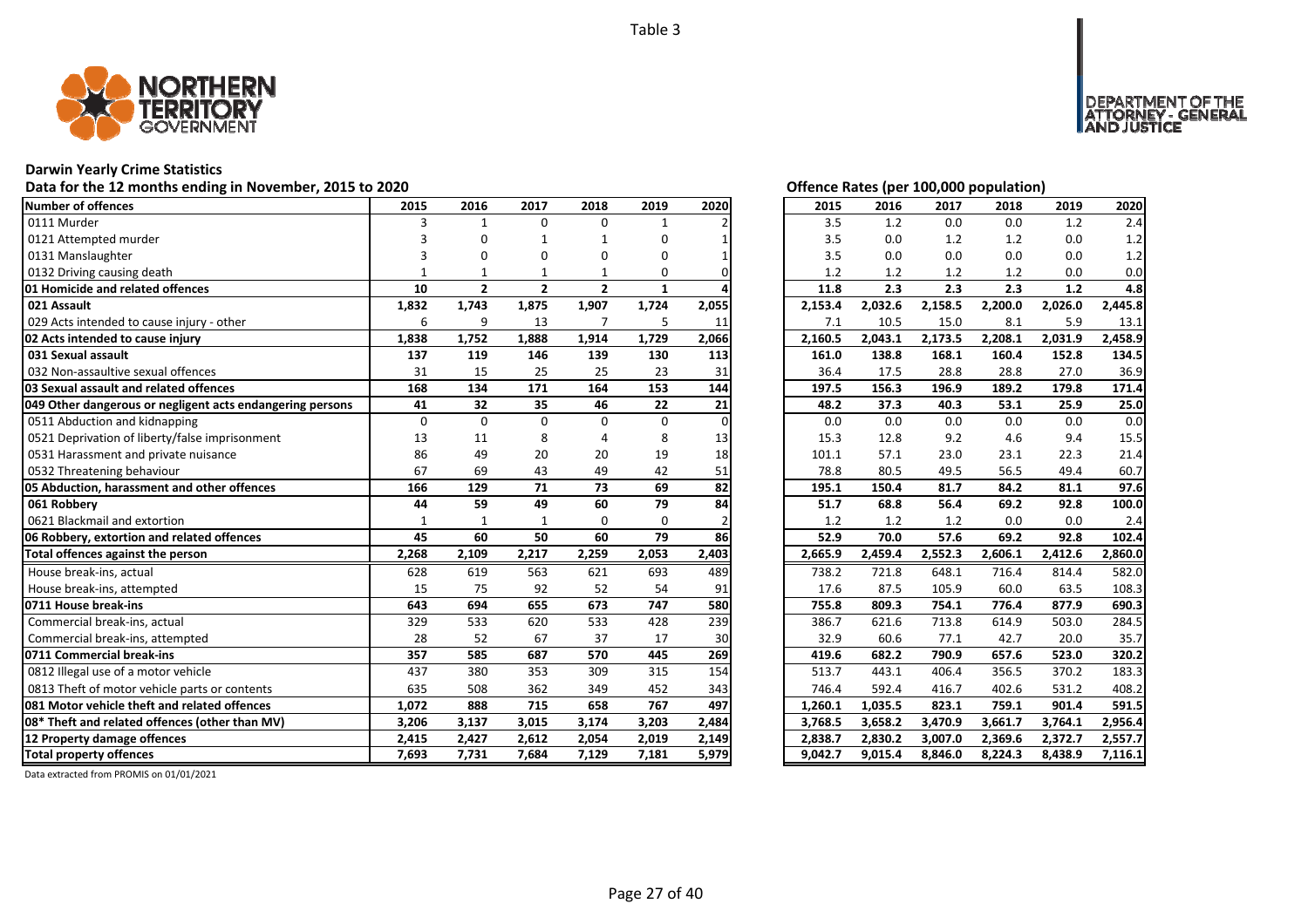

### **Palmerston Yearly Crime Statistics**

### Data for the 12 months ending in November, 2015 to 2020<br>
Data for the 12 months ending in November, 2015 to 2020

| Number of offences                                        | 2015           | 2016         | 2017           | 2018           | 2019         | 2020            | 2015    | 2016    | 2017    | 2018    | 2019    | 2020    |
|-----------------------------------------------------------|----------------|--------------|----------------|----------------|--------------|-----------------|---------|---------|---------|---------|---------|---------|
| 0111 Murder                                               | $\Omega$       | $\Omega$     | $\Omega$       | $\mathbf{1}$   | $\Omega$     |                 | 0.0     | 0.0     | 0.0     | 2.7     | 0.0     | 2.6     |
| 0121 Attempted murder                                     |                | n            | O              | O              |              |                 | 0.0     | 0.0     | 0.0     | 0.0     | 2.7     | 0.0     |
| 0131 Manslaughter                                         |                |              | n              |                | U            |                 | 0.0     | 0.0     | 0.0     | 2.7     | 0.0     | 0.0     |
| 0132 Driving causing death                                | $\mathfrak{p}$ | $\Omega$     | $\Omega$       | 0              | 0            |                 | 5.9     | 0.0     | 0.0     | 0.0     | 0.0     | 0.0     |
| 01 Homicide and related offences                          | $\overline{2}$ | $\mathbf{0}$ | $\mathbf{0}$   | $\overline{2}$ | $\mathbf{1}$ |                 | 5.9     | 0.0     | 0.0     | 5.4     | 2.7     | 2.6     |
| 021 Assault                                               | 442            | 497          | 610            | 579            | 584          | 649             | 1,293.6 | 1,409.3 | 1,687.5 | 1,572.7 | 1,550.7 | 1,696.2 |
| 029 Acts intended to cause injury - other                 | $\overline{2}$ | 5            | $\overline{7}$ | $\overline{7}$ | 3            | 5               | 5.9     | 14.2    | 19.4    | 19.0    | 8.0     | 13.1    |
| 02 Acts intended to cause injury                          | 444            | 502          | 617            | 586            | 587          | 654             | 1,299.5 | 1,423.5 | 1,706.8 | 1,591.7 | 1,558.7 | 1,709.2 |
| 031 Sexual assault                                        | 29             | 35           | 31             | 32             | 46           | 52              | 84.9    | 99.2    | 85.8    | 86.9    | 122.1   | 135.9   |
| 032 Non-assaultive sexual offences                        | 3              | 9            | 6              |                | 8            | 17              | 8.8     | 25.5    | 16.6    | 19.0    | 21.2    | 44.4    |
| 03 Sexual assault and related offences                    | 32             | 44           | 37             | 39             | 54           | 69              | 93.7    | 124.8   | 102.4   | 105.9   | 143.4   | 180.3   |
| 049 Other dangerous or negligent acts endangering persons | 8              | 13           | 19             | 14             | 11           | 13              | 23.4    | 36.9    | 52.6    | 38.0    | 29.2    | 34.0    |
| 0511 Abduction and kidnapping                             | $\Omega$       | $\Omega$     | $\Omega$       | $\Omega$       | $\Omega$     |                 | 0.0     | 0.0     | 0.0     | 0.0     | 0.0     | 0.0     |
| 0521 Deprivation of liberty/false imprisonment            |                |              |                |                |              |                 | 5.9     | 14.2    | 13.8    | 8.1     | 8.0     | 13.1    |
| 0531 Harassment and private nuisance                      | 8              |              | 8              |                | 8            |                 | 23.4    | 19.8    | 22.1    | 8.1     | 21.2    | 15.7    |
| 0532 Threatening behaviour                                | 18             | 19           | 23             | 25             | 26           | 14              | 52.7    | 53.9    | 63.6    | 67.9    | 69.0    | 36.6    |
| 05 Abduction, harassment and other offences               | 28             | 31           | 36             | 31             | 37           | $\overline{25}$ | 82.0    | 87.9    | 99.6    | 84.2    | 98.2    | 65.3    |
| 061 Robberv                                               | 14             | 17           | 11             | 14             | 25           | 33              | 41.0    | 48.2    | 30.4    | 38.0    | 66.4    | 86.2    |
| 0621 Blackmail and extortion                              | $\Omega$       | $\Omega$     | $\Omega$       | $\Omega$       | $\Omega$     |                 | 0.0     | 0.0     | 0.0     | 0.0     | 0.0     | 0.0     |
| 06 Robbery, extortion and related offences                | 14             | 17           | 11             | 14             | 25           | 33              | 41.0    | 48.2    | 30.4    | 38.0    | 66.4    | 86.2    |
| Total offences against the person                         | 528            | 607          | 720            | 686            | 715          | 795             | 1,545.4 | 1,721.3 | 1,991.8 | 1,863.3 | 1,898.6 | 2,077.7 |
| House break-ins, actual                                   | 265            | 256          | 350            | 362            | 295          | 289             | 775.6   | 725.9   | 968.2   | 983.3   | 783.3   | 755.3   |
| House break-ins, attempted                                | 12             | 56           | 55             | 48             | 17           | 46              | 35.1    | 158.8   | 152.1   | 130.4   | 45.1    | 120.2   |
| 0711 House break-ins                                      | 277            | 312          | 405            | 410            | 312          | 335             | 810.7   | 884.7   | 1,120.4 | 1,113.6 | 828.5   | 875.5   |
| Commercial break-ins, actual                              | 142            | 145          | 166            | 243            | 131          | 112             | 415.6   | 411.2   | 459.2   | 660.0   | 347.8   | 292.7   |
| Commercial break-ins, attempted                           | $\overline{7}$ | 15           | 21             | 25             | 9            | 11              | 20.5    | 42.5    | 58.1    | 67.9    | 23.9    | 28.7    |
| 0711 Commercial break-ins                                 | 149            | 160          | 187            | 268            | 140          | 123             | 436.1   | 453.7   | 517.3   | 727.9   | 371.7   | 321.5   |
| 0812 Illegal use of a motor vehicle                       | 216            | 178          | 154            | 122            | 118          | 75              | 632.2   | 504.7   | 426.0   | 331.4   | 313.3   | 196.0   |
| 0813 Theft of motor vehicle parts or contents             | 250            | 216          | 202            | 171            | 113          | 114             | 731.7   | 612.5   | 558.8   | 464.5   | 300.1   | 297.9   |
| 081 Motor vehicle theft and related offences              | 466            | 394          | 356            | 293            | 231          | 189             | 1,363.9 | 1,117.3 | 984.8   | 795.8   | 613.4   | 493.9   |
| 08* Theft and related offences (other than MV)            | 1.024          | 1,124        | 1,079          | 1,154          | 825          | 750             | 2,997.0 | 3,187.3 | 2,984.9 | 3,134.5 | 2,190.7 | 1,960.1 |
| 12 Property damage offences                               |                |              |                |                |              |                 |         |         |         |         | 2,344.7 | 2,438.4 |
|                                                           | 792            | 837          | 1,051          | 1,143          | 883          | 933             | 2,318.0 | 2,373.5 | 2,907.4 | 3,104.6 |         |         |

DEPARTMENT OF THE<br>ATTORNEY - GENERAL<br>AND JUSTICE

| 2015    | 2016    | 2017    | 2018    | 2019    | 2020    |
|---------|---------|---------|---------|---------|---------|
| 0.0     | 0.0     | 0.0     | 2.7     | 0.0     | 2.6     |
| 0.0     | 0.0     | 0.0     | 0.0     | 2.7     | 0.0     |
| 0.0     | 0.0     | 0.0     | 2.7     | 0.0     | 0.0     |
| 5.9     | 0.0     | 0.0     | 0.0     | 0.0     | 0.0     |
| 5.9     | 0.0     | 0.0     | 5.4     | 2.7     | 2.6     |
| 1,293.6 | 1,409.3 | 1,687.5 | 1,572.7 | 1,550.7 | 1,696.2 |
| 5.9     | 14.2    | 19.4    | 19.0    | 8.0     | 13.1    |
| 1,299.5 | 1,423.5 | 1,706.8 | 1,591.7 | 1,558.7 | 1,709.2 |
| 84.9    | 99.2    | 85.8    | 86.9    | 122.1   | 135.9   |
| 8.8     | 25.5    | 16.6    | 19.0    | 21.2    | 44.4    |
| 93.7    | 124.8   | 102.4   | 105.9   | 143.4   | 180.3   |
| 23.4    | 36.9    | 52.6    | 38.0    | 29.2    | 34.0    |
| 0.0     | 0.0     | 0.0     | 0.0     | 0.0     | 0.0     |
| 5.9     | 14.2    | 13.8    | 8.1     | 8.0     | 13.1    |
| 23.4    | 19.8    | 22.1    | 8.1     | 21.2    | 15.7    |
| 52.7    | 53.9    | 63.6    | 67.9    | 69.0    | 36.6    |
| 82.0    | 87.9    | 99.6    | 84.2    | 98.2    | 65.3    |
| 41.0    | 48.2    | 30.4    | 38.0    | 66.4    | 86.2    |
| 0.0     | 0.0     | 0.0     | 0.0     | 0.0     | 0.0     |
| 41.0    | 48.2    | 30.4    | 38.0    | 66.4    | 86.2    |
| 1,545.4 | 1,721.3 | 1,991.8 | 1,863.3 | 1,898.6 | 2,077.7 |
| 775.6   | 725.9   | 968.2   | 983.3   | 783.3   | 755.3   |
| 35.1    | 158.8   | 152.1   | 130.4   | 45.1    | 120.2   |
| 810.7   | 884.7   | 1,120.4 | 1,113.6 | 828.5   | 875.5   |
| 415.6   | 411.2   | 459.2   | 660.0   | 347.8   | 292.7   |
| 20.5    | 42.5    | 58.1    | 67.9    | 23.9    | 28.7    |
| 436.1   | 453.7   | 517.3   | 727.9   | 371.7   | 321.5   |
| 632.2   | 504.7   | 426.0   | 331.4   | 313.3   | 196.0   |
| 731.7   | 612.5   | 558.8   | 464.5   | 300.1   | 297.9   |
| 1,363.9 | 1,117.3 | 984.8   | 795.8   | 613.4   | 493.9   |
| 2,997.0 | 3,187.3 | 2,984.9 | 3,134.5 | 2,190.7 | 1,960.1 |
| 2,318.0 | 2,373.5 | 2,907.4 | 3,104.6 | 2,344.7 | 2,438.4 |
| 7,925.8 | 8,016.4 | 8,514.8 | 8,876.6 | 6,348.9 | 6,089.4 |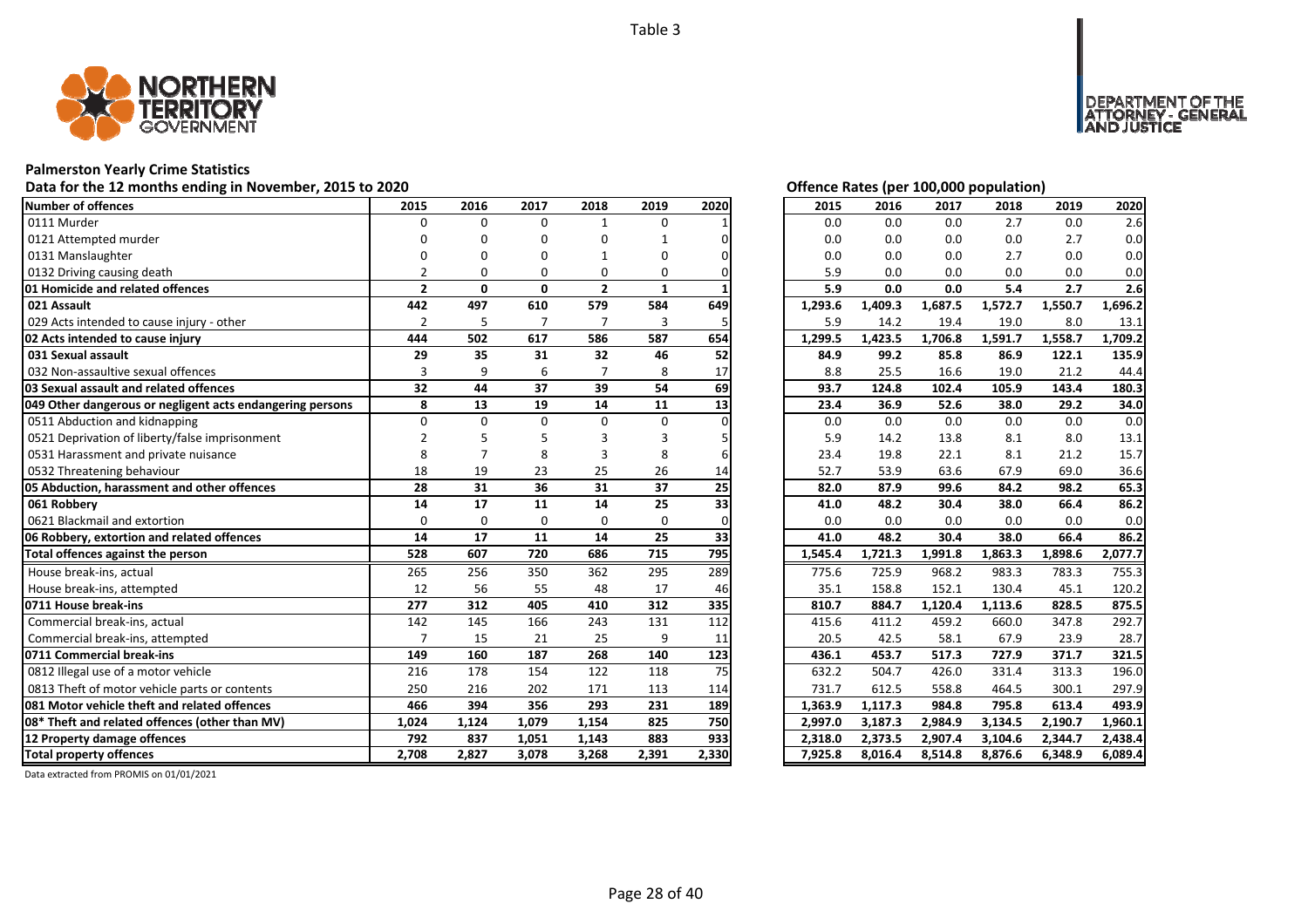

### **Alice Springs Yearly Crime Statistics**

### Data for the 12 months ending in November, 2015 to 2020<br>
Data for the 12 months ending in November, 2015 to 2020

| <b>Number of offences</b>                                 | 2015           | 2016         | 2017           | 2018           | 2019         | 2020  | 2015     | 2016     | 2017     | 2018     | 2019     | 2020     |
|-----------------------------------------------------------|----------------|--------------|----------------|----------------|--------------|-------|----------|----------|----------|----------|----------|----------|
| 0111 Murder                                               | $\mathbf{1}$   | $\Omega$     | $\Omega$       | $\overline{2}$ | 0            |       | 3.6      | 0.0      | 0.0      | 7.5      | 0.0      | 7.6      |
| 0121 Attempted murder                                     | n              | ŋ            | $\mathbf 1$    | O              | 0            |       | 0.0      | 0.0      | 3.7      | 0.0      | 0.0      | 3.8      |
| 0131 Manslaughter                                         |                | 0            | O              | ŋ              | 0            |       | 7.2      | 0.0      | 0.0      | 0.0      | 0.0      | 0.0      |
| 0132 Driving causing death                                |                | 0            |                | 4              | 0            |       | 7.2      | 0.0      | 3.7      | 15.1     | 0.0      | 0.0      |
| 01 Homicide and related offences                          | 5              | $\mathbf{0}$ | $\overline{2}$ | 6              | $\mathbf{0}$ |       | 18.1     | 0.0      | 7.5      | 22.6     | 0.0      | 11.4     |
| 021 Assault                                               | 1,716          | 1,528        | 1,800          | 1,795          | 1,473        | 1,774 | 6,197.4  | 5,669.5  | 6,737.5  | 6,772.3  | 5,578.1  | 6,721.0  |
| 029 Acts intended to cause injury - other                 | $\overline{2}$ | 5            | 1              | 6              | 3            | 8     | 7.2      | 18.6     | 3.7      | 22.6     | 11.4     | 30.3     |
| 02 Acts intended to cause injury                          | 1,718          | 1,533        | 1,801          | 1,801          | 1,476        | 1,782 | 6,204.6  | 5,688.1  | 6,741.3  | 6,794.9  | 5,589.4  | 6,751.3  |
| 031 Sexual assault                                        | 73             | 83           | 73             | 72             | 65           | 71    | 263.6    | 308.0    | 273.2    | 271.6    | 246.1    | 269.0    |
| 032 Non-assaultive sexual offences                        | 8              | 10           | 9              | 8              | 14           |       | 28.9     | 37.1     | 33.7     | 30.2     | 53.0     | 34.1     |
| 03 Sexual assault and related offences                    | 81             | 93           | 82             | 80             | 79           | 80    | 292.5    | 345.1    | 306.9    | 301.8    | 299.2    | 303.1    |
| 049 Other dangerous or negligent acts endangering persons | 36             | 29           | 51             | 47             | 37           | 20    | 130.0    | 107.6    | 190.9    | 177.3    | 140.1    | 75.8     |
| 0511 Abduction and kidnapping                             | $\Omega$       | $\Omega$     | $\mathbf{1}$   | $\Omega$       | 0            |       | 0.0      | 0.0      | 3.7      | 0.0      | 0.0      | 0.0      |
| 0521 Deprivation of liberty/false imprisonment            |                | 6            |                |                |              | 11    | 14.4     | 22.3     | 18.7     | 11.3     | 15.1     | 41.7     |
| 0531 Harassment and private nuisance                      | 11             | Δ            | 14             |                |              | 17    | 39.7     | 14.8     | 52.4     | 26.4     | 26.5     | 64.4     |
| 0532 Threatening behaviour                                | 33             | 39           | 70             | 59             | 57           | 74    | 119.2    | 144.7    | 262.0    | 222.6    | 215.9    | 280.4    |
| 05 Abduction, harassment and other offences               | 48             | 49           | 90             | 69             | 68           | 102   | 173.4    | 181.8    | 336.9    | 260.3    | 257.5    | 386.4    |
| 061 Robbery                                               | 31             | 14           | 24             | 31             | 32           | 30    | 112.0    | 51.9     | 89.8     | 117.0    | 121.2    | 113.7    |
| 0621 Blackmail and extortion                              | $\Omega$       | $\Omega$     | 0              | $\mathbf 0$    | $\Omega$     |       | 0.0      | 0.0      | 0.0      | 0.0      | 0.0      | 7.6      |
| 06 Robbery, extortion and related offences                | 31             | 14           | 24             | 31             | 32           | 32    | 112.0    | 51.9     | 89.8     | 117.0    | 121.2    | 121.2    |
| Total offences against the person                         | 1,919          | 1,718        | 2,050          | 2,034          | 1,692        | 2,019 | 6,930.6  | 6,374.5  | 7,673.3  | 7,674.0  | 6,407.4  | 7,649.2  |
| House break-ins, actual                                   | 374            | 275          | 317            | 506            | 447          | 509   | 1,350.7  | 1,020.4  | 1,186.6  | 1,909.1  | 1,692.7  | 1,928.4  |
| House break-ins, attempted                                | 27             | 34           | 31             | 63             | 61           | 117   | 97.5     | 126.2    | 116.0    | 237.7    | 231.0    | 443.3    |
| 0711 House break-ins                                      | 401            | 309          | 348            | 569            | 508          | 626   | 1,448.2  | 1,146.5  | 1,302.6  | 2,146.8  | 1,923.7  | 2,371.7  |
| Commercial break-ins, actual                              | 261            | 332          | 329            | 352            | 280          | 270   | 942.6    | 1,231.9  | 1,231.5  | 1,328.1  | 1,060.3  | 1,022.9  |
| Commercial break-ins, attempted                           | 25             | 27           | 41             | 53             | 49           | 52    | 90.3     | 100.2    | 153.5    | 200.0    | 185.6    | 197.0    |
| 0711 Commercial break-ins                                 | 286            | 359          | 370            | 405            | 329          | 322   | 1,032.9  | 1,332.0  | 1,384.9  | 1,528.0  | 1,245.9  | 1,219.9  |
| 0812 Illegal use of a motor vehicle                       | 154            | 127          | 121            | 243            | 158          | 183   | 556.2    | 471.2    | 452.9    | 916.8    | 598.3    | 693.3    |
| 0813 Theft of motor vehicle parts or contents             | 172            | 264          | 215            | 263            | 213          | 133   | 621.2    | 979.6    | 804.8    | 992.3    | 806.6    | 503.9    |
| 081 Motor vehicle theft and related offences              | 326            | 391          | 336            | 506            | 371          | 316   | 1,177.4  | 1,450.8  | 1,257.7  | 1,909.1  | 1,404.9  | 1,197.2  |
| 08* Theft and related offences (other than MV)            | 1,333          | 1,559        | 1,518          | 1,546          | 1,577        | 1,435 | 4,814.2  | 5,784.6  | 5,682.0  | 5,832.9  | 5,971.9  | 5,436.6  |
| 12 Property damage offences                               | 1,527          | 1,815        | 1,753          | 1,842          | 1,733        | 1,933 | 5,514.8  | 6,734.4  | 6,561.6  | 6,949.6  | 6,562.7  | 7,323.4  |
| <b>Total property offences</b>                            | 3,873          | 4,433        | 4,325          | 4,868          | 4,518        | 4,632 | 13,987.5 | 16.448.4 | 16,188.8 | 18,366.3 | 17,109.1 | 17,548.8 |

DEPARTMENT OF THE<br>ATTORNEY - GENERAL ÜSTICE

| 2015     | 2016     | 2017     | 2018     | 2019     | 2020     |
|----------|----------|----------|----------|----------|----------|
| 3.6      | 0.0      | 0.0      | 7.5      | 0.0      | 7.6      |
| 0.0      | 0.0      | 3.7      | 0.0      | 0.0      | 3.8      |
| 7.2      | 0.0      | 0.0      | 0.0      | 0.0      | 0.0      |
| 7.2      | 0.0      | 3.7      | 15.1     | 0.0      | 0.0      |
| 18.1     | 0.0      | 7.5      | 22.6     | 0.0      | 11.4     |
| 6,197.4  | 5,669.5  | 6,737.5  | 6,772.3  | 5,578.1  | 6,721.0  |
| 7.2      | 18.6     | 3.7      | 22.6     | 11.4     | 30.3     |
| 6,204.6  | 5,688.1  | 6,741.3  | 6,794.9  | 5,589.4  | 6,751.3  |
| 263.6    | 308.0    | 273.2    | 271.6    | 246.1    | 269.0    |
| 28.9     | 37.1     | 33.7     | 30.2     | 53.0     | 34.1     |
| 292.5    | 345.1    | 306.9    | 301.8    | 299.2    | 303.1    |
| 130.0    | 107.6    | 190.9    | 177.3    | 140.1    | 75.8     |
| 0.0      | 0.0      | 3.7      | 0.0      | 0.0      | 0.0      |
| 14.4     | 22.3     | 18.7     | 11.3     | 15.1     | 41.7     |
| 39.7     | 14.8     | 52.4     | 26.4     | 26.5     | 64.4     |
| 119.2    | 144.7    | 262.0    | 222.6    | 215.9    | 280.4    |
| 173.4    | 181.8    | 336.9    | 260.3    | 257.5    | 386.4    |
| 112.0    | 51.9     | 89.8     | 117.0    | 121.2    | 113.7    |
| 0.0      | 0.0      | 0.0      | 0.0      | 0.0      | 7.6      |
| 112.0    | 51.9     | 89.8     | 117.0    | 121.2    | 121.2    |
| 6,930.6  | 6,374.5  | 7,673.3  | 7,674.0  | 6,407.4  | 7,649.2  |
| 1,350.7  | 1,020.4  | 1,186.6  | 1,909.1  | 1,692.7  | 1,928.4  |
| 97.5     | 126.2    | 116.0    | 237.7    | 231.0    | 443.3    |
| 1,448.2  | 1,146.5  | 1,302.6  | 2,146.8  | 1,923.7  | 2,371.7  |
| 942.6    | 1,231.9  | 1,231.5  | 1,328.1  | 1,060.3  | 1,022.9  |
| 90.3     | 100.2    | 153.5    | 200.0    | 185.6    | 197.0    |
| 1,032.9  | 1,332.0  | 1,384.9  | 1,528.0  | 1,245.9  | 1,219.9  |
| 556.2    | 471.2    | 452.9    | 916.8    | 598.3    | 693.3    |
| 621.2    | 979.6    | 804.8    | 992.3    | 806.6    | 503.9    |
| 1,177.4  | 1,450.8  | 1,257.7  | 1,909.1  | 1,404.9  | 1,197.2  |
| 4,814.2  | 5,784.6  | 5,682.0  | 5,832.9  | 5,971.9  | 5,436.6  |
| 5,514.8  | 6,734.4  | 6,561.6  | 6,949.6  | 6,562.7  | 7,323.4  |
| 13,987.5 | 16,448.4 | 16,188.8 | 18,366.3 | 17,109.1 | 17,548.8 |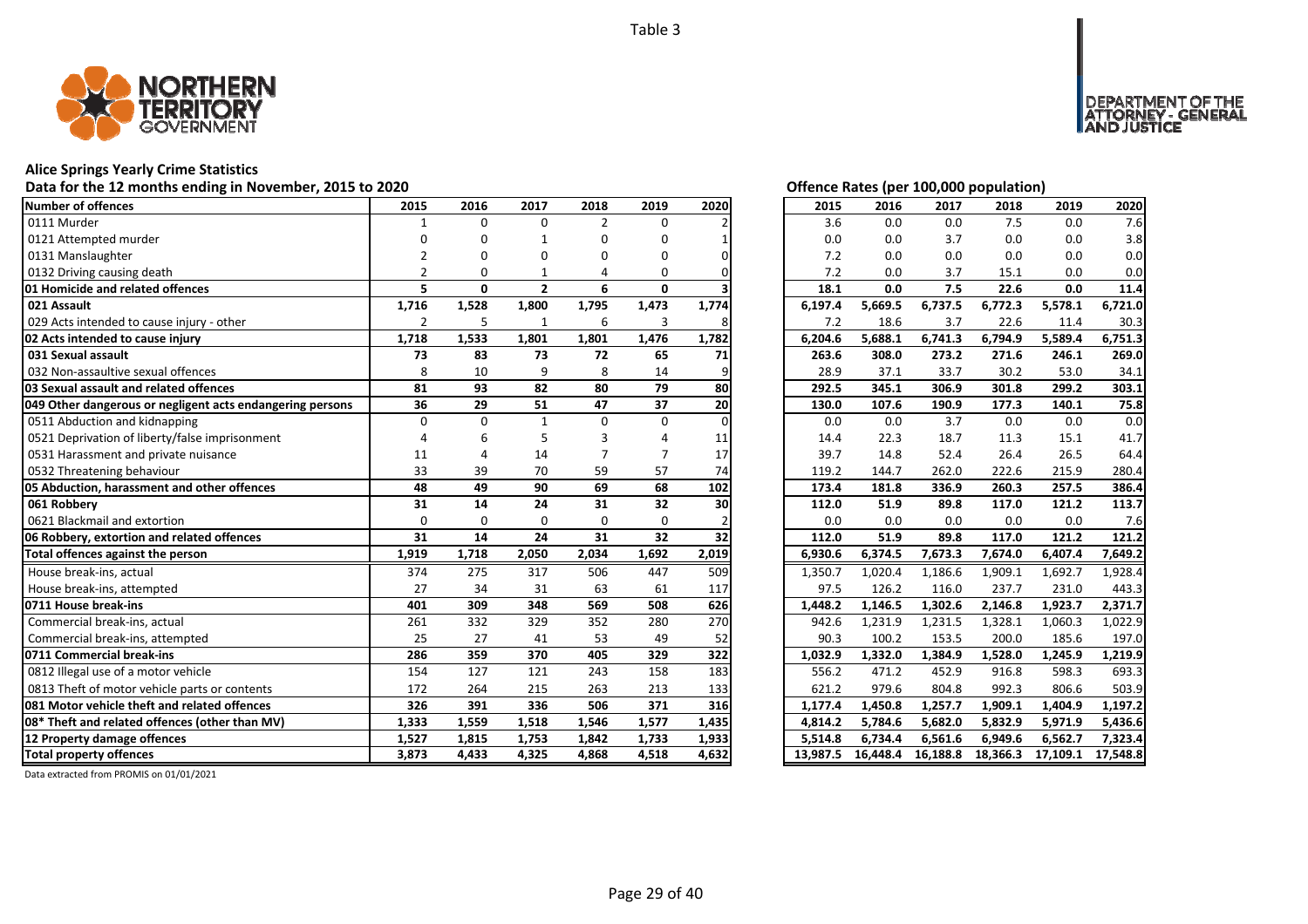

### **Katherine Yearly Crime Statistics**

### **Data for the 12 months ending in November, 2015 to 2020** *Offering State Rates (CO)*

| <b>Number of offences</b>                                 | 2015                     | 2016           | 2017                    | 2018           | 2019     | 2020 | 2015    | 2016    | 2017    | 2018     | 2019     | 2020    |
|-----------------------------------------------------------|--------------------------|----------------|-------------------------|----------------|----------|------|---------|---------|---------|----------|----------|---------|
| 0111 Murder                                               |                          | 1              | $\overline{2}$          | $\Omega$       | 1        |      | 9.2     | 9.3     | 18.7    | 0.0      | 9.4      | 0.0     |
| 0121 Attempted Murder                                     | n                        | n              | O                       | n              | O        |      | 0.0     | 0.0     | 0.0     | 0.0      | 0.0      | 0.0     |
| 0131 Manslaughter                                         |                          |                |                         |                | ი        |      | 0.0     | 9.3     | 9.4     | 0.0      | 0.0      | 9.3     |
| 0132 Driving causing death                                | ŋ                        | ŋ              | O                       | 0              | 0        |      | 0.0     | 0.0     | 0.0     | 0.0      | 0.0      | 0.0     |
| 01 Homicide and related offences                          | 1                        | $\overline{2}$ | $\overline{\mathbf{3}}$ | $\mathbf{0}$   | 1        |      | 9.2     | 18.6    | 28.1    | 0.0      | 9.4      | 9.3     |
| 021 Assault                                               | 440                      | 443            | 528                     | 623            | 477      | 629  | 4,044.5 | 4,111.8 | 4,942.0 | 5,855.3  | 4,471.7  | 5,868.1 |
| 029 Acts intended to cause injury - other                 | 4                        | 1              | $\overline{3}$          | $\mathbf{1}$   | 0        |      | 36.8    | 9.3     | 28.1    | 9.4      | 0.0      | 9.3     |
| 02 Acts intended to cause injury                          | 444                      | 444            | 531                     | 624            | 477      | 630  | 4,081.3 | 4,121.0 | 4,970.0 | 5,864.7  | 4,471.7  | 5,877.4 |
| 031 Sexual assault                                        | 24                       | 29             | 36                      | 35             | 22       | 29   | 220.6   | 269.2   | 337.0   | 328.9    | 206.2    | 270.5   |
| 032 Non-assaultive sexual offences                        | $\Omega$                 | $\Omega$       | 5                       | 3              | 6        |      | 0.0     | 0.0     | 46.8    | 28.2     | 56.2     | 9.3     |
| 03 Sexual assault and related offences                    | 24                       | 29             | 41                      | 38             | 28       | 30   | 220.6   | 269.2   | 383.8   | 357.1    | 262.5    | 279.9   |
| 049 Other dangerous or negligent acts endangering persons | $\overline{2}$           | $\overline{7}$ | 5                       | 8              | 9        |      | 18.4    | 65.0    | 46.8    | 75.2     | 84.4     | 28.0    |
| 0511 Abduction and kidnapping                             | $\Omega$                 | $\Omega$       | 0                       | 0              | 0        |      | 0.0     | 0.0     | 0.0     | 0.0      | 0.0      | 0.0     |
| 0521 Deprivation of liberty/false imprisonment            |                          |                |                         |                |          |      | 18.4    | 27.8    | 18.7    | 0.0      | 18.7     | 0.0     |
| 0531 Harassment and private nuisance                      |                          |                |                         | 0              |          |      | 27.6    | 9.3     | 65.5    | 0.0      | 28.1     | 37.3    |
| 0532 Threatening behaviour                                | 10                       | 15             | 10                      | 15             | 6        |      | 91.9    | 139.2   | 93.6    | 141.0    | 56.2     | 28.0    |
| 05 Abduction, harassment and other offences               | 15                       | 19             | 19                      | 15             | 11       |      | 137.9   | 176.4   | 177.8   | 141.0    | 103.1    | 65.3    |
| 061 Robbery                                               | 6                        | Δ              | Δ                       | $\overline{2}$ | 9        |      | 55.2    | 37.1    | 37.4    | 18.8     | 84.4     | 37.3    |
| 0621 Blackmail and extortion                              | $\mathbf{1}$             | 0              | 0                       | 0              | $\Omega$ |      | 9.2     | 0.0     | 0.0     | 0.0      | 0.0      | 0.0     |
| 06 Robbery, extortion and related offences                | $\overline{\phantom{a}}$ | 4              | 4                       | $\overline{2}$ | 9        |      | 64.3    | 37.1    | 37.4    | 18.8     | 84.4     | 37.3    |
| Total offences against the person                         | 493                      | 505            | 603                     | 687            | 535      | 675  | 4,531.7 | 4,687.2 | 5,644.0 | 6,456.8  | 5,015.5  | 6,297.2 |
| House break-ins, actual                                   | 85                       | 88             | 85                      | 132            | 102      | 91   | 781.3   | 816.8   | 795.6   | 1,240.6  | 956.2    | 849.0   |
| House break-ins, attempted                                | 5                        | 8              | 22                      | 13             | 13       |      | 46.0    | 74.3    | 205.9   | 122.2    | 121.9    | 84.0    |
| 0711 House break-ins                                      | 90                       | 96             | 107                     | 145            | 115      | 100  | 827.3   | 891.0   | 1,001.5 | 1,362.8  | 1,078.1  | 932.9   |
| Commercial break-ins, actual                              | 117                      | 69             | 95                      | 252            | 215      | 100  | 1,075.5 | 640.4   | 889.2   | 2,368.4  | 2,015.6  | 932.9   |
| Commercial break-ins, attempted                           | 12                       | 11             | q                       | 26             | 21       | 13   | 110.3   | 102.1   | 84.2    | 244.4    | 196.9    | 121.3   |
| 0711 Commercial break-ins                                 | 129                      | 80             | 104                     | 278            | 236      | 113  | 1,185.8 | 742.5   | 973.4   | 2,612.8  | 2,212.4  | 1,054.2 |
| 0812 Illegal use of a motor vehicle                       | 62                       | 70             | 50                      | 29             | 46       | 19   | 569.9   | 649.7   | 468.0   | 272.6    | 431.2    | 177.3   |
| 0813 Theft of motor vehicle parts or contents             | 34                       | 24             | 27                      | 40             | 22       | 17   | 312.5   | 222.8   | 252.7   | 375.9    | 206.2    | 158.6   |
| 081 Motor vehicle theft and related offences              | 96                       | 94             | 77                      | 69             | 68       | 36   | 882.4   | 872.5   | 720.7   | 648.5    | 637.5    | 335.9   |
| 08* Theft and related offences (other than MV)            | 339                      | 350            | 333                     | 446            | 422      | 311  | 3,116.1 | 3,248.6 | 3,116.8 | 4,191.7  | 3,956.1  | 2,901.4 |
| 12 Property damage offences                               | 278                      | 281            | 303                     | 360            | 398      | 369  | 2,555.4 | 2,608.1 | 2,836.0 | 3,383.5  | 3,731.1  | 3,442.5 |
| <b>Total property offences</b>                            | 932                      | 901            | 924                     | 1,298          | 1,239    | 929  | 8,567.0 | 8,362.7 | 8,648.4 | 12,199.2 | 11,615.3 | 8,666.9 |

|  |  | Offence Rates (per 100,000 population) |  |
|--|--|----------------------------------------|--|
|  |  |                                        |  |

DEPARTMENT OF THE<br>ATTORNEY - GENERAL **JSTICE** 

| 2015    | 2016    | 2017    | 2018     | 2019     | 2020    |
|---------|---------|---------|----------|----------|---------|
| 9.2     | 9.3     | 18.7    | 0.0      | 9.4      | 0.0     |
| 0.0     | 0.0     | 0.0     | 0.0      | 0.0      | 0.0     |
| 0.0     | 9.3     | 9.4     | 0.0      | 0.0      | 9.3     |
| 0.0     | 0.0     | 0.0     | 0.0      | 0.0      | 0.0     |
| 9.2     | 18.6    | 28.1    | 0.0      | 9.4      | 9.3     |
| 4,044.5 | 4,111.8 | 4,942.0 | 5,855.3  | 4,471.7  | 5,868.1 |
| 36.8    | 9.3     | 28.1    | 9.4      | 0.0      | 9.3     |
| 4,081.3 | 4,121.0 | 4,970.0 | 5,864.7  | 4,471.7  | 5,877.4 |
| 220.6   | 269.2   | 337.0   | 328.9    | 206.2    | 270.5   |
| 0.0     | 0.0     | 46.8    | 28.2     | 56.2     | 9.3     |
| 220.6   | 269.2   | 383.8   | 357.1    | 262.5    | 279.9   |
| 18.4    | 65.0    | 46.8    | 75.2     | 84.4     | 28.0    |
| 0.0     | 0.0     | 0.0     | 0.0      | 0.0      | 0.0     |
| 18.4    | 27.8    | 18.7    | 0.0      | 18.7     | 0.0     |
| 27.6    | 9.3     | 65.5    | 0.0      | 28.1     | 37.3    |
| 91.9    | 139.2   | 93.6    | 141.0    | 56.2     | 28.0    |
| 137.9   | 176.4   | 177.8   | 141.0    | 103.1    | 65.3    |
| 55.2    | 37.1    | 37.4    | 18.8     | 84.4     | 37.3    |
| 9.2     | 0.0     | 0.0     | 0.0      | 0.0      | 0.0     |
| 64.3    | 37.1    | 37.4    | 18.8     | 84.4     | 37.3    |
| 4,531.7 | 4,687.2 | 5,644.0 | 6,456.8  | 5,015.5  | 6,297.2 |
| 781.3   | 816.8   | 795.6   | 1,240.6  | 956.2    | 849.0   |
| 46.0    | 74.3    | 205.9   | 122.2    | 121.9    | 84.0    |
| 827.3   | 891.0   | 1,001.5 | 1,362.8  | 1,078.1  | 932.9   |
| 1,075.5 | 640.4   | 889.2   | 2,368.4  | 2,015.6  | 932.9   |
| 110.3   | 102.1   | 84.2    | 244.4    | 196.9    | 121.3   |
| 1,185.8 | 742.5   | 973.4   | 2,612.8  | 2,212.4  | 1,054.2 |
| 569.9   | 649.7   | 468.0   | 272.6    | 431.2    | 177.3   |
| 312.5   | 222.8   | 252.7   | 375.9    | 206.2    | 158.6   |
| 882.4   | 872.5   | 720.7   | 648.5    | 637.5    | 335.9   |
| 3,116.1 | 3,248.6 | 3,116.8 | 4,191.7  | 3,956.1  | 2,901.4 |
| 2,555.4 | 2,608.1 | 2,836.0 | 3,383.5  | 3,731.1  | 3,442.5 |
| 8,567.0 | 8,362.7 | 8,648.4 | 12,199.2 | 11,615.3 | 8,666.9 |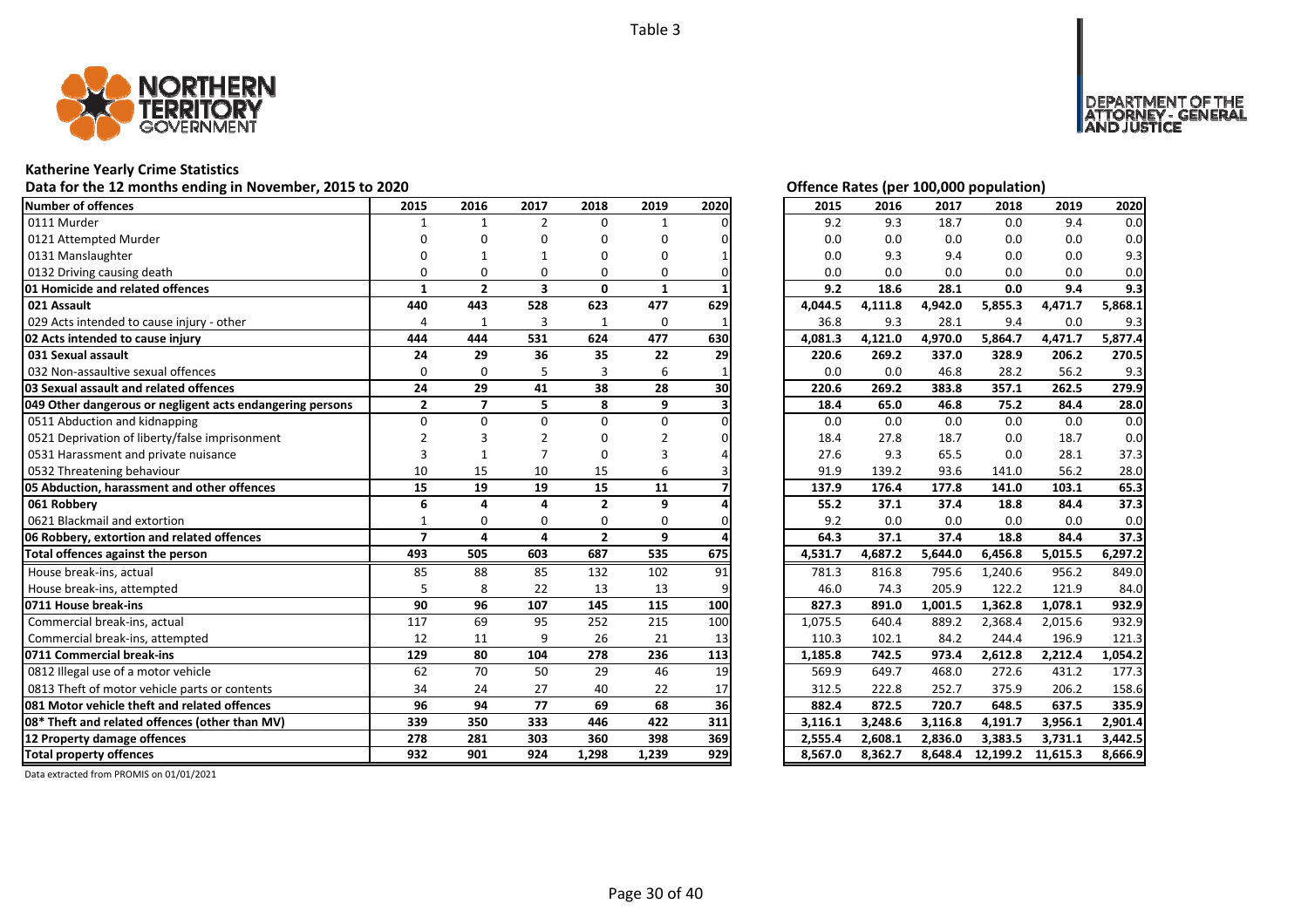

### **Tennant Creek Yearly Crime Statistics**

# Data for the 12 months ending in November, 2015 to 2020<br> **Data for the 12 months ending in November, 2015 to 2020**

| Number of offences                                        | 2015           | 2016         | 2017                    | 2018           | 2019           | 2020 | 2015     | 2016     | 2017     | 2018     | 2019     | 2020     |
|-----------------------------------------------------------|----------------|--------------|-------------------------|----------------|----------------|------|----------|----------|----------|----------|----------|----------|
| 0111 Murder                                               | 1              | $\Omega$     | $\overline{2}$          | $\Omega$       | $\Omega$       |      | 29.1     | 0.0      | 60.2     | 0.0      | 0.0      | 0.0      |
| 0121 Attempted murder                                     | 0              |              | U                       | U              | O              |      | 0.0      | 29.8     | 0.0      | 0.0      | 0.0      | 0.0      |
| 0131 Manslaughter                                         | O              | n            | n                       |                | O              |      | 0.0      | 0.0      | 0.0      | 30.6     | 0.0      | 0.0      |
| 0132 Driving causing death                                | $\Omega$       | $\Omega$     | 0                       | 0              | 0              |      | 0.0      | 0.0      | 0.0      | 0.0      | 0.0      | 0.0      |
| 01 Homicide and related offences                          | 1              | $\mathbf{1}$ | $\overline{2}$          | 1              | 0              |      | 29.1     | 29.8     | 60.2     | 30.6     | 0.0      | 0.0      |
| 021 Assault                                               | 251            | 285          | 328                     | 298            | 283            | 351  | 7,315.7  | 8,494.8  | 9,876.5  | 9,124.3  | 8,745.4  | 10,786.7 |
| 029 Acts intended to cause injury - other                 | $\mathbf{1}$   | $\mathbf{1}$ | $\mathbf{1}$            | $\overline{4}$ | 0              |      | 29.1     | 29.8     | 30.1     | 122.5    | 0.0      | 30.7     |
| 02 Acts intended to cause injury                          | 252            | 286          | 329                     | 302            | 283            | 352  | 7,344.8  | 8,524.6  | 9,906.7  | 9,246.8  | 8,745.4  | 10,817.5 |
| 031 Sexual assault                                        | 9              | 12           | 20                      | 10             | 9              |      | 262.3    | 357.7    | 602.2    | 306.2    | 278.1    | 245.9    |
| 032 Non-assaultive sexual offences                        | $\mathbf{1}$   | 1            |                         | $\overline{2}$ | 0              |      | 29.1     | 29.8     | 30.1     | 61.2     | 0.0      | 184.4    |
| 03 Sexual assault and related offences                    | 10             | 13           | 21                      | 12             | 9              | 14   | 291.5    | 387.5    | 632.3    | 367.4    | 278.1    | 430.2    |
| 049 Other dangerous or negligent acts endangering persons | 5              | 4            | $\overline{\mathbf{3}}$ | $\mathbf{2}$   | 4              |      | 145.7    | 119.2    | 90.3     | 61.2     | 123.6    | 184.4    |
| 0511 Abduction and kidnapping                             | $\Omega$       | $\Omega$     | $\Omega$                | O              | 0              |      | 0.0      | 0.0      | 0.0      | 0.0      | 0.0      | 30.7     |
| 0521 Deprivation of liberty/false imprisonment            |                |              |                         |                |                |      | 29.1     | 29.8     | 120.4    | 0.0      | 30.9     | 61.5     |
| 0531 Harassment and private nuisance                      |                |              | 3                       |                |                |      | 87.4     | 59.6     | 90.3     | 30.6     | 61.8     | 30.7     |
| 0532 Threatening behaviour                                |                | 8            |                         | 2              | 4              |      | 145.7    | 238.5    | 120.4    | 61.2     | 123.6    | 153.7    |
| 05 Abduction, harassment and other offences               | 9              | 11           | 11                      | 3              | $\overline{7}$ |      | 262.3    | 327.9    | 331.2    | 91.9     | 216.3    | 276.6    |
| 061 Robberv                                               | $\Omega$       | $\Delta$     | $\mathbf{1}$            | $\mathbf{2}$   | 6              |      | 0.0      | 119.2    | 30.1     | 61.2     | 185.4    | 122.9    |
| 0621 Blackmail and extortion                              | $\Omega$       | $\Omega$     | $\Omega$                | 0              | 0              |      | 0.0      | 0.0      | 0.0      | 0.0      | 0.0      | 0.0      |
| 06 Robbery, extortion and related offences                | $\mathbf{0}$   | 4            | $\mathbf{1}$            | $\mathbf{2}$   | 6              |      | 0.0      | 119.2    | 30.1     | 61.2     | 185.4    | 122.9    |
| Total offences against the person                         | 277            | 319          | 367                     | 322            | 309            | 385  | 8,073.4  | 9,508.2  | 11,050.9 | 9,859.2  | 9,548.8  | 11,831.6 |
| House break-ins, actual                                   | 34             | 57           | 70                      | 141            | 151            | 88   | 991.0    | 1,699.0  | 2,107.8  | 4,317.2  | 4,666.3  | 2,704.4  |
| House break-ins, attempted                                | $\overline{2}$ | 5            | 6                       | 6              | 16             |      | 58.3     | 149.0    | 180.7    | 183.7    | 494.4    | 122.9    |
| 0711 House break-ins                                      | 36             | 62           | 76                      | 147            | 167            | 92   | 1,049.3  | 1,848.0  | 2,288.5  | 4,500.9  | 5,160.7  | 2,827.3  |
| Commercial break-ins, actual                              | 81             | 75           | 95                      | 96             | 140            | 86   | 2,360.8  | 2,235.5  | 2,860.6  | 2,939.4  | 4,326.3  | 2,642.9  |
| Commercial break-ins, attempted                           | 4              |              |                         | 12             | 9              | 11   | 116.6    | 208.6    | 210.8    | 367.4    | 278.1    | 338.0    |
| 0711 Commercial break-ins                                 | 85             | 82           | 102                     | 108            | 149            | 97   | 2,477.4  | 2,444.1  | 3.071.4  | 3,306.8  | 4.604.4  | 2.980.9  |
| 0812 Illegal use of a motor vehicle                       | 6              | 13           | 15                      | 22             | 20             | 11   | 174.9    | 387.5    | 451.7    | 673.6    | 618.0    | 338.0    |
| 0813 Theft of motor vehicle parts or contents             | 9              | 12           | 15                      | 21             | 20             | 21   | 262.3    | 357.7    | 451.7    | 643.0    | 618.0    | 645.4    |
| 081 Motor vehicle theft and related offences              | 15             | 25           | 30                      | 43             | 40             | 32   | 437.2    | 745.2    | 903.3    | 1,316.6  | 1,236.1  | 983.4    |
| 08* Theft and related offences (other than MV)            | 145            | 162          | 205                     | 224            | 261            | 246  | 4.226.2  | 4,828.6  | 6,172.8  | 6,858.5  | 8,065.5  | 7,559.9  |
| 12 Property damage offences                               | 151            | 199          | 247                     | 289            | 395            | 402  | 4,401.0  | 5,931.4  | 7,437.5  | 8,848.7  | 12,206.4 | 12,354.0 |
| <b>Total property offences</b>                            | 432            | 530          | 660                     | 811            | 1.012          | 869  | 12.591.1 | 15.797.3 | 19,873.5 | 24,831.6 | 31,273.2 | 26,705.6 |

DEPARTMENT OF THE<br>ATTORNEY - GENERAL ÜSTICE

| 2015     | 2016     | 2017     | 2018     | 2019     | 2020     |
|----------|----------|----------|----------|----------|----------|
| 29.1     | 0.0      | 60.2     | 0.0      | 0.0      | 0.0      |
| 0.0      | 29.8     | 0.0      | 0.0      | 0.0      | 0.0      |
| 0.0      | 0.0      | 0.0      | 30.6     | 0.0      | 0.0      |
| 0.0      | 0.0      | 0.0      | 0.0      | 0.0      | 0.0      |
| 29.1     | 29.8     | 60.2     | 30.6     | 0.0      | 0.0      |
| 7,315.7  | 8,494.8  | 9,876.5  | 9,124.3  | 8,745.4  | 10,786.7 |
| 29.1     | 29.8     | 30.1     | 122.5    | 0.0      | 30.7     |
| 7,344.8  | 8,524.6  | 9,906.7  | 9,246.8  | 8,745.4  | 10,817.5 |
| 262.3    | 357.7    | 602.2    | 306.2    | 278.1    | 245.9    |
| 29.1     | 29.8     | 30.1     | 61.2     | 0.0      | 184.4    |
| 291.5    | 387.5    | 632.3    | 367.4    | 278.1    | 430.2    |
| 145.7    | 119.2    | 90.3     | 61.2     | 123.6    | 184.4    |
| 0.0      | 0.0      | 0.0      | 0.0      | 0.0      | 30.7     |
| 29.1     | 29.8     | 120.4    | 0.0      | 30.9     | 61.5     |
| 87.4     | 59.6     | 90.3     | 30.6     | 61.8     | 30.7     |
| 145.7    | 238.5    | 120.4    | 61.2     | 123.6    | 153.7    |
| 262.3    | 327.9    | 331.2    | 91.9     | 216.3    | 276.6    |
| 0.0      | 119.2    | 30.1     | 61.2     | 185.4    | 122.9    |
| 0.0      | 0.0      | 0.0      | 0.0      | 0.0      | 0.0      |
| 0.0      | 119.2    | 30.1     | 61.2     | 185.4    | 122.9    |
| 8,073.4  | 9,508.2  | 11,050.9 | 9,859.2  | 9,548.8  | 11,831.6 |
| 991.0    | 1,699.0  | 2,107.8  | 4,317.2  | 4,666.3  | 2,704.4  |
| 58.3     | 149.0    | 180.7    | 183.7    | 494.4    | 122.9    |
| 1,049.3  | 1,848.0  | 2,288.5  | 4,500.9  | 5,160.7  | 2,827.3  |
| 2,360.8  | 2,235.5  | 2,860.6  | 2,939.4  | 4,326.3  | 2,642.9  |
| 116.6    | 208.6    | 210.8    | 367.4    | 278.1    | 338.0    |
| 2,477.4  | 2,444.1  | 3,071.4  | 3,306.8  | 4,604.4  | 2,980.9  |
| 174.9    | 387.5    | 451.7    | 673.6    | 618.0    | 338.0    |
| 262.3    | 357.7    | 451.7    | 643.0    | 618.0    | 645.4    |
| 437.2    | 745.2    | 903.3    | 1,316.6  | 1,236.1  | 983.4    |
| 4,226.2  | 4,828.6  | 6,172.8  | 6,858.5  | 8,065.5  | 7,559.9  |
| 4,401.0  | 5,931.4  | 7,437.5  | 8,848.7  | 12,206.4 | 12,354.0 |
| 12,591.1 | 15,797.3 | 19,873.5 | 24,831.6 | 31,273.2 | 26,705.6 |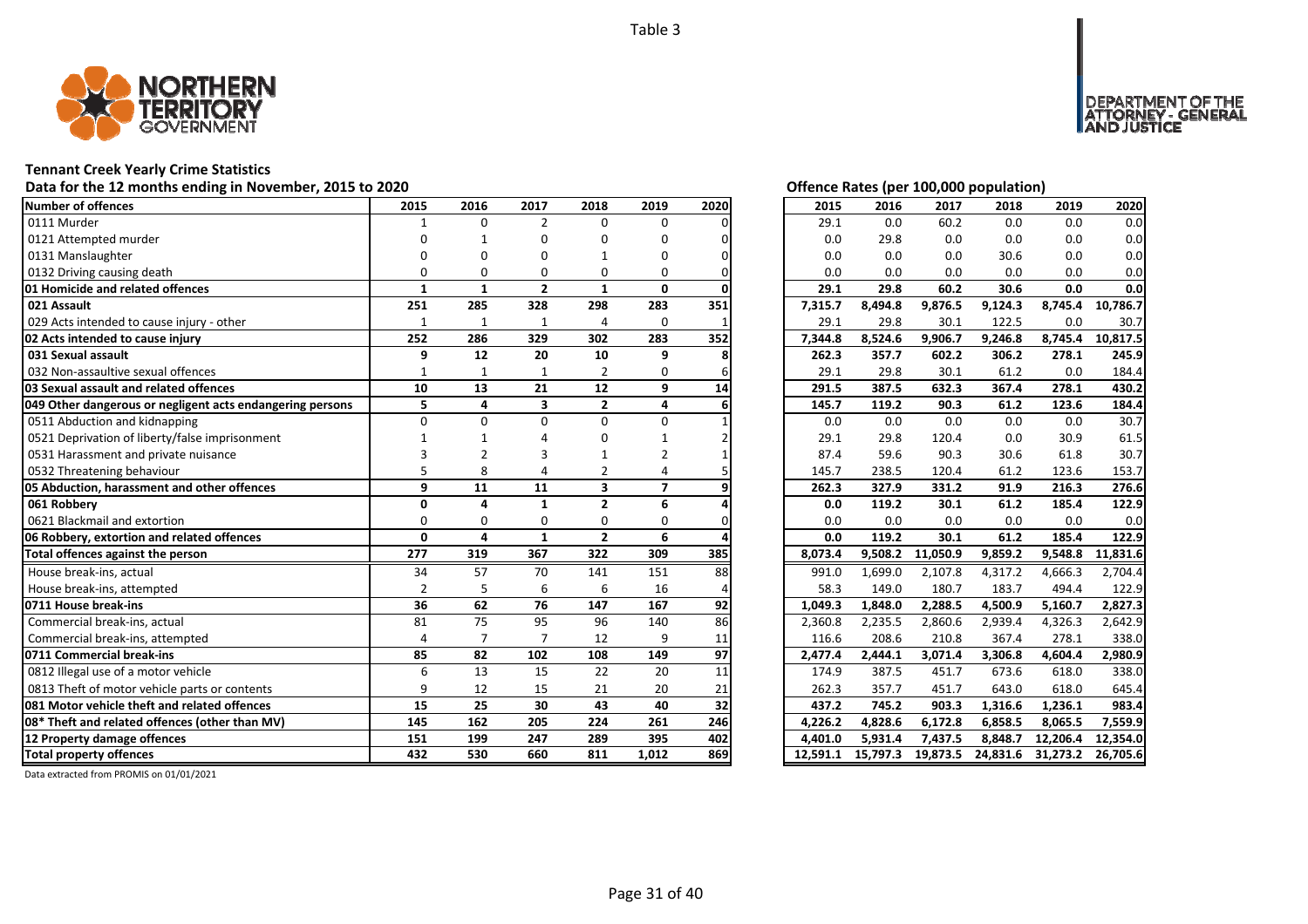

### **Nhulunbuy Yearly Crime Statistics**

# Data for the 12 months ending in November, 2015 to 2020<br> **Data for the 12 months ending in November, 2015 to 2020**

| Number of offences<br>0111 Murder<br>0121 Attempted murder<br>0131 Manslaughter<br>0132 Driving causing death<br>01 Homicide and related offences<br>021 Assault<br>029 Acts intended to cause injury - other<br>02 Acts intended to cause injury<br>031 Sexual assault<br>032 Non-assaultive sexual offences<br>03 Sexual assault and related offences<br>049 Other dangerous or negligent acts endangering persons<br>0511 Abduction and kidnapping<br>0521 Deprivation of liberty/false imprisonment<br>0531 Harassment and private nuisance<br>0532 Threatening behaviour<br>05 Abduction, harassment and other offences<br>061 Robbery | 2015<br>O<br>$\Omega$<br>130<br>0<br>130 | 2016<br>$\Omega$<br>O<br>$\mathbf{0}$<br>109 | 2017<br>$\Omega$<br>n<br>O<br>$\mathbf{0}$ | 2018<br>$\Omega$<br>n<br>$\Omega$<br>$\mathbf{0}$ | 2019<br>$\Omega$<br>n<br>በ<br>O | 2020 | 2015<br>0.0 | 2016<br>0.0<br>0.0 | 2017<br>0.0 | 2018<br>0.0 | 2019<br>0.0 | 2020    |
|---------------------------------------------------------------------------------------------------------------------------------------------------------------------------------------------------------------------------------------------------------------------------------------------------------------------------------------------------------------------------------------------------------------------------------------------------------------------------------------------------------------------------------------------------------------------------------------------------------------------------------------------|------------------------------------------|----------------------------------------------|--------------------------------------------|---------------------------------------------------|---------------------------------|------|-------------|--------------------|-------------|-------------|-------------|---------|
|                                                                                                                                                                                                                                                                                                                                                                                                                                                                                                                                                                                                                                             |                                          |                                              |                                            |                                                   |                                 |      |             |                    |             |             |             | 0.0     |
|                                                                                                                                                                                                                                                                                                                                                                                                                                                                                                                                                                                                                                             |                                          |                                              |                                            |                                                   |                                 |      |             |                    |             |             |             |         |
|                                                                                                                                                                                                                                                                                                                                                                                                                                                                                                                                                                                                                                             |                                          |                                              |                                            |                                                   |                                 |      | 0.0         |                    | 0.0         | 0.0         | 0.0         | 0.0     |
|                                                                                                                                                                                                                                                                                                                                                                                                                                                                                                                                                                                                                                             |                                          |                                              |                                            |                                                   |                                 |      | 0.0         | 0.0                | 0.0         | 0.0         | 0.0         | 0.0     |
|                                                                                                                                                                                                                                                                                                                                                                                                                                                                                                                                                                                                                                             |                                          |                                              |                                            |                                                   |                                 |      | 0.0         | 0.0                | 0.0         | 0.0         | 0.0         | 0.0     |
|                                                                                                                                                                                                                                                                                                                                                                                                                                                                                                                                                                                                                                             |                                          |                                              |                                            |                                                   | $\mathbf{0}$                    |      | 0.0         | 0.0                | 0.0         | 0.0         | 0.0         | 0.0     |
|                                                                                                                                                                                                                                                                                                                                                                                                                                                                                                                                                                                                                                             |                                          |                                              | 84                                         | 91                                                | 63                              | 61   | 3,027.5     | 3,224.9            | 2,524.8     | 2,782.9     | 1,933.7     | 1,862.6 |
|                                                                                                                                                                                                                                                                                                                                                                                                                                                                                                                                                                                                                                             |                                          | $\Omega$                                     | $\Omega$                                   | 0                                                 | $\Omega$                        |      | 0.0         | 0.0                | 0.0         | 0.0         | 0.0         | 0.0     |
|                                                                                                                                                                                                                                                                                                                                                                                                                                                                                                                                                                                                                                             |                                          | 109                                          | 84                                         | 91                                                | 63                              | 61   | 3,027.5     | 3,224.9            | 2,524.8     | 2,782.9     | 1,933.7     | 1,862.6 |
|                                                                                                                                                                                                                                                                                                                                                                                                                                                                                                                                                                                                                                             | 4                                        | 6                                            | 6                                          | 10                                                | 3                               |      | 93.2        | 177.5              | 180.3       | 305.8       | 92.1        | 274.8   |
|                                                                                                                                                                                                                                                                                                                                                                                                                                                                                                                                                                                                                                             | 0                                        |                                              |                                            | 0                                                 | 0                               |      | 0.0         | 59.2               | 30.1        | 0.0         | 0.0         | 0.0     |
|                                                                                                                                                                                                                                                                                                                                                                                                                                                                                                                                                                                                                                             | 4                                        | 8                                            | $\overline{ }$                             | 10                                                | $\overline{\mathbf{3}}$         |      | 93.2        | 236.7              | 210.4       | 305.8       | 92.1        | 274.8   |
|                                                                                                                                                                                                                                                                                                                                                                                                                                                                                                                                                                                                                                             | $\mathbf{1}$                             | $\mathbf{0}$                                 | $\mathbf{1}$                               | $\mathbf{1}$                                      | 0                               |      | 23.3        | 0.0                | 30.1        | 30.6        | 0.0         | 0.0     |
|                                                                                                                                                                                                                                                                                                                                                                                                                                                                                                                                                                                                                                             | $\Omega$                                 | $\Omega$                                     | U                                          | $\Omega$                                          | $\Omega$                        |      | 0.0         | 0.0                | 0.0         | 0.0         | 0.0         | 0.0     |
|                                                                                                                                                                                                                                                                                                                                                                                                                                                                                                                                                                                                                                             |                                          |                                              |                                            |                                                   |                                 |      | 0.0         | 29.6               | 0.0         | 61.2        | 0.0         | 0.0     |
|                                                                                                                                                                                                                                                                                                                                                                                                                                                                                                                                                                                                                                             |                                          |                                              |                                            |                                                   |                                 |      | 23.3        | 29.6               | 0.0         | 30.6        | 0.0         | 30.5    |
|                                                                                                                                                                                                                                                                                                                                                                                                                                                                                                                                                                                                                                             |                                          | ŋ                                            |                                            | $\overline{2}$                                    | 0                               |      | 0.0         | 0.0                | 30.1        | 61.2        | 0.0         | 30.5    |
|                                                                                                                                                                                                                                                                                                                                                                                                                                                                                                                                                                                                                                             | $\mathbf{1}$                             | $\overline{2}$                               | $\mathbf{1}$                               | 5.                                                | $\mathbf{0}$                    |      | 23.3        | 59.2               | 30.1        | 152.9       | 0.0         | 61.1    |
|                                                                                                                                                                                                                                                                                                                                                                                                                                                                                                                                                                                                                                             | $\mathbf{1}$                             | $\mathbf{1}$                                 | $\Omega$                                   | Δ                                                 | $\overline{2}$                  |      | 23.3        | 29.6               | 0.0         | 122.3       | 61.4        | 61.1    |
| 0621 Blackmail and extortion                                                                                                                                                                                                                                                                                                                                                                                                                                                                                                                                                                                                                | $\Omega$                                 | $\Omega$                                     | $\Omega$                                   | $\Omega$                                          | $\Omega$                        |      | 0.0         | 0.0                | 0.0         | 0.0         | 0.0         | 0.0     |
| 06 Robbery, extortion and related offences                                                                                                                                                                                                                                                                                                                                                                                                                                                                                                                                                                                                  | $\mathbf{1}$                             | $\mathbf{1}$                                 | $\mathbf{0}$                               | 4                                                 | $\overline{2}$                  |      | 23.3        | 29.6               | 0.0         | 122.3       | 61.4        | 61.1    |
| Total offences against the person                                                                                                                                                                                                                                                                                                                                                                                                                                                                                                                                                                                                           | 137                                      | 120                                          | 93                                         | 111                                               | 68                              | 74   | 3,190.5     | 3,550.3            | 2,795.3     | 3,394.5     | 2,087.2     | 2,259.5 |
| House break-ins, actual                                                                                                                                                                                                                                                                                                                                                                                                                                                                                                                                                                                                                     | 24                                       | 17                                           | 26                                         | 17                                                | 21                              | 23   | 558.9       | 503.0              | 781.5       | 519.9       | 644.6       | 702.3   |
| House break-ins, attempted                                                                                                                                                                                                                                                                                                                                                                                                                                                                                                                                                                                                                  |                                          | $\mathbf{1}$                                 | $\overline{2}$                             | $\overline{2}$                                    | $\overline{2}$                  |      | 93.2        | 29.6               | 60.1        | 61.2        | 61.4        | 30.5    |
| 0711 House break-ins                                                                                                                                                                                                                                                                                                                                                                                                                                                                                                                                                                                                                        | 28                                       | 18                                           | 28                                         | 19                                                | 23                              | 24   | 652.1       | 532.5              | 841.6       | 581.0       | 706.0       | 732.8   |
| Commercial break-ins, actual                                                                                                                                                                                                                                                                                                                                                                                                                                                                                                                                                                                                                | 25                                       | 22                                           | 53                                         | 41                                                | 20                              | 31   | 582.2       | 650.9              | 1,593.0     | 1,253.8     | 613.9       | 946.6   |
| Commercial break-ins, attempted                                                                                                                                                                                                                                                                                                                                                                                                                                                                                                                                                                                                             | $\overline{2}$                           | $\overline{2}$                               | 6                                          | 5                                                 | $\overline{2}$                  |      | 46.6        | 59.2               | 180.3       | 152.9       | 61.4        | 30.5    |
| 0711 Commercial break-ins                                                                                                                                                                                                                                                                                                                                                                                                                                                                                                                                                                                                                   | 27                                       | 24                                           | 59                                         | 46                                                | 22                              | 32   | 628.8       | 710.1              | 1,773.4     | 1,406.7     | 675.3       | 977.1   |
| 0812 Illegal use of a motor vehicle                                                                                                                                                                                                                                                                                                                                                                                                                                                                                                                                                                                                         | 12                                       | 8                                            | 11                                         | 15                                                | 9                               | 12   | 279.5       | 236.7              | 330.6       | 458.7       | 276.2       | 366.4   |
| 0813 Theft of motor vehicle parts or contents                                                                                                                                                                                                                                                                                                                                                                                                                                                                                                                                                                                               | 8                                        | 1                                            | 6                                          | 5                                                 | $\overline{7}$                  |      | 186.3       | 29.6               | 180.3       | 152.9       | 214.9       | 30.5    |
| 081 Motor vehicle theft and related offences                                                                                                                                                                                                                                                                                                                                                                                                                                                                                                                                                                                                | 20                                       | 9                                            | 17                                         | 20                                                | 16                              | 13   | 465.8       | 266.3              | 511.0       | 611.6       | 491.1       | 396.9   |
| 08* Theft and related offences (other than MV)                                                                                                                                                                                                                                                                                                                                                                                                                                                                                                                                                                                              | 96                                       | 68                                           | 99                                         | 87                                                | 76                              | 59   | 2,235.7     | 2,011.8            | 2,975.7     | 2,660.6     | 2,332.7     | 1,801.5 |
| 12 Property damage offences                                                                                                                                                                                                                                                                                                                                                                                                                                                                                                                                                                                                                 | 82                                       | 64                                           | 106                                        | 88                                                | 74                              | 79   | 1,909.6     | 1,893.5            | 3,186.1     | 2,691.1     | 2,271.3     | 2,412.2 |
| <b>Total property offences</b>                                                                                                                                                                                                                                                                                                                                                                                                                                                                                                                                                                                                              |                                          | 183                                          | 309                                        | 260                                               | 211                             | 207  | 5,891.9     | 5,414.2            | 9,287.6     | 7,951.1     | 6,476.4     | 6,320.6 |

DEPARTMENT OF THE<br>ATTORNEY - GENERAL ÜSTICE

| 2015    | 2016    | 2017    | 2018    | 2019    | 2020               |
|---------|---------|---------|---------|---------|--------------------|
| 0.0     | 0.0     | 0.0     | 0.0     | 0.0     | 0.0                |
| 0.0     | 0.0     | 0.0     | 0.0     | 0.0     | 0.0                |
| 0.0     | 0.0     | 0.0     | 0.0     | 0.0     | 0.0                |
| 0.0     | 0.0     | 0.0     | 0.0     | 0.0     | 0.0                |
| 0.0     | 0.0     | 0.0     | 0.0     | 0.0     | 0.0                |
| 3,027.5 | 3,224.9 | 2,524.8 | 2,782.9 | 1,933.7 | 1,862.6            |
| 0.0     | 0.0     | 0.0     | 0.0     | 0.0     | 0.0                |
| 3,027.5 | 3,224.9 | 2,524.8 | 2,782.9 | 1,933.7 | 1,862.6            |
| 93.2    | 177.5   | 180.3   | 305.8   | 92.1    | 274.8              |
| 0.0     | 59.2    | 30.1    | 0.0     | 0.0     | 0.0                |
| 93.2    | 236.7   | 210.4   | 305.8   | 92.1    | 274.8              |
| 23.3    | 0.0     | 30.1    | 30.6    | 0.0     | 0.0                |
| 0.0     | 0.0     | 0.0     | 0.0     | 0.0     | 0.0                |
| 0.0     | 29.6    | 0.0     | 61.2    | 0.0     | 0.0                |
| 23.3    | 29.6    | 0.0     | 30.6    | 0.0     | 30.5               |
| 0.0     | 0.0     | 30.1    | 61.2    | 0.0     | 30.5               |
| 23.3    | 59.2    | 30.1    | 152.9   | 0.0     | 61.1               |
| 23.3    | 29.6    | 0.0     | 122.3   | 61.4    | 61.1               |
| 0.0     | 0.0     | 0.0     | 0.0     | 0.0     | 0.0                |
| 23.3    | 29.6    | 0.0     | 122.3   | 61.4    | 61.1               |
| 3,190.5 | 3,550.3 | 2,795.3 | 3,394.5 | 2,087.2 | 2,259.5            |
| 558.9   | 503.0   | 781.5   | 519.9   | 644.6   | $702.\overline{3}$ |
| 93.2    | 29.6    | 60.1    | 61.2    | 61.4    | 30.5               |
| 652.1   | 532.5   | 841.6   | 581.0   | 706.0   | 732.8              |
| 582.2   | 650.9   | 1,593.0 | 1,253.8 | 613.9   | 946.6              |
| 46.6    | 59.2    | 180.3   | 152.9   | 61.4    | 30.5               |
| 628.8   | 710.1   | 1,773.4 | 1,406.7 | 675.3   | 977.1              |
| 279.5   | 236.7   | 330.6   | 458.7   | 276.2   | 366.4              |
| 186.3   | 29.6    | 180.3   | 152.9   | 214.9   | 30.5               |
| 465.8   | 266.3   | 511.0   | 611.6   | 491.1   | 396.9              |
| 2,235.7 | 2,011.8 | 2,975.7 | 2,660.6 | 2,332.7 | 1,801.5            |
| 1,909.6 | 1,893.5 | 3,186.1 | 2,691.1 | 2,271.3 | 2,412.2            |
| 5,891.9 | 5,414.2 | 9,287.6 | 7,951.1 | 6,476.4 | 6,320.6            |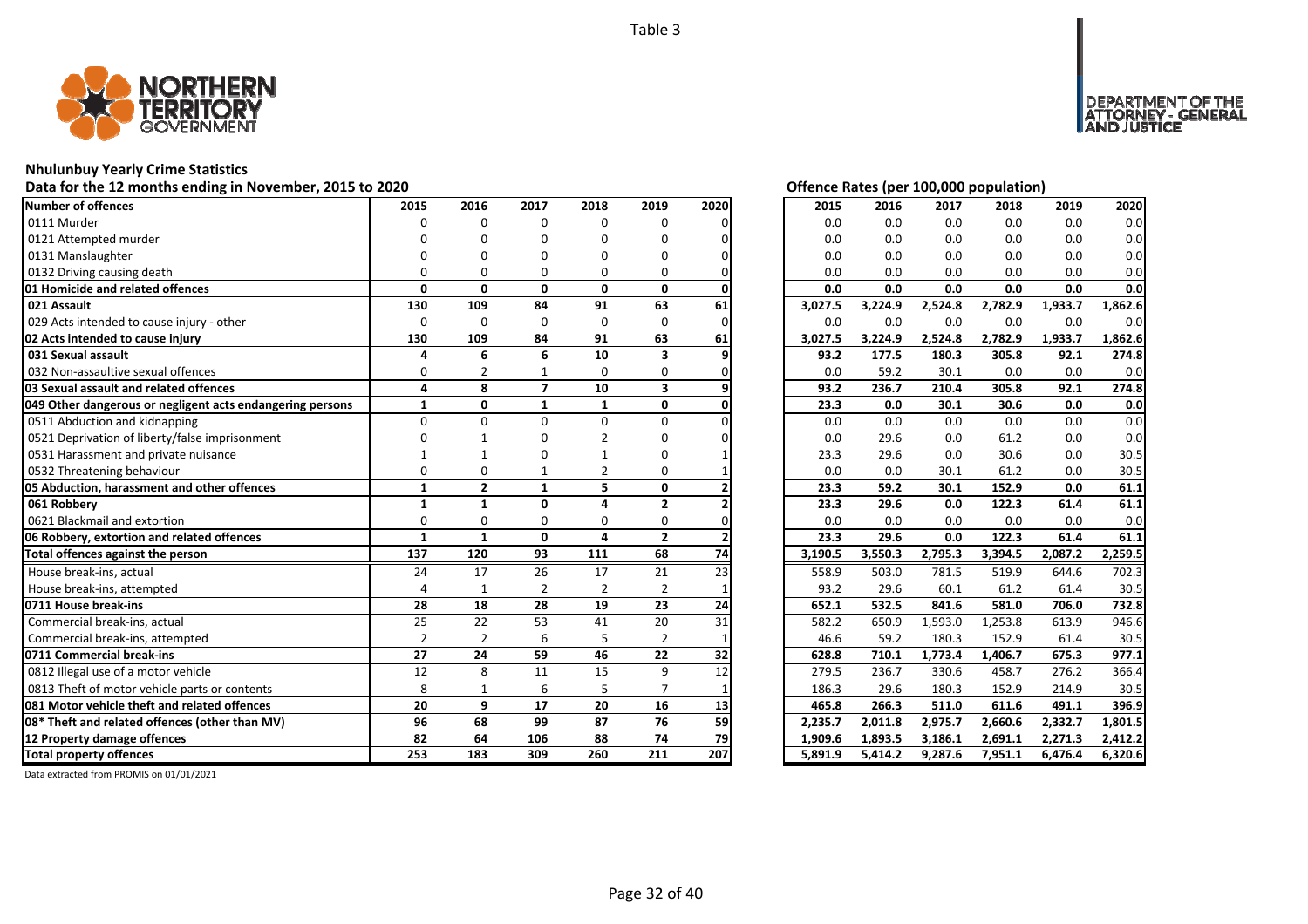

### **NT Balance Yearly Crime Statistics**

### Data for the 12 months ending in November, 2015 to 2020<br> **Data for the 12 months ending in November, 2015 to 2020**

| <b>Number of offences</b>                                 | 2015                     | 2016                    | 2017                    | 2018                    | 2019           | 2020  | 2015    | 2016    | 2017             | 2018    | 2019    | 2020    |
|-----------------------------------------------------------|--------------------------|-------------------------|-------------------------|-------------------------|----------------|-------|---------|---------|------------------|---------|---------|---------|
| 0111 Murder                                               |                          | $\mathbf{1}$            | $\mathbf{1}$            | $\Omega$                | $\overline{2}$ |       | 5.1     | 1.2     | 1.2              | 0.0     | 2.5     | 0.0     |
| 0121 Attempted murder                                     |                          | O                       | O                       |                         | 0              |       | 1.3     | 0.0     | 0.0              | 1.3     | 0.0     | 1.2     |
| 0131 Manslaughter                                         |                          | 0                       |                         |                         | $\overline{2}$ |       | 1.3     | 0.0     | 1.2              | 0.0     | 2.5     | 0.0     |
| 0132 Driving causing death                                |                          | $\Omega$                |                         | 2                       | 0              |       | 1.3     | 0.0     | 1.2              | 2.5     | 0.0     | 1.2     |
| 01 Homicide and related offences                          | $\overline{\phantom{a}}$ | $\mathbf{1}$            | $\overline{\mathbf{3}}$ | $\overline{\mathbf{3}}$ | 4              |       | 8.8     | $1.2$   | $\overline{3.7}$ | 3.8     | 5.0     | 2.5     |
| 021 Assault                                               | 2,143                    | 2,046                   | 2,107                   | 2,056                   | 1,887          | 2,198 | 2,707.2 | 2,551.1 | 2,618.8          | 2,573.9 | 2,364.0 | 2,745.7 |
| 029 Acts intended to cause injury - other                 | $\overline{2}$           | 5                       | $\overline{3}$          | 5                       | $\overline{2}$ |       | 2.5     | 6.2     | 3.7              | 6.3     | 2.5     | 10.0    |
| 02 Acts intended to cause injury                          | 2,145                    | 2,051                   | 2,110                   | 2,061                   | 1,889          | 2,206 | 2,709.8 | 2,557.4 | 2,622.6          | 2,580.1 | 2,366.5 | 2,755.7 |
| 031 Sexual assault                                        | 113                      | 110                     | 108                     | 101                     | 77             | 73    | 142.8   | 137.2   | 134.2            | 126.4   | 96.5    | 91.2    |
| 032 Non-assaultive sexual offences                        | 13                       | 15                      | 11                      | 10                      | 13             | 22    | 16.4    | 18.7    | 13.7             | 12.5    | 16.3    | 27.5    |
| 03 Sexual assault and related offences                    | 126                      | 125                     | 119                     | 111                     | 90             | 95    | 159.2   | 155.9   | 147.9            | 139.0   | 112.8   | 118.7   |
| 049 Other dangerous or negligent acts endangering persons | 24                       | 63                      | 49                      | 64                      | 45             | 44    | 30.3    | 78.6    | 60.9             | 80.1    | 56.4    | 55.0    |
| 0511 Abduction and kidnapping                             | 0                        | $\Omega$                | $\Omega$                | $\Omega$                | $\mathbf 0$    |       | 0.0     | 0.0     | 0.0              | 0.0     | 0.0     | 0.0     |
| 0521 Deprivation of liberty/false imprisonment            | 15                       |                         | 13                      | 13                      | 18             | 13    | 18.9    | 8.7     | 16.2             | 16.3    | 22.6    | 16.2    |
| 0531 Harassment and private nuisance                      | 37                       | 49                      | 30                      | 27                      | 16             | 37    | 46.7    | 61.1    | 37.3             | 33.8    | 20.0    | 46.2    |
| 0532 Threatening behaviour                                | 74                       | 76                      | 57                      | 90                      | 79             | 88    | 93.5    | 94.8    | 70.8             | 112.7   | 99.0    | 109.9   |
| 05 Abduction, harassment and other offences               | 126                      | 132                     | 100                     | 130                     | 113            | 138   | 159.2   | 164.6   | 124.3            | 162.7   | 141.6   | 172.4   |
| 061 Robbery                                               | 10                       | 3                       | 9                       | 6                       | 6              |       | 12.6    | 3.7     | 11.2             | 7.5     | 7.5     | 10.0    |
| 0621 Blackmail and extortion                              | $\Omega$                 | $\Omega$                | $\Omega$                | 0                       |                |       | 0.0     | 0.0     | 0.0              | 0.0     | 1.3     | 1.2     |
| 06 Robbery, extortion and related offences                | 10                       | $\overline{\mathbf{3}}$ | 9                       | 6                       | $\overline{7}$ |       | 12.6    | 3.7     | 11.2             | 7.5     | 8.8     | 11.2    |
| Total offences against the person                         | 2,438                    | 2,375                   | 2,390                   | 2,375                   | 2,148          | 2,494 | 3,079.9 | 2,961.3 | 2,970.6          | 2,973.2 | 2,691.0 | 3,115.4 |
| House break-ins, actual                                   | 248                      | 268                     | 403                     | 366                     | 472            | 343   | 313.3   | 334.2   | 500.9            | 458.2   | 591.3   | 428.5   |
| House break-ins, attempted                                | 33                       | 32                      | 61                      | 65                      | 61             | 51    | 41.7    | 39.9    | 75.8             | 81.4    | 76.4    | 63.7    |
| 0711 House break-ins                                      | 281                      | 300                     | 464                     | 431                     | 533            | 394   | 355.0   | 374.1   | 576.7            | 539.6   | 667.7   | 492.2   |
| Commercial break-ins, actual                              | 539                      | 570                     | 653                     | 827                     | 917            | 635   | 680.9   | 710.7   | 811.6            | 1,035.3 | 1,148.8 | 793.2   |
| Commercial break-ins, attempted                           | 55                       | 66                      | 93                      | 116                     | 99             | 80    | 69.5    | 82.3    | 115.6            | 145.2   | 124.0   | 99.9    |
| 0711 Commercial break-ins                                 | 594                      | 636                     | 746                     | 943                     | 1,016          | 715   | 750.4   | 793.0   | 927.2            | 1,180.5 | 1,272.8 | 893.2   |
| 0812 Illegal use of a motor vehicle                       | 178                      | 187                     | 165                     | 211                     | 167            | 157   | 224.9   | 233.2   | 205.1            | 264.1   | 209.2   | 196.1   |
| 0813 Theft of motor vehicle parts or contents             | 118                      | 120                     | 74                      | 115                     | 100            | 95    | 149.1   | 149.6   | 92.0             | 144.0   | 125.3   | 118.7   |
| 081 Motor vehicle theft and related offences              | 296                      | 307                     | 239                     | 326                     | 267            | 252   | 373.9   | 382.8   | 297.1            | 408.1   | 334.5   | 314.8   |
| 08* Theft and related offences (other than MV)            | 1,158                    | 1,156                   | 1,276                   | 1,281                   | 1,266          | 872   | 1,462.9 | 1,441.4 | 1,586.0          | 1,603.7 | 1,586.0 | 1,089.3 |
| 12 Property damage offences                               | 1,301                    | 1,370                   | 1,570                   | 1,786                   | 1,631          | 1,656 | 1,643.5 | 1,708.2 | 1,951.4          | 2,235.9 | 2,043.3 | 2,068.6 |
| <b>Total property offences</b>                            | 3,630                    | 3,769                   | 4,295                   | 4,767                   | 4,713          | 3,889 | 4,585.8 | 4,699.5 | 5,338.3          | 5,967.7 | 5,904.5 | 4,858.0 |

DEPARTMENT OF THE<br>ATTORNEY - GENERAL<br>AND JUSTICE

| 2015    | 2016    | 2017    | 2018    | 2019    | 2020    |
|---------|---------|---------|---------|---------|---------|
| 5.1     | 1.2     | 1.2     | 0.0     | 2.5     | 0.0     |
| 1.3     | 0.0     | 0.0     | 1.3     | 0.0     | 1.2     |
| 1.3     | 0.0     | 1.2     | 0.0     | 2.5     | 0.0     |
| 1.3     | 0.0     | 1.2     | 2.5     | 0.0     | 1.2     |
| 8.8     | 1.2     | 3.7     | 3.8     | 5.0     | 2.5     |
| 2,707.2 | 2,551.1 | 2,618.8 | 2,573.9 | 2,364.0 | 2,745.7 |
| 2.5     | 6.2     | 3.7     | 6.3     | 2.5     | 10.0    |
| 2,709.8 | 2,557.4 | 2,622.6 | 2,580.1 | 2,366.5 | 2,755.7 |
| 142.8   | 137.2   | 134.2   | 126.4   | 96.5    | 91.2    |
| 16.4    | 18.7    | 13.7    | 12.5    | 16.3    | 27.5    |
| 159.2   | 155.9   | 147.9   | 139.0   | 112.8   | 118.7   |
| 30.3    | 78.6    | 60.9    | 80.1    | 56.4    | 55.0    |
| 0.0     | 0.0     | 0.0     | 0.0     | 0.0     | 0.0     |
| 18.9    | 8.7     | 16.2    | 16.3    | 22.6    | 16.2    |
| 46.7    | 61.1    | 37.3    | 33.8    | 20.0    | 46.2    |
| 93.5    | 94.8    | 70.8    | 112.7   | 99.0    | 109.9   |
| 159.2   | 164.6   | 124.3   | 162.7   | 141.6   | 172.4   |
| 12.6    | 3.7     | 11.2    | 7.5     | 7.5     | 10.0    |
| 0.0     | 0.0     | 0.0     | 0.0     | 1.3     | 1.2     |
|         |         |         |         |         |         |
| 12.6    | 3.7     | 11.2    | 7.5     | 8.8     | 11.2    |
| 3,079.9 | 2,961.3 | 2,970.6 | 2,973.2 | 2,691.0 | 3,115.4 |
| 313.3   | 334.2   | 500.9   | 458.2   | 591.3   | 428.5   |
| 41.7    | 39.9    | 75.8    | 81.4    | 76.4    | 63.7    |
| 355.0   | 374.1   | 576.7   | 539.6   | 667.7   | 492.2   |
| 680.9   | 710.7   | 811.6   | 1,035.3 | 1,148.8 | 793.2   |
| 69.5    | 82.3    | 115.6   | 145.2   | 124.0   | 99.9    |
| 750.4   | 793.0   | 927.2   | 1,180.5 | 1,272.8 | 893.2   |
| 224.9   | 233.2   | 205.1   | 264.1   | 209.2   | 196.1   |
| 149.1   | 149.6   | 92.0    | 144.0   | 125.3   | 118.7   |
| 373.9   | 382.8   | 297.1   | 408.1   | 334.5   | 314.8   |
| 1,462.9 | 1,441.4 | 1,586.0 | 1,603.7 | 1,586.0 | 1,089.3 |
| 1,643.5 | 1,708.2 | 1,951.4 | 2,235.9 | 2,043.3 | 2,068.6 |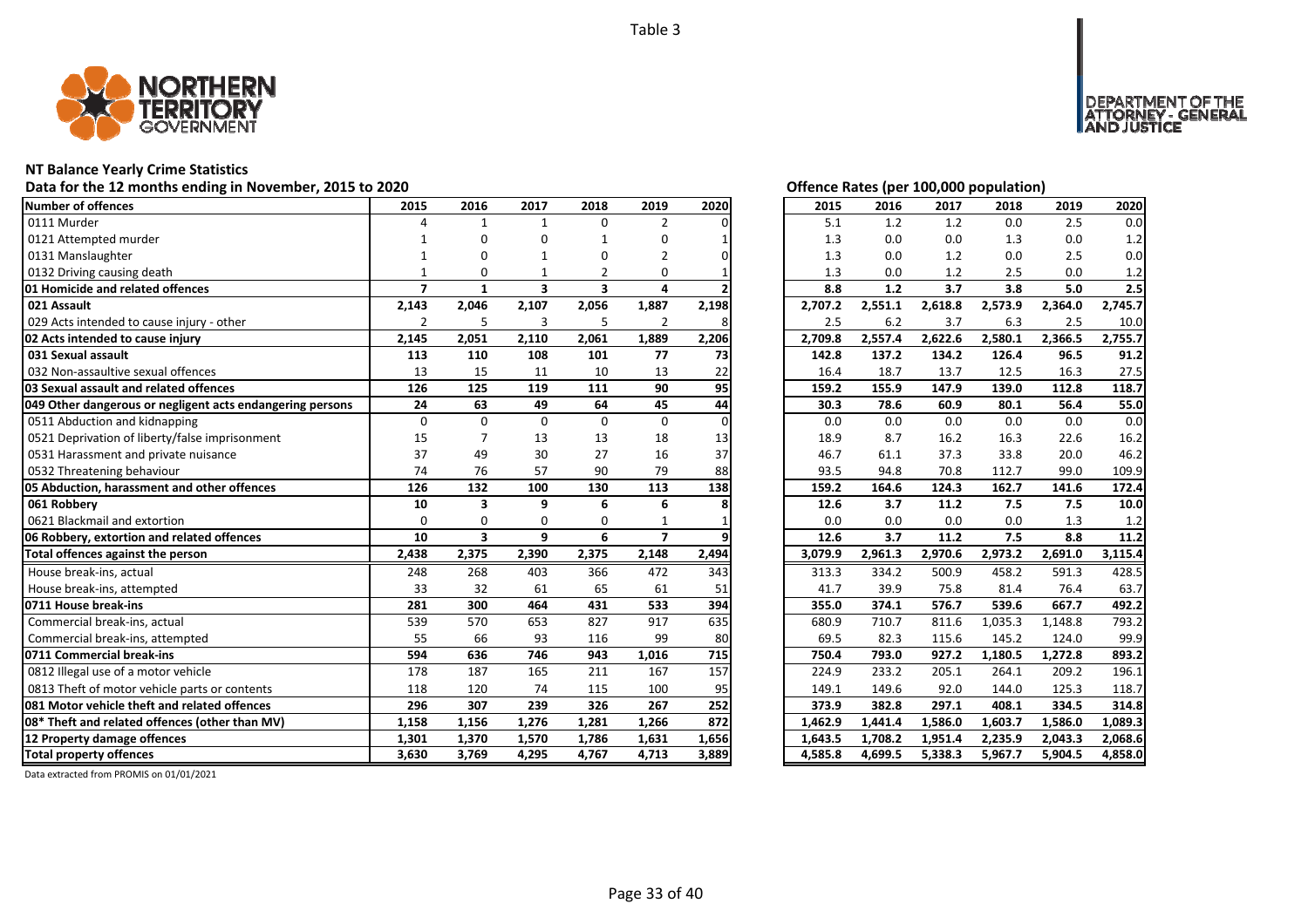

### **Northern Territory Yearly Assault Statistics**

Data for the 12 months ending in November, 2015 to 2020<br> **Data for the 12 months ending in November, 2015 to 2020** 

| Domestic violence                     | Alcohol involvement                              | 2015  | 2016  | 2017  | 2018  | 2019  | 2020  | 2015    | 2016    | 2017    | 2018    | 2019    | 2020    |
|---------------------------------------|--------------------------------------------------|-------|-------|-------|-------|-------|-------|---------|---------|---------|---------|---------|---------|
| DV involved                           | Alcohol involved                                 | 2,347 | 2,171 | 2,482 | 2,626 | 2,133 | 2,700 | 959.2   | 883.7   | 1.002.8 | 1,062.9 | 866.6   | 1,097.7 |
|                                       | No alcohol involved                              | 1,200 | 1,254 | 1,219 | 1,117 | 1,160 | 1,389 | 490.4   | 510.4   | 492.5   | 452.1   | 471.3   | 564.7   |
|                                       | Not known                                        | 509   | 460   | 529   | 581   | 583   | 683   | 208.0   | 187.2   | 213.7   | 235.2   | 236.9   | 277.7   |
| <b>DV</b> involved Total              |                                                  | 4,056 | 3,885 | 4,230 | 4,324 | 3,876 | 4,772 | 1,657.6 | 1,581.3 | 1,709.0 | 1,750.2 | 1,574.7 | 1,940.0 |
| DV not involved                       | Alcohol involved                                 | 1,366 | 1,216 | 1,539 | 1,361 | 1,025 | 1,218 | 558.3   | 495.0   | 621.8   | 550.9   | 416.4   | 495.2   |
|                                       | No alcohol involved                              | 806   | 821   | 844   | 823   | 859   | 861   | 329.4   | 334.2   | 341.0   | 333.1   | 349.0   | 350.0   |
|                                       | Not known                                        | 726   | 729   | 719   | 841   | 731   | 866   | 296.7   | 296.7   | 290.5   | 340.4   | 297.0   | 352.1   |
| DV not involved Total                 |                                                  | 2,898 | 2,766 | 3,102 | 3,025 | 2,615 | 2,945 | 1,184.3 | 1,125.9 | 1,253.2 | 1,224.4 | 1,062.4 | 1,197.3 |
| <b>Total assaults</b>                 |                                                  | 6,954 | 6,651 | 7,332 | 7,349 | 6,491 | 7,717 | 2,841.9 | 2,707.2 | 2,962.2 | 2,974.6 | 2,637.1 | 3,137.2 |
| Assaults with alcohol involved        |                                                  | 3,713 | 3,387 | 4,021 | 3,987 | 3,158 | 3,918 | 1,517.4 | 1.378.6 | 1.624.5 | 1,613.8 | 1,283.0 | 1,592.8 |
| Assaults with no alcohol involved     |                                                  | 2,006 | 2,075 | 2,063 | 1,940 | 2,019 | 2,250 | 819.8   | 844.6   | 833.5   | 785.2   | 820.3   | 914.7   |
|                                       | Assaults with alcohol involvement unknown        | 1,235 | 1,189 | 1,248 | 1,422 | 1,314 | 1,549 | 504.7   | 484.0   | 504.2   | 575.6   | 533.8   | 629.7   |
|                                       | 1% of assaults associated with domestic violence | 58.3% | 58.4% | 57.7% | 58.8% | 59.7% | 61.8% |         |         |         |         |         |         |
| % of assaults associated with alcohol |                                                  | 53.4% | 50.9% | 54.8% | 54.3% | 48.7% | 50.8% |         |         |         |         |         |         |

| ישווייני ווענכט נפטו |         |         | 100,000 population, |         |         |
|----------------------|---------|---------|---------------------|---------|---------|
| 2015                 | 2016    | 2017    | 2018                | 2019    | 2020    |
| 959.2                | 883.7   | 1.002.8 | 1,062.9             | 866.6   | 1,097.7 |
| 490.4                | 510.4   | 492.5   | 452.1               | 471.3   | 564.7   |
| 208.0                | 187.2   | 213.7   | 235.2               | 236.9   | 277.7   |
| 1.657.6              | 1.581.3 | 1.709.0 | 1.750.2             | 1.574.7 | 1.940.0 |
| 558.3                | 495.0   | 621.8   | 550.9               | 416.4   | 495.2   |
| 329.4                | 334.2   | 341.0   | 333.1               | 349.0   | 350.0   |
| 296.7                | 296.7   | 290.5   | 340.4               | 297.0   | 352.1   |
| 1.184.3              | 1.125.9 | 1.253.2 | 1.224.4             | 1.062.4 | 1.197.3 |
| 2.841.9              | 2,707.2 | 2,962.2 | 2.974.6             | 2,637.1 | 3,137.2 |
| 1.517.4              | 1.378.6 | 1.624.5 | 1,613.8             | 1,283.0 | 1,592.8 |
| 819.8                | 844.6   | 833.5   | 785.2               | 820.3   | 914.7   |
| 504.7                | 484.0   | 504.2   | 575.6               | 533.8   | 629.7   |

Data extracted from PROMIS on 01/01/2021

### **Darwin Yearly Assault Statistics**

### Data for the 12 months ending in November, 2015 to 2020<br> **Data for the 12 months ending in November, 2015 to 2020**

| Domestic violence                      | Alcohol involvement                              | 2015  | 2016  | 2017  | 2018  | 2019  | 2020  | 2015    | 2016    | 2017    | 2018    | 2019    | 2020    |
|----------------------------------------|--------------------------------------------------|-------|-------|-------|-------|-------|-------|---------|---------|---------|---------|---------|---------|
| DV involved                            | Alcohol involved                                 | 463   | 430   | 485   | 550   | 519   | 608   | 544.2   | 501.4   | 558.3   | 634.5   | 609.9   | 723.6   |
|                                        | No alcohol involved                              | 120   | 137   | 127   | 149   | 136   | 173   | 141.1   | 159.8   | 146.2   | 171.9   | 159.8   | 205.9   |
|                                        | Not known                                        | 125   | 112   | 122   | 119   | 104   | 141   | 146.9   | 130.6   | 140.4   | 137.3   | 122.2   | 167.8   |
| <b>DV</b> involved Total               |                                                  | 708   | 679   | 734   | 818   | 759   | 922   | 832.2   | 791.8   | 845.0   | 943.7   | 892.0   | 1,097.3 |
| DV not involved                        | Alcohol involved                                 | 607   | 508   | 607   | 510   | 447   | 565   | 713.5   | 592.4   | 698.8   | 588.4   | 525.3   | 672.5   |
|                                        | No alcohol involved                              | 210   | 226   | 233   | 241   | 218   | 240   | 246.8   | 263.5   | 268.2   | 278.0   | 256.2   | 285.6   |
|                                        | Not known                                        | 307   | 330   | 301   | 338   | 300   | 328   | 360.9   | 384.8   | 346.5   | 389.9   | 352.6   | 390.4   |
| <b>DV</b> not involved Total           |                                                  | 1,124 | 1,064 | 1,141 | 1,089 | 965   | 1,133 | 1,321.2 | 1.240.8 | 1,313.5 | 1,256.3 | 1,134.0 | 1,348.5 |
| <b>Total assaults</b>                  |                                                  | 1,832 | 1,743 | 1,875 | 1,907 | 1,724 | 2,055 | 2.153.4 | 2,032.6 | 2.158.5 | 2,200.0 | 2,026.0 | 2,445.8 |
| Assaults with alcohol involved         |                                                  | 1,070 | 938   | 1,092 | 1.060 | 966   | 1,173 | 1,257.7 | 1,093.8 | 1,257.1 | 1,222.9 | 1,135.2 | 1,396.1 |
| Assaults with no alcohol involved      |                                                  | 330   | 363   | 360   | 390   | 354   | 413   | 387.9   | 423.3   | 414.4   | 449.9   | 416.0   | 491.5   |
|                                        | Assaults with alcohol involvement unknown        | 432   | 442   | 423   | 457   | 404   | 469   | 507.8   | 515.4   | 487.0   | 527.2   | 474.8   | 558.2   |
|                                        | 1% of assaults associated with domestic violence | 38.6% | 39.0% | 39.1% | 42.9% | 44.0% | 44.9% |         |         |         |         |         |         |
| 1% of assaults associated with alcohol |                                                  | 58.4% | 53.8% | 58.2% | 55.6% | 56.0% | 57.1% |         |         |         |         |         |         |

|    |       |       |       |       |       |         |         |         | . .     |         |         |
|----|-------|-------|-------|-------|-------|---------|---------|---------|---------|---------|---------|
| .5 | 2016  | 2017  | 2018  | 2019  | 2020  | 2015    | 2016    | 2017    | 2018    | 2019    | 2020    |
| jЗ | 430   | 485   | 550   | 519   | 608   | 544.2   | 501.4   | 558.3   | 634.5   | 609.9   | 723.6   |
| 0؛ | 137   | 127   | 149   | 136   | 173   | 141.1   | 159.8   | 146.2   | 171.9   | 159.8   | 205.9   |
| :5 | 112   | 122   | 119   | 104   | 141   | 146.9   | 130.6   | 140.4   | 137.3   | 122.2   | 167.8   |
| 8  | 679   | 734   | 818   | 759   | 922   | 832.2   | 791.8   | 845.0   | 943.7   | 892.0   | 1.097.3 |
| 17 | 508   | 607   | 510   | 447   | 565   | 713.5   | 592.4   | 698.8   | 588.4   | 525.3   | 672.5   |
| .0 | 226   | 233   | 241   | 218   | 240   | 246.8   | 263.5   | 268.2   | 278.0   | 256.2   | 285.6   |
| 17 | 330   | 301   | 338   | 300   | 328   | 360.9   | 384.8   | 346.5   | 389.9   | 352.6   | 390.4   |
| 4  | 1,064 | 1,141 | 1.089 | 965   | 1,133 | 1.321.2 | 1.240.8 | 1.313.5 | 1.256.3 | 1.134.0 | 1,348.5 |
| 2  | 1,743 | 1.875 | 1,907 | 1,724 | 2,055 | 2.153.4 | 2.032.6 | 2,158.5 | 2.200.0 | 2.026.0 | 2,445.8 |
| 'n | 938   | 1,092 | 1,060 | 966   | 1,173 | 1.257.7 | 1.093.8 | 1.257.1 | 1.222.9 | 1,135.2 | 1,396.1 |
| 10 | 363   | 360   | 390   | 354   | 413   | 387.9   | 423.3   | 414.4   | 449.9   | 416.0   | 491.5   |
| 12 | 442   | 423   | 457   | 404   | 469   | 507.8   | 515.4   | 487.0   | 527.2   | 474.8   | 558.2   |
|    |       |       |       |       |       |         |         |         |         |         |         |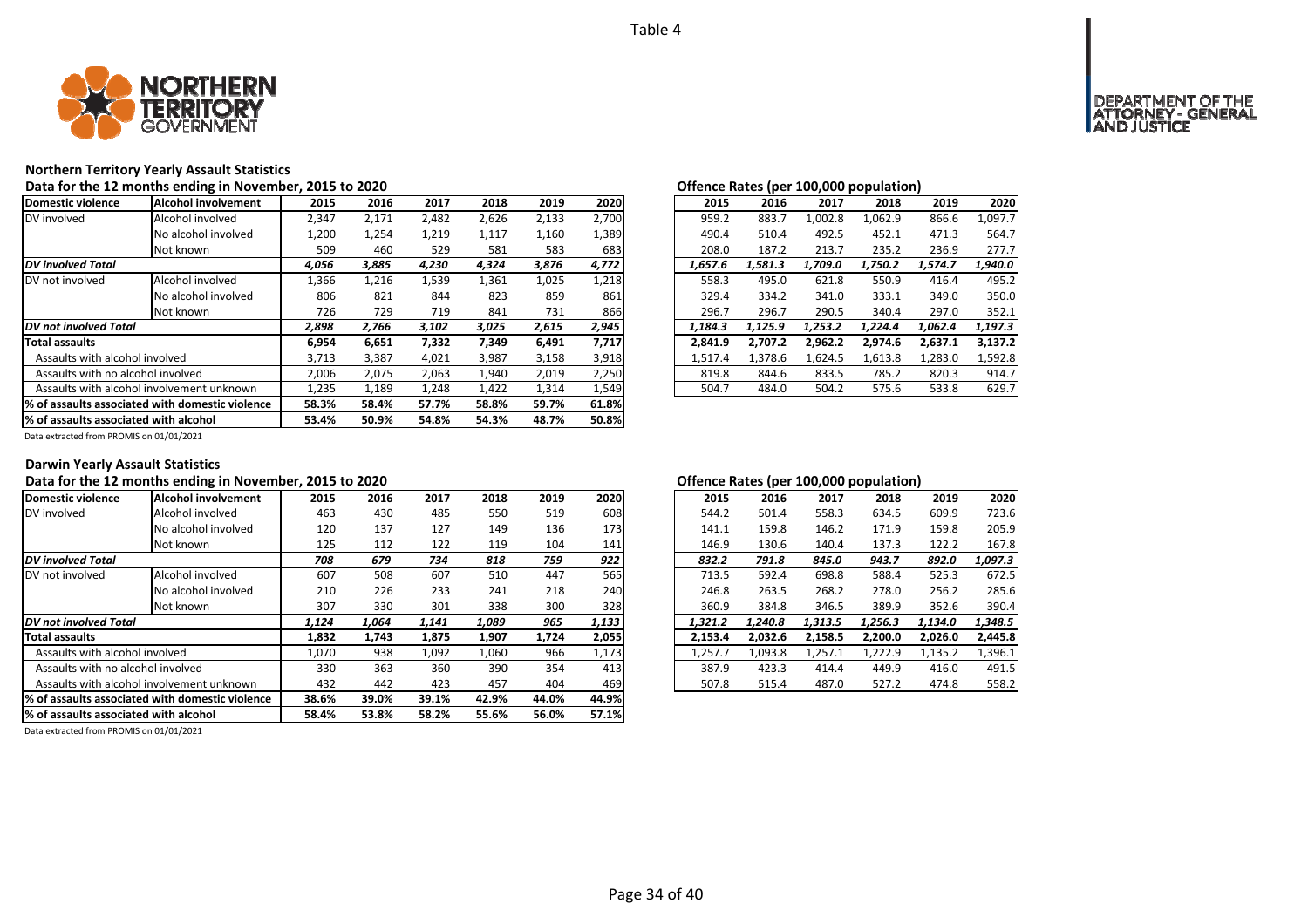

### **Palmerston Yearly Assault Statistics**

Data for the 12 months ending in November, 2015 to 2020<br> **Data for the 12 months ending in November, 2015 to 2020** 

| Domestic violence                     | lAlcohol involvement                             | 2015  | 2016  | 2017  | 2018  | 2019  | 2020  | 2015    | 2016    | 2017    | 2018    | 2019    | 2020    |
|---------------------------------------|--------------------------------------------------|-------|-------|-------|-------|-------|-------|---------|---------|---------|---------|---------|---------|
| DV involved                           | Alcohol involved                                 | 108   | 146   | 181   | 188   | 166   | 221   | 316.1   | 414.0   | 500.7   | 510.6   | 440.8   | 577.6   |
|                                       | No alcohol involved                              | 68    | 72    | 90    | 78    | 97    | 93    | 199.0   | 204.2   | 249.0   | 211.9   | 257.6   | 243.1   |
|                                       | Not known                                        | 42    | 44    | 40    | 59    | 46    | 45    | 122.9   | 124.8   | 110.7   | 160.3   | 122.1   | 117.6   |
| <b>DV</b> involved Total              |                                                  | 218   | 262   | 311   | 325   | 309   | 359   | 638.0   | 742.9   | 860.3   | 882.8   | 820.5   | 938.2   |
| DV not involved                       | Alcohol involved                                 | 62    | 72    | 134   | 106   | 86    | 114   | 181.5   | 204.2   | 370.7   | 287.9   | 228.4   | 297.9   |
|                                       | No alcohol involved                              | 94    | 92    | 86    | 81    | 105   | 100   | 275.1   | 260.9   | 237.9   | 220.0   | 278.8   | 261.3   |
|                                       | Not known                                        | 68    | 71    | 79    | 67    | 84    | 76    | 199.0   | 201.3   | 218.5   | 182.0   | 223.0   | 198.6   |
| <b>DV</b> not involved Total          |                                                  | 224   | 235   | 299   | 254   | 275   | 290   | 655.6   | 666.4   | 827.1   | 689.9   | 730.2   | 757.9   |
| <b>Total assaults</b>                 |                                                  | 442   | 497   | 610   | 579   | 584   | 649   | 1,293.6 | 1,409.3 | 1,687.5 | 1,572.7 | 1,550.7 | 1,696.2 |
| Assaults with alcohol involved        |                                                  | 170   | 218   | 315   | 294   | 252   | 335   | 497.6   | 618.2   | 871.4   | 798.6   | 669.1   | 875.5   |
| Assaults with no alcohol involved     |                                                  | 162   | 164   | 176   | 159   | 202   | 193   | 474.1   | 465.1   | 486.9   | 431.9   | 536.4   | 504.4   |
|                                       | Assaults with alcohol involvement unknown        | 110   | 115   | 119   | 126   | 130   | 121   | 321.9   | 326.1   | 329.2   | 342.2   | 345.2   | 316.2   |
|                                       | 1% of assaults associated with domestic violence |       | 52.7% | 51.0% | 56.1% | 52.9% | 55.3% |         |         |         |         |         |         |
| % of assaults associated with alcohol |                                                  | 38.5% | 43.9% | 51.6% | 50.8% | 43.2% | 51.6% |         |         |         |         |         |         |

|                |      |      |      |      |      |         |         | Onenee hates (per 100,000 population) |         |         |         |
|----------------|------|------|------|------|------|---------|---------|---------------------------------------|---------|---------|---------|
| .5             | 2016 | 2017 | 2018 | 2019 | 2020 | 2015    | 2016    | 2017                                  | 2018    | 2019    | 2020    |
| 18             | 146  | 181  | 188  | 166  | 221  | 316.1   | 414.0   | 500.7                                 | 510.6   | 440.8   | 577.6   |
| 58             | 72   | 90   | 78   | 97   | 93   | 199.0   | 204.2   | 249.0                                 | 211.9   | 257.6   | 243.1   |
| $\overline{2}$ | 44   | 40   | 59   | 46   | 45   | 122.9   | 124.8   | 110.7                                 | 160.3   | 122.1   | 117.6   |
| 8              | 262  | 311  | 325  | 309  | 359  | 638.0   | 742.9   | 860.3                                 | 882.8   | 820.5   | 938.2   |
| $\overline{2}$ | 72   | 134  | 106  | 86   | 114  | 181.5   | 204.2   | 370.7                                 | 287.9   | 228.4   | 297.9   |
| 14             | 92   | 86   | 81   | 105  | 100  | 275.1   | 260.9   | 237.9                                 | 220.0   | 278.8   | 261.3   |
| ò,             | 71   | 79   | 67   | 84   | 76   | 199.0   | 201.3   | 218.5                                 | 182.0   | 223.0   | 198.6   |
| 4              | 235  | 299  | 254  | 275  | 290  | 655.6   | 666.4   | 827.1                                 | 689.9   | 730.2   | 757.9   |
| 2              | 497  | 610  | 579  | 584  | 649  | 1.293.6 | 1,409.3 | 1,687.5                               | 1,572.7 | 1,550.7 | 1,696.2 |
| O'             | 218  | 315  | 294  | 252  | 335  | 497.6   | 618.2   | 871.4                                 | 798.6   | 669.1   | 875.5   |
| $\overline{2}$ | 164  | 176  | 159  | 202  | 193  | 474.1   | 465.1   | 486.9                                 | 431.9   | 536.4   | 504.4   |
| .0             | 115  | 119  | 126  | 130  | 121  | 321.9   | 326.1   | 329.2                                 | 342.2   | 345.2   | 316.2   |
|                |      |      |      |      |      |         |         |                                       |         |         |         |

Data extracted from PROMIS on 01/01/2021

### **Alice Springs Yearly Assault Statistics**

### Data for the 12 months ending in November, 2015 to 2020<br> **Data for the 12 months ending in November, 2015 to 2020**

| Domestic violence                 | Alcohol involvement                             | 2015  | 2016  | 2017  | 2018  | 2019  | 2020  | 2015    | 2016    | 2017    | 2018    | 2019    | 2020    |
|-----------------------------------|-------------------------------------------------|-------|-------|-------|-------|-------|-------|---------|---------|---------|---------|---------|---------|
| DV involved                       | Alcohol involved                                | 738   | 619   | 711   | 722   | 538   | 651   | 2,665.3 | 2,296.8 | 2,661.3 | 2,724.0 | 2,037.3 | 2.466.4 |
|                                   | No alcohol involved                             | 142   | 161   | 124   | 112   | 136   | 201   | 512.8   | 597.4   | 464.1   | 422.6   | 515.0   | 761.5   |
|                                   | Not known                                       | 129   | 103   | 129   | 133   | 161   | 231   | 465.9   | 382.2   | 482.9   | 501.8   | 609.7   | 875.2   |
| <b>DV</b> involved Total          |                                                 | 1,009 | 883   | 964   | 967   | 835   | 1,083 | 3.644.0 | 3.276.3 | 3.608.3 | 3,648.4 | 3,162.0 | 4,103.0 |
| DV not involved                   | Alcohol involved                                | 359   | 313   | 440   | 401   | 240   | 239   | 1,296.5 | 1,161.4 | 1,647.0 | 1,512.9 | 908.8   | 905.5   |
|                                   | No alcohol involved                             | 182   | 161   | 209   | 174   | 200   | 199   | 657.3   | 597.4   | 782.3   | 656.5   | 757.4   | 753.9   |
|                                   | Not known                                       | 166   | 171   | 187   | 253   | 198   | 253   | 599.5   | 634.5   | 700.0   | 954.5   | 749.8   | 958.5   |
| <b>DV</b> not involved Total      |                                                 | 707   | 645   | 836   | 828   | 638   | 691   | 2,553.4 | 2,393.2 | 3,129.2 | 3,123.9 | 2,416.0 | 2,617.9 |
| <b>Total assaults</b>             |                                                 | 1,716 | 1,528 | 1,800 | 1,795 | 1,473 | 1,774 | 6.197.4 | 5,669.5 | 6,737.5 | 6,772.3 | 5,578.1 | 6,721.0 |
| Assaults with alcohol involved    |                                                 | 1,097 | 932   | 1,151 | 1,123 | 778   | 890   | 3,961.9 | 3,458.1 | 4,308.3 | 4,236.9 | 2,946.2 | 3,371.9 |
| Assaults with no alcohol involved |                                                 | 324   | 322   | 333   | 286   | 336   | 400   | 1,170.1 | 1,194.8 | 1.246.4 | 1,079.0 | 1,272.4 | 1,515.4 |
|                                   | Assaults with alcohol involvement unknown       |       | 274   | 316   | 386   | 359   | 484   | 1,065.4 | 1,016.7 | 1,182.8 | 1,456.3 | 1,359.5 | 1,833.7 |
|                                   | % of assaults associated with domestic violence |       | 57.8% | 53.6% | 53.9% | 56.7% | 61.0% |         |         |         |         |         |         |
|                                   | % of assaults associated with alcohol           |       | 61.0% | 63.9% | 62.6% | 52.8% | 50.2% |         |         |         |         |         |         |

Data extracted from PROMIS on 01/01/2021

|               |       |       |       |       |       |         |  | . .     |         |         |         |         |
|---------------|-------|-------|-------|-------|-------|---------|--|---------|---------|---------|---------|---------|
| .5            | 2016  | 2017  | 2018  | 2019  | 2020  | 2015    |  | 2016    | 2017    | 2018    | 2019    | 2020    |
| 8             | 619   | 711   | 722   | 538   | 651   | 2,665.3 |  | 2,296.8 | 2,661.3 | 2,724.0 | 2,037.3 | 2,466.4 |
| 12            | 161   | 124   | 112   | 136   | 201   | 512.8   |  | 597.4   | 464.1   | 422.6   | 515.0   | 761.5   |
| و.            | 103   | 129   | 133   | 161   | 231   | 465.9   |  | 382.2   | 482.9   | 501.8   | 609.7   | 875.2   |
| 9             | 883   | 964   | 967   | 835   | 1,083 | 3.644.0 |  | 3.276.3 | 3.608.3 | 3.648.4 | 3.162.0 | 4,103.0 |
| 59            | 313   | 440   | 401   | 240   | 239   | 1,296.5 |  | 1,161.4 | 1,647.0 | 1,512.9 | 908.8   | 905.5   |
| 32            | 161   | 209   | 174   | 200   | 199   | 657.3   |  | 597.4   | 782.3   | 656.5   | 757.4   | 753.9   |
| i6            | 171   | 187   | 253   | 198   | 253   | 599.5   |  | 634.5   | 700.0   | 954.5   | 749.8   | 958.5   |
| 7             | 645   | 836   | 828   | 638   | 691   | 2.553.4 |  | 2,393.2 | 3,129.2 | 3,123.9 | 2,416.0 | 2,617.9 |
| 6             | 1.528 | 1.800 | 1.795 | 1.473 | 1,774 | 6.197.4 |  | 5.669.5 | 6.737.5 | 6.772.3 | 5.578.1 | 6,721.0 |
| 17            | 932   | 1,151 | 1,123 | 778   | 890   | 3.961.9 |  | 3.458.1 | 4.308.3 | 4.236.9 | 2.946.2 | 3,371.9 |
| $\frac{1}{4}$ | 322   | 333   | 286   | 336   | 400   | 1.170.1 |  | 1.194.8 | 1.246.4 | 1.079.0 | 1.272.4 | 1,515.4 |
| 15            | 274   | 316   | 386   | 359   | 484   | 1.065.4 |  | 1.016.7 | 1.182.8 | 1,456.3 | 1,359.5 | 1,833.7 |
|               |       |       |       |       |       |         |  |         |         |         |         |         |

# **OF THE**<br>GENERAL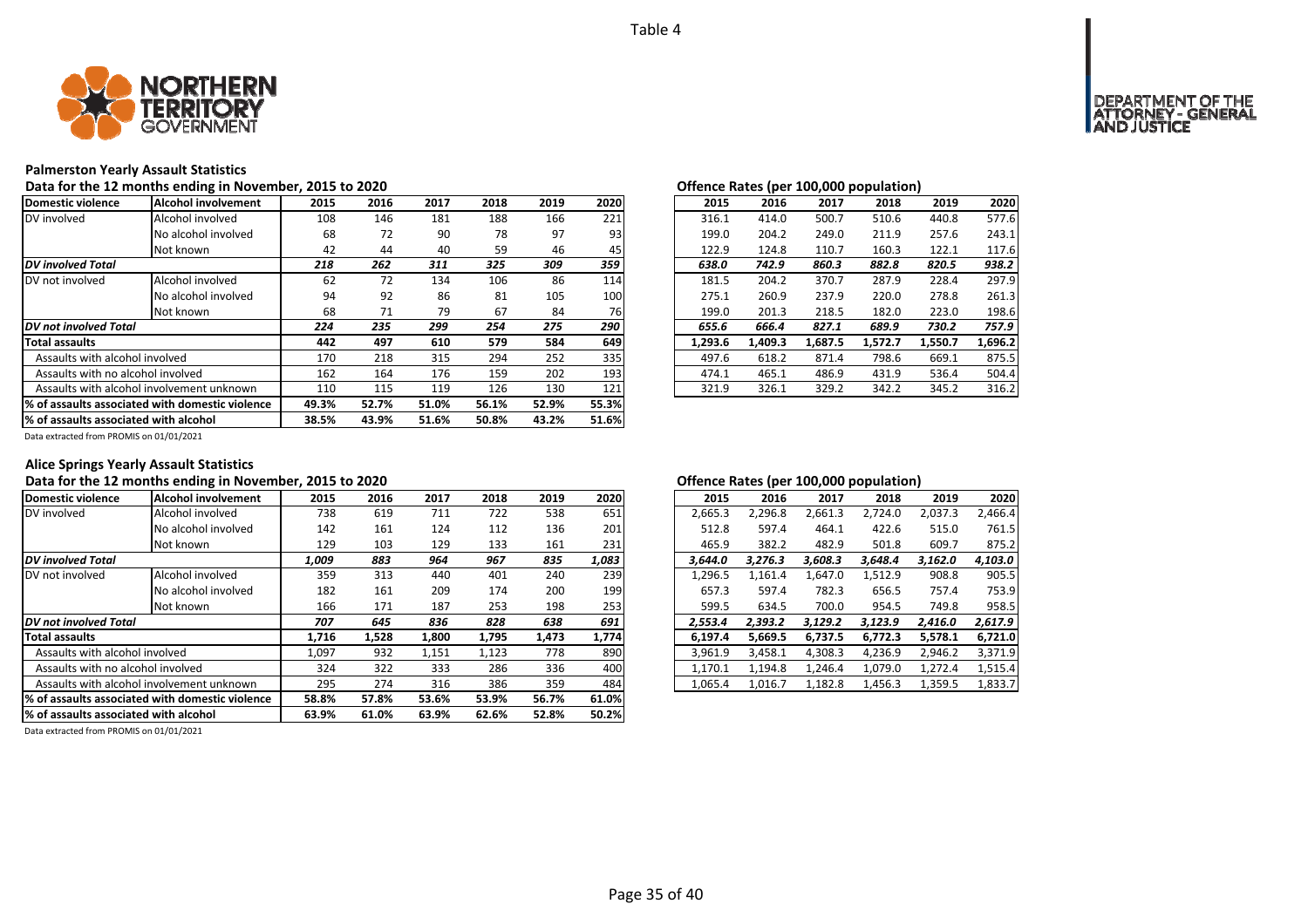

### **Katherine Yearly Assault Statistics**

Data for the 12 months ending in November, 2015 to 2020<br> **Data for the 12 months ending in November, 2015 to 2020** 

| Domestic violence                     | lAlcohol involvement                             | 2015  | 2016  | 2017  | 2018  | 2019  | 2020  | 2015    | 2016    | 2017    | 2018    | 2019    | 2020    |
|---------------------------------------|--------------------------------------------------|-------|-------|-------|-------|-------|-------|---------|---------|---------|---------|---------|---------|
| DV involved                           | Alcohol involved                                 | 246   | 231   | 253   | 332   | 246   | 329   | 2,261.2 | 2,144.1 | 2,368.0 | 3,120.3 | 2,306.2 | 3,069.3 |
|                                       | No alcohol involved                              | 37    | 56    | 56    | 58    | 58    | 72    | 340.1   | 519.8   | 524.1   | 545.1   | 543.7   | 671.7   |
|                                       | Not known                                        | 29    | 25    | 36    | 38    | 36    | 48    | 266.6   | 232.0   | 337.0   | 357.1   | 337.5   | 447.8   |
| <b>DV</b> involved Total              |                                                  | 312   | 312   | 345   | 428   | 340   | 449   | 2,867.9 | 2,895.9 | 3,229.1 | 4,022.6 | 3,187.4 | 4,188.8 |
| DV not involved                       | Alcohol involved                                 | 83    | 76    | 99    | 102   | 66    | 89    | 762.9   | 705.4   | 926.6   | 958.6   | 618.7   | 830.3   |
|                                       | No alcohol involved                              | 11    | 23    | 39    | 46    | 46    | 37    | 101.1   | 213.5   | 365.0   | 432.3   | 431.2   | 345.2   |
|                                       | Not known                                        | 34    | 32    | 45    | 47    | 25    | 54    | 312.5   | 297.0   | 421.2   | 441.7   | 234.4   | 503.8   |
| <b>DV</b> not involved Total          |                                                  | 128   | 131   | 183   | 195   | 137   | 180   | 1,176.6 | 1,215.9 | 1,712.8 | 1,832.7 | 1,284.3 | 1,679.3 |
| <b>Total assaults</b>                 |                                                  | 440   | 443   | 528   | 623   | 477   | 629   | 4,044.5 | 4,111.8 | 4,942.0 | 5,855.3 | 4,471.7 | 5,868.1 |
| Assaults with alcohol involved        |                                                  | 329   | 307   | 352   | 434   | 312   | 418   | 3,024.2 | 2,849.5 | 3,294.6 | 4,078.9 | 2,924.9 | 3,899.6 |
| Assaults with no alcohol involved     |                                                  | 48    | 79    | 95    | 104   | 104   | 109   | 441.2   | 733.2   | 889.2   | 977.4   | 975.0   | 1,016.9 |
|                                       | Assaults with alcohol involvement unknown        | 63    | 57    | 81    | 85    | 61    | 102   | 579.1   | 529.1   | 758.1   | 798.9   | 571.9   | 951.6   |
|                                       | 1% of assaults associated with domestic violence |       | 70.4% | 65.3% | 68.7% | 71.3% | 71.4% |         |         |         |         |         |         |
| % of assaults associated with alcohol |                                                  | 74.8% | 69.3% | 66.7% | 69.7% | 65.4% | 66.5% |         |         |         |         |         |         |

|              |      |      |      |      |      |         | $\cdot$ . |         |         |         |         |
|--------------|------|------|------|------|------|---------|-----------|---------|---------|---------|---------|
| .5           | 2016 | 2017 | 2018 | 2019 | 2020 | 2015    | 2016      | 2017    | 2018    | 2019    | 2020    |
| ŀб           | 231  | 253  | 332  | 246  | 329  | 2.261.2 | 2.144.1   | 2.368.0 | 3.120.3 | 2,306.2 | 3,069.3 |
| 17           | 56   | 56   | 58   | 58   | 72   | 340.1   | 519.8     | 524.1   | 545.1   | 543.7   | 671.7   |
| و.           | 25   | 36   | 38   | 36   | 48   | 266.6   | 232.0     | 337.0   | 357.1   | 337.5   | 447.8   |
| 2            | 312  | 345  | 428  | 340  | 449  | 2.867.9 | 2,895.9   | 3,229.1 | 4,022.6 | 3,187.4 | 4,188.8 |
| 33           | 76   | 99   | 102  | 66   | 89   | 762.9   | 705.4     | 926.6   | 958.6   | 618.7   | 830.3   |
| .1           | 23   | 39   | 46   | 46   | 37   | 101.1   | 213.5     | 365.0   | 432.3   | 431.2   | 345.2   |
| ١4           | 32   | 45   | 47   | 25   | 54   | 312.5   | 297.0     | 421.2   | 441.7   | 234.4   | 503.8   |
| 8            | 131  | 183  | 195  | 137  | 180  | 1.176.6 | 1.215.9   | 1.712.8 | 1,832.7 | 1.284.3 | 1,679.3 |
| 10           | 443  | 528  | 623  | 477  | 629  | 4.044.5 | 4,111.8   | 4,942.0 | 5,855.3 | 4.471.7 | 5,868.1 |
| و.           | 307  | 352  | 434  | 312  | 418  | 3.024.2 | 2.849.5   | 3.294.6 | 4.078.9 | 2.924.9 | 3,899.6 |
| ١8           | 79   | 95   | 104  | 104  | 109  | 441.2   | 733.2     | 889.2   | 977.4   | 975.0   | 1.016.9 |
| $\mathbf{3}$ | 57   | 81   | 85   | 61   | 102  | 579.1   | 529.1     | 758.1   | 798.9   | 571.9   | 951.6   |
|              |      |      |      |      |      |         |           |         |         |         |         |

Data extracted from PROMIS on 01/01/2021

### **Tennant Creek Yearly Assault Statistics**

### Data for the 12 months ending in November, 2015 to 2020<br> **Data for the 12 months ending in November, 2015 to 2020**

| Domestic violence                     | Alcohol involvement                              | 2015  | 2016  | 2017  | 2018  | 2019  | 2020  | 2015    | 2016    | 2017    | 2018    | 2019    | 2020     |
|---------------------------------------|--------------------------------------------------|-------|-------|-------|-------|-------|-------|---------|---------|---------|---------|---------|----------|
| DV involved                           | Alcohol involved                                 | 127   | 149   | 224   | 153   | 150   | 232   | 3,701.5 | 4.441.1 | 6.745.0 | 4,684.6 | 4,635.4 | 7,129.7  |
|                                       | No alcohol involved                              | 24    | 32    | 30    | 23    | 31    | 33    | 699.5   | 953.8   | 903.3   | 704.2   | 958.0   | 1.014.1  |
|                                       | Not known                                        | 15    | 17    | 19    | 34    | 26    |       | 437.2   | 506.7   | 572.1   | 1,041.0 | 803.5   | 245.9    |
| <b>DV</b> involved Total              |                                                  | 166   | 198   | 273   | 210   | 207   | 273   | 4.838.2 | 5.901.6 | 8.220.4 | 6.429.9 | 6,396.8 | 8,389.7  |
| DV not involved                       | Alcohol involved                                 | 66    | 59    | 40    | 41    | 33    | 48    | 1,923.6 | 1,758.6 | 1,204.5 | 1,255.4 | 1,019.8 | 1,475.1  |
|                                       | No alcohol involved                              | 11    | 19    | 9     | 30    | 25    | 15    | 320.6   | 566.3   | 271.0   | 918.6   | 772.6   | 461.0    |
|                                       | Not known                                        | 8     | 9     | ь     | 17    | 18    | 15    | 233.2   | 268.3   | 180.7   | 520.5   | 556.2   | 461.0    |
| DV not involved Total                 |                                                  | 85    | 87    | 55    | 88    | 76    | 78    | 2.477.4 | 2.593.1 | 1.656.1 | 2.694.4 | 2,348.6 | 2,397.0  |
| <b>Total assaults</b>                 |                                                  | 251   | 285   | 328   | 298   | 283   | 351   | 7,315.7 | 8,494.8 | 9,876.5 | 9,124.3 | 8.745.4 | 10.786.7 |
| Assaults with alcohol involved        |                                                  | 193   | 208   | 264   | 194   | 183   | 280   | 5,625.2 | 6,199.7 | 7,949.4 | 5,940.0 | 5,655.1 | 8,604.8  |
| Assaults with no alcohol involved     |                                                  | 35    | 51    | 39    | 53    | 56    | 48    | 1,020.1 | 1,520.1 | 1,174.3 | 1,622.8 | 1,730.5 | 1,475.1  |
|                                       | Assaults with alcohol involvement unknown        |       | 26    | 25    | 51    | 44    | 23    | 670.4   | 775.0   | 752.8   | 1,561.5 | 1,359.7 | 706.8    |
|                                       | 1% of assaults associated with domestic violence | 66.1% | 69.5% | 83.2% | 70.5% | 73.1% | 77.8% |         |         |         |         |         |          |
| % of assaults associated with alcohol |                                                  | 76.9% | 73.0% | 80.5% | 65.1% | 64.7% | 79.8% |         |         |         |         |         |          |

|              |      |      |      |      |                 |         |         |         | . .     |         |          |
|--------------|------|------|------|------|-----------------|---------|---------|---------|---------|---------|----------|
| .5           | 2016 | 2017 | 2018 | 2019 | 2020            | 2015    | 2016    | 2017    | 2018    | 2019    | 2020     |
| 27           | 149  | 224  | 153  | 150  | 232             | 3.701.5 | 4.441.1 | 6,745.0 | 4.684.6 | 4,635.4 | 7,129.7  |
| ؛4           | 32   | 30   | 23   | 31   | 33              | 699.5   | 953.8   | 903.3   | 704.2   | 958.0   | 1,014.1  |
| .5           | 17   | 19   | 34   | 26   | 8               | 437.2   | 506.7   | 572.1   | 1.041.0 | 803.5   | 245.9    |
| 6            | 198  | 273  | 210  | 207  | 273             | 4.838.2 | 5.901.6 | 8.220.4 | 6.429.9 | 6,396.8 | 8,389.7  |
| i6           | 59   | 40   | 41   | 33   | 48              | 1.923.6 | 1.758.6 | 1,204.5 | 1,255.4 | 1,019.8 | 1,475.1  |
| .1           | 19   | 9    | 30   | 25   | 15              | 320.6   | 566.3   | 271.0   | 918.6   | 772.6   | 461.0    |
| 8            | 9    | 6    | 17   | 18   | 15 <sub>l</sub> | 233.2   | 268.3   | 180.7   | 520.5   | 556.2   | 461.0    |
| 5            | 87   | 55   | 88   | 76   | 78              | 2.477.4 | 2.593.1 | 1.656.1 | 2.694.4 | 2.348.6 | 2.397.0  |
| $\mathbf{1}$ | 285  | 328  | 298  | 283  | 351             | 7.315.7 | 8.494.8 | 9.876.5 | 9.124.3 | 8.745.4 | 10.786.7 |
| 13           | 208  | 264  | 194  | 183  | 280             | 5.625.2 | 6.199.7 | 7.949.4 | 5.940.0 | 5.655.1 | 8,604.8  |
| ۱5           | 51   | 39   | 53   | 56   | 48              | 1.020.1 | 1.520.1 | 1.174.3 | 1.622.8 | 1.730.5 | 1,475.1  |
| !3           | 26   | 25   | 51   | 44   | 23              | 670.4   | 775.0   | 752.8   | 1,561.5 | 1,359.7 | 706.8    |
|              |      |      |      |      |                 |         |         |         |         |         |          |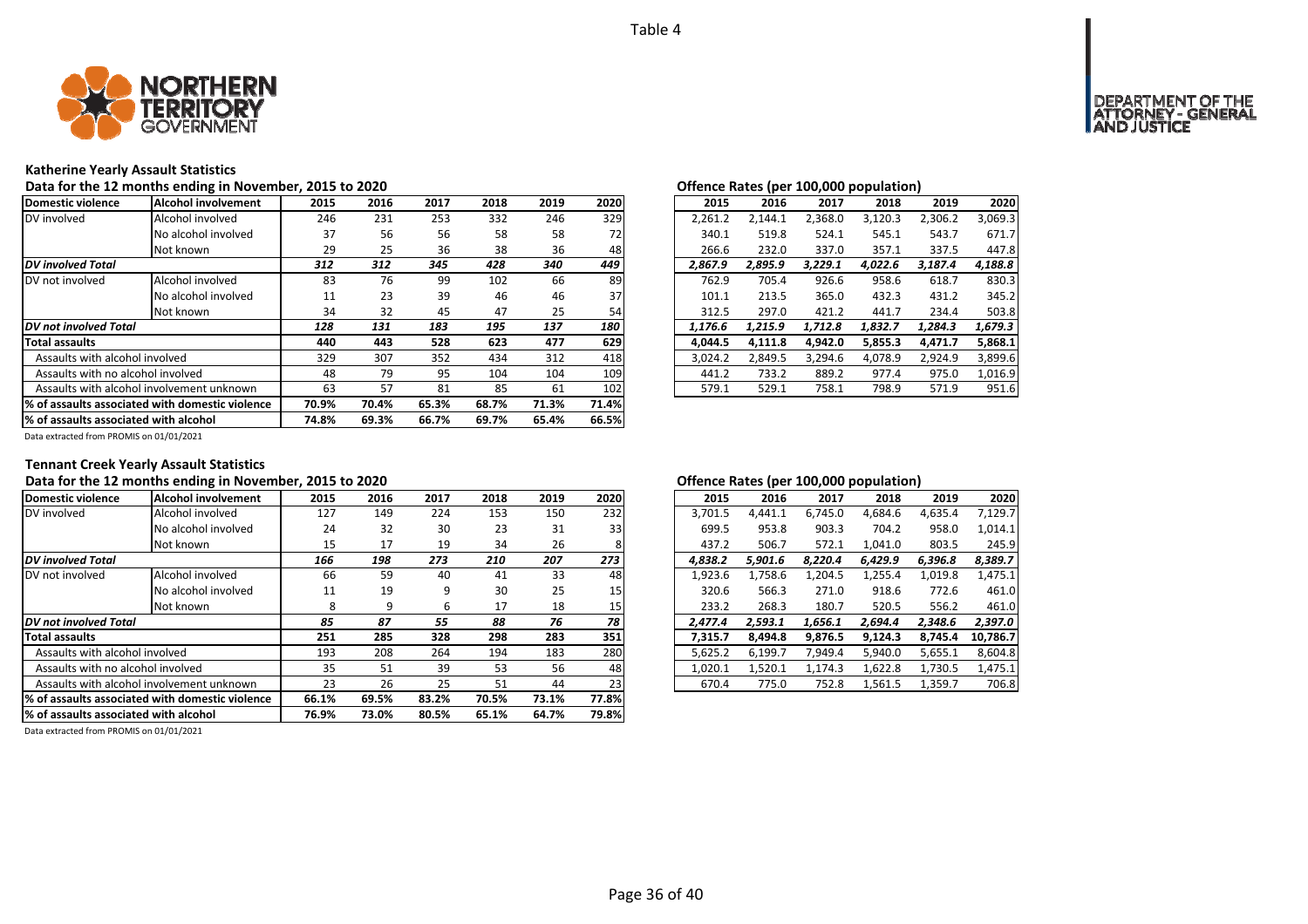

### **Nhulunbuy Yearly Assault Statistics**

Data for the 12 months ending in November, 2015 to 2020<br> **Data for the 12 months ending in November, 2015 to 2020** 

| Domestic violence                     | Alcohol involvement                              | 2015  | 2016  | 2017  | 2018  | 2019  | 2020  | 2015    | 2016    | 2017    | 2018    | 2019    | 2020    |
|---------------------------------------|--------------------------------------------------|-------|-------|-------|-------|-------|-------|---------|---------|---------|---------|---------|---------|
| DV involved                           | Alcohol involved                                 | 56    | 46    | 33    | 40    | 27    | 17    | 1,304.1 | 1.360.9 | 991.9   | 1,223.2 | 828.7   | 519.1   |
|                                       | No alcohol involved                              | 19    | 15    |       |       |       |       | 442.5   | 443.8   | 210.4   | 152.9   | 153.5   | 122.1   |
|                                       | Not known                                        |       | 4     |       |       |       |       | 163.0   | 118.3   | 210.4   | 91.7    | 30.7    | 91.6    |
| <b>DV</b> involved Total              |                                                  | 82    | 65    | 47    | 48    | 33    | 24    | 1.909.6 | 1,923.1 | 1.412.7 | 1.467.9 | 1,012.9 | 732.8   |
| DV not involved                       | Alcohol involved                                 | 36    | 31    | 24    | 32    | 20    | 30    | 838.4   | 917.2   | 721.4   | 978.6   | 613.9   | 916.0   |
|                                       | No alcohol involved                              |       | 9     | 8     | 3     |       |       | 139.7   | 266.3   | 240.5   | 91.7    | 214.9   | 61.1    |
|                                       | Not known                                        | ь     | 4     | כ     | 8     | 3     |       | 139.7   | 118.3   | 150.3   | 244.6   | 92.1    | 152.7   |
| DV not involved Total                 |                                                  | 48    | 44    | 37    | 43    | 30    | 37    | 1.117.8 | 1,301.8 | 1.112.1 | 1,315.0 | 920.8   | 1,129.8 |
| <b>Total assaults</b>                 |                                                  | 130   | 109   | 84    | 91    | 63    | 61    | 3.027.5 | 3.224.9 | 2.524.8 | 2,782.9 | 1,933.7 | 1,862.6 |
| Assaults with alcohol involved        |                                                  | 92    | 77    | 57    | 72    | 47    | 47    | 2,142.5 | 2,278.1 | 1,713.3 | 2,201.8 | 1,442.6 | 1,435.1 |
| Assaults with no alcohol involved     |                                                  | 25    | 24    | 15    | 8     | 12    |       | 582.2   | 710.1   | 450.9   | 244.6   | 368.3   | 183.2   |
|                                       | Assaults with alcohol involvement unknown        | 13    | 8     | 12    | 11    |       |       | 302.7   | 236.7   | 360.7   | 336.4   | 122.8   | 244.3   |
|                                       | 1% of assaults associated with domestic violence | 63.1% | 59.6% | 56.0% | 52.7% | 52.4% | 39.3% |         |         |         |         |         |         |
| % of assaults associated with alcohol |                                                  | 70.8% | 70.6% | 67.9% | 79.1% | 74.6% | 77.0% |         |         |         |         |         |         |

|    | J LU ŁUŁU |      |      |      |      |         |  | Offerice nates (per 100,000 population) |                |         |         |         |
|----|-----------|------|------|------|------|---------|--|-----------------------------------------|----------------|---------|---------|---------|
| .5 | 2016      | 2017 | 2018 | 2019 | 2020 | 2015    |  |                                         | 2016<br>2017   | 2018    | 2019    | 2020    |
| 56 | 46        | 33   | 40   | 27   | 17   | 1.304.1 |  | 1,360.9                                 | 991.9          | 1.223.2 | 828.7   | 519.1   |
| 9. | 15        |      | 5    | 5    |      | 442.5   |  | 443.8                                   | 210.4          | 152.9   | 153.5   | 122.1   |
| 7  | 4         |      | 3    |      |      | 163.0   |  | 118.3                                   | 210.4          | 91.7    | 30.7    | 91.6    |
|    | 65        | 47   | 48   | 33   | 24   | 1,909.6 |  | 1,923.1                                 | 1,412.7        | 1,467.9 | 1,012.9 | 732.8   |
| 86 | 31        | 24   | 32   | 20   | 30   | 838.4   |  | 917.2                                   | 721.4          | 978.6   | 613.9   | 916.0   |
| 6  | 9         | 8    | 3    |      |      | 139.7   |  |                                         | 266.3<br>240.5 | 91.7    | 214.9   | 61.1    |
| 6  | 4         | 5    | 8    | 3    |      | 139.7   |  | 118.3                                   | 150.3          | 244.6   | 92.1    | 152.7   |
| 8  | 44        | 37   | 43   | 30   | 37   | 1.117.8 |  | 1.301.8                                 | 1.112.1        | 1.315.0 | 920.8   | 1,129.8 |
| ١Ο | 109       | 84   | 91   | 63   | 61   | 3.027.5 |  | 3.224.9                                 | 2,524.8        | 2,782.9 | 1,933.7 | 1,862.6 |
| 12 | 77        | 57   | 72   | 47   | 47   | 2.142.5 |  | 2.278.1                                 | 1.713.3        | 2.201.8 | 1.442.6 | 1,435.1 |
| :5 | 24        | 15   | 8    | 12   | 6    | 582.2   |  | 710.1                                   | 450.9          | 244.6   | 368.3   | 183.2   |
| .3 | 8         | 12   | 11   | 4    | 8    | 302.7   |  | 236.7                                   | 360.7          | 336.4   | 122.8   | 244.3   |
|    |           |      |      |      |      |         |  |                                         |                |         |         |         |

Data extracted from PROMIS on 01/01/2021

### **NT Balance Yearly Assault Statistics**

### Data for the 12 months ending in November, 2015 to 2020<br> **Data for the 12 months ending in November, 2015 to 2020**

| Domestic violence                     | Alcohol involvement                             | 2015  | 2016  | 2017  | 2018  | 2019  | 2020  | 2015    | 2016    | 2017    | 2018    | 2019    | 2020    |
|---------------------------------------|-------------------------------------------------|-------|-------|-------|-------|-------|-------|---------|---------|---------|---------|---------|---------|
| DV involved                           | Alcohol involved                                | 609   | 550   | 595   | 641   | 487   | 642   | 769.3   | 685.8   | 739.5   | 802.5   | 610.1   | 802.0   |
|                                       | No alcohol involved                             | 790   | 781   | 785   | 692   | 697   | 813   | 998.0   | 973.8   | 975.7   | 866.3   | 873.2   | 1.015.6 |
|                                       | Not known                                       | 162   | 155   | 176   | 195   | 209   | 207   | 204.7   | 193.3   | 218.8   | 244.1   | 261.8   | 258.6   |
| <b>DV</b> involved Total              |                                                 | 1,561 | 1,486 | 1,556 | 1,528 | 1,393 | 1,662 | 1,972.0 | 1.852.9 | 1,934.0 | 1.912.9 | 1,745.2 | 2,076.1 |
| DV not involved                       | Alcohol involved                                | 153   | 157   | 195   | 169   | 133   | 133   | 193.3   | 195.8   | 242.4   | 211.6   | 166.6   | 166.1   |
|                                       | No alcohol involved                             | 292   | 291   | 260   | 248   | 258   | 268   | 368.9   | 362.8   | 323.2   | 310.5   | 323.2   | 334.8   |
|                                       | Not known                                       | 137   | 112   | 96    | 111   | 103   | 135   | 173.1   | 139.7   | 119.3   | 139.0   | 129.0   | 168.6   |
| DV not involved Total                 |                                                 | 582   | 560   | 551   | 528   | 494   | 536   | 735.2   | 698.3   | 684.8   | 661.0   | 618.9   | 669.6   |
| <b>Total assaults</b>                 |                                                 | 2,143 | 2,046 | 2,107 | 2,056 | 1,887 | 2,198 | 2.707.2 | 2,551.1 | 2.618.8 | 2,573.9 | 2.364.0 | 2,745.7 |
| Assaults with alcohol involved        |                                                 | 762   | 707   | 790   | 810   | 620   | 775   | 962.6   | 881.5   | 981.9   | 1,014.0 | 776.7   | 968.1   |
| Assaults with no alcohol involved     |                                                 | 1,082 | 1,072 | 1,045 | 940   | 955   | 1,081 | 1,366.9 | 1,336.7 | 1,298.8 | 1,176.8 | 1,196.4 | 1,350.4 |
|                                       | Assaults with alcohol involvement unknown       | 299   | 267   | 272   | 306   | 312   | 342   | 377.7   | 332.9   | 338.1   | 383.1   | 390.9   | 427.2   |
|                                       | % of assaults associated with domestic violence |       | 72.6% | 73.8% | 74.3% | 73.8% | 75.6% |         |         |         |         |         |         |
| % of assaults associated with alcohol |                                                 | 35.6% | 34.6% | 37.5% | 39.4% | 32.9% | 35.3% |         |         |         |         |         |         |

| 2015    | 2016    | 2017    | 2018    | 2019    | 2020    |
|---------|---------|---------|---------|---------|---------|
| 769.3   | 685.8   | 739.5   | 802.5   | 610.1   | 802.0   |
| 998.0   | 973.8   | 975.7   | 866.3   | 873.2   | 1,015.6 |
| 204.7   | 193.3   | 218.8   | 244.1   | 261.8   | 258.6   |
| 1,972.0 | 1,852.9 | 1,934.0 | 1,912.9 | 1,745.2 | 2,076.1 |
| 193.3   | 195.8   | 242.4   | 211.6   | 166.6   | 166.1   |
| 368.9   | 362.8   | 323.2   | 310.5   | 323.2   | 334.8   |
| 173.1   | 139.7   | 119.3   | 139.0   | 129.0   | 168.6   |
| 735.2   | 698.3   | 684.8   | 661.0   | 618.9   | 669.6   |
| 2,707.2 | 2,551.1 | 2,618.8 | 2,573.9 | 2,364.0 | 2,745.7 |
| 962.6   | 881.5   | 981.9   | 1.014.0 | 776.7   | 968.1   |
| 1,366.9 | 1,336.7 | 1,298.8 | 1,176.8 | 1,196.4 | 1,350.4 |
| 377.7   | 332.9   | 338.1   | 383.1   | 390.9   | 427.2   |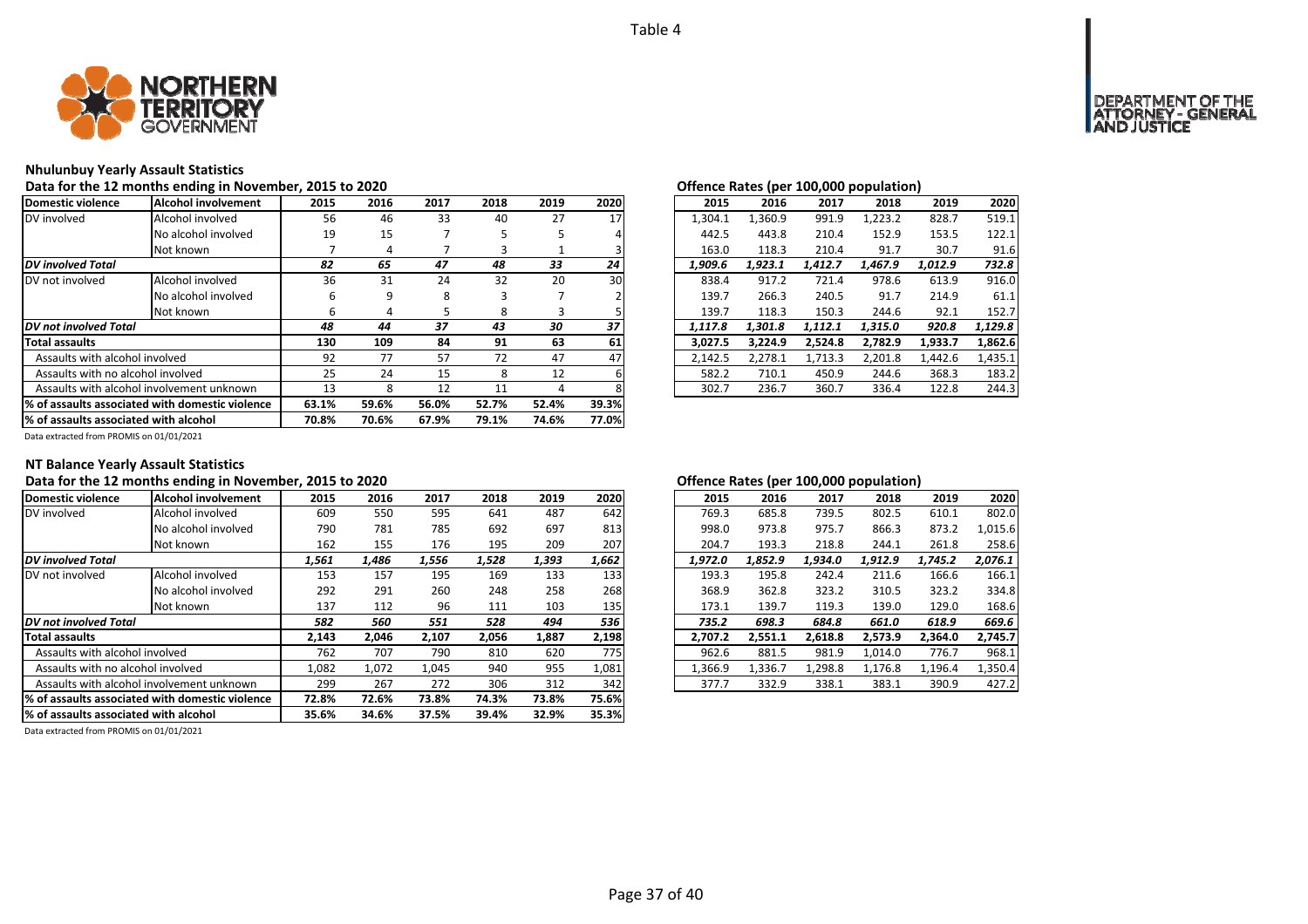Glossary



**Northern Territory Crime Statistics Data through November 2020**

| Assault                                            | The direct (and immediate/confrontational) infliction of force, injury or violence upon a person or the threat of such force,<br>injury or violence where there is an apprehension that the threat could be enacted, excluding offences of a sexual nature.                                                                                |
|----------------------------------------------------|--------------------------------------------------------------------------------------------------------------------------------------------------------------------------------------------------------------------------------------------------------------------------------------------------------------------------------------------|
| Actual Break-in                                    | Gaining unlawful entry, either forced or unforced, to a dwelling or other premises.                                                                                                                                                                                                                                                        |
| Attempted Break-in                                 | Attempting but failing to gain unlawful entry to a dwelling or other premises.                                                                                                                                                                                                                                                             |
| <b>Attempted Murder</b>                            | Attempted, unlawful intentional killing of another person, where death did not actually result.                                                                                                                                                                                                                                            |
| Break-in                                           | Unlawful entry with intent of dwellings and other premises (excludes trespassing). Includes actual and attempted break-<br>lins.                                                                                                                                                                                                           |
| Commercial Break-in                                | A break-in at a property that is not a residential dwelling. Includes commercial and other non-residential premises.                                                                                                                                                                                                                       |
| Domestic Violence                                  | Domestic violence includes any of the following conduct committed by a person against someone with whom the person<br>is in a domestic relationship: conduct causing harm (such as sexual or other assault), damaging property, intimidation or<br>stalking, economic abuse or attempting or threatening to commit these types of actions. |
| <b>Driving Causing Death</b>                       | In the Northern Territory, this offence group is used for hit and run offences resulting in death. Other traffic-related<br>deaths are categorised as dangerous or negligent acts endangering persons.                                                                                                                                     |
| Homicide and Related<br><b>Offences</b>            | The actual or attempted unlawful killing of a person, including murder, manslaughter, attempted murder and driving<br>causing death.                                                                                                                                                                                                       |
| House Break-in                                     | A break-in at a property that is a residential dwelling.                                                                                                                                                                                                                                                                                   |
| Illegal Use of Motor Vehicle                       | The taking of a vehicle illegally and without permission, with the intent of temporarily depriving the owner or possessor of<br>lits use.                                                                                                                                                                                                  |
| Manslaughter                                       | Unlawful killing of another person without the intent to kill or with impaired capacity of one's mind.                                                                                                                                                                                                                                     |
| Motor Vehicle Theft and<br><b>Related Offences</b> | Includes illegal use of motor vehicle, theft of a motor vehicle and theft of motor vehicle parts or contents.                                                                                                                                                                                                                              |
| Murder                                             | Unlawful intentional killing of another person.                                                                                                                                                                                                                                                                                            |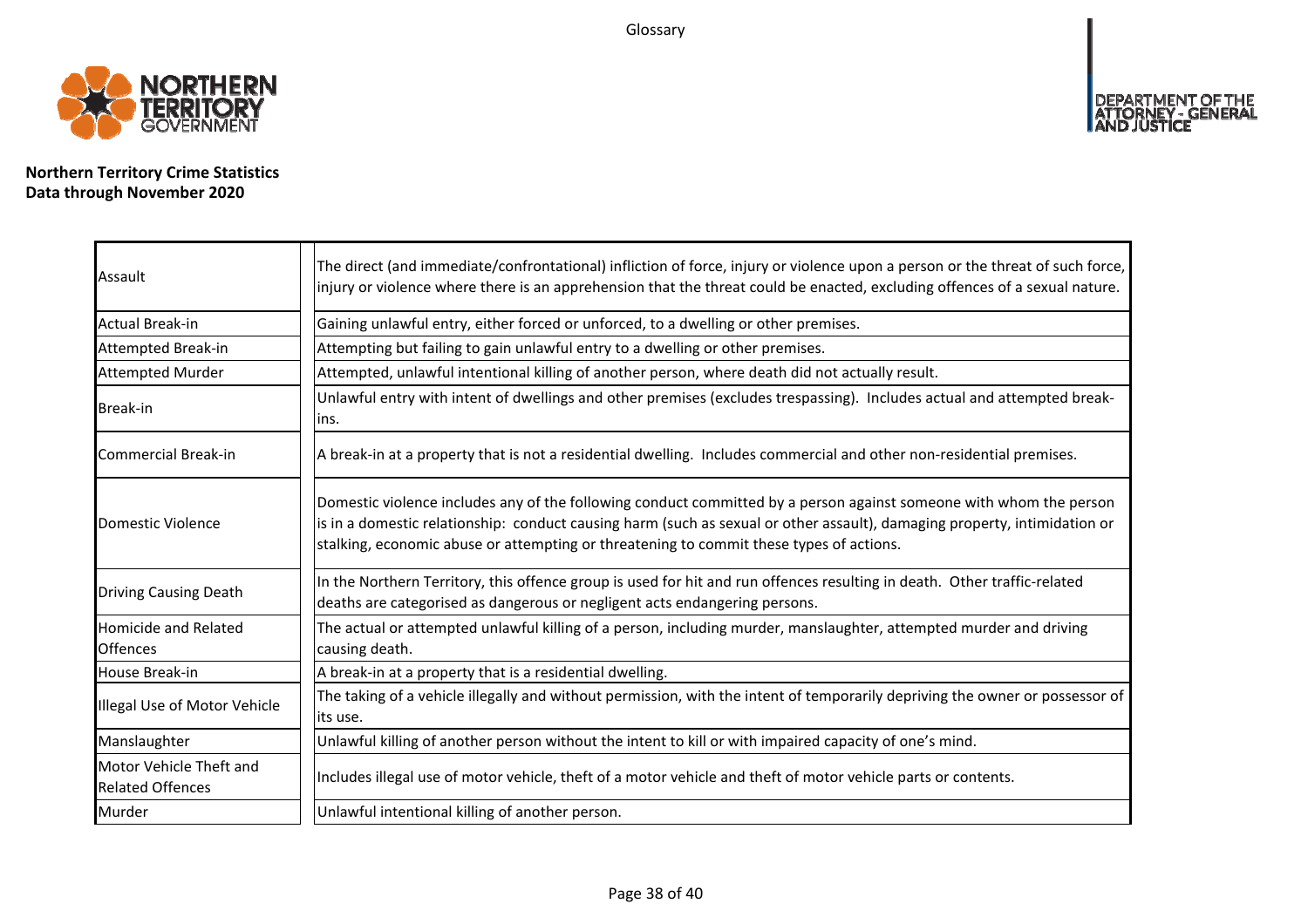Glossary



### **Northern Territory Crime Statistics Data through November 2020**

| Non-Assaultive Sexual<br><b>Offences</b>    | Offences of a sexual nature that do not involve physical contact or intended contact, and where the victim does not give<br>consent, gives consent as a result of intimidation or deception, or consent is proscribed. Includes child pornography,<br>voyeurism and wilful exposure. |
|---------------------------------------------|--------------------------------------------------------------------------------------------------------------------------------------------------------------------------------------------------------------------------------------------------------------------------------------|
| Northern Territory Balance                  | The Northern Territory Balance is the area of the Northern Territory that lies outside of the six urban centres of Darwin,<br>Palmerston, Alice Springs, Katherine, Tennant Creek and Nhulunbuy.                                                                                     |
| Offence                                     | An action that contravenes an act of law in force in the Northern Territory or the Commonwealth.                                                                                                                                                                                     |
| Theft and Related Offences                  | A broad category involving the unlawful taking or obtaining of money, goods or services without the use of force, or the<br>receipt or handling of stolen money or goods. Includes offences such as stealing and shoplifting.                                                        |
| <b>Property Damage</b>                      | The unlawful destruction, damage, or defacement of property, including vandalism, graffiti and interfering with a motor<br>vehicle causing damage.                                                                                                                                   |
| Robbery                                     | A broad category involving theft of property with the use or threat of immediate force.                                                                                                                                                                                              |
| Sexual Assault                              | Physical contact or intended contact of a sexual nature where the victim does not give consent, gives consent as a result of<br>intimidation or deception, or consent is proscribed. Includes rape (actual, intended and attempted) and incest.                                      |
| Theft of Motor Vehicle Parts<br>or Contents | The taking of parts or contents from a motor vehicle illegally and without permission.                                                                                                                                                                                               |

Definitions are based on the Australian and New Zealand Standard Offence Classification system of 2011, published by the Australian Bureau of Statistics.

**DEPART** 

IT OF THE